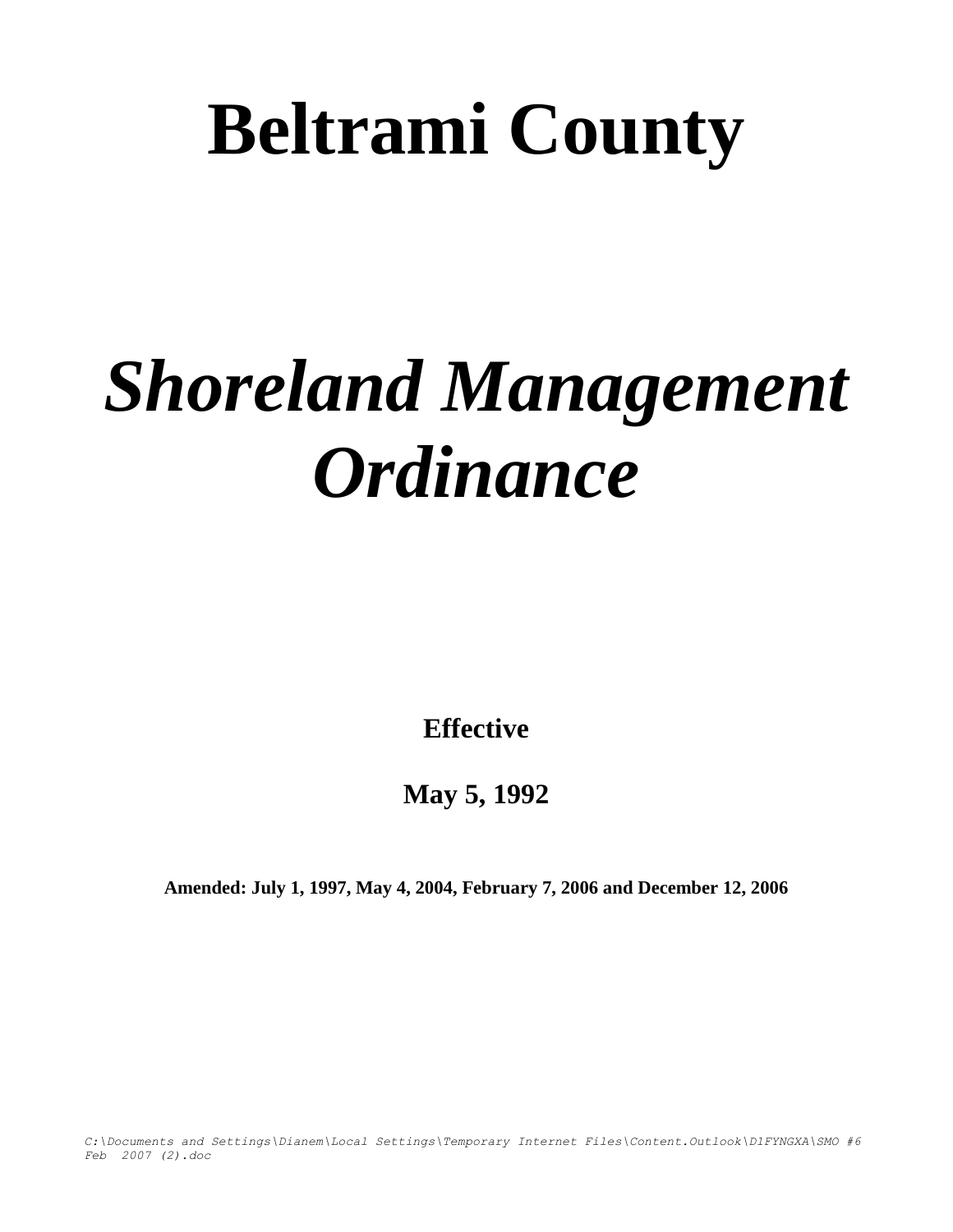# **BELTRAMI COUNTY** *SHORELAND MANAGEMENT ORDINANCE*

# **Table of Contents**

## **Page**

|                      |                                                         | 1              |
|----------------------|---------------------------------------------------------|----------------|
|                      |                                                         | 1              |
|                      |                                                         | $\mathbf{1}$   |
|                      |                                                         |                |
| <b>ARTICLE 1.</b>    | <b>DEFINITIONS AND GENERAL PROVISION </b>               | $\overline{2}$ |
| <b>Section 101</b>   |                                                         | $\overline{2}$ |
| <b>Section 102</b>   |                                                         | 11             |
| <b>Section 103</b>   |                                                         | 11             |
| <b>Section 104</b>   |                                                         | 11             |
| <b>Section 105</b>   |                                                         | 11             |
| <b>Section 106</b>   |                                                         | 11             |
| <b>Section 107</b>   |                                                         | 11             |
| <b>Section 108</b>   |                                                         | 11             |
| <b>ARTICLE II.</b>   |                                                         | 12             |
| <b>Section 201</b>   |                                                         | 12             |
| <b>Section 201.1</b> |                                                         | 12             |
| <b>Section 201.2</b> |                                                         | 16             |
| <b>Section 201.3</b> |                                                         | 18             |
| <b>Section 201.4</b> |                                                         | 19             |
| <b>Section 201.5</b> |                                                         | 20             |
| <b>Section 201.6</b> |                                                         | 20             |
| <b>Section 201.7</b> |                                                         | 20             |
| <b>Section 201.8</b> |                                                         | 21             |
| <b>ARTICLE III.</b>  | <b>ESTABLISHMENT OF SHORELAND</b>                       |                |
|                      |                                                         | 26             |
| <b>Section 301</b>   | <b>Establishment of Shoreland Management Districts </b> | 26             |
| <b>Section 302</b>   |                                                         | 26             |
| <b>Section 303</b>   |                                                         | 27             |
| <b>ARTICLE IV.</b>   | SHORELAND MANAGEMENT DISTRICT REQUIREMENTS              | $27\,$         |
| <b>Section 401</b>   |                                                         | 27             |
| <b>ARTICLE V.</b>    |                                                         | 29             |
| <b>Section 501</b>   |                                                         | 29             |
| <b>Section 502</b>   |                                                         | 30             |
| <b>Section 503</b>   |                                                         | 31             |
| <b>Section 504</b>   |                                                         | 33             |
| <b>Section 505</b>   |                                                         | 33             |
| <b>Section 506</b>   |                                                         | 33             |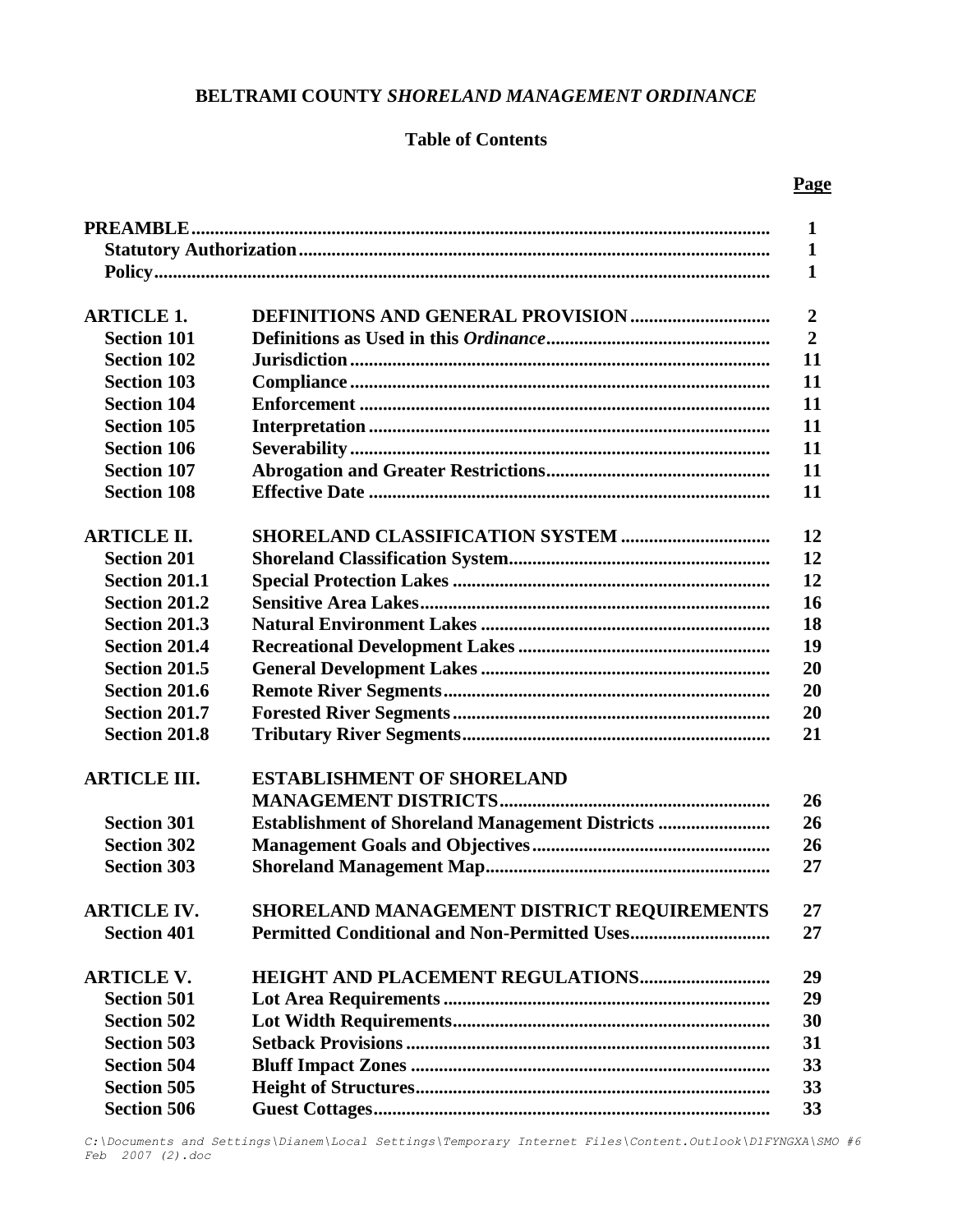| 34<br><b>Section 507.1</b><br>34<br><b>Section 507.2</b><br>35<br><b>Section 508</b><br>35<br><b>Section 509</b><br>NONCONFORMITIES AND SUBSTANDARD<br>35<br><b>Section 601</b><br>35<br>35<br><b>Section 602</b><br>36<br><b>Section 603</b><br><b>Additions to Nonconforming Single-Family Structures</b><br><b>Section 604</b><br>37<br>37<br><b>Section 605</b><br>38<br>38<br><b>Section 701</b><br>39<br>39<br><b>Section 801</b><br>39<br><b>Section 802</b><br>40<br><b>Section 803</b><br>40<br><b>Section 804</b><br><b>Section 805</b><br>41<br><b>Section 806</b><br>41<br><b>Section 807</b><br>41<br><b>Section 808</b><br>42<br>42<br>42<br><b>Section 901</b><br>43<br><b>Section 902</b><br><b>Section 903</b><br>Placement and Design of Roads, Driveways, and Parking Areas<br>44<br><b>Stormwater Management Standards</b><br>45<br><b>Section 904</b><br><b>Special Provisions for Commercial, Industrial, Public and</b><br><b>Section 905</b><br>45<br>46<br><b>Section 906</b><br>47<br><b>Section 907</b><br><b>Section 908</b><br>47<br><b>Section 908.1</b><br>47 | <b>Section 507</b>   | 34 |
|----------------------------------------------------------------------------------------------------------------------------------------------------------------------------------------------------------------------------------------------------------------------------------------------------------------------------------------------------------------------------------------------------------------------------------------------------------------------------------------------------------------------------------------------------------------------------------------------------------------------------------------------------------------------------------------------------------------------------------------------------------------------------------------------------------------------------------------------------------------------------------------------------------------------------------------------------------------------------------------------------------------------------------------------------------------------------------------------|----------------------|----|
|                                                                                                                                                                                                                                                                                                                                                                                                                                                                                                                                                                                                                                                                                                                                                                                                                                                                                                                                                                                                                                                                                              |                      |    |
|                                                                                                                                                                                                                                                                                                                                                                                                                                                                                                                                                                                                                                                                                                                                                                                                                                                                                                                                                                                                                                                                                              |                      |    |
|                                                                                                                                                                                                                                                                                                                                                                                                                                                                                                                                                                                                                                                                                                                                                                                                                                                                                                                                                                                                                                                                                              |                      |    |
|                                                                                                                                                                                                                                                                                                                                                                                                                                                                                                                                                                                                                                                                                                                                                                                                                                                                                                                                                                                                                                                                                              |                      |    |
|                                                                                                                                                                                                                                                                                                                                                                                                                                                                                                                                                                                                                                                                                                                                                                                                                                                                                                                                                                                                                                                                                              | <b>ARTICLE VI.</b>   |    |
|                                                                                                                                                                                                                                                                                                                                                                                                                                                                                                                                                                                                                                                                                                                                                                                                                                                                                                                                                                                                                                                                                              |                      |    |
|                                                                                                                                                                                                                                                                                                                                                                                                                                                                                                                                                                                                                                                                                                                                                                                                                                                                                                                                                                                                                                                                                              |                      |    |
|                                                                                                                                                                                                                                                                                                                                                                                                                                                                                                                                                                                                                                                                                                                                                                                                                                                                                                                                                                                                                                                                                              |                      |    |
|                                                                                                                                                                                                                                                                                                                                                                                                                                                                                                                                                                                                                                                                                                                                                                                                                                                                                                                                                                                                                                                                                              |                      |    |
|                                                                                                                                                                                                                                                                                                                                                                                                                                                                                                                                                                                                                                                                                                                                                                                                                                                                                                                                                                                                                                                                                              |                      |    |
|                                                                                                                                                                                                                                                                                                                                                                                                                                                                                                                                                                                                                                                                                                                                                                                                                                                                                                                                                                                                                                                                                              |                      |    |
|                                                                                                                                                                                                                                                                                                                                                                                                                                                                                                                                                                                                                                                                                                                                                                                                                                                                                                                                                                                                                                                                                              | <b>ARTICLE VII.</b>  |    |
|                                                                                                                                                                                                                                                                                                                                                                                                                                                                                                                                                                                                                                                                                                                                                                                                                                                                                                                                                                                                                                                                                              |                      |    |
|                                                                                                                                                                                                                                                                                                                                                                                                                                                                                                                                                                                                                                                                                                                                                                                                                                                                                                                                                                                                                                                                                              | <b>ARTICLE VIII.</b> |    |
|                                                                                                                                                                                                                                                                                                                                                                                                                                                                                                                                                                                                                                                                                                                                                                                                                                                                                                                                                                                                                                                                                              |                      |    |
|                                                                                                                                                                                                                                                                                                                                                                                                                                                                                                                                                                                                                                                                                                                                                                                                                                                                                                                                                                                                                                                                                              |                      |    |
|                                                                                                                                                                                                                                                                                                                                                                                                                                                                                                                                                                                                                                                                                                                                                                                                                                                                                                                                                                                                                                                                                              |                      |    |
|                                                                                                                                                                                                                                                                                                                                                                                                                                                                                                                                                                                                                                                                                                                                                                                                                                                                                                                                                                                                                                                                                              |                      |    |
|                                                                                                                                                                                                                                                                                                                                                                                                                                                                                                                                                                                                                                                                                                                                                                                                                                                                                                                                                                                                                                                                                              |                      |    |
|                                                                                                                                                                                                                                                                                                                                                                                                                                                                                                                                                                                                                                                                                                                                                                                                                                                                                                                                                                                                                                                                                              |                      |    |
|                                                                                                                                                                                                                                                                                                                                                                                                                                                                                                                                                                                                                                                                                                                                                                                                                                                                                                                                                                                                                                                                                              |                      |    |
|                                                                                                                                                                                                                                                                                                                                                                                                                                                                                                                                                                                                                                                                                                                                                                                                                                                                                                                                                                                                                                                                                              |                      |    |
|                                                                                                                                                                                                                                                                                                                                                                                                                                                                                                                                                                                                                                                                                                                                                                                                                                                                                                                                                                                                                                                                                              | <b>ARTICLE IX.</b>   |    |
|                                                                                                                                                                                                                                                                                                                                                                                                                                                                                                                                                                                                                                                                                                                                                                                                                                                                                                                                                                                                                                                                                              |                      |    |
|                                                                                                                                                                                                                                                                                                                                                                                                                                                                                                                                                                                                                                                                                                                                                                                                                                                                                                                                                                                                                                                                                              |                      |    |
|                                                                                                                                                                                                                                                                                                                                                                                                                                                                                                                                                                                                                                                                                                                                                                                                                                                                                                                                                                                                                                                                                              |                      |    |
|                                                                                                                                                                                                                                                                                                                                                                                                                                                                                                                                                                                                                                                                                                                                                                                                                                                                                                                                                                                                                                                                                              |                      |    |
|                                                                                                                                                                                                                                                                                                                                                                                                                                                                                                                                                                                                                                                                                                                                                                                                                                                                                                                                                                                                                                                                                              |                      |    |
|                                                                                                                                                                                                                                                                                                                                                                                                                                                                                                                                                                                                                                                                                                                                                                                                                                                                                                                                                                                                                                                                                              |                      |    |
|                                                                                                                                                                                                                                                                                                                                                                                                                                                                                                                                                                                                                                                                                                                                                                                                                                                                                                                                                                                                                                                                                              |                      |    |
|                                                                                                                                                                                                                                                                                                                                                                                                                                                                                                                                                                                                                                                                                                                                                                                                                                                                                                                                                                                                                                                                                              |                      |    |
|                                                                                                                                                                                                                                                                                                                                                                                                                                                                                                                                                                                                                                                                                                                                                                                                                                                                                                                                                                                                                                                                                              |                      |    |
|                                                                                                                                                                                                                                                                                                                                                                                                                                                                                                                                                                                                                                                                                                                                                                                                                                                                                                                                                                                                                                                                                              | <b>Section 908.2</b> | 48 |
| SUBDIVISIONS AND PLANNED UNIT DEVELOPMENTS<br>50                                                                                                                                                                                                                                                                                                                                                                                                                                                                                                                                                                                                                                                                                                                                                                                                                                                                                                                                                                                                                                             | <b>ARTICLE X.</b>    |    |
| <b>Section 1001</b><br>50                                                                                                                                                                                                                                                                                                                                                                                                                                                                                                                                                                                                                                                                                                                                                                                                                                                                                                                                                                                                                                                                    |                      |    |
| <b>Section 1001.A</b><br>50                                                                                                                                                                                                                                                                                                                                                                                                                                                                                                                                                                                                                                                                                                                                                                                                                                                                                                                                                                                                                                                                  |                      |    |
| <b>Section 1001.B</b><br>51                                                                                                                                                                                                                                                                                                                                                                                                                                                                                                                                                                                                                                                                                                                                                                                                                                                                                                                                                                                                                                                                  |                      |    |
| <b>Section 1001.C</b><br>52                                                                                                                                                                                                                                                                                                                                                                                                                                                                                                                                                                                                                                                                                                                                                                                                                                                                                                                                                                                                                                                                  |                      |    |
| <b>Section 1001.D</b><br>53                                                                                                                                                                                                                                                                                                                                                                                                                                                                                                                                                                                                                                                                                                                                                                                                                                                                                                                                                                                                                                                                  |                      |    |
| <b>Section 1001.E</b><br>53                                                                                                                                                                                                                                                                                                                                                                                                                                                                                                                                                                                                                                                                                                                                                                                                                                                                                                                                                                                                                                                                  |                      |    |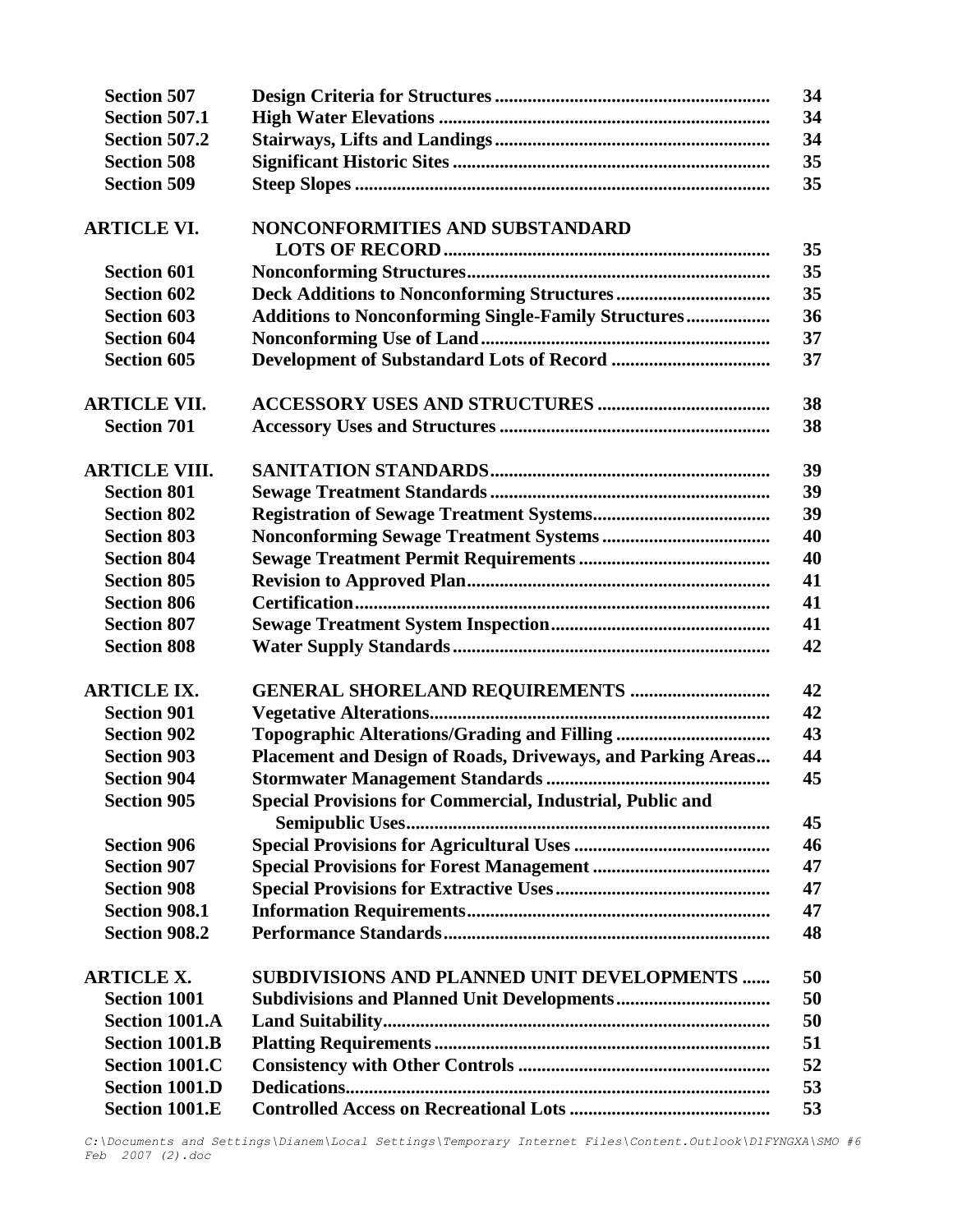| <b>Section 1001.F</b> |                                                           | 54 |
|-----------------------|-----------------------------------------------------------|----|
| <b>Section 1001.G</b> |                                                           | 54 |
| <b>Section 1001.H</b> |                                                           | 55 |
| <b>Section 1001.I</b> |                                                           | 55 |
| Section 1001.J        |                                                           | 55 |
| <b>Section 1002</b>   |                                                           | 56 |
| <b>Section 1002.A</b> |                                                           | 56 |
| <b>Section 1002.B</b> |                                                           | 57 |
| Section 1002.C        | <b>Residential and Commercial PUD Density Evaluation </b> | 57 |
| Section 1002.D        | <b>Residential PUD Density Increase Multiplier </b>       | 58 |
| <b>Section 1002.E</b> |                                                           | 59 |
| <b>Section 1002.F</b> |                                                           | 61 |
|                       |                                                           |    |
| <b>ARTICLE XI.</b>    |                                                           | 62 |
| <b>Section 1101</b>   |                                                           | 62 |
| <b>Section 1102</b>   |                                                           | 63 |
| <b>Section 1103</b>   |                                                           | 64 |
| <b>Section 1104</b>   |                                                           | 64 |
| <b>Section 1105</b>   |                                                           | 65 |
| <b>Section 1106</b>   |                                                           | 65 |
| <b>Section 1107</b>   |                                                           | 67 |
| <b>Section 1108</b>   |                                                           | 68 |
| <b>Section 1109</b>   |                                                           | 69 |
| <b>Section 1110</b>   |                                                           | 69 |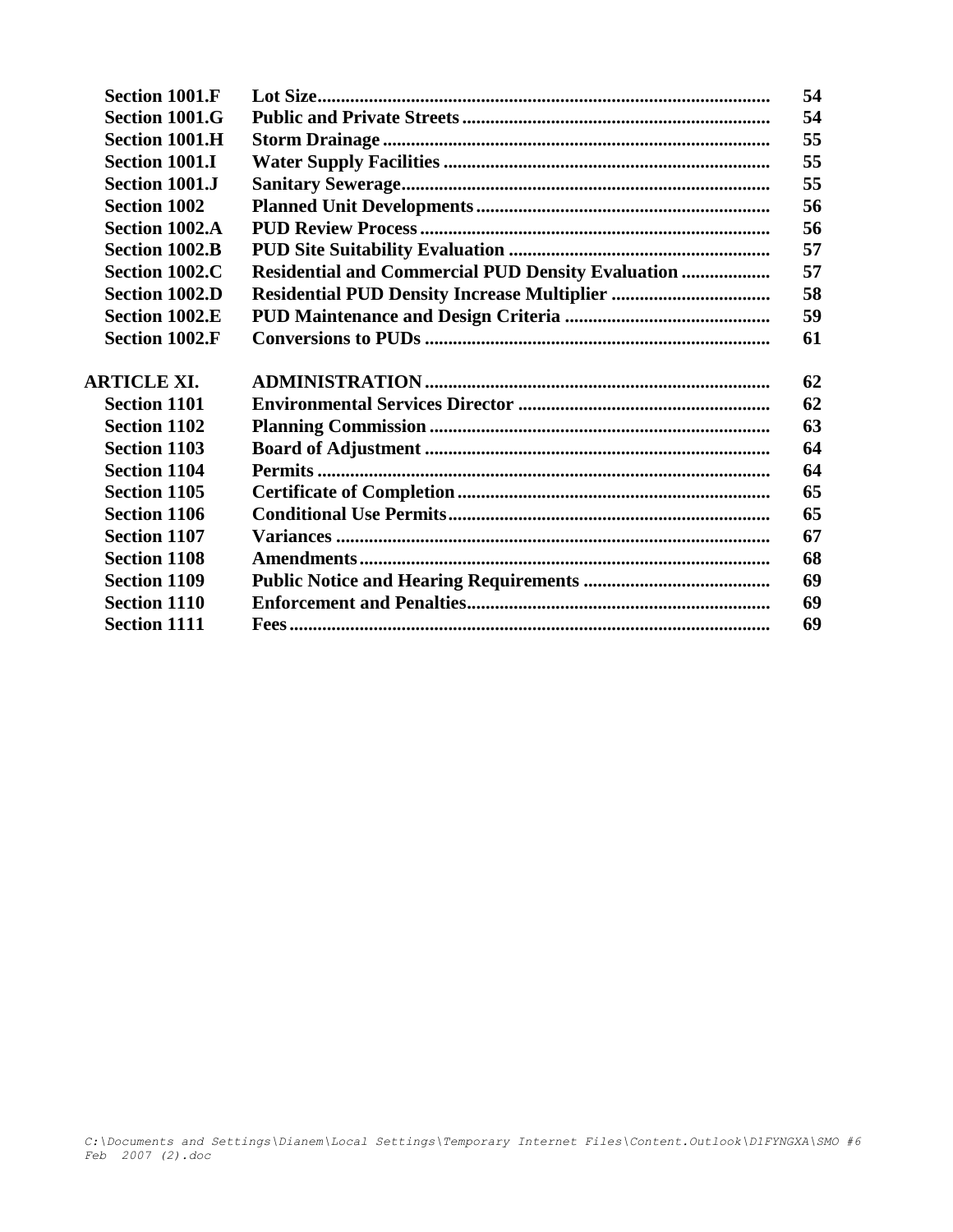#### **PREAMBLE**

#### **Statutory Authorization**

**This** *Shoreland Ordinance* **is adopted pursuant to the authority conferred by the State of Minnesota in Minnesota Statutes, Minnesota Regulations, Parts 6120.2500 - 6120.3900, and the planning and zoning enabling legislation in Minnesota Statutes, Chapter 394 and for the purpose of: preserving and enhancing the quality of surface waters, preserving the economic and natural environmental values of shorelands, and providing for the wise utilization of waters and related land resources.**

#### **Policy**

**The uncontrolled use of shorelands of Beltrami County, Minnesota affects the public health, safety and general welfare not only by contributing to pollution of public waters, but also by impairing the local tax base. It is, therefore, in the best interest of the public health, safety and welfare to provide for the wise subdivision, use and development of shorelands of public waters. The Minnesota State Legislature has delegated responsibility to local governments of the state to regulate the subdivision, use and development of the shorelands of public waters in order to preserve and enhance the quality of surface waters, conserve the economic and natural environmental values of shorelands, and to provide for the wise use of waters and related land resources. This responsibility is hereby recognized by Beltrami County, and will be accomplished through the enforcement of this** *Ordinance* **which shall be known and cited as the Beltrami County** *Shoreland Management Ordinance***.**

**Pursuant to the authority granted under Minnesota Statutes Section 375.51, the County Board of Beltrami County ordains:**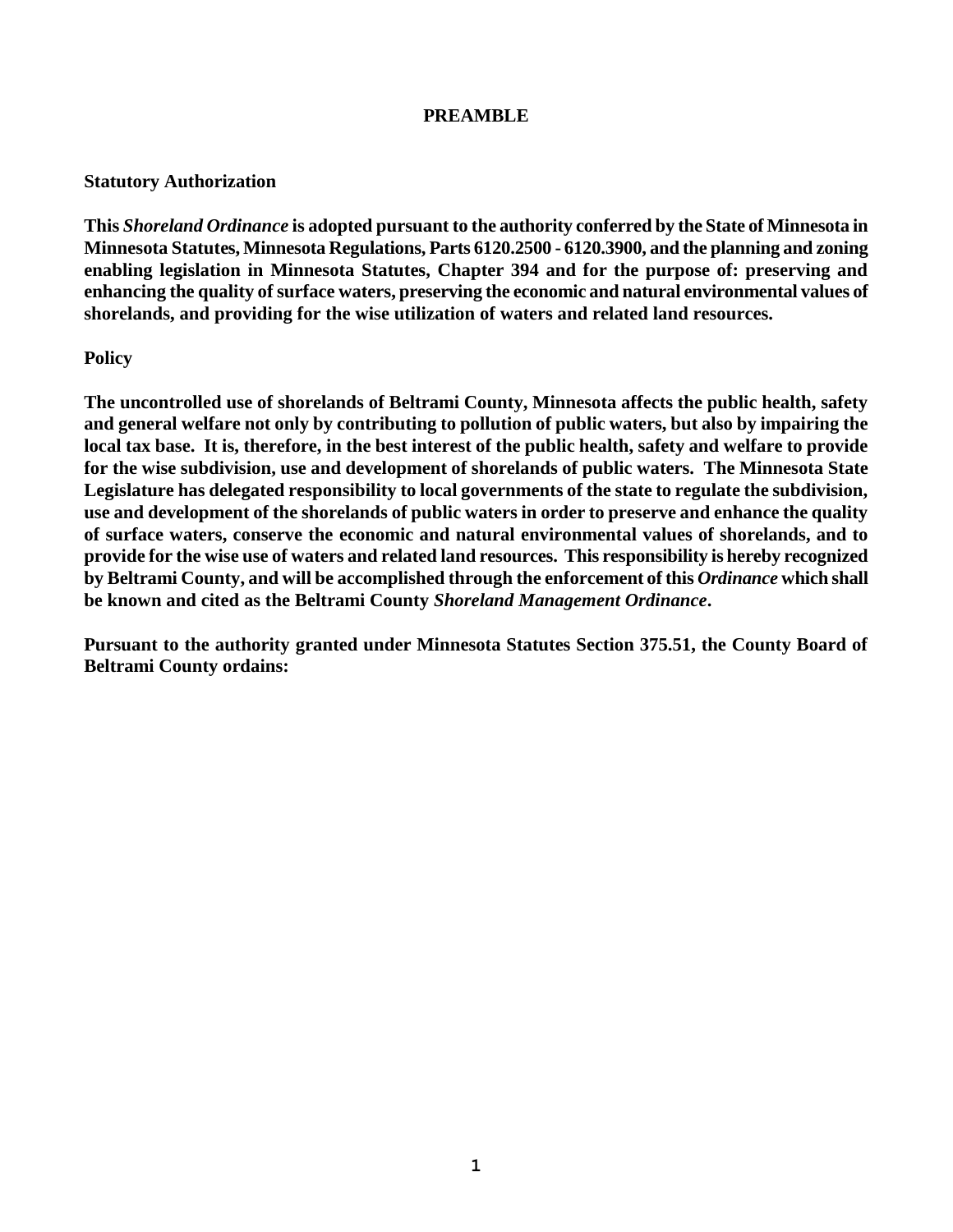# **ARTICLE I**

#### **DEFINITIONS AND GENERAL PROVISIONS**

**Section 101. Definitions as Used in this** *Ordinance*

**Unless specifically defined below, words or phrases used in this** *Ordinance* **shall be interpreted so as to give them the same meaning as they have in common usage and so as to give the** *Ordinance* **its most reasonable application. For the purpose of this** *Ordinance***, the words "must" and "shall" are mandatory; the word "may" is permissive. All distances, unless otherwise specified, shall be measured horizontally. Words used in the present tense shall include the future, and words used in the singular number shall include the plural number as well.**

**ACCESSORY STRUCTURE OR FACILITY. Any structure or facility incidental to another structure or facility on the same lot. Examples of such structures and facilities include but are not limited to: swimming pools; tennis courts; saunas; solar collectors; wind generators; satellite dishes; detached garages; storage buildings; and recreational trailers and vehicles.**

**ACCESSORY USE. Any use which is incidental to the principal use of a lot.**

**ADMINISTRATOR. The Beltrami County Environmental Services Director or his/her authorized representative.**

**AGRICULTURE. The use of land for agricultural purposes including: farming; dairying; pasturage; horticulture; floriculture; viticulture; animal and poultry husbandry and the necessary accessory uses for packing, treating and storing the produce, provided that the operation of any such accessory uses shall be secondary to that of the principal agricultural activities.**

**AGRICULTURAL STRUCTURE. Any structure existing or erected and used principally for agricultural purposes, with the exception of dwelling units.**

**AUDITOR. The County Auditor of Beltrami County, or his/her authorized representative.**

**BLUFF. A topographic feature such as a hill, cliff, or embankment having the following characteristics:**

- **(1) Part or all of the feature is located within a shoreland area.**
- **(2) The slope rises at least 25 feet above the ordinary high water level of the water body.**
- **(3) The grade of the slope from the toe of the bluff to a point 25 feet or more above the ordinary high water level averages 30 percent or greater.**
- **(4) The slope drains toward the water body.**

**An area with an average slope of less than 18 percent over a distance of 50 feet or more shall not be considered part of the bluff.**

**BLUFF IMPACT ZONE. A bluff from the toe of the bluff to the top of the bluff.**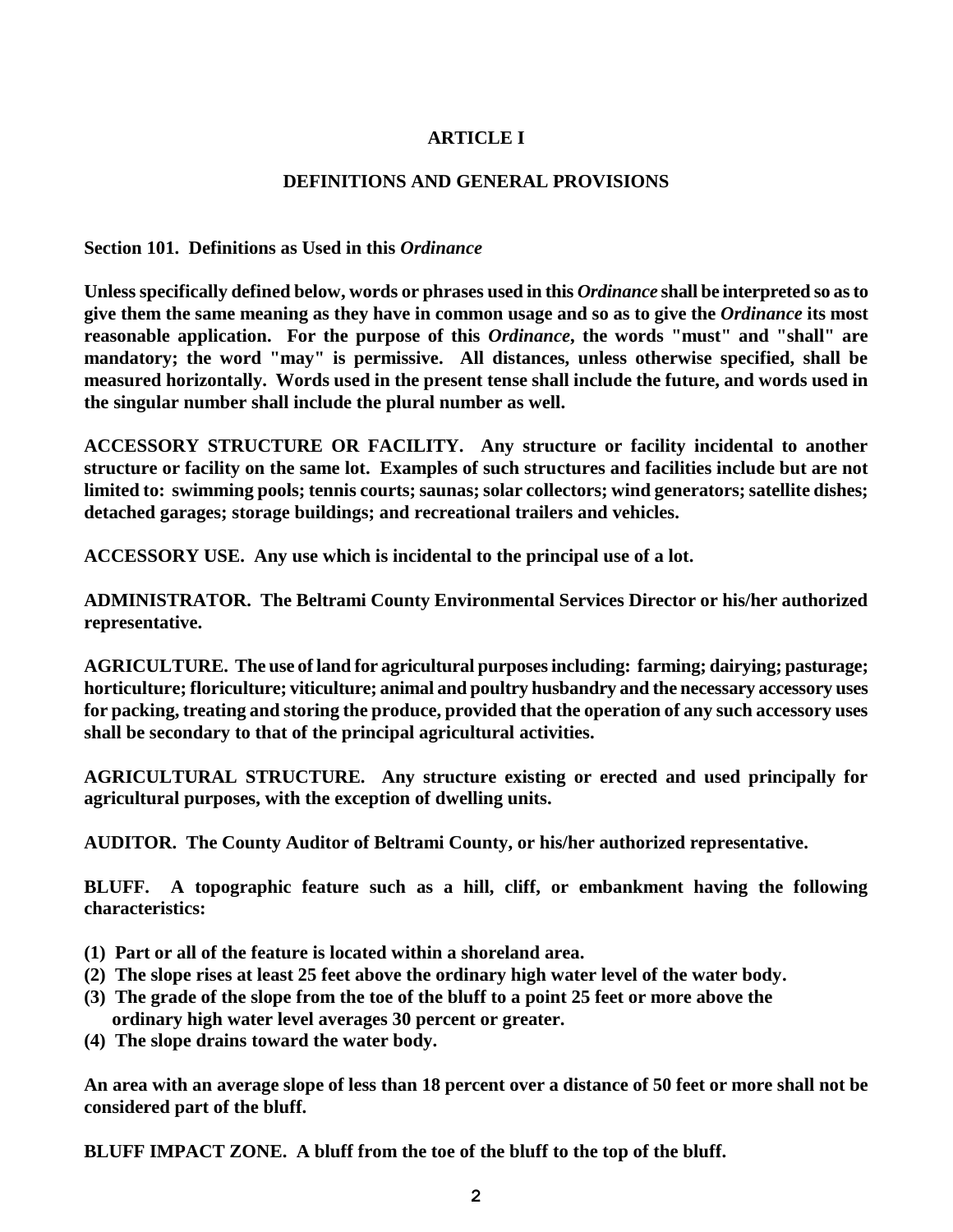**BOARD OF ADJUSTMENT. The Beltrami County Board of Adjustment as appointed by the Beltrami County Board of Commissioners.**

**BOARD OF COUNTY COMMISSIONERS. The Beltrami County Board of Commissioners.**

**BOATHOUSE. A structure designed and used solely for the storage of boats or boating equipment.**

**BUILDING. Any structure, either temporary or permanent, having a roof or other covering, and designed for the shelter or enclosure of any person, animal or property of any kind, including tents, awnings or vehicles situated on private property and used for purposes of a building.**

**BUILDING LINE. That line measured across the length or width of a lot at the point at which the principal structure may not extend without violating setback provisions.**

**CAMPGROUND. An area accessible by vehicle and containing campsites or camping spurs for tent and/or trailer camping.**

**CHURCH. A building wherein persons regularly assemble for religious worship, which is used only for such purpose and those accessory activities as are customarily associated therewith.**

**CITY. An incorporated municipality.**

**CLEAR CUTTING. The removal of an entire stand of trees.**

**COMMERCIAL PLANNED UNIT DEVELOPMENT. Uses that provide transient, short-term lodging spaces, rooms or parcels with primarily service-oriented operations. Hotel/motel accommodations, resorts, recreational vehicle parks and campgrounds, and other primarily serviceoriented activities are examples of commercial planned unit developments.**

**COMMERCIAL USE. The principal use of land or buildings for the sale, lease, rental, or trade of products, goods or services.**

**COMMISSIONER. The Commissioner of the Department of Natural Resources.**

**COMMON INTEREST COMMUNITY (CIC). Contiguous or non-contiguous real estate within Minnesota that is subject to an instrument which obligates persons owning a separately described parcel of the real estate or occupying a part of the real estate pursuant to a proprietary lease by reason of their ownership or occupancy to pay for real estate taxes levied against insurance premiums payable with respect to maintenance of; or construction, maintenance, repair or replacement of improvements located on one or more parcels or parts of the real estate other than the parcel or part that the person owns or occupies. Real estate subject to a master association regardless of when the master association was formed, shall not collectively constitute a separate common interest community unless so stated in the master declaration recorded against the real estate.** 

**CONDITIONAL USE. A land use or development as defined by this** *Ordinance* **that would not be appropriate generally but may be allowed with appropriate restrictions as provided by official controls upon a finding that standards and criteria stated in this** *Ordinance* **will be satisfied. A**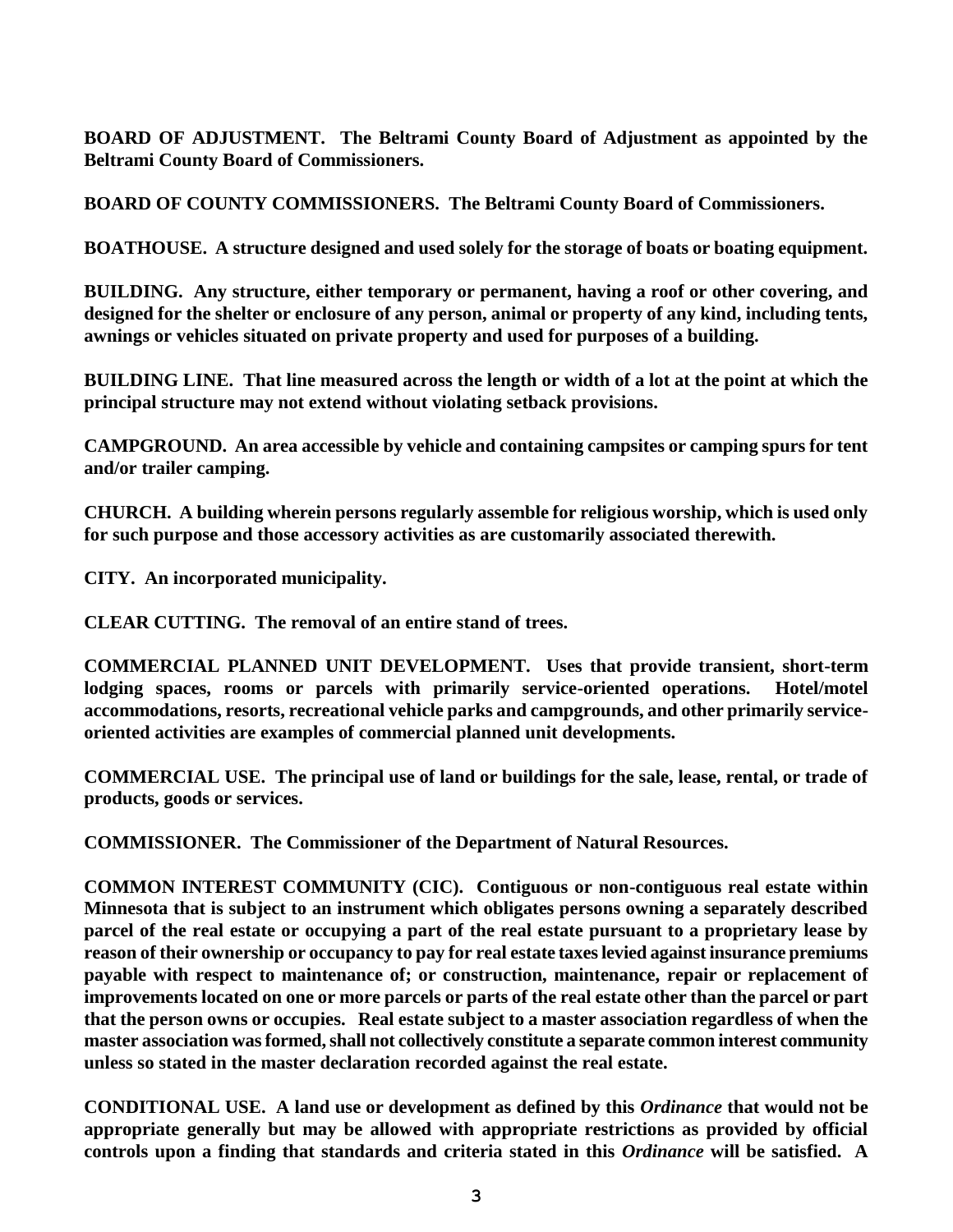**conditional use must be compatible with the surrounding neighborhood.**

**CONDOMINIUM. Any real estate which satisfies the requirements set forth in the provisions of Minnesota Statutes, Chapter 515A, known as the Uniform Condominium Act.**

**COOPERATIVE HOUSING. One or more residential units in a building or buildings owned or leased by a corporation, association, organization, or other legal entity, the shareholders or members of which are entitled, solely by reason of their ownership of stock or membership certificates in such entity to occupy said residential units.**

**COUNTY. The County of Beltrami, Minnesota.**

**COUNTY BOARD. The Beltrami County Board of Commissioners.**

**DECK. A horizontal unenclosed platform with or without attached railings, seats, trellises or other features, attached or functionally related to a principal use or site.**

**DRIVEWAY. A road not more than 1,000 feet in length providing access to a residential dwelling.**

**DUPLEX, TRIPLEX AND QUAD. Dwelling structures on a single lot having two, three and four units respectively, being attached by common walls and each unit having separate sleeping, cooking, eating, living and sanitation facilities.**

**DWELLING SITE. A designated location for residential use by one or more persons using permanent or temporary movable shelter, including camping and recreational vehicle sites.**

**DWELLING UNIT. Any structure, or portion of a structure, or other shelter, designed as short or long term living quarters for one or more persons, including, but not limited to, rental or timeshare accommodations such as motel, hotel and resort rooms and cabins.**

**EASEMENT. A grant by a property owner for specified use of land by a corporation, the public or specified persons.**

**ENVIRONMENTAL ASSESSMENT WORKSHEET (EAW). A brief document, in worksheet format, that helps local governments and state agencies decide whether a proposed action is a major action with a potential for significant environmental effects and, in the case of a private action, whether it is of more than local significance.**

**ENVIRONMENTAL IMPACT STATEMENT (EIS). An informational document which contains a thorough evaluation of the environmental effects of a proposed project. The EIS provides information for agencies and private persons which helps them not only to evaluate the impacts of proposed actions which have the potential for significant environmental effects, but also to consider alternatives and to institute methods for reducing environmental effects.**

**EXTRACTIVE USE. The use of land for surface or subsurface removal of sand, gravel, rock, industrial minerals, other non-metallic minerals and peat not regulated under Minnesota Statutes, sections 93.44 through 93.51.**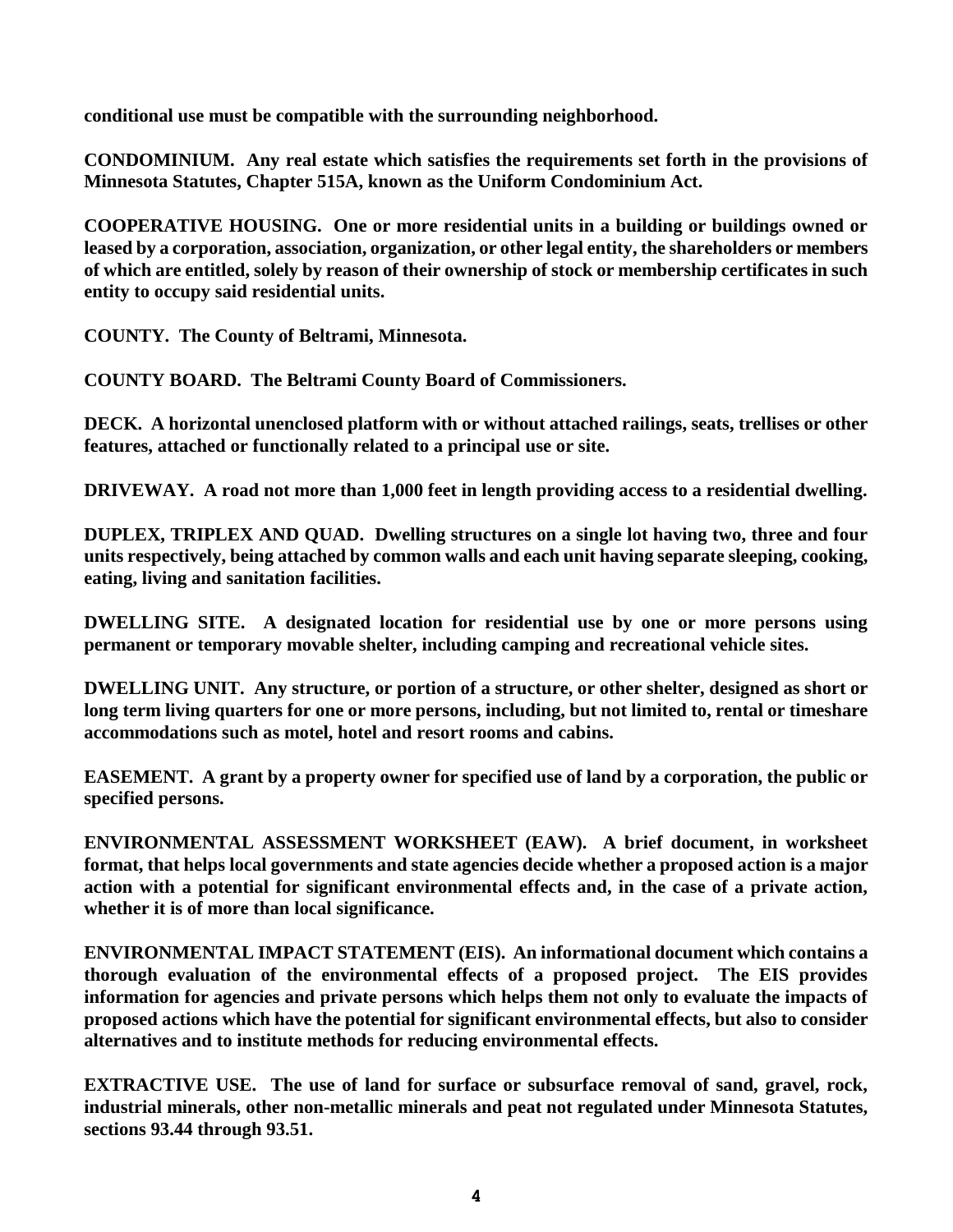**FAMILY. An individual or group of two or more persons related by blood, marriage or adoption, together with not more than three additional persons not related by blood, marriage or adoption, living together as a single housekeeping unit.**

**FEEDLOT. A lot or building or group of lots or buildings intended for the confined feeding, breeding, raising, or holding of animals. This definition includes areas specifically designed for confinement in which manure may accumulate or any area where the concentration of animals is such that a vegetative cover cannot be maintained.**

**FENCE. A partition, wall or gate erected as a dividing marker, visual or physical barrier, or enclosure.**

**FILL. Soil, sand, gravel, rock or any similar material that is deposited, placed, pushed or transported.**

**FINAL PLAT. A drawing or map of an approved subdivision meeting all requirements of this Ordinance, the Beltrami County Subdivision Controls Ordinance and Minnesota Statutes, Chapter 505.**

**FLOOD PLAIN. The areas adjoining a lake, watercourse, or wetland which have been or hereafter may be covered by a regional 100 year flood.**

**FOREST LAND CONVERSION. The clear cutting of forested lands to prepare for a new land use other than reestablishment of a subsequent forest stand.**

**FRONT LOT LINE. For a riparian lot, the front lot line is that line indicating the ordinary high water level. For non-riparian lots, the front lot line is a line dividing a lot from any public highway, except a limited or controlled access highway to which the lot has no access.**

**GARAGE. A fully enclosed building designed or used for the storage of motor vehicles not including buildings in which fuel is sold or in which repair or other services are performed.**

**GUEST COTTAGE. A structure used as a dwelling unit that may contain sleeping spaces and kitchen and bathroom facilities in addition to those provided in the primary dwelling unit on a lot.**

**HARDSHIP. As defined in Minnesota Statutes, Chapter 394, a hardship exists when the property in question cannot be put to reasonable use under the strict interpretation of the official controls; the plight of the landowner is due to circumstances unique to the property and was not created by the landowner; and the variance, if granted, would not alter the essential character of the locality. Economic considerations alone shall not constitute a hardship if a reasonable use for the property exists under the terms of the official controls.**

**HEIGHT OF BUILDING. The vertical distance between the lowest ground level at the structure, and the highest point of the structure.**

**INDIVIDUAL SEWAGE TREATMENT SYSTEM (ISTS). A sewage treatment system, other than a public or community system, which receives sewage from an individual establishment. Unless otherwise indicated the word "system", as it appears in this** *Ordinance***, means an individual sewage**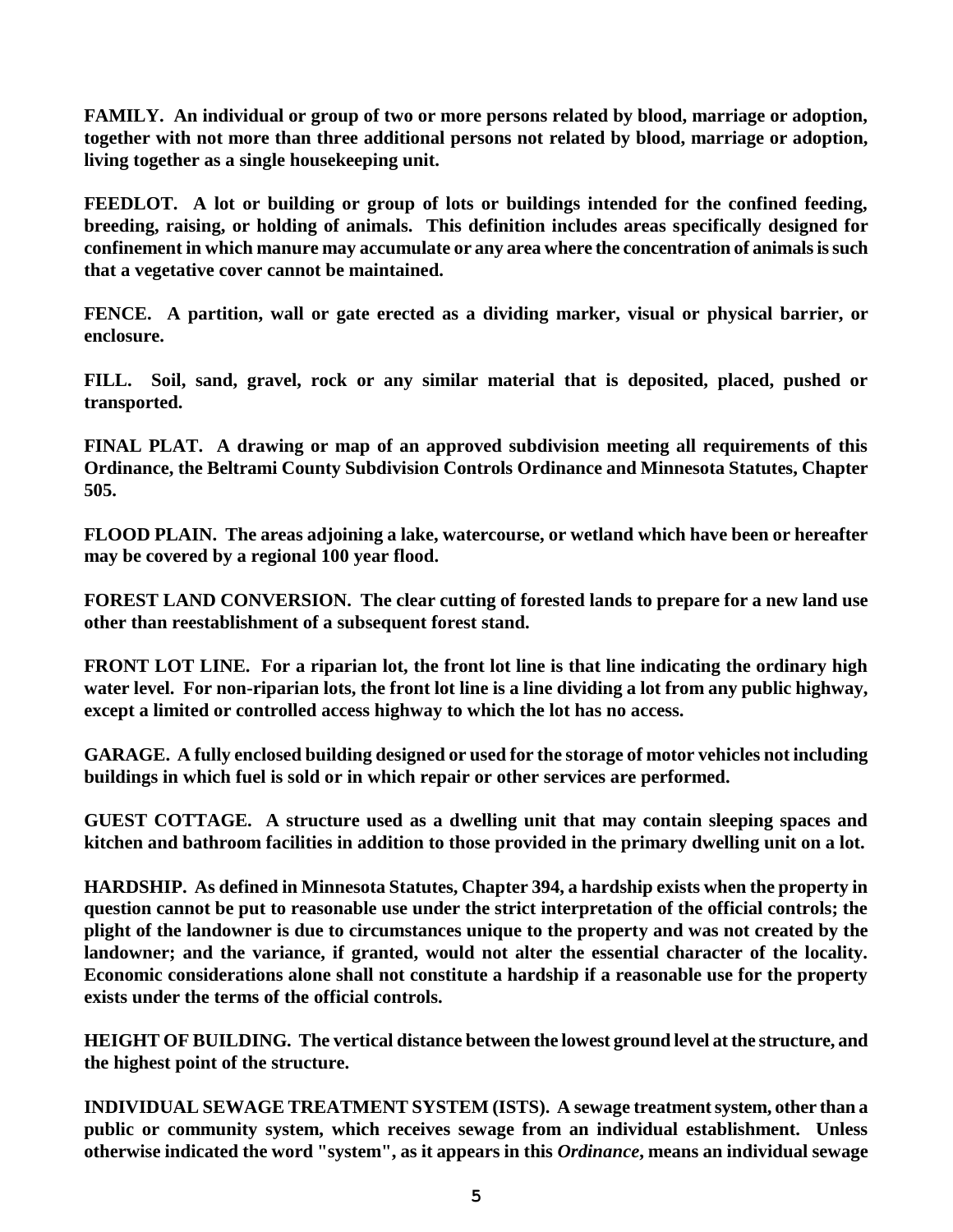**treatment system.**

**INDUSTRIAL USE. The use of land or buildings for the production, manufacture, warehousing, storage or transfer of goods, products, commodities or other wholesale items.**

**INTENSIVE VEGETATIVE CLEARING. The substantial removal of trees or shrubs in a contiguous patch, strip, row or block.**

**LOT. A parcel of land designated by plat, metes and bounds, registered land survey, auditor's plat or other accepted means and separated from other parcels or portions by said description for the purpose of sale, lease, or separation.**

**LOT AREA. The area of land within the boundaries of a lot, not including land located below the ordinary high water level of a lake or stream listed in this** *Ordinance***.**

**LOT LINE. A line marking a boundary of a lot.**

**LOT WIDTH. The horizontal distance between the side lot lines of a lot measured at right angles to the depth.**

**MINING. The use of land for surface or subsurface removal of metallic minerals and peat as regulated under Minnesota Statutes, Sections 93.44 through 93.51.**

**MOBILE HOME. A structure, including a manufactured home, designed or used for residential occupancy built upon or having a frame or chassis to which wheels may be attached by which it may be moved upon a highway, whether or not such structure actually has, at any given time, such wheels attached, or is jacked up or skirted. Mobile homes shall be treated as single family housing units.**

**MOBILE HOME PARK. Any premises on which two or more mobile homes, or any premises used or held out for the purpose of supplying to the public a parking space for two or more of such mobile homes. Sales lots on which automobiles or unoccupied mobile homes, new or used, are parked for purposes of inspection or sale are not included in this definition. For purposes of this** *Ordinance,* **mobile home parks shall be considered a Residential Planned Unit Development.**

**MOUND SYSTEM. A sewage treatment system where the soil treatment area is built above the ground to overcome limits imposed by proximity to the water table, bedrock or poor soil characteristics.**

**MULTIPLE DWELLING. A structure designed or used for residential occupancy by more than one family, with or without separate kitchen or dining facilities, including apartment houses, rooming houses, boarding hotels, hospitals or nursing homes.**

**NONCONFORMITY. Any legal use, structure or parcel of land already in existence, recorded, and authorized before the adoption of official controls or amendments thereto that would not have been permitted to become established under the terms of the official controls as now written, if the official controls had been in effect prior to the date such use, structure or parcel was established, recorded or**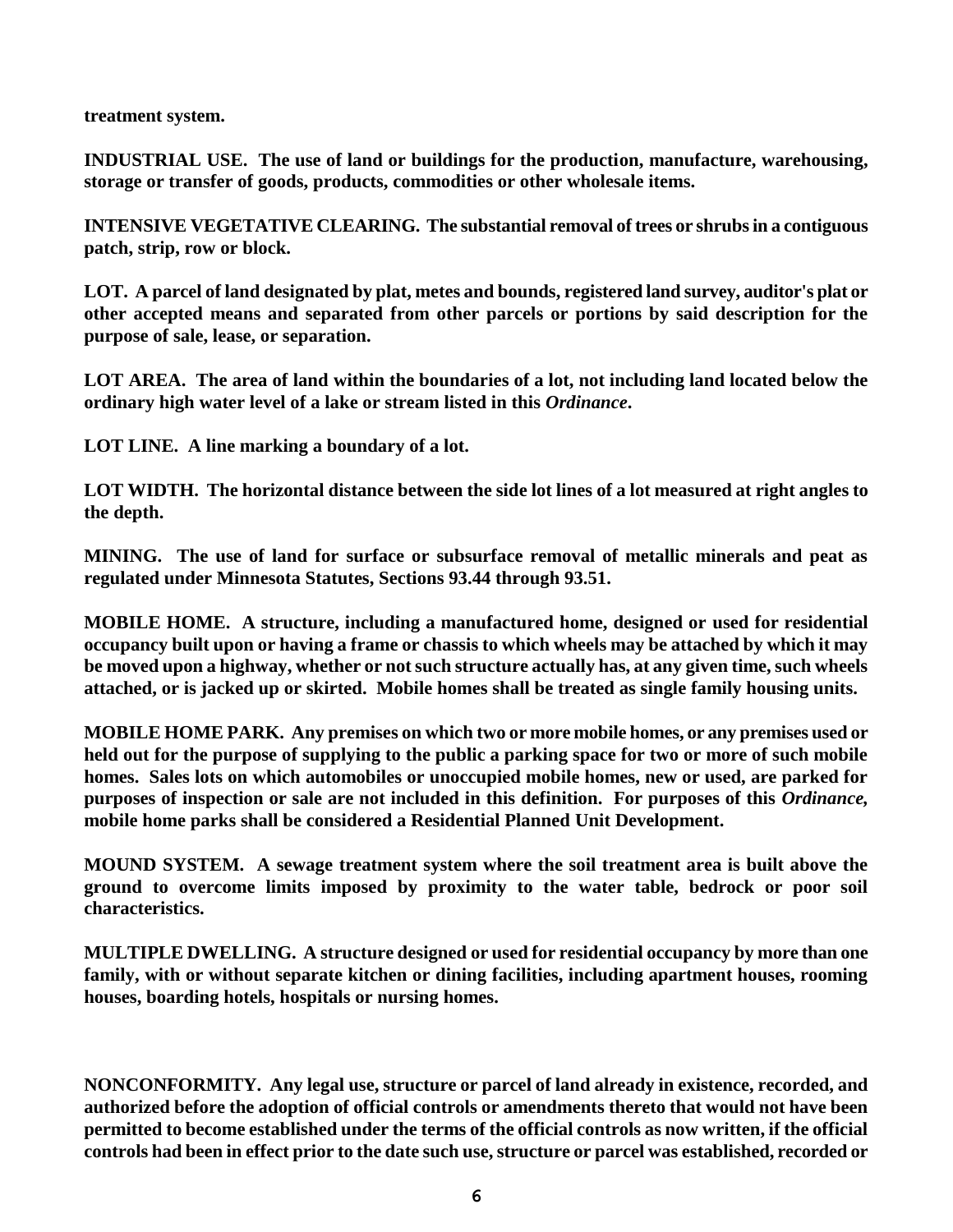**authorized.**

**ORDINARY HIGH WATER LEVEL. The boundary of public waters and wetlands indicated by an elevation delineating the highest water level which has been maintained for a sufficient period of time to leave evidence upon the landscape, commonly that point where the natural vegetation changes from predominantly aquatic to predominantly terrestrial. For watercourses, the ordinary high water level is the elevation of the top of the bank of the channel. For reservoirs and flowages, the ordinary high water level is the operating elevation of the normal summer pool.**

**OWNER. A person or persons in whom title to property is vested, a person occupying property, any vendee, receiver, executor, trustee, lessee, agent or any other person directly or indirectly in control of property subject to this Ordinance.**

**PARKING AREA. Any area designed or designated for the purpose of parking more than six vehicles.**

**PATIO. A horizontal unenclosed platform with or without attached railings, seats, trellises or other features, attached or functionally related to a principal use or site and at no point extending more than three feet above ground, including attachments.**

**PERFORMANCE BOND. A bond which may be required by the County Board, Planning Commission, or Board of Adjustment to ensure the completion of any activity falling under the jurisdiction of this** *Ordinance***.**

**PERSON. An individual, firm, corporation, government or governmental division or agency, business trust, estate, trust, partnership, organization, unincorporated association, or two or more of any of the foregoing having a joint or common interest, or any other legal or commercial entity.**

**PLANNED UNIT DEVELOPMENT (PUD). A type of development characterized by a unified site design for a number of dwelling units or dwelling sites on a parcel, whether for sale, rent, or lease, and also usually involving clustering of these units or sites to provide areas of common open space, density increases, and a mix of structure types and land uses. These developments may be organized and operated as condominiums; time-share condominiums; cooperatives; full fee ownership, commercial enterprises; or any combination of these, or cluster subdivisions of dwelling units; residential condominiums; townhouses; apartment buildings; campgrounds; recreational vehicle parks; resorts; hotels; motels, or any other common interest community, and conversions of structures and land uses to these uses.**

**PLANNING COMMISSION. The Beltrami County Planning Commission as duly appointed by the Beltrami County Board of Commissioners.**

**ENVIRONMENTAL SERVICES DIRECTOR. The Environmental Services Director of Beltrami County or his/her authorized agent or representative.**

**PUBLIC WATERS. Any waters defined in Minnesota Statutes, Chapter 103G as public waters.** 

**REAR LOT LINE. Any lot line which is not a front or side lot line and which, if extended in either direction, would not cross the lot.**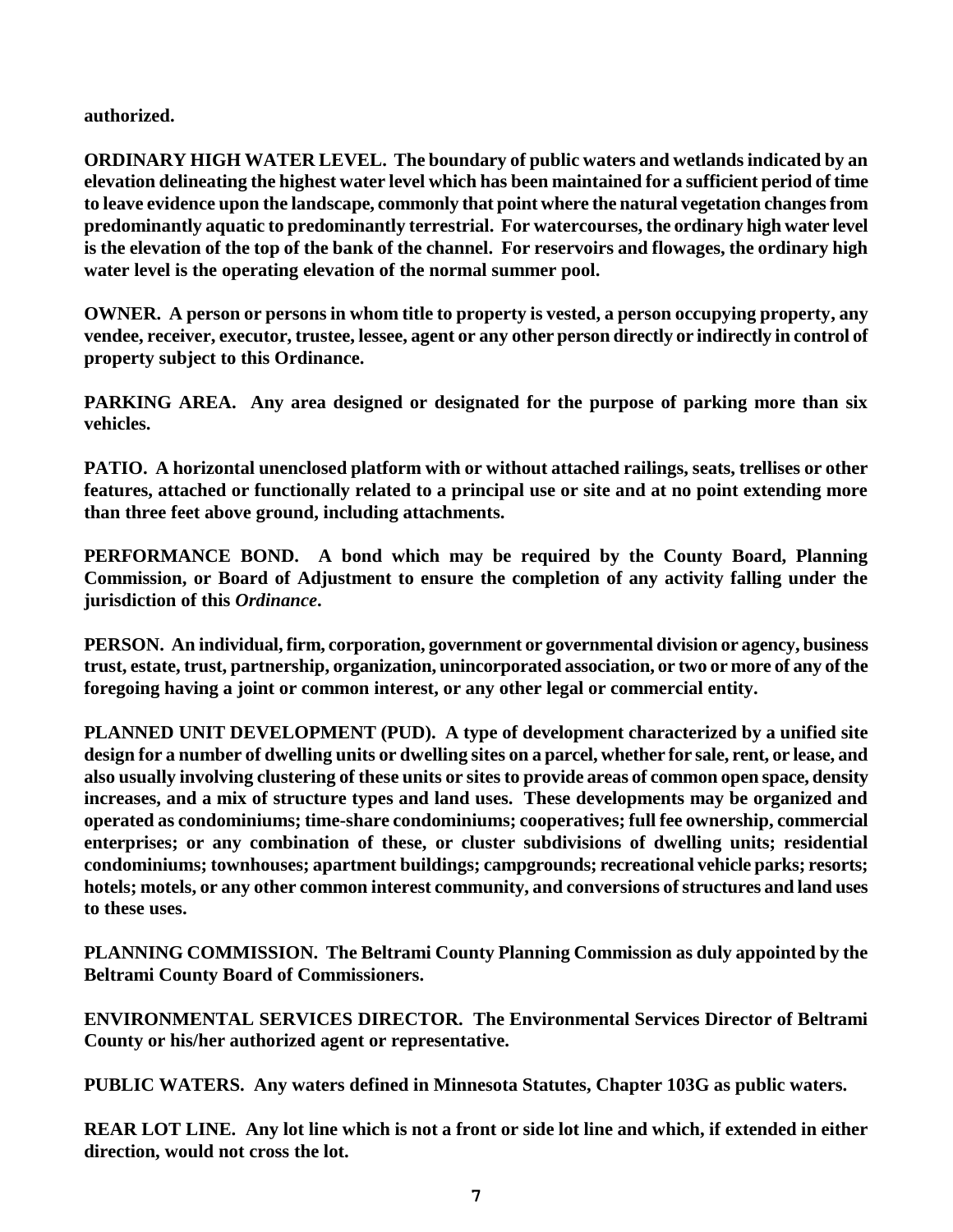**RECREATIONAL VEHICLE. Any vehicle or portable vehicular structure built on a chassis designed to be used as a temporary dwelling for travel, vacation or other recreational use.**

**RECREATIONAL VEHICLE CAMPGROUND. Any area, whether privately or publicly owned, used on a daily, nightly, weekly or longer basis for the accommodation of five or more tents, recreational vehicles, or a combination thereof, either free of charge or for compensation.**

**RESIDENTIAL PLANNED UNIT DEVELOPMENT. A use where the nature of residency is nontransient and the major or primary focus of the development is not service-oriented. For example: single family residences; duplexes; triplexes; residential apartments; mobile home parks; condominiums; time share condominiums; townhouses; cooperatives; and conversions of structures and land uses to these. Developments of more than four such dwelling units or sites shall be considered Residential Planned Unit Developments.**

**RESORT. A private recreational development which includes multiple units intended for habitation on a temporary basis for relaxation or recreational purposes.**

**RIPARIAN LOT. A lot or parcel, any part of which abuts a public water.**

**RIVER LOT. Any lot or parcel, any part of which abuts a watercourse identified in Section 201.5 - 201.7 of this** *Ordinance***.**

**SEMIPUBLIC USE. The use of land by a private nonprofit organization to provide a public service that is ordinarily open to some persons outside the regular constituency of the organization.**

**SENSITIVE RESOURCE MANAGEMENT. The preservation and management of areas unsuitable for development in their natural state due to constraints such as shallow soils over groundwater or bedrock, highly erosive or expansive soils, steep slopes, susceptibility to flooding, or occurrence of flora or fauna in need of special protection.**

**SEPARATE OWNERSHIP. The dominion, title and proprietary right to property, or a subdivision thereof, held by a person, or two or more persons, together having a joint or common interest separate from those properties or lots adjacent to the property or lot in question. Separate ownership may not be found if common ownership to adjacent property or lots has been divested in order to circumvent the minimum lot size and/or other restrictions of this Ordinance.**

**SEPTIC TANK. Any watertight, covered receptacle designed and constructed to receive the discharge of sewage from a building's sewer, to separate solids from liquids, digest organic matters, and store liquids for a period of detention, and allow the liquids to discharge to a soil absorption system.**

**SETBACK. The minimum horizontal distance between a structure, sewage treatment system, or other facility and an ordinary high water level, sewage treatment system, top of a bluff, road, highway, property line, or other facility.**

**SEWAGE TREATMENT SYSTEM. A system, including the septic tank and soil absorption system, whereby septic tank effluent is treated and disposed of below the ground surface by filtration and**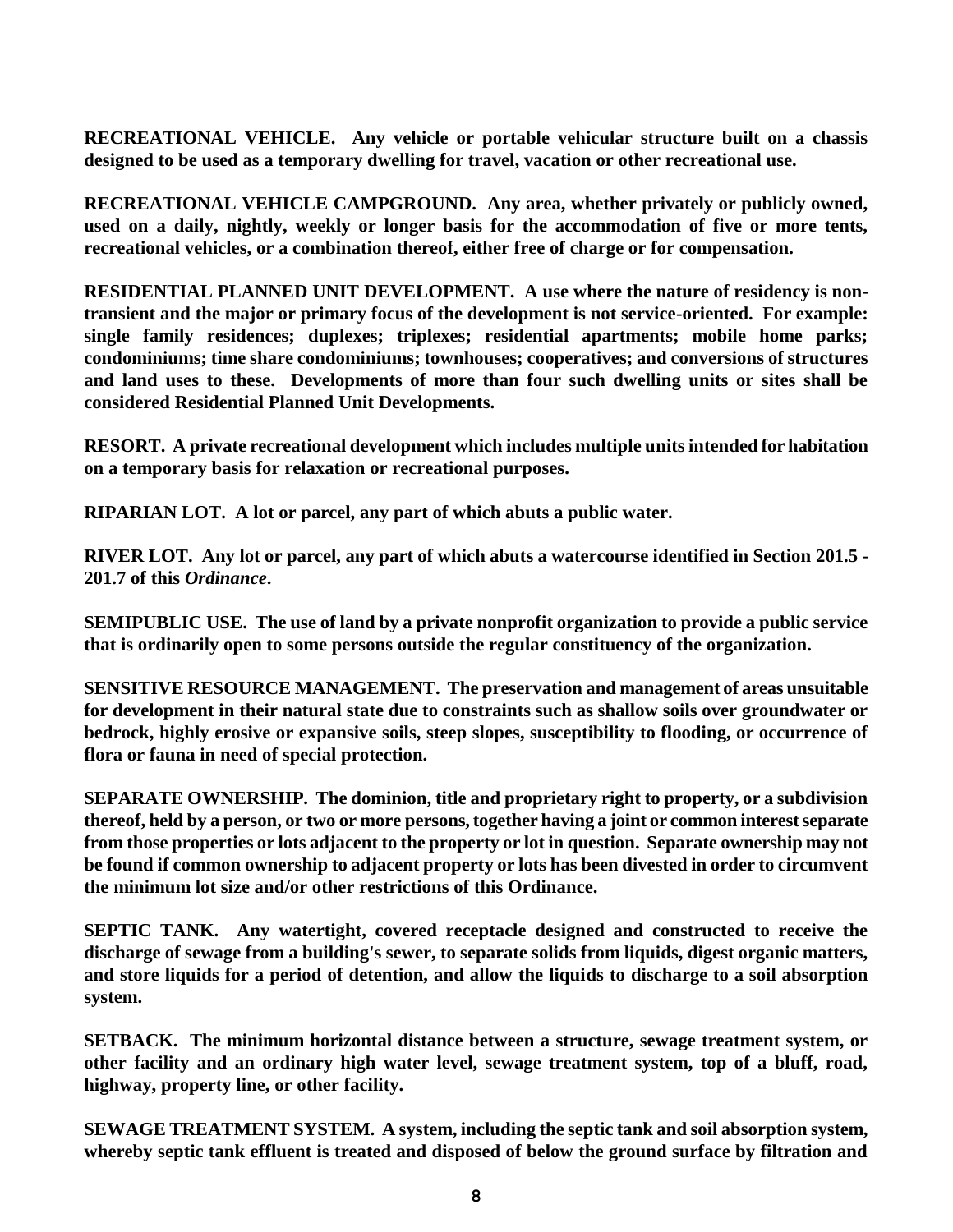**percolation through the soil. This includes those systems commonly known as: seepage bed; trench; drain field; and mounds.**

**SEWER SYSTEM. Pipelines, conduits, pumping stations, force main and all other construction, devices, appliances, or appurtenances used for conducting sewage, industrial waste or other waste to a point of ultimate disposal.**

**SHORE IMPACT ZONE. Land located between the ordinary high water level of a public water and a line parallel to it at the required structure setback.** 

**SHORELAND. Land located within the following distances from public waters: 1,000 feet from the ordinary high water level of a lake, pond or flowage; and 300 feet from a river or stream, or the landward extent of a floodplain designated by ordinance on a river or stream, whichever is greater. The limits of shorelands may be reduced whenever the waters involved are bounded by topographic divides which extend landward from the waters for lesser distances and where approved by the Commissioner.**

**SHORELAND ALTERATIONS. Grading and filling in shoreland areas or any alteration of the natural topography of a shoreland subject to the provisions of this** *Ordinance***.**

**SIDE LOT LINE. Any lot line which meets the end of a front lot line and any other lot line within thirty degrees of being parallel to such a line, except a front lot line.**

**SIGNIFICANT HISTORIC SITE. Any archeological site, standing structure, or other property that meets the criteria for eligibility to the National Register of Historic Places or is listed in the State Register of Historic Sites, or is determined to be an unplatted cemetery that falls under the provisions of Minnesota Statutes, Section 307.08. A historic site meets these criteria if it is presently listed on either register or if it is determined to meet the qualifications for listing after review by the Minnesota State Archaeologist or the Director of the Minnesota Historical Society. All unplatted cemeteries are automatically considered to be significant historic sites.**

**SINGLE FAMILY DWELLING. A structure, designated or used for residential occupancy by one family.**

**STEEP SLOPE. Land where agricultural activity or development is either not recommended or described as poorly suited due to slope steepness and the soil characteristics of the site, as mapped and described in available County soil surveys or other technical reports, unless appropriate design and construction techniques and farming practices are used in accordance with the provisions of this**  *Ordinance***. Where specific information is not available, steep slopes are lands having slopes over twelve percent, as measured over horizontal distances of fifty feet or more, that are not bluffs.**

**STRUCTURE. Any building or appurtenance, including decks, but not including aerial or underground utility lines such as sewer, electric, telephone, telegraph, gas lines, towers, poles, or other supporting facilities.**

**SUBDIVIDER. Any person who undertakes the subdivision of land as defined herein. The subdivider may be the owner or the authorized agent of the owner of the land to be subdivided.**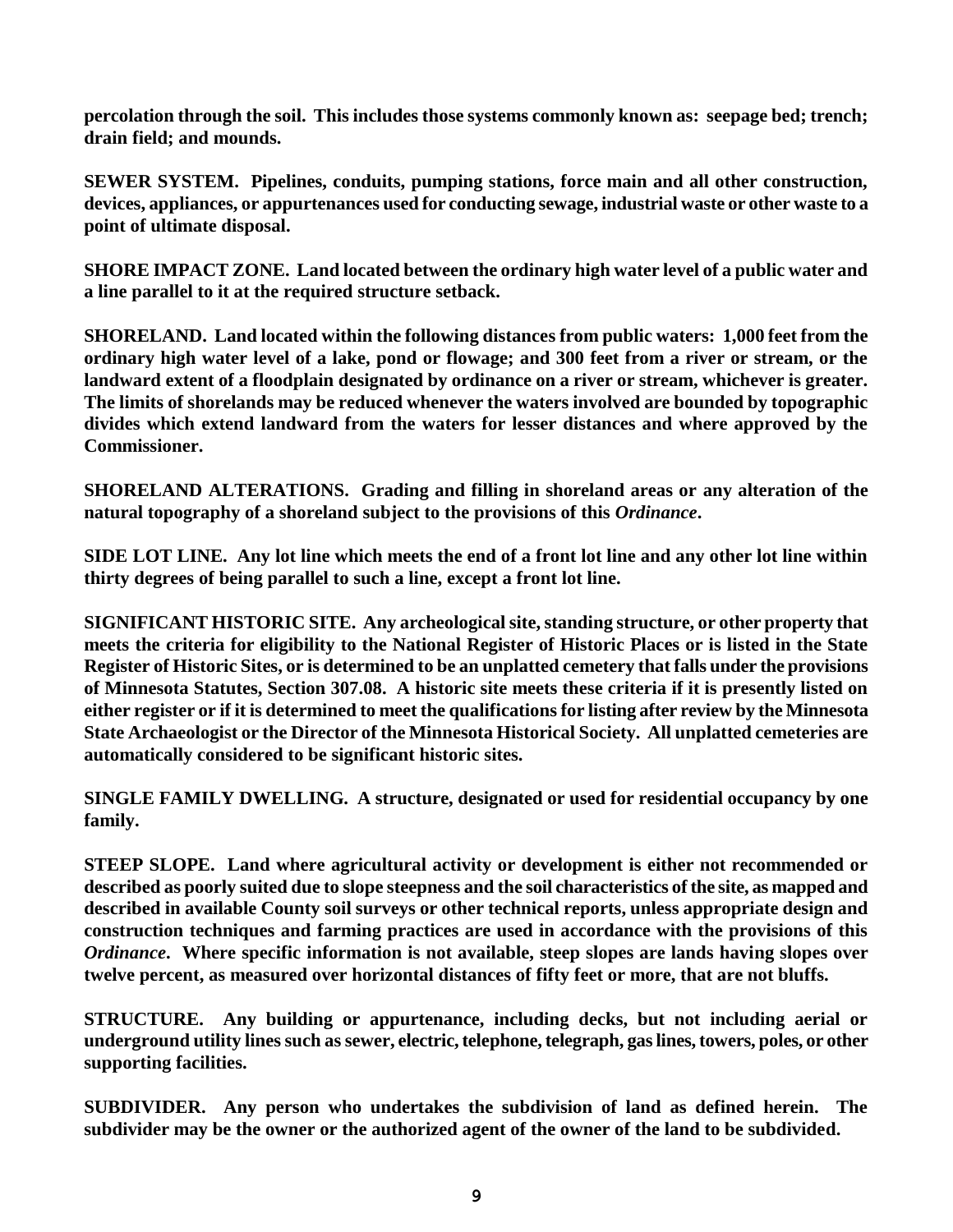**SUBDIVISION. Land that is divided for the purpose of development, investment, sale, rent or lease, including planned unit developments.**

**SUBSTANDARD LOT. Any lot that does not conform to the minimum lot area prescribed by this**  *Ordinance***.**

**SURFACE WATER-ORIENTED COMMERCIAL USE. The use of land for commercial purposes, where access to and use of a surface water feature is an integral part of the normal business operation. Marinas, resorts, and restaurants with transient docking facilities are examples of such use.**

**TEMPORARY STRUCTURE. Any structure which has been erected or placed on a lot in order to be utilized for any purpose for a period not to exceed six (6) months. Any structure which is not a temporary structure is considered a permanent structure and must comply with all provisions of this**  *Ordinance***.**

**TOE OF THE BLUFF. The lower point of a fifty (50) foot bluff segment with an average slope in excess of eight (8) percent.**

**TOP OF THE BLUFF. The higher point of a fifty (50) foot bluff segment with an average slope in excess of eight (8) percent.**

**TOWNSHIP. Any township, including those with the statutory authority of a municipality.**

**UNINCORPORATED AREA. The area outside of the incorporated area of a city.**

**VARIANCE. Any modification or variation of official controls where it is determined that, by reason of exceptional circumstances, the strict enforcement of the official controls would cause unnecessary hardship. Variances shall only be granted in compliance with Minnesota Statutes, Chapter 394.**

**VEGETATION MANAGEMENT PLAN. A plan or proposal which describes the existing natural vegetation on shoreland property within the appropriate shoreland area, including trees, shrubs, grasses and other plant species, and which documents the shoreland owner's management objectives with respect to the preservation or removal of the natural vegetation in such areas.**

**WATER-ORIENTED ACCESSORY STRUCTURE OR FACILITY. A small, above ground building or other improvement, except stairways, fences, docks and retaining walls, which, because of the relationship of its use to a surface water feature, reasonably needs to be located closer to public waters than the normal structure setback. Examples of such structures include boathouses, gazebos, screen houses, fish houses, pump houses and detached decks, and specifically excludes satellite dishes.**

**WATER SUPPLY PURPOSE. Any use of water for domestic, commercial, industrial or agricultural purpose.**

**WETLAND. A surface water feature classified as a wetland in the United States Fish and Wildlife Service Circular No. 39, as amended.**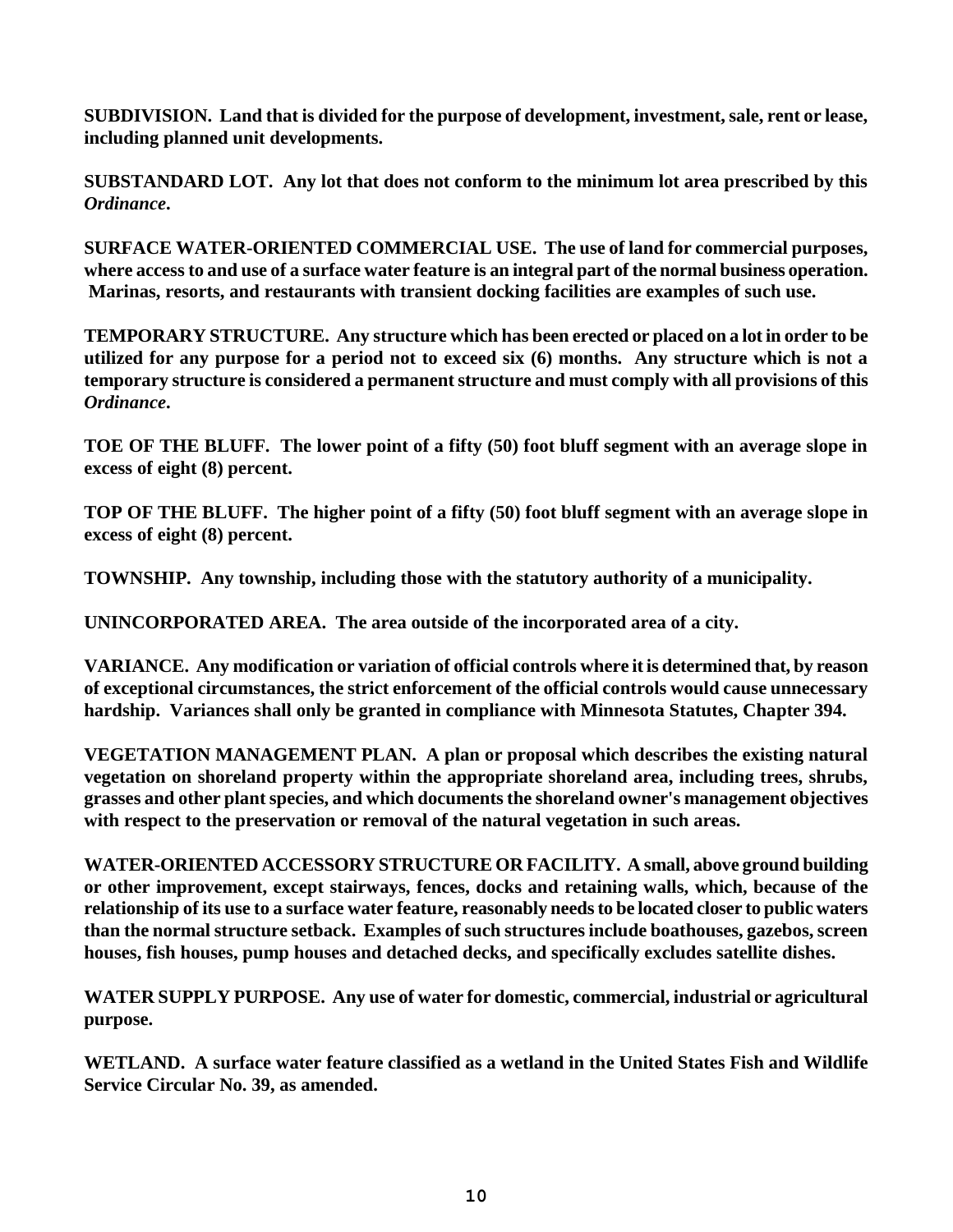#### **Section 102. Jurisdiction**

**The provisions of this** *Ordinance* **shall apply to the shorelands of the public water bodies as classified in Article II of this** *Ordinance***.** 

**Section 103. Compliance**

**The use of any shoreland of public waters; the size and shape of lots; the use, size, type and location of structures on lots; the installation and maintenance of water supply and sewage treatment systems; the grading and filling of any shoreland area; the cutting or removal of shoreland vegetation; the construction or placement of signs; and the subdivision of land may only be undertaken in full compliance with the terms of this** *Ordinance* **and other applicable regulations. Any deviation from the terms of this** *Ordinance* **must be authorized by a Variance from the Board of Adjustment.**

#### **Section 104. Enforcement**

**Any violation of the provisions of this** *Ordinance* **or failure to comply with any of its requirements, including failure to comply with special conditions attached to granted conditional uses or variances, shall constitute a misdemeanor and shall be punishable as defined by law. Violations of this** *Ordinance* **can occur regardless of whether or not a permit is required for a regulated activity pursuant to Article XI.**

**Section 105. Interpretation**

**The interpretation and application the provisions of this** *Ordinance* **shall be held to be minimum requirements and shall be liberally construed in favor of Beltrami County, and the purposes and policies of this** *Ordinance***, and shall not be deemed a limitation or repeal of any other powers granted by State Statutes. Interpretation shall be made by the Environmental Services Director, subject to appeal to the County Board of Adjustment.** 

**Section 106. Severability**

**This** *Ordinance* **and the various parts, sentences, paragraphs, sections and clauses thereof are hereby declared to be severable. If any part, sentence, paragraph, section or clause is judged to be unconstitutional or otherwise invalid for any reason by a court of competent jurisdiction, such finding shall not affect the remaining portions of this** *Ordinance***.**

**Section 107. Abrogation and Greater Restrictions**

**It is not intended by this** *Ordinance* **to repeal, abrogate or impair any existing easements, covenants or deed restrictions. However, where this** *Ordinance* **imposes greater restrictions, the provisions of this** *Ordinance* **shall prevail.** 

**Section 108. Effective Date**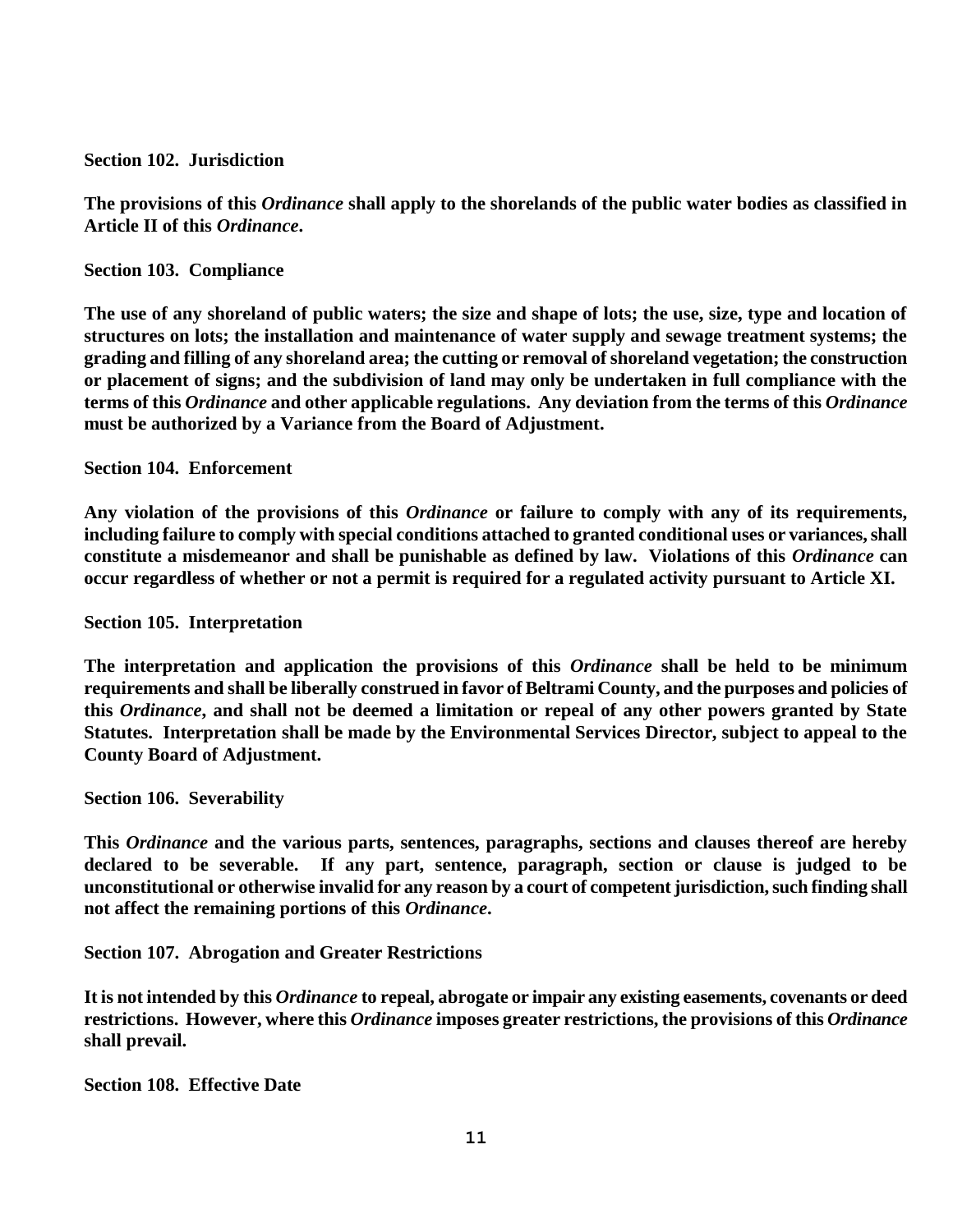**This** *Ordinance***, as amended, shall take effect and be in force upon its passage and publication pursuant to statute.**

#### **ARTICLE II**

#### **SHORELAND CLASSIFICATION SYSTEM**

**The public waters of Beltrami County have been classified below consistent with the criteria found in Minnesota Rules, Part 6120.3300, and the Protected Waters Inventory Map for Beltrami County, Minnesota.**

**The shoreland for the water bodies listed in sections 201.1 through 201.7 shall be as defined in Section 101 of this** *Ordinance* **and as shown on the Official Shoreland Management Map for Beltrami County. The public waters of Beltrami County have been classified as follows:**

| <b>Lake ID</b> |                    |                   |
|----------------|--------------------|-------------------|
| <b>Number</b>  | <b>Lake Name</b>   | Township          |
| $4 - 4$        | <b>McDonald</b>    | <b>Brook Lake</b> |
| $4 - 5$        | <b>Schram</b>      | <b>Brook Lake</b> |
| $4-6$          | <b>Tank</b>        | <b>Brook Lake</b> |
| $4 - 9$        | <b>Preston</b>     | <b>Brook Lake</b> |
| $4 - 13$       | <b>No Name</b>     | <b>Brook Lake</b> |
| $4 - 14$       | Popple             | <b>Moose Lake</b> |
| $4 - 15$       | <b>Little Rice</b> | <b>Moose Lake</b> |
| $4 - 17$       | <b>Chinaman</b>    | <b>Birch</b>      |
| $4 - 18$       | <b>Ellis</b>       | <b>Birch</b>      |
| $4 - 19$       | <b>Anderson</b>    | <b>Birch</b>      |
| $4 - 20$       | <b>Gimmer</b>      | <b>Birch</b>      |
| $4 - 21$       | <b>Baumgartner</b> | <b>Birch</b>      |
| $4 - 22$       | Webster            | <b>Birch</b>      |
| $4 - 23$       | <b>Holland</b>     | <b>Birch</b>      |
| $4 - 25$       | <b>Fields</b>      | <b>Summit</b>     |
| $4 - 29$       | <b>Norman</b>      | <b>Waskish</b>    |
| $4 - 31$       | <b>Big Rice</b>    | <b>Moose Lake</b> |
| $4 - 33$       | <b>Benjamin</b>    | <b>Birch</b>      |
| $4 - 44$       | Luck               | <b>Ten Lake</b>   |
| $4 - 47$       | <b>No Name</b>     | <b>Ten Lake</b>   |
| $4 - 50$       | <b>Meadow</b>      | <b>Sugar Bush</b> |
| $4 - 51$       | Flora              | <b>Sugar Bush</b> |
| $4 - 52$       | <b>Jessie</b>      | <b>Sugar Bush</b> |
| $4 - 55$       | Loon               | <b>Taylor</b>     |
| $4 - 57$       | <b>Nelson</b>      | <b>Taylor</b>     |

**Section 201.1 Special Protection (SP)**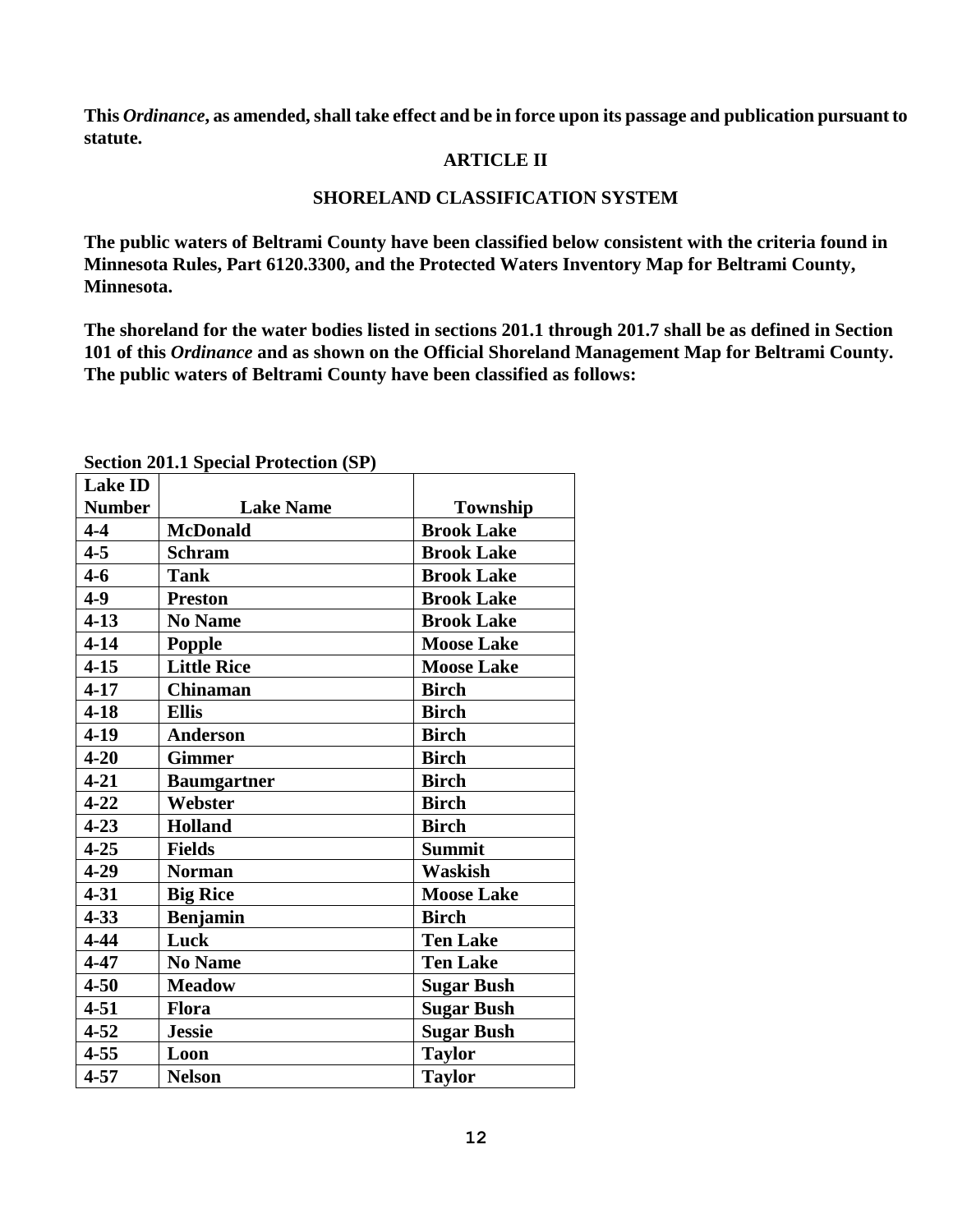| 4-59           | <b>Rice Pond</b>                             | <b>Taylor</b>       |
|----------------|----------------------------------------------|---------------------|
| $4 - 60$       | Fagen                                        | <b>Taylor</b>       |
| $4 - 61$       | <b>Drury</b>                                 | <b>Taylor</b>       |
|                | <b>Section 201.1 Special Protection (SP)</b> |                     |
| <b>Lake ID</b> |                                              |                     |
| <b>Number</b>  | <b>Lake Name</b>                             | Township            |
| $4 - 62$       | <b>Bass</b>                                  | <b>Taylor</b>       |
| $4 - 64$       | Gull                                         | <b>Taylor</b>       |
| $4 - 66$       | <b>Hanson</b>                                | <b>Taylor</b>       |
| $4 - 67$       | <b>Dutchman</b>                              | <b>Taylor</b>       |
| $4 - 68$       | <b>Erickson</b>                              | <b>Taylor</b>       |
| $4 - 70$       | <b>Crandall</b>                              | <b>Hines</b>        |
| $4 - 71$       | <b>No Name</b>                               | <b>Hines</b>        |
| $4 - 72$       | <b>Flenner</b>                               | <b>Hines</b>        |
| $4 - 73$       | <b>Funk</b>                                  | <b>Hines</b>        |
| $4 - 75$       | <b>Road Side</b>                             | <b>Sugar Bush</b>   |
| 4-78           | <b>No Name</b>                               | <b>Taylor</b>       |
| 4-80           | <b>No Name</b>                               | Frohn               |
| 4-90           | <b>No Name</b>                               | Frohn               |
| $4-93$         | <b>No Name</b>                               | <b>Turtle River</b> |
| 4-94           | <b>Campbell</b>                              | <b>Turtle River</b> |
| 4-96           | Grandpa                                      | <b>Turtle River</b> |
| 4-97           | <b>Buck</b>                                  | <b>Turtle River</b> |
| 4-102          | Lynn                                         | <b>Turtle River</b> |
| $4 - 105$      | <b>Preacher</b>                              | <b>Turtle River</b> |
| 4-112          | <b>Moose</b>                                 | <b>Turtle River</b> |
| $4 - 113$      | <b>No Name</b>                               | <b>Port Hope</b>    |
| 4-114          | <b>School</b>                                | <b>Port Hope</b>    |
| 4-116          | <b>No Name</b>                               | <b>Port Hope</b>    |
| 4-117          | <b>No Name</b>                               | <b>Port Hope</b>    |
| 4-121          | <b>Rice</b>                                  | Hagali              |
| $4 - 123$      | <b>Cranberry</b>                             | Hagali              |
| $4 - 125$      | Loon                                         | Hagali              |
| $4 - 126$      | <b>No Name</b>                               | Hagali              |
| 4-127          | <b>No Name</b>                               | Hagali              |
| 4-133          | Gnat                                         | <b>Turtle River</b> |
| 4-134          | <b>Three Island</b>                          | <b>Port Hope</b>    |
| 4-136          | Hagali                                       | Hagali              |
| 4-141          | Carr                                         | <b>Bemidji</b>      |
| 4-144          | <b>Addition</b>                              | <b>Bemidji</b>      |
| 4-145          | <b>No Name</b>                               | <b>Bemidji</b>      |
| $4 - 146$      | <b>No Name</b>                               | <b>Bemidji</b>      |
| 4-147          | <b>Britten</b>                               | <b>Northern</b>     |
| 4-150          | <b>Sumac</b>                                 | <b>Northern</b>     |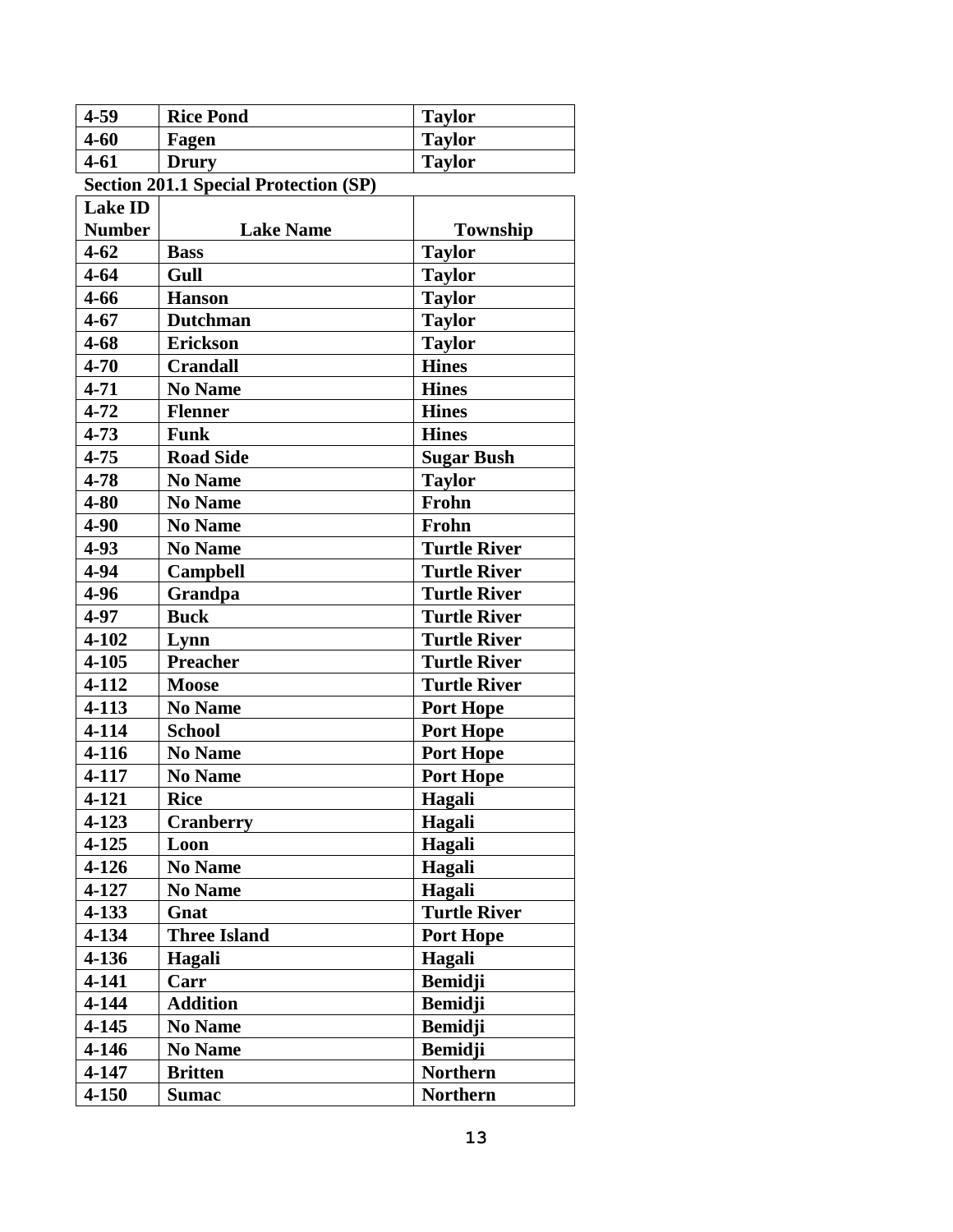| 4-151          | <b>Alice</b>                                 | <b>Northern</b>     |
|----------------|----------------------------------------------|---------------------|
| 4-153          | <b>Lindgren</b>                              | <b>Turtle lake</b>  |
| 4-154          | Larson                                       | <b>Turtle Lake</b>  |
|                | <b>Section 201.1 Special Protection (SP)</b> |                     |
| <b>Lake ID</b> |                                              |                     |
| <b>Number</b>  | <b>Lake Name</b>                             | Township            |
| 4-155          | <b>Little Turtle</b>                         | <b>Turtle Lake</b>  |
| 4-156          | <b>Range Line</b>                            | <b>Turtle Lake</b>  |
| 4-158          | <b>Rice</b>                                  | <b>Turtle Lake</b>  |
| 4-161          | <b>Bailey</b>                                | <b>Turtle Lake</b>  |
| 4-162          | <b>Fox</b>                                   | <b>Turtle Lake</b>  |
| 4-164          | <b>Horseman</b>                              | <b>Turtle Lake</b>  |
| 4-165          | <b>Crane</b>                                 | <b>Turtle Lake</b>  |
| 4-170          | <b>Little Rice</b>                           | <b>Nebish</b>       |
| 4-171          | <b>Anderson</b>                              | <b>Nebish</b>       |
| 4-174          | <b>Rice</b>                                  | <b>Nebish</b>       |
| 4-175          | George                                       | <b>Durand</b>       |
| $4 - 176$      | <b>Swamp</b>                                 | <b>Durand</b>       |
| 4-185          | <b>No Name</b>                               | <b>Nebish</b>       |
| 4-186          | <b>No Name</b>                               | <b>Nebish</b>       |
| 4-191          | <b>Bass</b>                                  | <b>Nebish</b>       |
| 4-196          | <b>Campbell</b>                              | Liberty             |
| 4-197          | <b>Little Puposky</b>                        | <b>Durand</b>       |
| 4-198          | <b>Puposky</b>                               | <b>Durand</b>       |
| 4-210          | <b>No Name</b>                               | <b>Grant Valley</b> |
| 4-211          | <b>Boot Lake</b>                             | <b>Grant Valley</b> |
| 4-213          | <b>Stone</b>                                 | <b>Grant Valley</b> |
| 4-216          | <b>Grass</b>                                 | <b>Eckles</b>       |
| 4-218          | <b>No Name</b>                               | <b>Eckles</b>       |
| 4-219          | <b>Meadow</b>                                | <b>Eckles</b>       |
| 4-227          | Long                                         | Liberty             |
| 4-229          | <b>Erick</b>                                 | <b>Liberty</b>      |
| 4-231          | <b>Ragged</b>                                | Liberty             |
| 4-232          | <b>No Name</b>                               | <b>Liberty</b>      |
| 4-235          | <b>Peterson</b>                              | <b>Liberty</b>      |
| 4-240          | <b>Muskrat</b>                               | <b>Maple Ridge</b>  |
| 4-242          | Gun                                          | <b>Maple Ridge</b>  |
| $4 - 243$      | Bog                                          | <b>Maple Ridge</b>  |
| 4-245          | <b>Wheelock</b>                              | <b>Maple Ridge</b>  |
| 4-247          | <b>Braas</b>                                 | <b>Maple Ridge</b>  |
| 4-248          | Fawn                                         | <b>Maple Ridge</b>  |
| 4-249          | Fahul                                        | <b>Maple Ridge</b>  |
| 4-250          | <b>Rice</b>                                  | <b>Alaska</b>       |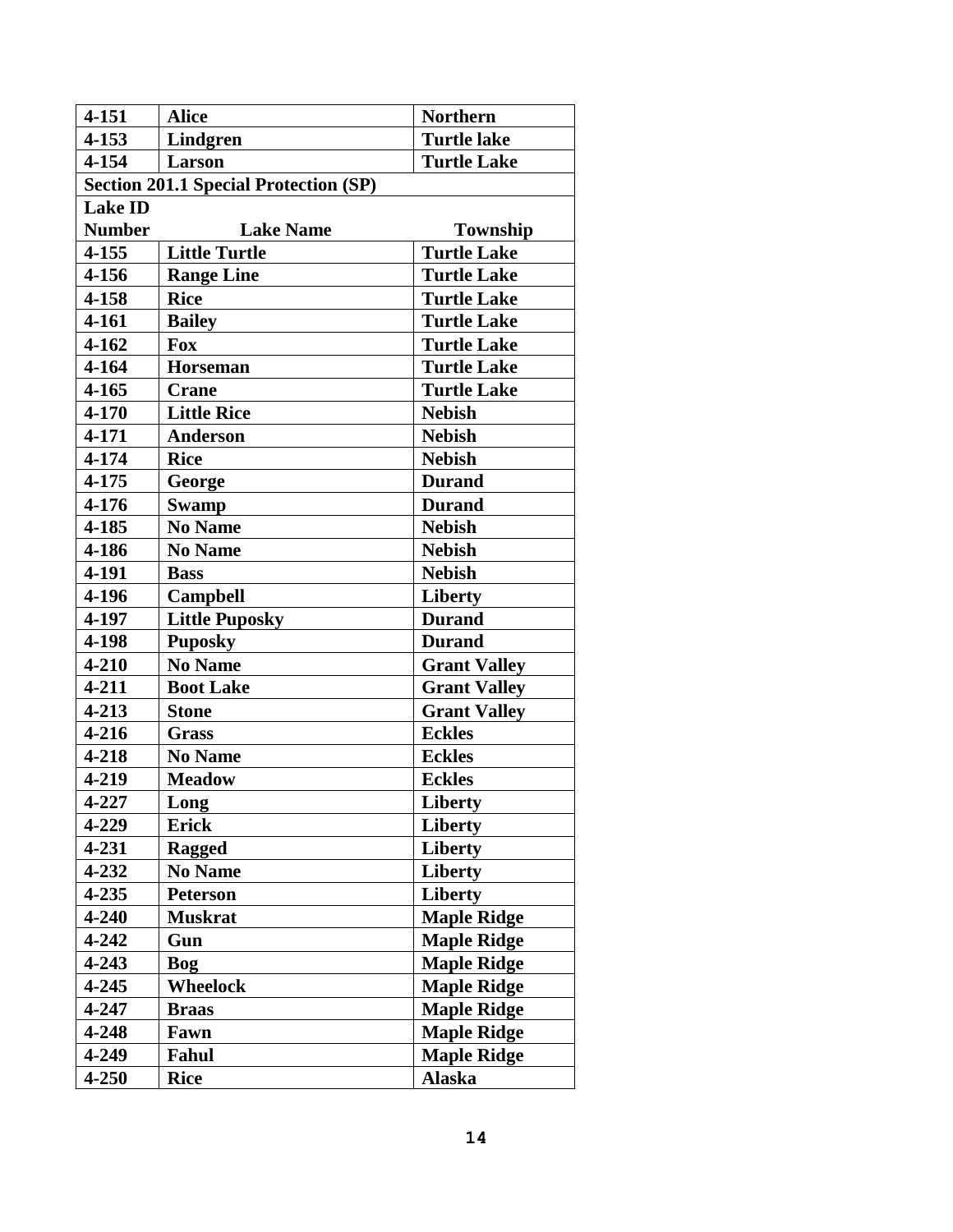| 4-267          | <b>Ten Mile</b>                              | <b>Alaska</b>    |
|----------------|----------------------------------------------|------------------|
| 4-280          | <b>No Name</b>                               | <b>Eckles</b>    |
| 4-286          | <b>Manomin</b>                               | <b>Jones</b>     |
|                |                                              |                  |
|                | <b>Section 201.1 Special Protection (SP)</b> |                  |
| <b>Lake ID</b> |                                              |                  |
| <b>Number</b>  | <b>Lake Name</b>                             | <b>Township</b>  |
| 4-287          | <b>No Name</b>                               | <b>Jones</b>     |
| 4-289          | <b>No Name</b>                               | <b>Lammers</b>   |
| 4-290          | <b>No Name</b>                               | <b>Lammers</b>   |
| 4-291          | <b>No Name</b>                               | <b>Lammers</b>   |
| 4-292          | <b>No Name</b>                               | <b>Lammers</b>   |
| 4-294          | <b>No Name</b>                               | <b>Buzzle</b>    |
| 4-296          | <b>Tepee</b>                                 | <b>Buzzle</b>    |
| 4-300          | Whitefish                                    | <b>Buzzle</b>    |
| 4-301          | <b>Horseshoe</b>                             | <b>Buzzle</b>    |
| 4-302          | <b>Henson</b>                                | <b>Buzzle</b>    |
| 4-303          | <b>Spring</b>                                | <b>Buzzle</b>    |
| 4-309          | Whitefish                                    | <b>Roosevelt</b> |
| 4-331          | <b>Dellwater</b>                             | Alaska           |

**Section 201.1 Special Protection (SP) (Boundary lakes)**

| <b>Lake ID</b> |                                  |                   |
|----------------|----------------------------------|-------------------|
| <b>Number</b>  | <b>Lake Name &amp; County</b>    | <b>Township</b>   |
| $4-1$          | <b>Burns (Itasca County)</b>     | <b>Brook Lake</b> |
| $4 - 36$       | <b>Drewery (Cass County)</b>     | <b>Ten Lake</b>   |
| 4-342          | <b>Moose (Clearwater County)</b> | <b>Jones</b>      |
| 31-942         | <b>Rice (Itasca County)</b>      | <b>Moose Lake</b> |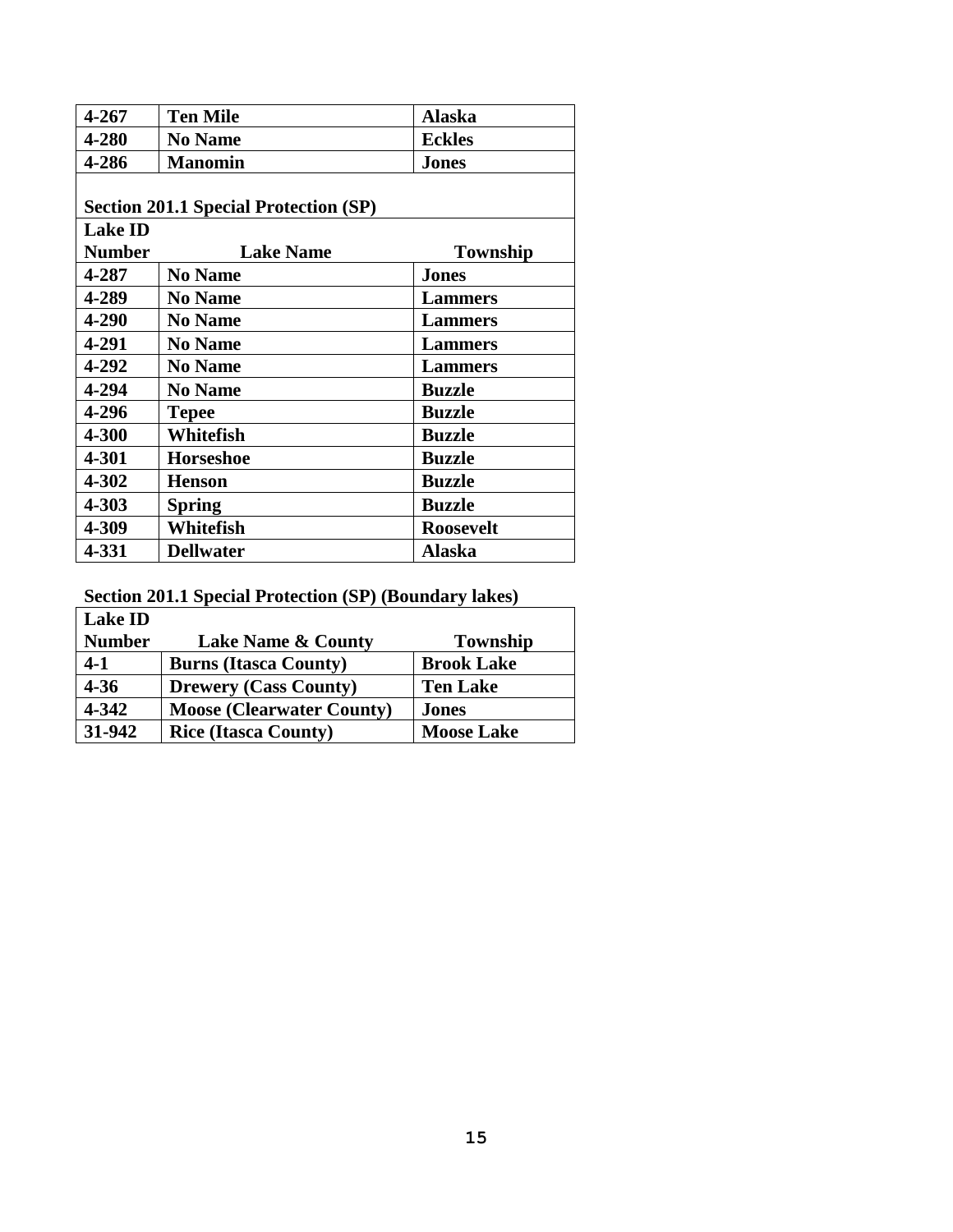| <b>Lake ID</b> |                       |                     |
|----------------|-----------------------|---------------------|
| <b>Number</b>  | <b>Lake Name</b>      | Township            |
| $4 - 2$        | <b>Bullhead</b>       | <b>Brook Lake</b>   |
| $4 - 8$        | <b>Little Moose</b>   | <b>Moose Lake</b>   |
| $4 - 12$       | <b>Little Pimushe</b> | <b>Moose Lake</b>   |
| $4 - 27$       | <b>Borden</b>         | Hornet              |
| $4 - 39$       | <b>Silver</b>         | <b>Ten Lake</b>     |
| $4 - 40$       | <b>Blue Sky</b>       | <b>Ten Lake</b>     |
| $4 - 41$       | <b>Ten</b>            | <b>Ten Lake</b>     |
| $4 - 48$       | Windigo               | <b>Ten Lake</b>     |
| $4 - 54$       | <b>Muskrat</b>        | <b>Taylor</b>       |
| $4 - 56$       | <b>Carter</b>         | <b>Taylor</b>       |
| $4 - 65$       | <b>No Name</b>        | <b>Taylor</b>       |
| $4 - 74$       | <b>Smith</b>          | <b>Hines</b>        |
| 4-77           | <b>Flora</b>          | <b>Sugar Bush</b>   |
| 4-84           | <b>No Name</b>        | Frohn               |
| 4-86           | <b>Stocking</b>       | Frohn               |
| $4 - 87$       | <b>School</b>         | Frohn               |
| 4-89           | Ose                   | Frohn               |
| 4-91           | <b>Jaurkishi</b>      | Frohn               |
| $4 - 92$       | Gallagher             | <b>Turtle River</b> |
| 4-95           | <b>Little Sandy</b>   | <b>Turtle River</b> |
| 4-100          | <b>No Name</b>        | <b>Turtle River</b> |
| 4-106          | <b>Parkers</b>        | <b>Turtle Lake</b>  |
| 4-108          | Lamon's               | <b>Turtle River</b> |
| $4 - 115$      | Pool                  | <b>Port Hope</b>    |
| 4-119          | <b>Peterson</b>       | <b>Port Hope</b>    |
| 4-124          | <b>Sandy</b>          | Hagali              |
| 4-129          | <b>No Name</b>        | O'Brien             |
| 4-131          | <b>No Name</b>        | Frohn               |
| 4-138          | <b>Jackson</b>        | Hagali              |
| 4-139          | <b>Bass</b>           | Hagali              |
| 4-149          | <b>Bakkum</b>         | <b>Northern</b>     |
| 4-157          | <b>Black</b>          | <b>Turtle Lake</b>  |
| 4-163          | <b>Des Moines</b>     | <b>Turtle Lake</b>  |
| 4-168          | <b>Polly Wog</b>      | <b>Nebish</b>       |
| 4-169          | <b>Marcus</b>         | <b>Nebish</b>       |
| 4-173          | <b>Long Slough</b>    | <b>Durand</b>       |
| 4-178          | <b>Strand</b>         | <b>Durand</b>       |
| 4-179          | <b>Upper Lindgren</b> | <b>Durand</b>       |

**Section 201.2 Sensitive Area (SA)**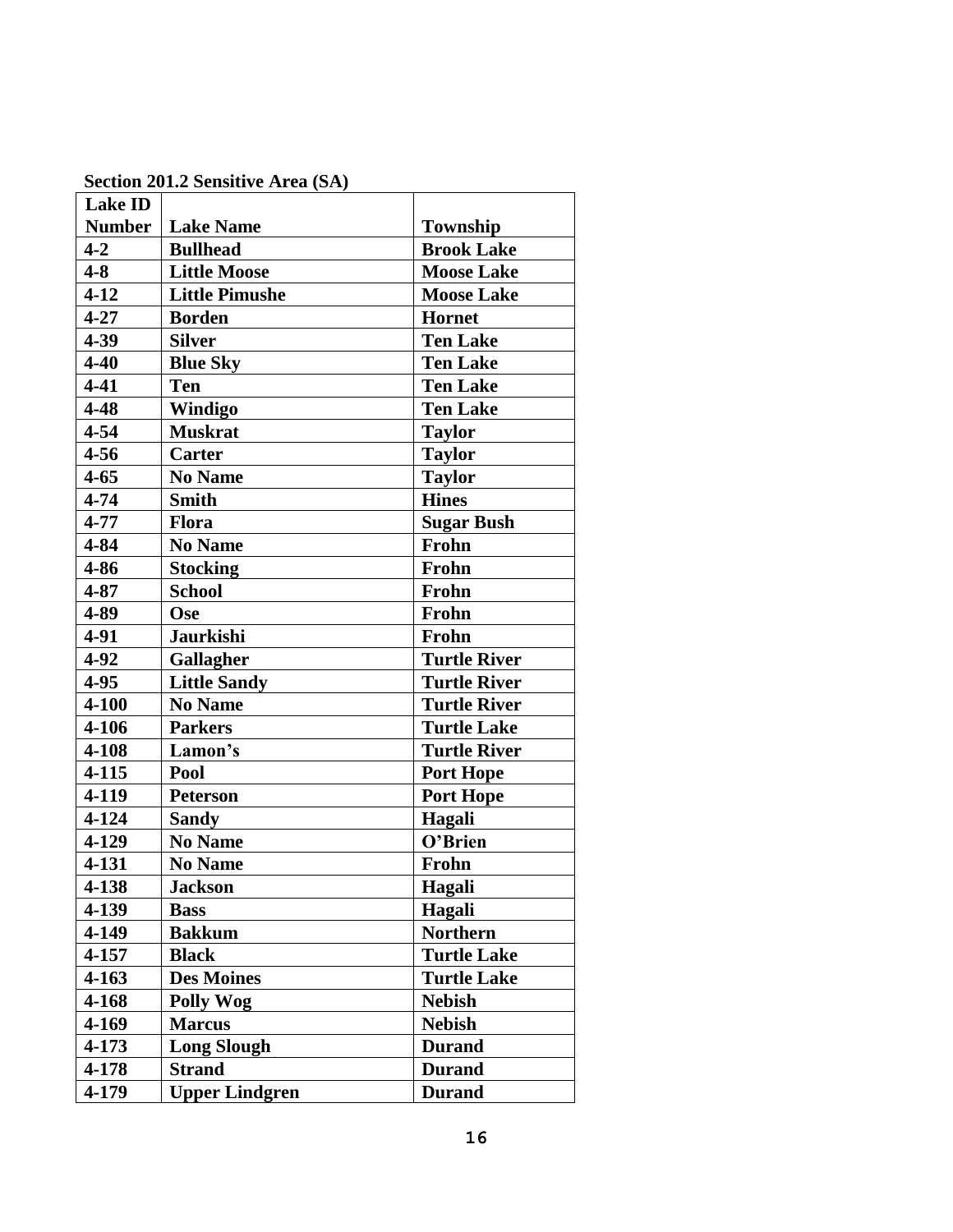| 4-187 | <b>No Name</b> | <b>Nebish</b> |
|-------|----------------|---------------|
| 4-190 | <b>Nebish</b>  | <b>Nebish</b> |
| 4-192 | <b>Smythe</b>  | <b>Nebish</b> |

# **Section 201.2 Sensitive Area (SA)**

| <b>Lake ID</b> | <b>Lake Name</b>     | Township            |
|----------------|----------------------|---------------------|
| <b>Number</b>  |                      |                     |
| 4-202          | <b>No Name</b>       | <b>Grant Valley</b> |
| 4-203          | <b>No Name</b>       | <b>Grant Valley</b> |
| 4-204          | <b>Twin Lakes</b>    | <b>Grant Valley</b> |
| 4-205          | <b>No Name</b>       | <b>Grant Valley</b> |
| 4-206          | <b>No Name</b>       | <b>Grant Valley</b> |
| 4-207          | <b>No Name</b>       | <b>Grant Valley</b> |
| 4-208          | <b>Miss</b>          | <b>Grant Valley</b> |
| $4 - 214$      | <b>Miller</b>        | <b>Grant Valley</b> |
| $4 - 215$      | Fern                 | <b>Grant Valley</b> |
| 4-220          | <b>No Name</b>       | <b>Eckles</b>       |
| 4-222          | <b>No Name</b>       | <b>Eckles</b>       |
| 4-224          | <b>Harley</b>        | <b>Eckles</b>       |
| $4 - 228$      | <b>Round</b>         | <b>Liberty</b>      |
| 4-233          | Mud                  | Liberty             |
| 4-236          | <b>No Name</b>       | Liberty             |
| 4-237          | Pony                 | <b>Liberty</b>      |
| 4-238          | <b>Ess</b>           | <b>Liberty</b>      |
| 4-239          | <b>No Name</b>       | <b>Liberty</b>      |
| 4-241          | Grenn                | <b>Maple Ridge</b>  |
| 4-244          | <b>Boston</b>        | <b>Maple Ridge</b>  |
| 4-246          | <b>Stray Horse</b>   | <b>Maple Ridge</b>  |
| 4-264          | <b>No Name</b>       | <b>Alaska</b>       |
| 4-282          | <b>Mina</b>          | <b>Alaska</b>       |
| 4-288          | <b>No Name</b>       | <b>Lammers</b>      |
| 4-295          | Long                 | <b>Buzzle</b>       |
| 4-298          | <b>Little Buzzle</b> | <b>Buzzle</b>       |
| 4-299          | <b>Funkley</b>       | <b>Buzzle</b>       |
| 4-304          | <b>Mvrtle</b>        | Roosevelt           |
| 4-305          | <b>Steins</b>        | <b>Roosevelt</b>    |
| 4-306          | <b>Little Sandy</b>  | <b>Roosevelt</b>    |
| 4-307          | <b>Sandy</b>         | <b>Roosevelt</b>    |
| 4-326          | <b>Moose</b>         | <b>Alaska</b>       |
| 4-327          | <b>Barr</b>          | <b>Alaska</b>       |
| 4-329          | <b>Balm</b>          | <b>Alaska</b>       |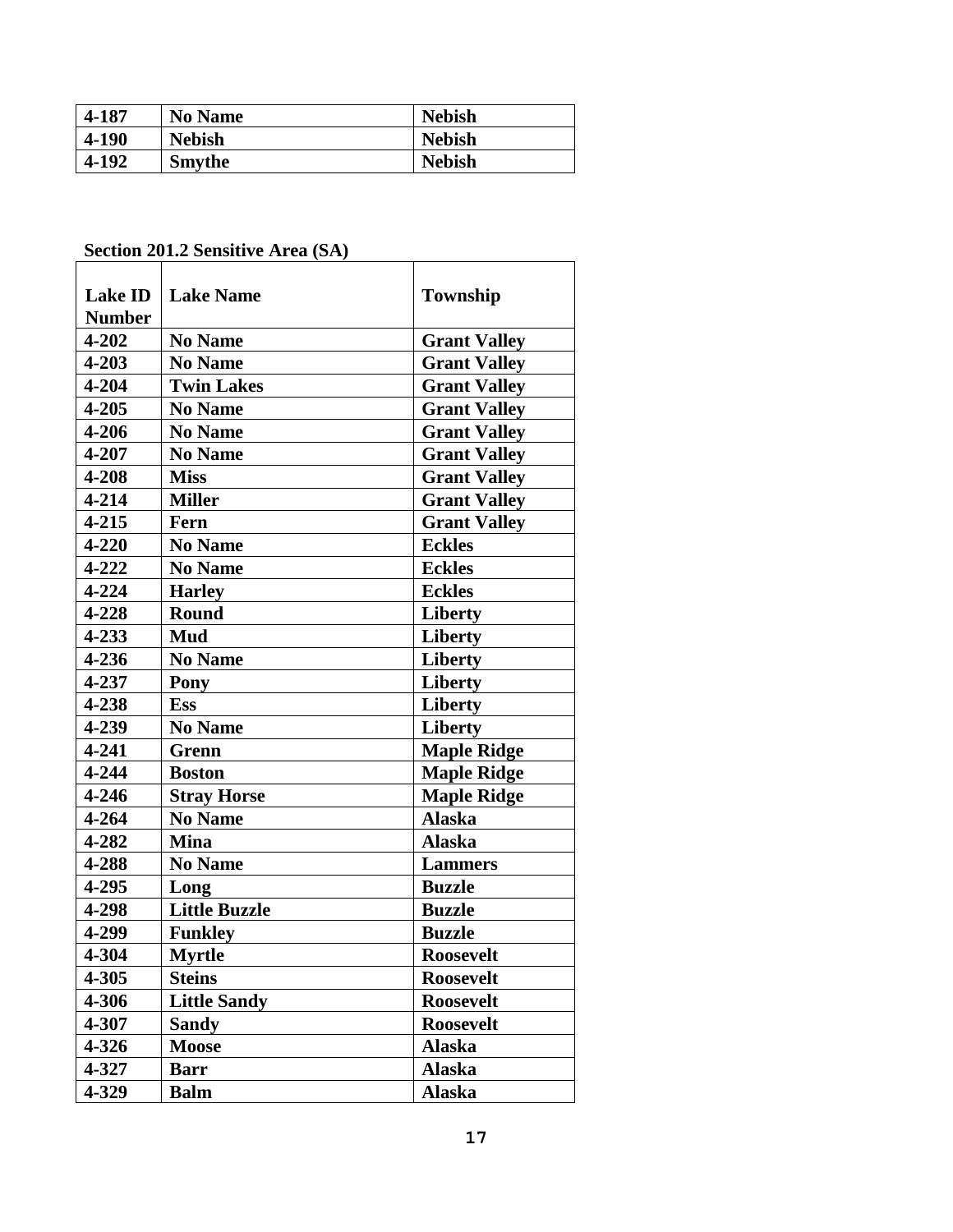| <b>Lake ID</b><br><b>Number</b> | <b>Lake Name &amp; County</b>  | Township     |
|---------------------------------|--------------------------------|--------------|
| 31-943                          | <b>Coleman (Itasca County)</b> | <b>Birch</b> |
| 31-944                          | <b>Damon (Itasca County)</b>   | <b>Birch</b> |

**Section 201.2 Sensitive Area (SA) (Boundary lakes)**

**Section 201.3 Natural Environment Lakes (NE)** 

| Lake ID       |                    |                     |
|---------------|--------------------|---------------------|
| <b>Number</b> | <b>Lake Name</b>   | Township            |
| $4 - 37$      | <b>No Name</b>     | <b>Ten Lake</b>     |
| $4 - 43$      | Lost               | <b>Ten Lake</b>     |
| 4-45          | <b>Little Lost</b> | <b>Ten Lake</b>     |
| $4 - 46$      | <b>Mission</b>     | <b>Ten Lake</b>     |
| $4 - 58$      | Carla              | <b>Taylor</b>       |
| 4-98          | <b>Button</b>      | <b>Turtle River</b> |
| 4-99          | <b>No Name</b>     | <b>Turtle River</b> |
| 4-128         | <b>No Name</b>     | Hagali              |
| 4-167         | <b>Dark</b>        | <b>Nebish</b>       |
| 4-172         | <b>Silver</b>      | <b>Nebish</b>       |
| 4-177         | <b>Peterson</b>    | <b>Durand</b>       |
| 4-212         | <b>Steinbrook</b>  | <b>Grant Valley</b> |
| 4-221         | <b>No Name</b>     | <b>Eckles</b>       |
| 4-223         | <b>No Name</b>     | <b>Eckles</b>       |
| 4-234         | Wolf               | <b>Liberty</b>      |
| 4-262         | <b>Crookston</b>   | <b>Alaska</b>       |
| 4-263         | <b>No Name</b>     | Alaska              |
| 4-308         | <b>Perch</b>       | <b>Roosevelt</b>    |
| 4-319         | Alaska             | <b>Alaska</b>       |
| 4-322         | Sylvia             | <b>Alaska</b>       |

#### **Section 201.3 Natural Environment Lakes (Boundary Lakes)**

| <b>Lake ID</b> |                                     |               |
|----------------|-------------------------------------|---------------|
| <b>Number</b>  | <b>Lake Name &amp; County</b>       | Township      |
| 4-344          | <b>Parks (Clearwater County)</b>    | <b>Alaska</b> |
| $15-3$         | <b>Pickerel (Clearwater County)</b> | Alaska        |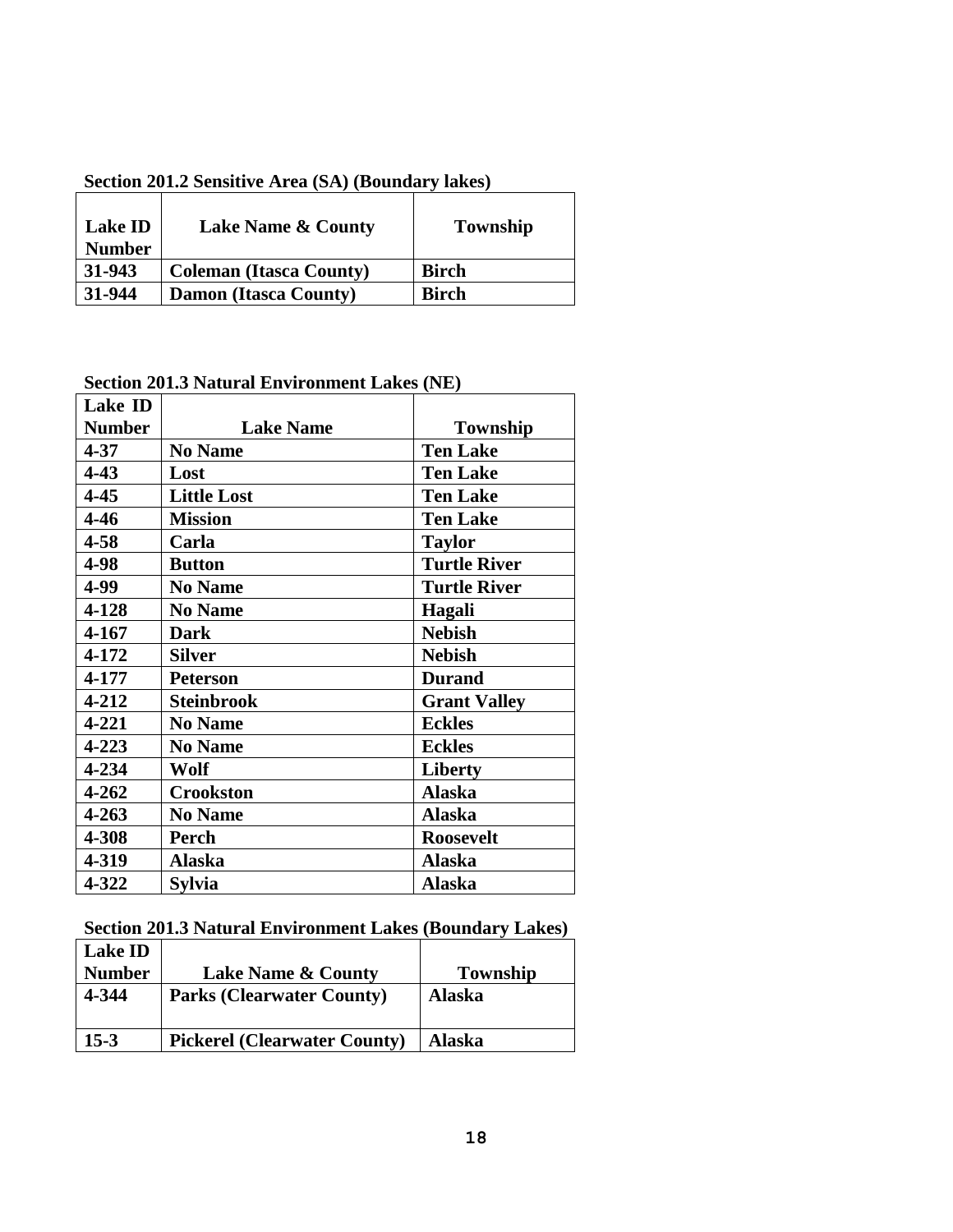| <b>Lake ID</b> |                       |                     |
|----------------|-----------------------|---------------------|
| <b>Number</b>  | <b>Lake Name</b>      | Township            |
| $4 - 3$        | <b>Pug Hole</b>       | <b>Brook Lake</b>   |
| $4 - 7$        | <b>Kitchi</b>         | <b>Brook Lake</b>   |
| $4 - 11$       | <b>Moose</b>          | <b>Moose Lake</b>   |
| $4 - 16$       | <b>Little Gilstad</b> | <b>Birch</b>        |
| $4 - 24$       | <b>Gilstad</b>        | <b>Birch</b>        |
| $4 - 32$       | <b>Pimushe</b>        | <b>Moose Lake</b>   |
| $4 - 34$       | <b>Rabideau</b>       | <b>Birch</b>        |
| $4 - 38$       | <b>Andrusia</b>       | <b>Ten Lake</b>     |
| 4-49           | <b>Big</b>            | <b>Sugar Bush</b>   |
| $4 - 53$       | South Twin            | <b>Taylor</b>       |
| $4 - 63$       | <b>North Twin</b>     | <b>Taylor</b>       |
| $4 - 69$       | <b>Blackduck</b>      | <b>Hines</b>        |
| $4 - 76$       | Long                  | <b>Turtle River</b> |
| $4 - 85$       | <b>Swenson</b>        | Frohn               |
| 4-110          | <b>Little Bass</b>    | <b>Turtle River</b> |
| 4-111          | <b>Turtle River</b>   | <b>Turtle River</b> |
| 4-120          | Gull                  | <b>Port Hope</b>    |
| $4 - 122$      | <b>Medicine</b>       | Hagali              |
| 4-132          | <b>Big Bass</b>       | <b>Turtle River</b> |
| $4 - 135$      | <b>Beltrami</b>       | <b>Turtle Lake</b>  |
| 4-137          | Whitefish             | <b>Nebish</b>       |
| $4 - 142$      | <b>Marquette</b>      | <b>Bemidji</b>      |
| 4-152          | <b>Movil</b>          | <b>Turtle Lake</b>  |
| 4-159          | <b>Turtle</b>         | <b>Turtle Lake</b>  |
| 4-166          | Julia                 | <b>Turtle Lake</b>  |
| 4-217          | <b>Grant</b>          | <b>Grant Valley</b> |
| 4-230          | <b>Deer</b>           | <b>Liberty</b>      |
| $4 - 265$      | <b>Island</b>         | <b>Alaska</b>       |
| 4-297          | <b>Buzzle</b>         | <b>Buzzle</b>       |

**Section 201.4 Recreational Development Lakes (RD)**

# **Section 201.4 Recreational Development Lakes (RD)(Boundary Lakes)**

| <b>Lake ID</b><br><b>Number</b> | <b>Lake Name &amp; County</b>    | Township         |
|---------------------------------|----------------------------------|------------------|
| 4-79                            | Wolf, Big                        | Frohn            |
|                                 | (Hubbard & Cass Co.)             |                  |
| 4-343                           | <b>Clearwater</b>                | <b>Roosevelt</b> |
|                                 | (Clearwater Co.)                 |                  |
| $15 - 2$                        | <b>Haggerty (Clearwater Co.)</b> | <b>Roosevelt</b> |
| 29-71                           | Grace (Hubbard Co.)              | Frohn            |
| 29-156                          | <b>Plantaganet (Hubbard Co.)</b> | <b>Bemidji</b>   |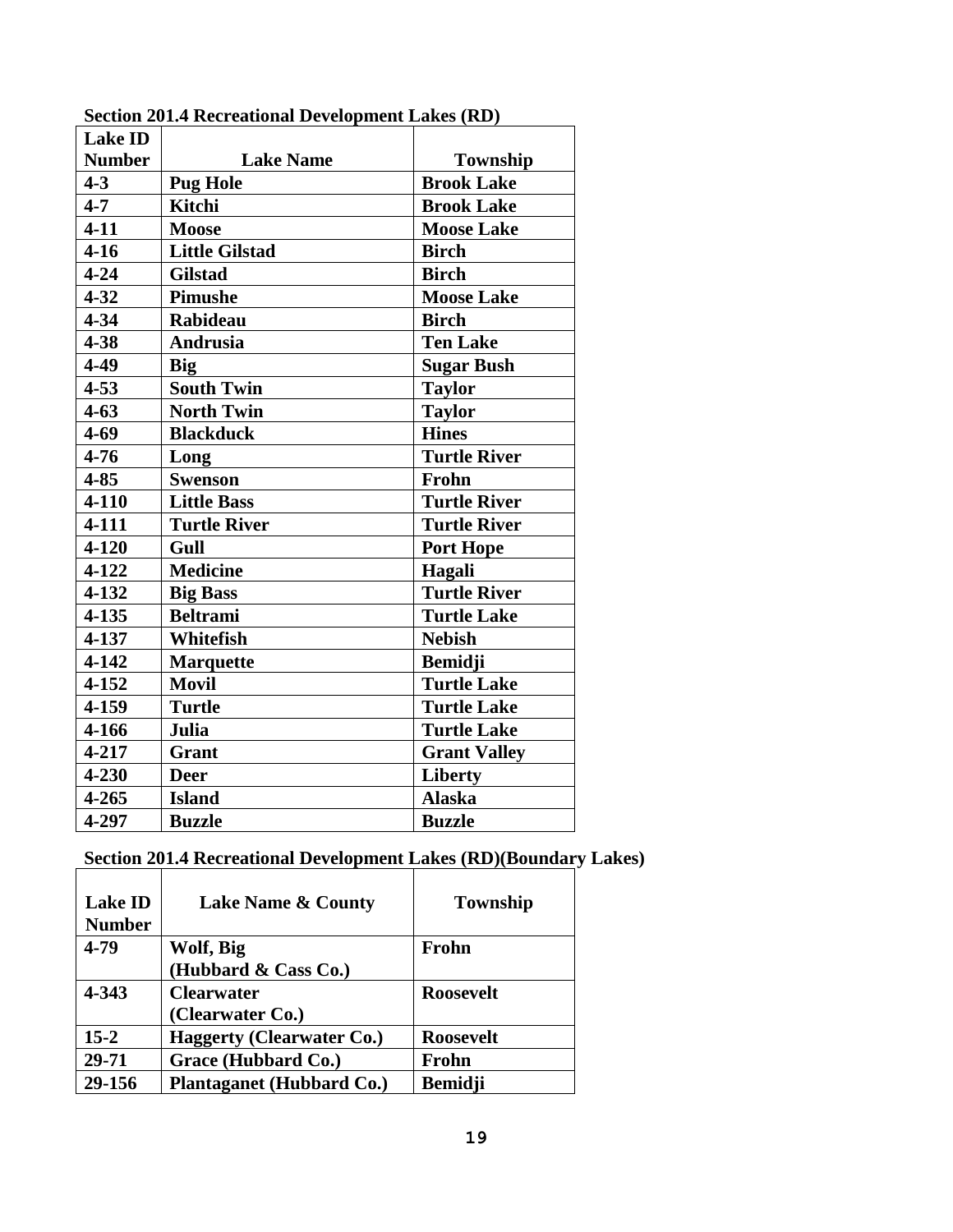| <b>Lake Name</b>       | <b>Township</b>   |
|------------------------|-------------------|
| <i>*Cass</i>           | <b>Brook Lake</b> |
| (Shared with Cass Co.) | <b>Ten Lake</b>   |
| Red                    | <b>Multiple</b>   |
|                        | <b>Townships</b>  |
| <b>Buck</b>            | <b>Ten Lake</b>   |
| *Bemidji               | Northern-Bemidji  |
| <i>*Irving</i>         | <b>Bemidji</b>    |
|                        |                   |

# **Section 201.5. General Development Lakes (GD)**

**\*Also subject to MHB Ordinance No. 10.**

**Section 201.6. Remote River Segments (RR)**

| <b>River</b>                                                    | <b>From</b>                                                                 | $To$                                                                |
|-----------------------------------------------------------------|-----------------------------------------------------------------------------|---------------------------------------------------------------------|
| <b>Roseau</b>                                                   | Border of Beltrami and Lake of the<br><b>Woods Counties</b>                 | Border of Beltrami and Lake of<br>the Woods Counties                |
| <b>North Branch Battle</b>                                      | East section line, Sec. 2, T152N,<br>R31W                                   | County Highway 23 bridge, west<br>section line, Sec. 4, T152N, R31W |
| <b>Clearwater</b>                                               | South section line, Sec. 5, T148N,<br>35W                                   | Inlet of Clearwater Lake in Sec. 18,<br>T149N, R35W                 |
| <b>Turtle</b>                                                   | West section line, Sec. 32, T148N,<br>R31W                                  | Inlet of Kitchi Lake in Sec. 6,<br>T146N, R30W                      |
| Section 201.7. Forested River Segments (FR)                     |                                                                             |                                                                     |
| <b>River</b>                                                    | From                                                                        | <b>To</b>                                                           |
| <b>North Branch Battle</b><br>section line, Sec. 5, T152N, R31W | County Highway 23 bridge, east                                              | <b>Confluence with Battle River</b><br>in Sec. 22, T152N, R32W      |
| <b>Battle</b>                                                   | <b>Confluence with North Branch Battle</b><br>River in Sec. 22, T152N, R32W | Inlet of Lower Red Lake in Sec. 28,<br><b>T152N, R32W</b>           |
| <b>Blackduck</b>                                                | Outlet of Blackduck Lake in Sec. 4,<br><b>T149N, R31W</b>                   | Inlet of Lower Red Lake in Sec. 20,<br><b>T151N, R32W</b>           |
| <b>North Cormorant</b>                                          | <b>Border of Beltrami and Koochiching</b><br><b>Counties</b>                | <b>Confluence with Blackduck River in</b><br>Sec. 3, T151N, R32W    |
| <b>Clearwater</b>                                               | <b>Border of Beltrami and Clearwater</b><br><b>Counties</b>                 | North section line, Sec. 8, T148N,<br>R35W                          |
| <b>Turtle</b>                                                   | Outlet of Deer Lake in Sec. 5,<br><b>T148N, R34W</b>                        | East section line, Sec. 31,<br><b>T148N, R31W</b>                   |
| River                                                           | From                                                                        |                                                                     |
| <b>Turtle</b>                                                   | Outlet of Kitchi Lake in Sec. 7<br><b>T146N, R30W</b>                       | Inlet of Cass Lake in Sec. 7,<br>T146N, R30W                        |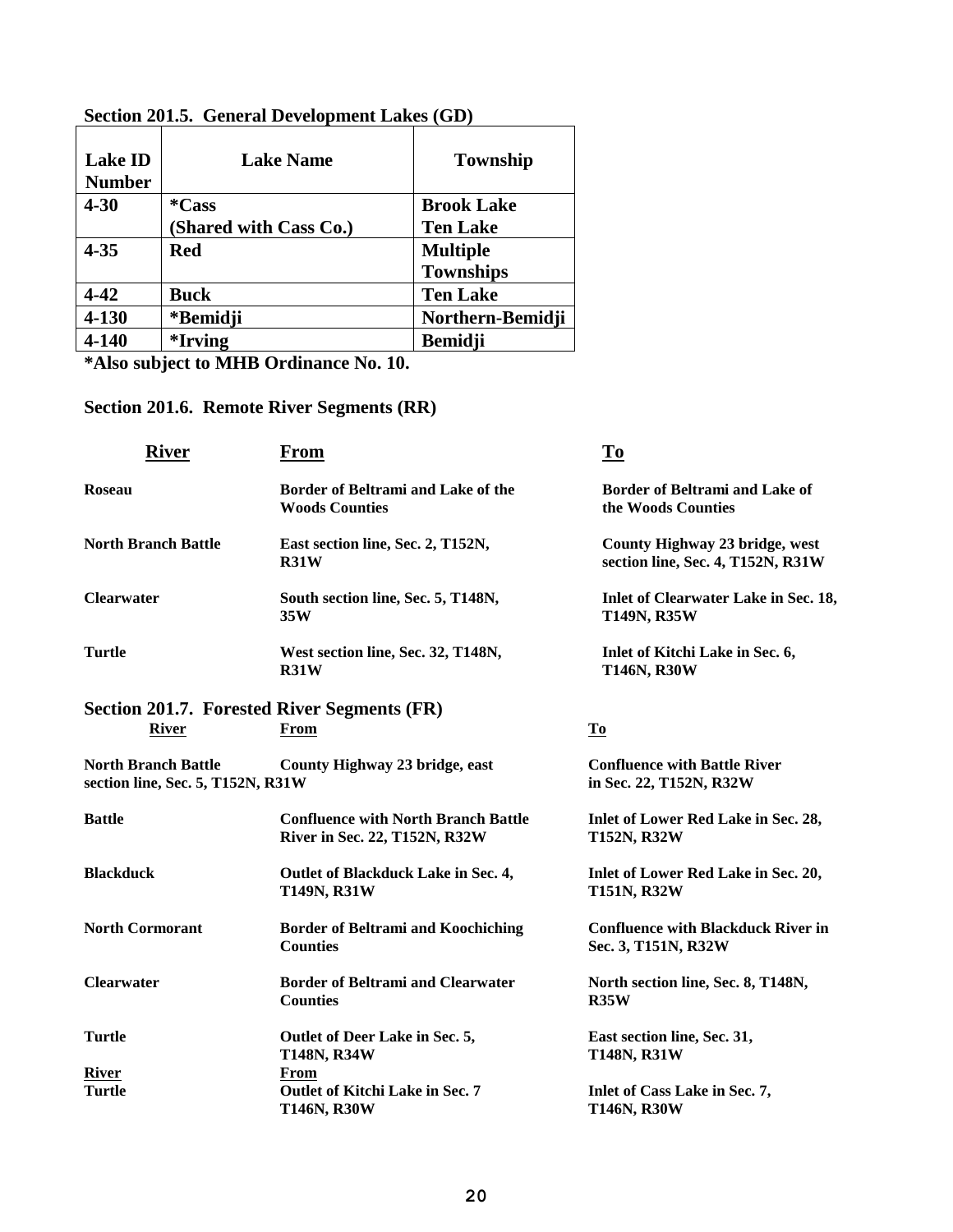| <b>Tributary</b>                                      | <b>From</b>                                                     | $\mathbf{T}\mathbf{o}$                                                       |  |  |
|-------------------------------------------------------|-----------------------------------------------------------------|------------------------------------------------------------------------------|--|--|
| <b>South Fork Roseau</b><br><b>River</b>              | Sec. 4, T158N, R38W                                             | Sec. 5 (at Border of Roseau County),<br>T158, R38W                           |  |  |
| <b>Unnamed to Moose River</b>                         | Sec. 13, T157, R38W                                             | Sec. 2 (at confluence with Moose<br>River), T157N, R38W                      |  |  |
| <b>Manomin Creek</b>                                  | Sec. 21, T154, R35W                                             | Sec. 28 (at Basin 4-35), T154N,<br><b>R34W</b>                               |  |  |
| <b>Tamarac River</b>                                  | Sec. 24 (at Border with Koochiching<br>County) T154N, R30W      | Sec. 8 (at Basin 4-35) T154N, R30W                                           |  |  |
| <b>Lost River</b>                                     | Sec. 13, T154N, R30W                                            | Sec. 13, T154N, R30W                                                         |  |  |
| <b>Unnamed to Tamarac</b><br><b>River</b>             | Sec. 1, T154N, R30W                                             | Sec. 11 (at confluence with Tamarac<br>River) T154N, R30W                    |  |  |
| <b>Shotley Brook</b>                                  | Sec. 21, T153N, R30W                                            | Sec. 10 (at Basin 4-35) T153N,<br>R31W                                       |  |  |
| <b>Sucker Creek</b>                                   | Sec. 32, T153N, R32W                                            | Sec. 1 (at Basin 4-35) T152N, R33W                                           |  |  |
| <b>South Branch Battle River</b>                      | Sec. 12 (at Border of Koochiching<br>County) T151N, R30W        | Sec. 22 (at confluence with North<br><b>Branch Battle River) T152N, R32W</b> |  |  |
| <b>Unnamed to South Branch</b><br><b>Battle River</b> | Sec. 17, T152N, R31W                                            | Sec. 18(at confluence with South<br><b>Branch Battle River) T152N, R32W</b>  |  |  |
| <b>Unnamed to South Branch</b><br><b>Battle River</b> | Sec. 32, T152N, R30W<br><b>Branch Battle River) T152N, R31W</b> | Sec. 36 (at confluence with South                                            |  |  |
| <b>Unnamed to Blackduck</b><br><b>River</b>           | Sec. 16, T150N, R32W                                            | Sec. 20 (at confluence with<br><b>Blackduck River) T151N, R32W</b>           |  |  |
| <b>Unnamed to North</b><br><b>Cormorant River</b>     | Sec. 19, T151N, R30W                                            | Sec. 4 (at confluence with North<br><b>Cormorant River) T151N, R31W</b>      |  |  |
| <b>Meadow Creek</b>                                   | Sec. 10, T151N, R30W                                            | Sec. 3 (at confluence with North<br><b>Cormorant River) T151N, R31W</b>      |  |  |
| <b>Unnamed to North</b><br><b>Cormorant River</b>     | Sec. 27, T151N, R30W                                            | Sec. 7 (at confluence with North<br><b>Cormorant River) T151N, R30W</b>      |  |  |
| <b>Squaw Creek</b>                                    | Sec. 13 (at CSAH 13) T151N, R32W                                | Sec. 10 (at confluence with<br><b>Blackduck River) T151N, R32W</b>           |  |  |
| <b>South Cormorant River</b>                          | Sec. 24 (at Border with Itasca<br>County) T150N, R30W           | Sec. 26 (at confluence with<br><b>Blackduck River) T151N, R32W</b>           |  |  |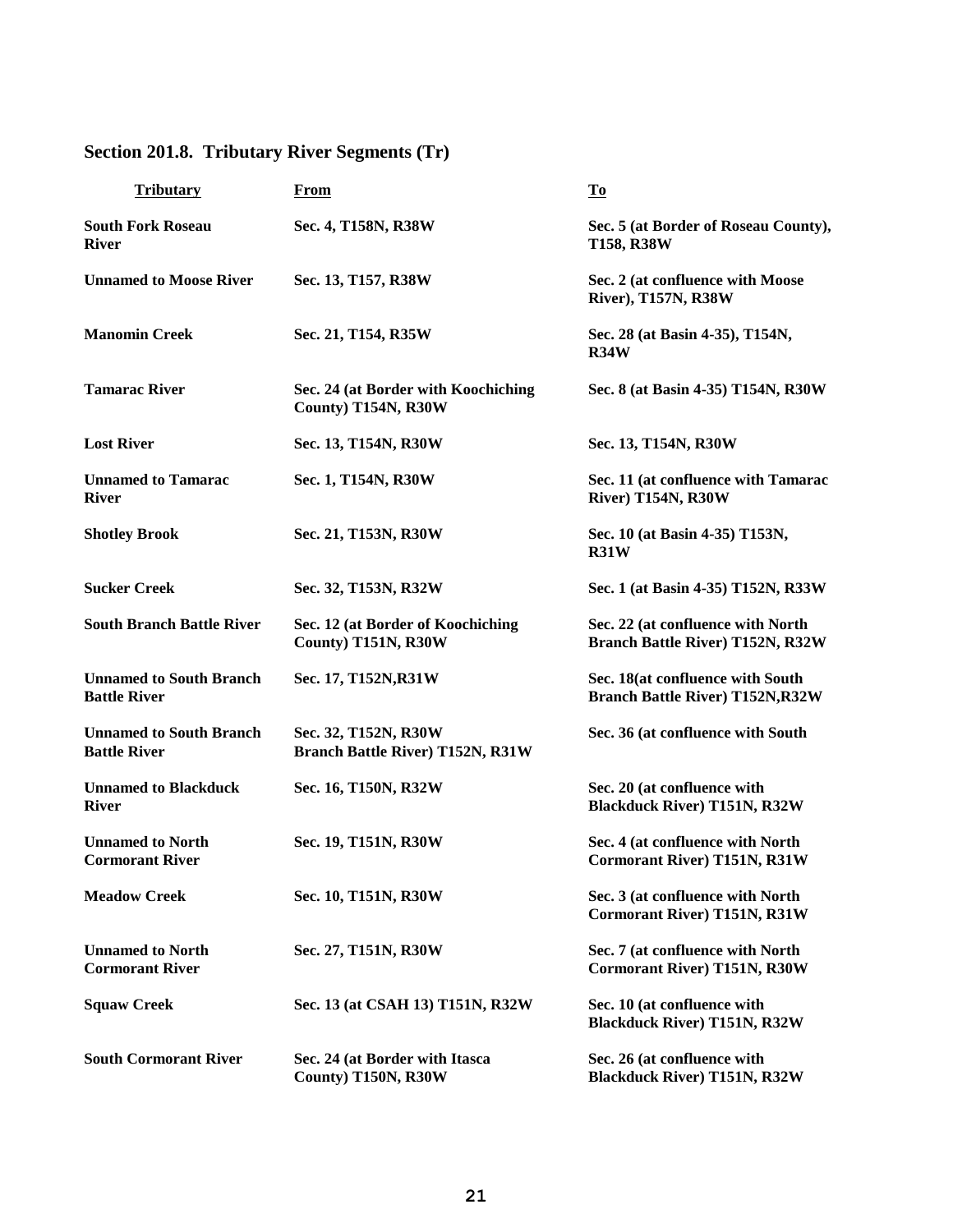| <b>Tributary</b>                                  | <b>From</b>                             | $\mathbf{T}\mathbf{0}$                                                   |
|---------------------------------------------------|-----------------------------------------|--------------------------------------------------------------------------|
| <b>Perry Creek</b>                                | Sec. 25, T151N, R31W                    | Sec. 25 (at confluence with South<br><b>Cormorant River) T151N, R32W</b> |
| <b>Prairie Creek</b>                              | Sec. 9, T150N, R30W                     | Sec. 27 (at confluence with Perry<br>Creek) T151N, R31W                  |
| <b>Detling Creek</b>                              | Sec. 10, T150N, R31W                    | Sec. 31 (at confluence with South<br><b>Cormorant River) T151N, R31W</b> |
| <b>Sucker Creek</b>                               | Sec. 8, T150N, R30W                     | Sec. 2 (at confluence with South<br><b>Cormorant River) T150N, R31W</b>  |
| <b>Spring Creek</b>                               | Sec. 9, T149N, R30W                     | Sec. 18 (at confluence with South<br><b>Cormorant River) T150N, R30W</b> |
| <b>Hagen Branch</b>                               | Sec. 3, T149N, R30W                     | Sec. 19 (at confluence with Spring<br>Creek) T150N, R30W                 |
| <b>Unnamed to Spring Creek</b>                    | Sec. 9, T149N, R30W                     | Sec. 9 (at confluence with Spring<br><b>Creek) T149N, R30W</b>           |
| <b>Unnamed to Spring Creek</b>                    | Sec. 10, T149N, R30W                    | Sec. 9 (at confluence with Spring<br><b>Creek) T149N, R30W</b>           |
| <b>Unnamed to South</b><br><b>Cormorant River</b> | Sec. 36, T150N, R30W                    | Sec. 22 (at confluence with South<br><b>Cormorant River) T150N, R30W</b> |
| <b>O'Brien Creek</b>                              | Sec. 24 (at Basin 4-125) T149N,<br>R32W | Sec. 35 (at confluence with<br><b>Blackduck River) T151N, R32W</b>       |
| <b>Darrigans Creek</b>                            | Sec. 30 (at Basin 4-139) T149N,<br>R32W | Sec. 14 (at confluence with O'Brien<br><b>Creek) T150N, R32W</b>         |
| <b>Unnamed to Darrigans</b><br><b>Creek</b>       | Sec. 19 (at Basin 4-124) T149N,<br>R32W | Sec. 18 (at confluence with<br>Darrigans Creek) T149N, R32W              |
| <b>Unnamed to O'Brien</b><br><b>Creek</b>         | Sec. 32, T150N, R31W                    | Sec. 24 (at confluence with O'Brien<br><b>Creek) T150N, R32W</b>         |
| <b>Unnamed to O'Brien</b><br><b>Creek</b>         | Sec. 10 (at Basin 4-122) T149N,<br>R32W | Sec. 11 (at confluence with O'Brien<br>Creek) T149N, R32W                |
| <b>Unnamed to Blackduck</b><br><b>River</b>       | Sec. 20, T150N, R31W                    | Sec. 1 (at confluence with<br><b>Blackduck River) T150N, R32W</b>        |
| <b>Unnamed to Blackduck</b><br><b>River</b>       | Sec. 25, T150N, R31W                    | Sec. 22 (at confluence with<br><b>Blackduck River) T150N, R31W</b>       |
| <b>Unnamed to Unnamed</b>                         | Sec. 26, T150N, R31W                    | Sec. 22, T150N, R31W                                                     |
|                                                   | limit) T149N, R31W                      | R31W                                                                     |
| <b>Coburn Creek</b>                               | Sec. 13 (at Blackduck corporate         | Sec. 11 (at Basin 4-69) T149N,                                           |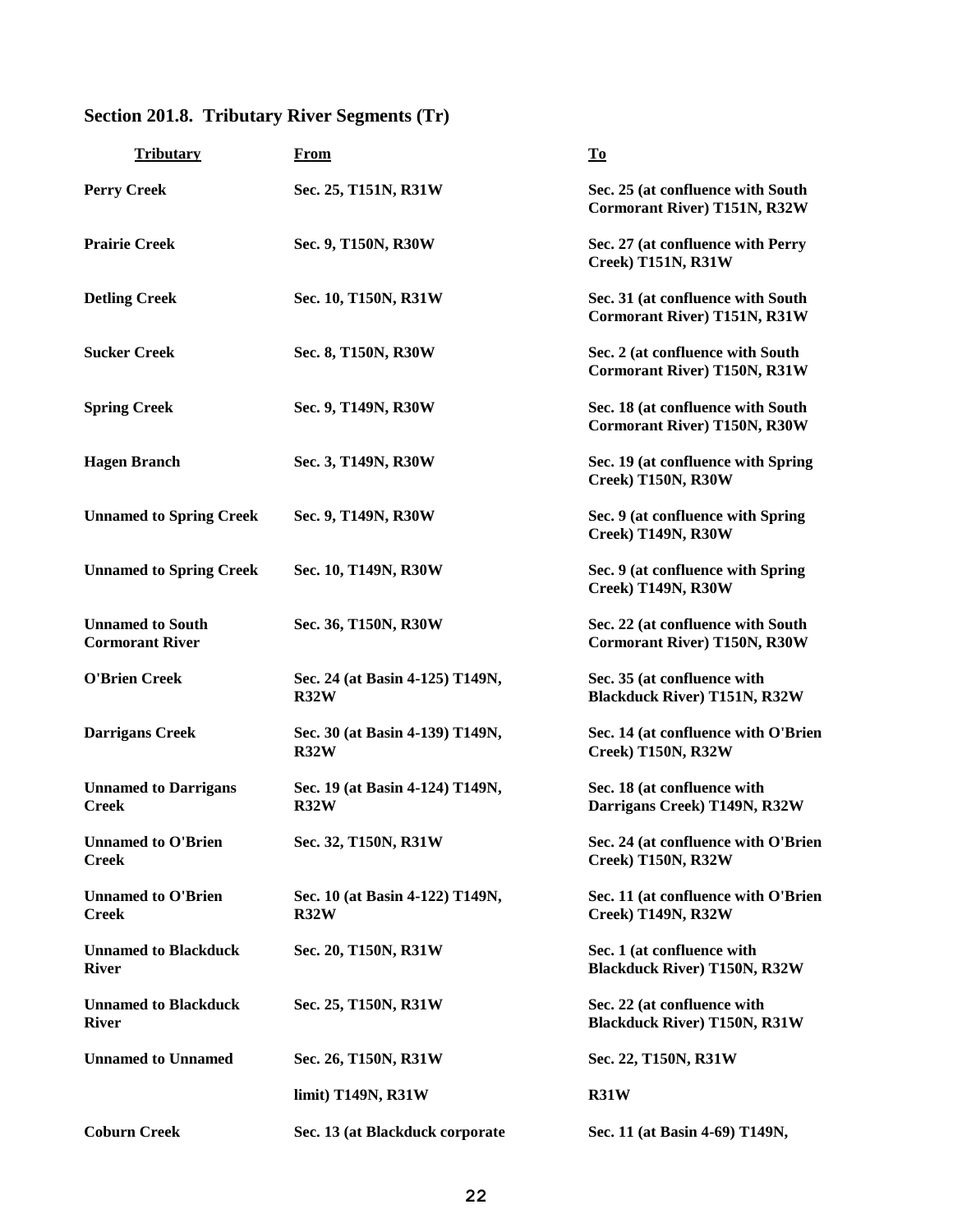| <b>Tributary</b>                              | <b>From</b>                                    | $\underline{\mathbf{To}}$                                                      |
|-----------------------------------------------|------------------------------------------------|--------------------------------------------------------------------------------|
| <b>Hay Creek</b>                              | Sec. 15 (at Basin 4-374) T149N,<br><b>R33W</b> | Sec. 19 (at Basin 4-35) T151N,<br><b>R32W</b>                                  |
| <b>Unnamed to Hay Creek</b>                   | Sec. 18, T150N, R32W                           | Sec. 31 (at confluence with Hay<br>Creek), T151N, R32W                         |
| <b>Unnamed Tributary</b>                      | Sec. 10, T150N, R33W                           | Sec. 23 (at Basin 4-35) T151N,<br>R33W                                         |
| <b>Unnamed to Unnamed</b>                     | Sec. 3, T150N, R33W                            | Sec. 23 (at confluence with unnamed<br>tributary) T151N, R33W                  |
| <b>Unnamed to Unnamed</b>                     | Sec. 12, T150N, R33W                           | Sec. 1 (at confluence with unnamed<br>tributary) T150N, R33W                   |
| <b>Mud River</b>                              | Sec. 34 (at Basin 4-178) T149N,<br>R33W        | Sec. 20 (at Basin 4-35) T151N, R33W                                            |
| <b>Unnamed to Lower Red</b><br>Lake           | Sec. 18, T150N, R33W                           | Sec. 24 (at Basin 4-35) T151N,<br><b>R34W</b>                                  |
| <b>Pike (Pine) Creek</b>                      | Sec. 11, T149N, R34W                           | Sec. 21 (at Basin 4-35) T151N,<br>R34W                                         |
| <b>Unnamed to Pike (Pine)</b><br><b>Creek</b> | Sec. 35 (at Basin 4-250) T150N,<br>R34W        | Sec. 35 (at Basin 4-249) T150N,<br>R34W                                        |
| <b>Little Rock Creek</b>                      | Sec. 22, T150N, R34W                           | Sec. 27 (at Basin 4-35) T151N,<br>R35W                                         |
| <b>Unnamed to Little</b><br><b>Rock Creek</b> | Sec. 29 (at Basin 4-265) T150N,<br>R34W        | Sec. 6 (at confluence with Little<br>Rock Creek) T150N, R34W                   |
| <b>Big Rock Creek</b>                         | Sec. 21 (at Basin 4-327) T150N,<br>R35W        | Sec. 30, T151N, R35W (at border of<br><b>Beltrami and Clearwater Counties)</b> |
| <b>Shell Creek</b>                            | Sec. 30 (at Basin 4-282) T150N,<br>R34W        | Sec. 3 (at confluence with Big Rock<br>Creek) T150N, R35W                      |
| <b>Sandy River</b>                            | Sec. 25, T149N, R35W                           | Sec. 19 (at border of Beltrami and<br><b>Clearwater Counties) T150N, R35W</b>  |
| <b>Unnamed to Sandy River</b>                 | Sec. 2, T148N, R35W                            | Sec. 3 (at confluence with Sandy<br><b>River) T149N, R35W</b>                  |
| <b>Unnamed to Sandy River</b>                 | Sec. 5, T149N, R34W                            | Sec. 2 (at confluence with Sandy<br><b>River) T149N, R35W</b>                  |
| <b>Unnamed to Sandy River</b>                 | Sec. 13 (at Basin 4-423) T149N,<br>R35W        | Sec. 11 (at confluence with Sandy<br><b>River) T149N, R35W</b>                 |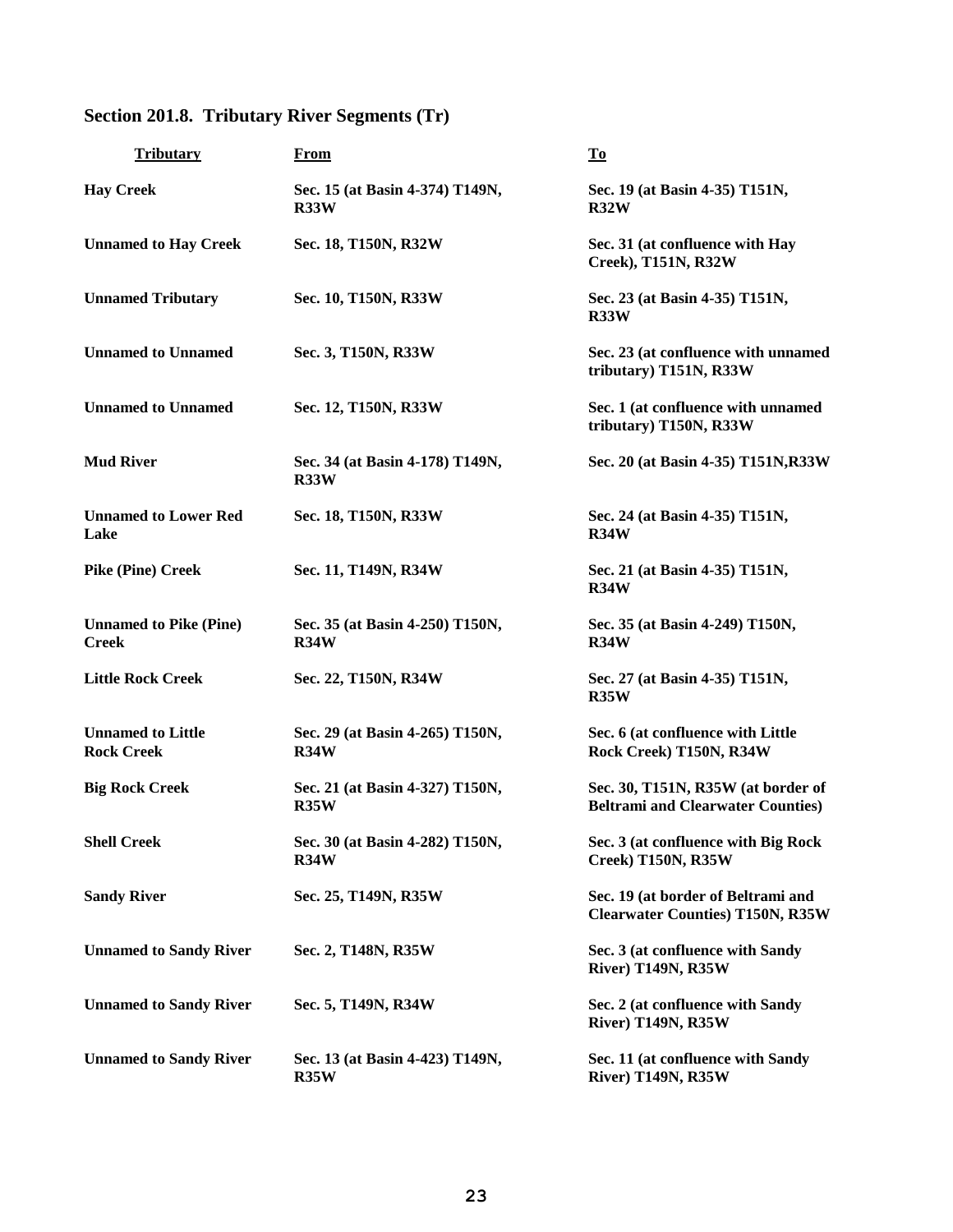| <b>Tributary</b>                                      | From                                                                     | To                                                                            |
|-------------------------------------------------------|--------------------------------------------------------------------------|-------------------------------------------------------------------------------|
| <b>Unnamed to Clearwater</b><br><b>River</b>          | Sec. 19 (at Basin 4-407) T149N,<br>R35W                                  | Sec. 18 (at border of Beltrami and<br><b>Clearwater Counties) T149N, R35W</b> |
| <b>Unnamed to Clearwater</b><br><b>River</b>          | Sec. 35 (at Basin 4-303) T148N,<br>R35W                                  | Sec. 20 (at confluence with<br><b>Clearwater River) T148N, R35W</b>           |
| <b>Mosquito (Oak) Creek</b>                           | Sec. 24, T153N, R36W                                                     | Sec. 36 (at Basin 4-35) T153N,<br><b>R36W</b>                                 |
| <b>Unnamed to Mosquito</b><br>(Oak) Creek             | Sec. 19, T153N, R35W<br>Oak Creek) T153N, R35W                           | Sec. 30 (at confluence with                                                   |
| <b>Lydick Brook</b>                                   | Sec. 36 (at border of Beltrami and<br><b>Cass Counties) T146N, R30W</b>  | Sec. 36 (at border of Beltrami and<br><b>Cass Counties) T146N, R30W</b>       |
| <b>Skimmerhorn Creek</b>                              | Sec. 24 (at Basin 4-460) T149N,<br><b>R30W</b>                           | Sec. 36 (at border of Beltrami and<br>Itasca Counties) T149N, R30W            |
| <b>Turtle River</b>                                   | Sec. 32 (at Basin 4-246) T149N,<br>R34W                                  | Sec. 5 (at Basin 4-230) T148N,<br>R34W                                        |
| <b>Kitchi Creek</b>                                   | Sec. 1 (at Basin 4-1) T146N, R30W                                        | Sec. 4 (at Basin 4-7) T146N, R30W                                             |
| <b>Sucker Creek</b>                                   | Sec. 22 (at Basin 4-11) T147N,<br>R30W                                   | Sec. 4 (at confluence with Kitchi<br>Creek) T146N, R30W                       |
| <b>North Branch Turtle River</b>                      | Sec. 30 (at Basin 4-364) T149N,<br>R30W                                  | Sec. 23 (at confluence with Turtle<br><b>River) T147N, R31W</b>               |
| <b>Unnamed to North Branch</b>                        | Sec. 22 (at Basin 4-59) T148N, R31W<br><b>Turtle River</b>               | Sec. 22 (at confluence of North<br><b>Branch Turtle River) T148N, R31W</b>    |
| <b>Unnamed to North Branch</b><br><b>Turtle River</b> | Sec. 3 (at Basin 4-66) T148N, R31W<br><b>Branch Turtle River) T148N,</b> | Sec. 14 (at confluence of North<br>R31W                                       |
| <b>Everton Creek</b>                                  | Sec. 22 (at Basin 4-395) T149N,<br><b>R30W</b>                           | Sec. 32 (at Basin 4-24) T149N,<br><b>R30W</b>                                 |
| <b>Unnamed to Turtle River</b>                        | Sec. 6 (at Basin 4-75) T147N, R31W                                       | Sec. 32 (at confluence with Turtle<br><b>River) T148N, R31W</b>               |
| <b>Gull River</b>                                     | Sec. 1 (at Basin 4-120), T148N,<br>R32W                                  | Sec. 32, T148N, R31W (at<br>confluence with Turtle River)                     |
| <b>Unnamed to Turtle River</b>                        | Sec. 18, T148N, R31W                                                     | Sec. 31 (at confluence with Turtle<br><b>River) T148N, R31W</b>               |
| <b>Unnamed to Turtle River</b><br>Lake                | Sec. 25 (at Basin 4-117) T148N,<br>R32W                                  | Sec. 3 (at Basin 4-111) T147N,<br>R32W                                        |
| <b>Unnamed to Three Island</b><br>Lake                | Sec. 36 (at Basin 4-446) T149N,<br>R33W                                  | Sec. 24 (at Basin 4-134) T148N,<br><b>R33W</b>                                |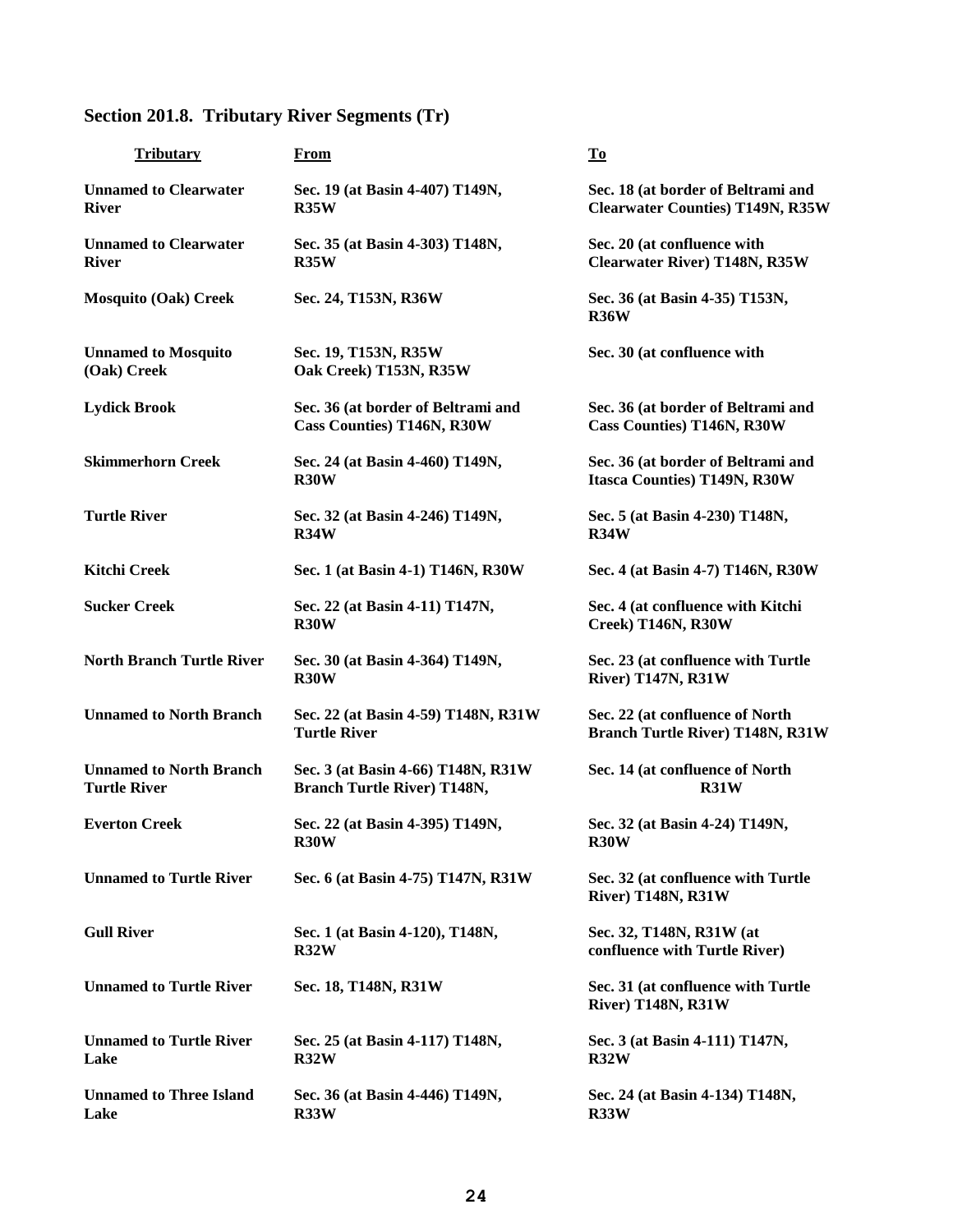| <b>Tributary</b>                              | From                                                                         | To                                                                   |  |
|-----------------------------------------------|------------------------------------------------------------------------------|----------------------------------------------------------------------|--|
| <b>Unnamed to Three Island</b><br>Lake        | Sec. 9 (at Basin 4-154) T148N, R33W                                          | Sec. 23 (at Basin 4-134) T148N,<br>R33W                              |  |
| <b>Unnamed to Turtle River</b>                | Sec. 26 (at Basin 4-235) T148N,<br>R34W                                      | Sec. 13 (at confluence with Turtle<br><b>River) T148N, R34W</b>      |  |
| <b>Unnamed to Lake Andrusia</b>               | Sec. 13 (at Basin 4-96) T147N, R32W                                          | Sec. 8 (at Basin 4-38) T146N,<br><b>R31W</b>                         |  |
| <b>Unnamed to Lake Bemidji</b>                | Sec. 24 (at Basin 4-132) T147N,<br>R33W                                      | Sec. 23 (at Basin 4-130) T147N,<br>R33W                              |  |
| <b>Schoolcraft River</b>                      | Sec. 31 (at Basin 29-156) T146N,<br>R33W                                     | Sec. 29 (at Basin 4-141) T146N,<br>R33W                              |  |
| <b>Unnamed to Mississippi</b><br><b>River</b> | Sec. 29 (at Basin 4-211) T146N,<br>R34W                                      | Sec. 28 (at confluence with<br>Mississippi River) T146N, R34W        |  |
| <b>Little Mississippi River</b>               | Sec. 18 (at Basin 4-342) T146N,<br>R35W                                      | Sec. 25 (at confluence with<br>Mississippi River) T146N, R35W        |  |
| <b>Grant Creek</b>                            | Sec. 10 (at Basin 4-292) T147N,<br>R35W                                      | Sec. 32 (at corporate limits of<br>Wilton) T147N, R34W               |  |
| <b>Grant Creek</b>                            | Sec. 3 (at corporate limits of Wilton)<br>T146N, R34W                        | Sec. 24 (at confluence with Little<br>Mississippi River) T146N, R35W |  |
| <b>Unnamed to Grant Creek</b>                 | Sec. 4 (at Basin 4-217) T146N, R34W                                          | Sec. 4 (at confluence with Grant<br>Creek) T146N, R34W               |  |
| <b>Unnamed to Grant Creek</b>                 | Sec. 36, T147N, R35W                                                         | Sec. 32 (at confluence with Grant<br>Creek) T147N, R34W              |  |
| <b>Unnamed to Unnamed</b>                     | Sec. 25, T147N, R35W                                                         | Sec. 31 (at confluence with<br>unnamed tributary) T147N, R34W        |  |
| <b>Unnamed to Moose Lake</b>                  | Sec. 6 (at border of Beltrami and<br><b>Clearwater Counties) T146N, R35W</b> | Sec. 18 (at Basin 4-342) T146N,<br><b>R35W</b>                       |  |

**All protected watercourses in Beltrami County shown on the Protected Waters Inventory map for Beltrami County, which is hereby adopted by reference, not given a classification in Sections 201.1 through 201.7 of this** *Ordinance***, shall be considered 'tributary'.**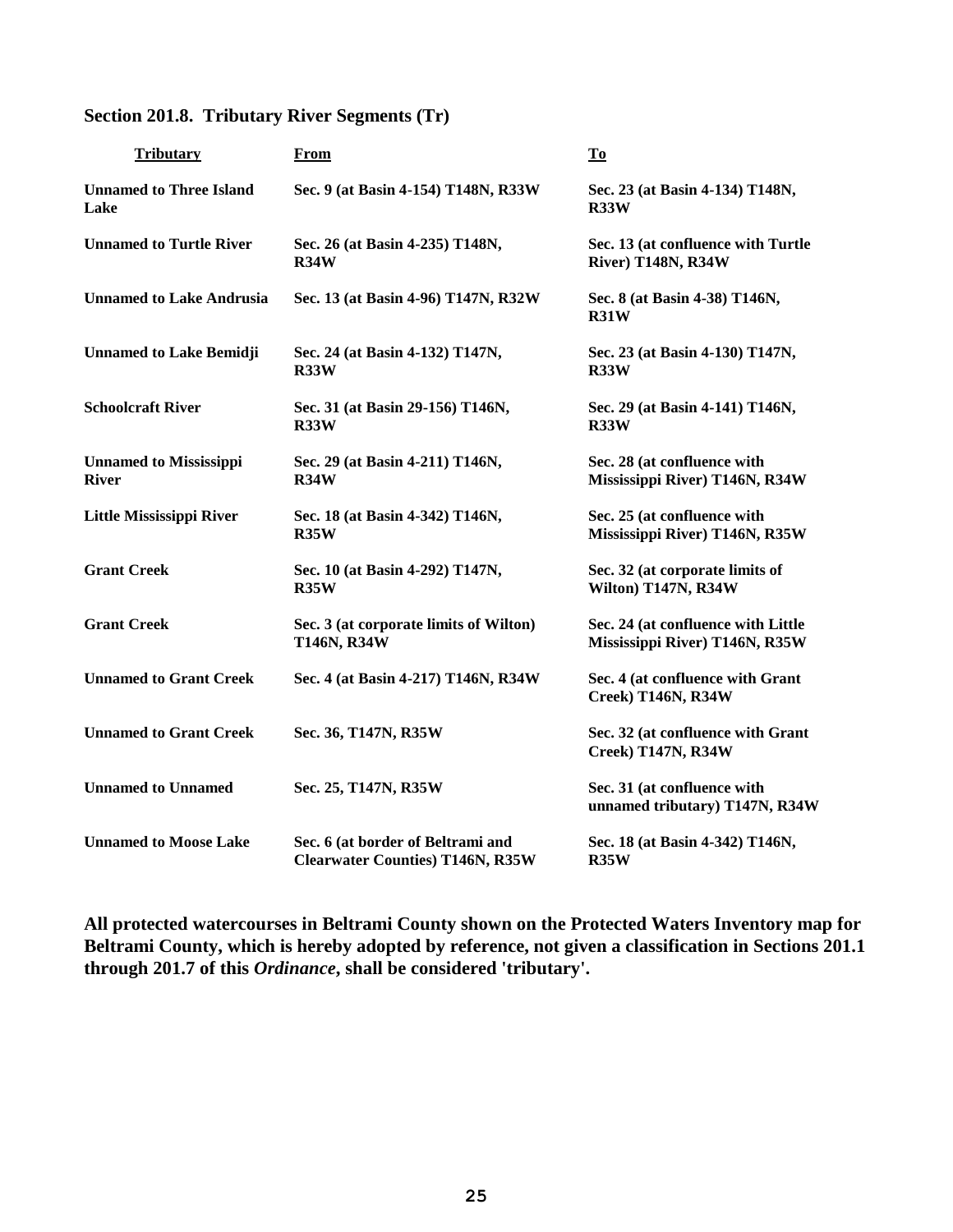## **ARTICLE III**

### **ESTABLISHMENT OF SHORELAND MANAGEMENT DISTRICTS**

#### **Section 301. Establishment of Shoreland Management Districts**

The development of shorelands of public waters shall be controlled by means of shoreland management districts which are designated to be compatible with the classification of public waters. For purposes of this *Ordinance*, the following districts are created:

- 1. Special Protection (SP)
- 2. Sensitive Area (SA)
- 3. Natural Environment (NE)
- 4. Recreational Development (RD)
- 5. General Development (GD)
- 6. Remote River (RR)
- 7. Forested River (FR)
- 8. Tributary (Tr)

#### **Section 302. Management Goals and Objectives**

- 1. The Special Protection (SP) management district is established in order to protect shorelands of waters that are particularly vulnerable to pollution; to maintain a minimal density of development, and to maintain high standards of quality for permitted development.
- 2. The Sensitive (SA) management district is established to properly manage areas which may be sensitive to development due to flooding, steep slopes, erosion, limiting soil conditions, the presence of wetlands, or other physical constraints.
- 3. The Natural Environment (NE) management district is established to preserve and enhance high quality waters by protecting them from pollution and to protect shorelands of waters which are unsuitable for development; to maintain a low density of development; and to maintain high standards of quality for permitted development.
- 4. The Recreational Development (RD) management district is established to manage proposed development reasonably consistent with existing development and use; to provide for the beneficial use of public waters by the general public, as well as the riparian owners; to provide for a multiplicity of lake uses; and to protect areas unsuitable for residential and commercial uses from development.
- 5. The General Development (GD) management district is established to provide minimum regulations in areas presently developed as high density, multiple use areas; and to provide guidance for future growth of commercial and industrial establishments which require locations on protected waters.
- 6. The Remote River (RR) management district is established to preserve wilderness and near wilderness settings along protected watercourses.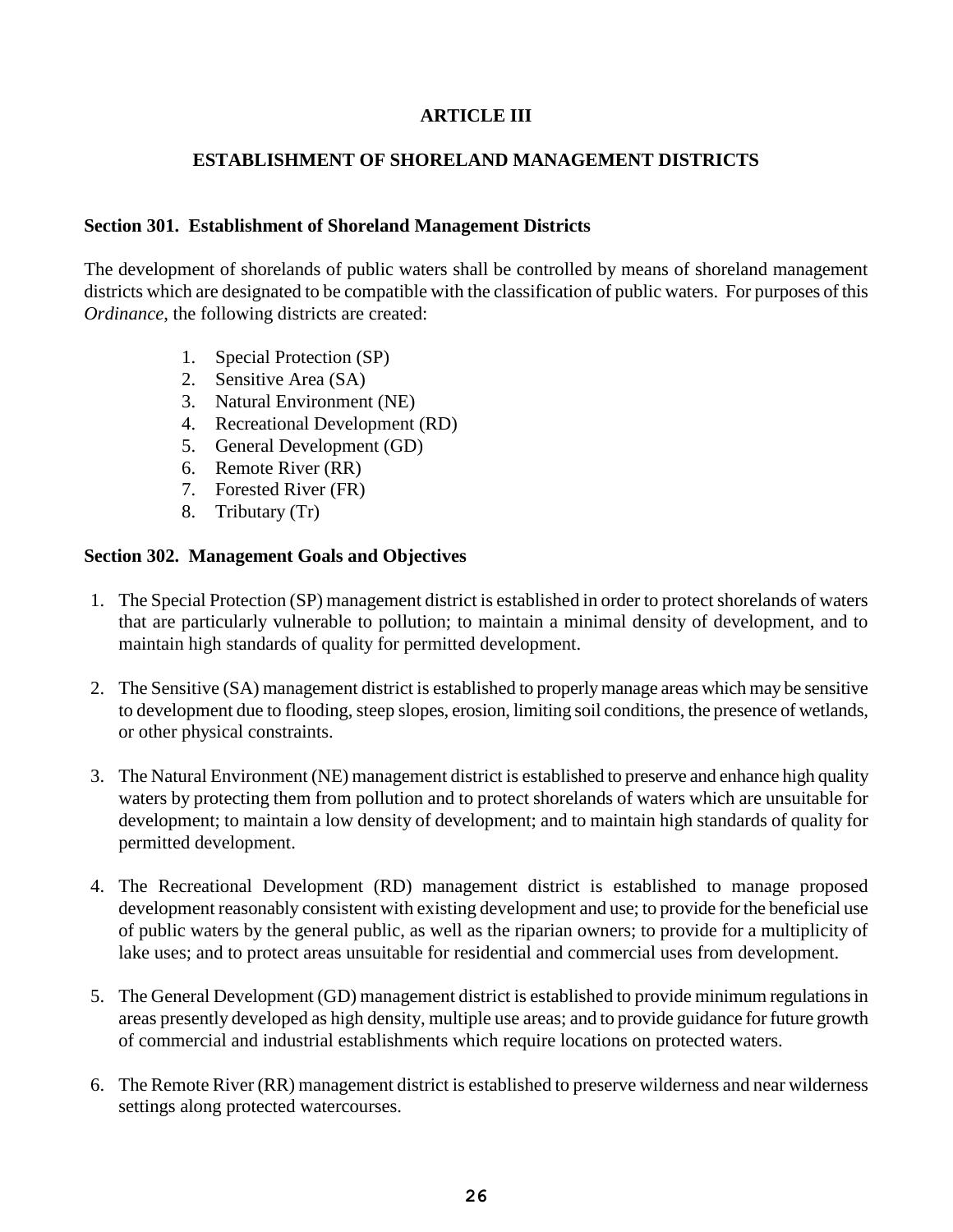- 7. The Forested River (FR) management district is established to maintain existing levels of development densities while preserving the natural setting along protected watercourses.
- 8. The Tributary (Tr) management district is established to maintain or establish vegetated buffer strips to improve water quality along protected watercourses.

#### **Section 303. Shoreland Management Map**

An official shoreland management map, on file at the Beltrami County Environmental Services Department, is hereby adopted by reference. Said map may be amended, from time to time, by approval of the County Board.

#### **ARTICLE IV**

#### **SHORELAND MANAGEMENT DISTRICT REQUIREMENTS**

#### **Section 401. Permitted, Conditional and Non-Permitted Uses**

The following table shows the permitted, conditional, and some non-permitted uses for each of the shoreland management districts. Uses identified as Permitted (P) in a particular management district are allowed provided that all of the requirements of this *Ordinance* are complied with and a permit, if applicable, has been obtained. Uses identified as Conditional (C) are allowed provided that the applicant meets certain predetermined conditions as prescribed in this *Ordinance*, and a Conditional Use Permit is obtained. Uses either identified as Non-permitted (N), or those uses which are not identified as either permitted or conditional uses in a particular management district, are not allowed.

#### **TABLE 1**

#### **USE BY MANAGEMENT DISTRICT**

#### **Management District**

| I. Single Multi-Family Residential Use |    |           |    |           |    | <b>River</b>    |
|----------------------------------------|----|-----------|----|-----------|----|-----------------|
|                                        | GD | <b>RD</b> | NE | <b>SA</b> | SP | <b>Segments</b> |
| <b>Single Family Homes</b>             | р  | р         | D  | P         | D  | p               |
| <b>Manufactured Homes</b>              | р  | р         | D  | P         | D  | p               |
| Mobile Homes                           | р  | р         | D  | P         | D  | D               |
| <b>Accessory Buildings</b>             | D  | р         |    | P         | D  | D               |
| Decks, Stairways & Handicapped Access  | р  |           |    | P         | р  | p               |
| Fences                                 |    | D         | D  | D         | D  | D               |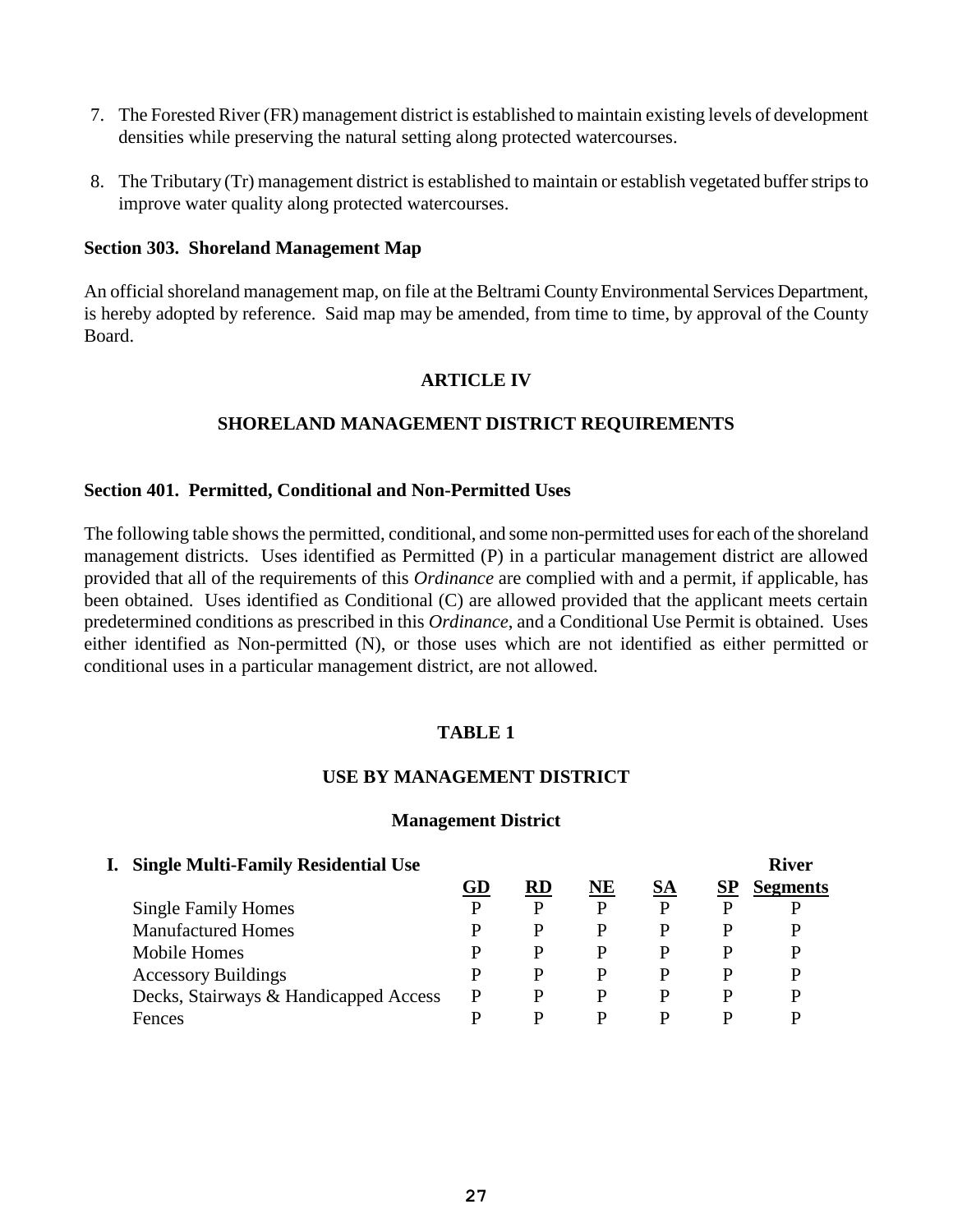# **TABLE 1 (CONTINUED)**

#### **USE BY MANAGEMENT DISTRICT**

#### **Management District**

|                                                     |                |                            |                          |                |                  | <b>River</b>    |
|-----------------------------------------------------|----------------|----------------------------|--------------------------|----------------|------------------|-----------------|
|                                                     | GD             | $\mathbf{R}$               | NE                       | <u>SA</u>      | $S_{\mathbf{P}}$ | <b>Segments</b> |
| <b>Agricultural Uses</b>                            | $\mathbf{P}$   | ${\bf P}$                  | $\mathbf{P}$             | $\mathbf{P}$   | $\mathbf{P}$     | $\mathbf{P}$    |
| Forestry Use                                        | $\mathbf{P}$   | ${\bf P}$                  | $\mathbf{P}$             | $\mathbf{P}$   | $\mathbf{P}$     | ${\bf P}$       |
| Private Roads necessary for a permitted             |                |                            |                          |                |                  |                 |
| or conditional use                                  | ${\bf P}$      | $\mathbf P$                | ${\bf P}$                | $\mathbf P$    | $\mathbf C$      | $\mathbf P$     |
| Driveways                                           | $\mathbf P$    | $\mathbf P$                | $\mathbf P$              | $\mathbf P$    | $\mathbf{P}$     | $\mathbf{P}$    |
| Duplex, Triplex, Quads                              | $\mathbf P$    | $\mathbf{P}$               | N                        | $\mathbf N$    | N                | N               |
| <b>Residential Planned Unit Development</b><br>Uses | $\mathsf{C}$   | $\mathcal{C}$              | $\mathcal{C}$            | $\mathcal{C}$  | $\mathsf{C}$     | $\mathsf{C}$    |
| <b>Water-Oriented Accessory Structures</b>          | $\mathbf P$    | $\mathbf P$                | $\mathbf P$              | $\mathcal{C}$  | $\mathbf N$      | ${\bf P}$       |
| <b>Guest Cottages</b>                               | $\mathbf P$    | ${\bf P}$                  | $\mathbf{P}$             | $\overline{C}$ | $\mathbf N$      | ${\bf P}$       |
| <b>II. Water-Oriented Commercial-</b>               |                |                            |                          |                |                  |                 |
| <b>Recreational Use</b>                             |                |                            |                          |                |                  | <b>River</b>    |
|                                                     | $rac{GD}{C}$   | $rac{\text{RD}}{\text{C}}$ | $\overline{\mathbf{NE}}$ | <u>SA</u>      | $S_{1}P$         | <b>Segments</b> |
| <b>Commercial Planned Unit Developments</b>         |                |                            | $\overline{C}$           | $\mathbf C$    | $\mathcal{C}$    | $\mathbf N$     |
| <b>Hotels and Motels</b>                            | $\overline{C}$ | $\mathcal{C}$              | ${\bf N}$                | ${\bf N}$      | $\mathbf N$      | $\mathbf N$     |
| <b>Restaurants and Dinner Clubs</b>                 | $\overline{C}$ | $\mathsf{C}$               | $\mathbf N$              | $\mathbf N$    | ${\bf N}$        | $\mathbf N$     |
| Drive Ins                                           | $\overline{C}$ | $\overline{C}$             | $\mathbf N$              | $\mathbf N$    | $\mathbf N$      | $\mathbf N$     |
| <b>Taverns</b>                                      | $\mathcal{C}$  | $\mathcal{C}$              | $\mathbf N$              | ${\bf N}$      | ${\bf N}$        | $\mathbf N$     |
| <b>Retail Business</b>                              | $\mathcal{C}$  | $\mathcal{C}$              | $\mathbf N$              | ${\bf N}$      | $\mathbf N$      | $\mathbf C$     |
| <b>Novelty Shops</b>                                | $\mathcal{C}$  | $\mathcal{C}$              | $\mathbf N$              | $\mathbf N$    | $\mathbf N$      | $\mathbf N$     |
| <b>Service Facilities</b>                           | $\mathsf{C}$   | $\mathcal{C}$              | $\mathbf N$              | $\mathbf N$    | $\mathbf N$      | $\mathbf N$     |
| <b>Gas Station</b>                                  | $\overline{C}$ | $\mathcal{C}$              | $\mathbf N$              | ${\bf N}$      | $\mathbf N$      | $\mathbf N$     |
| <b>Riding Stables</b>                               | $\overline{C}$ | $\mathcal{C}$              | $\mathbf N$              | ${\bf N}$      | N                | $\mathbf N$     |
| Marina                                              | $\mathcal{C}$  | $\mathcal{C}$              | $\mathbf N$              | $\mathbf N$    | $\mathbf N$      | $\mathbf N$     |
| Sea Plane Base                                      | $\mathcal{C}$  | $\mathcal{C}$              | N                        | $\mathbf N$    | N                | N               |
| <b>Utility Transmission Power Line</b>              | $\mathcal{C}$  | $\mathbf C$                | $\mathcal{C}$            | $\mathbf C$    | $\mathsf{C}$     | $\mathbf C$     |
| Govt. Campground                                    | $\mathsf{C}$   | $\mathsf{C}$               | $\mathsf{C}$             | ${\bf N}$      | ${\bf N}$        | $\mathbf C$     |
| Private Campground                                  | $\overline{C}$ | $\overline{C}$             | $\overline{C}$           | $\mathbf N$    | $\mathbf N$      | $\overline{C}$  |
| <b>Golf Courses</b>                                 | $\mathcal{C}$  | $\mathcal{C}$              | $\mathcal{C}$            | $\mathbf N$    | $\mathbf N$      | ${\bf N}$       |
| <b>III.</b> Public Uses                             |                |                            |                          |                |                  |                 |
| <b>Public Access Boat Ramp</b>                      | $\mathsf{C}$   | $\mathsf{C}$               | $\mathsf{C}$             | $\mathsf{C}$   | $\mathsf{C}$     | $\mathbf C$     |
| Signs necessary for Public Health                   | $\mathbf{P}$   | $\mathbf{P}$               | $\mathbf{P}$             | $\mathbf{P}$   | $\mathbf{P}$     | $\mathbf{P}$    |
| Safety and recreational Uses                        |                |                            |                          |                |                  |                 |
| <b>New Public Roads</b>                             | $\mathsf{C}$   | $\mathsf{C}$               | $\mathsf{C}$             | $\mathsf{C}$   | $\mathsf{C}$     | $\mathsf{C}$    |
| Mining                                              | ${\bf P}$      | ${\bf P}$                  | $\mathsf{C}$             | ${\bf N}$      | ${\bf N}$        | $\mathbf N$     |
| Extractive                                          | $\overline{C}$ | $\mathcal{C}$              | $\mathcal{C}$            | ${\bf N}$      | ${\bf N}$        | ${\bf N}$       |

All uses, whether permitted or conditional, with the exception of Agricultural and Forestry Uses, require a permit from the Environmental Services Department.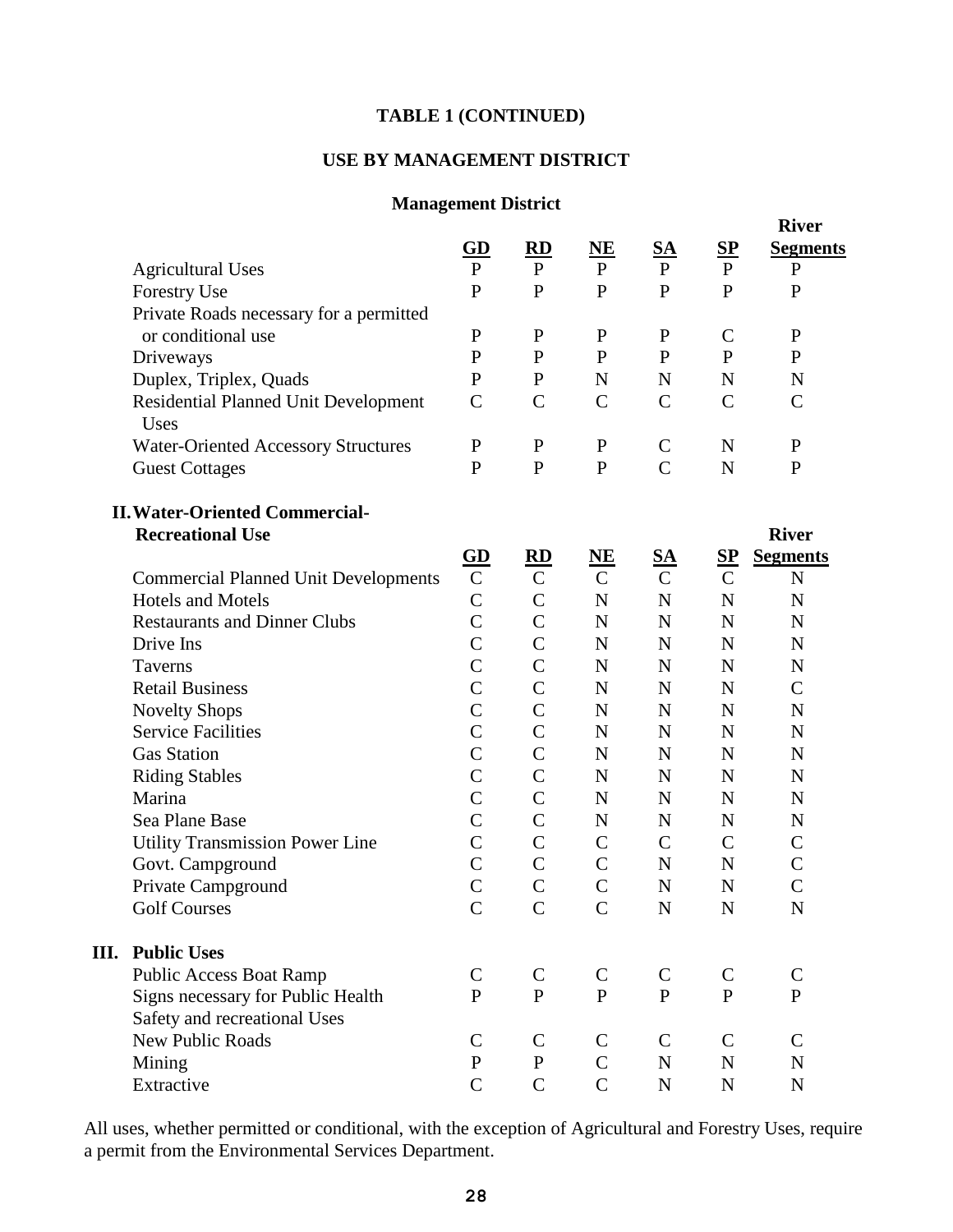#### **ARTICLE V**

#### **HEIGHT AND PLACEMENT REGULATIONS**

Except as otherwise specifically provided for in this *Ordinance*, no new lot shall be created by plat, metes and bounds description or otherwise which does not meet the minimum dimensional requirements specified in this *Ordinance*. No lot area shall be reduced or diminished so that the yards or other open spaces are smaller than prescribed herein, nor shall the number of dwelling units be increased in any manner except in conformity with this *Ordinance*. The area of any lot shall not be reduced below the minimum standards specified herein.

#### **Section 501. Lot Area Requirements**

Following are the area requirements for all lots created after the date of enactment of this *Ordinance*.

#### **Section 501.1 Special Protection Lake District (SP)**

| Riparian Lots             | Non-Riparian Lots         |
|---------------------------|---------------------------|
| 217,800 Sq. Ft. (5 acres) | 217,800 Sq. Ft. (5 acres) |

**\* Lot area must contain a minimum of 45,000 square feet of contiguous land that is not a Type 1 – 8 wetland.**

**Section 501.2. Sensitive Area District (SA)**

| Riparian Lots             | Non-Riparian Lots         |
|---------------------------|---------------------------|
| 130,680 Sq. Ft. (3 acres) | 130,680 Sq. Ft. (3 acres) |

**\* Lot area must contain a minimum of 45,000 square feet of contiguous land that is not a Type 1 – 8 wetland.**

#### **Section 501.3. Natural Environment Lake District (NE)**

| Riparian Lots |                          |        | Non-Riparian Lots        |
|---------------|--------------------------|--------|--------------------------|
| Single        | 87,120 Sq. Ft. (2 acres) | Single | 87,120 Sq. Ft. (2 acres) |

**\* Lot area must contain a minimum of 45,000 square feet of contiguous land that is not a Type 1 – 8 wetland.**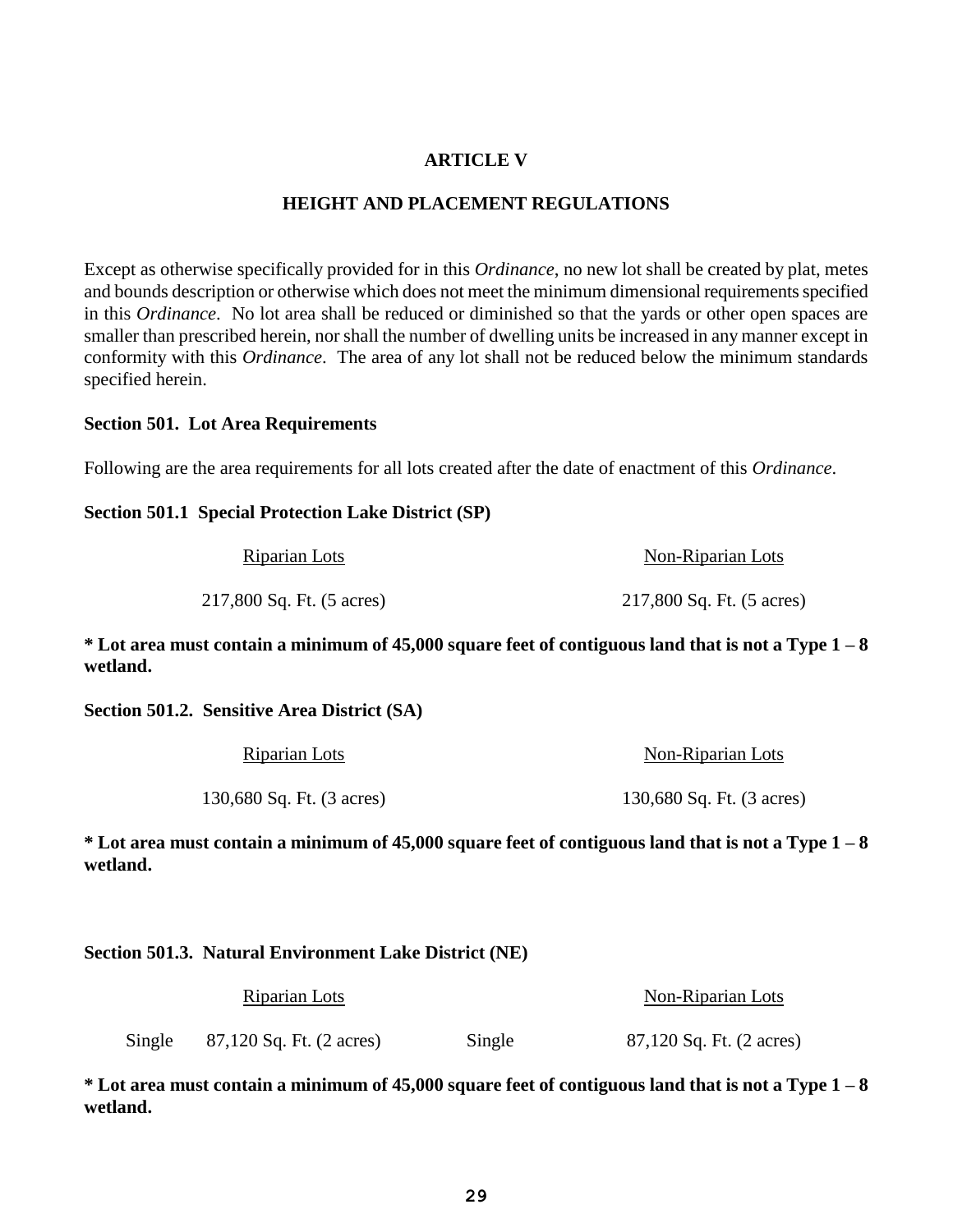#### **Section 501.4. Recreational Development Lake District (RD)**

|                | <b>Riparian Lots</b> | Non-Riparian Lots |                 |  |
|----------------|----------------------|-------------------|-----------------|--|
| Single         | 45,000 Sq. Ft.       | Single            | 45,000 Sq. Ft.  |  |
| Duplex         | 90,000 Sq. Ft.       | Duplex            | 90,000 Sq. Ft.  |  |
| <b>Triplex</b> | 135,000 Sq. Ft.      | Triplex           | 135,000 Sq. Ft. |  |
| Quad           | 180,000 Sq. Ft.      | Ouad              | 180,000 Sq. Ft. |  |

**\* Lot area must contain a minimum of 45,000 square feet of contiguous land that is not a Type 1 – 8 wetland.**

#### **Section 501.5. General Development Lake District (GD)**

|                | <b>Riparian Lots</b> | <b>Non-Riparian Lots</b> |                 |  |
|----------------|----------------------|--------------------------|-----------------|--|
| Single         | 20,000 Sq. Ft.       | Single                   | 40,000 Sq. Ft.  |  |
| Duplex         | 40,000 Sq. Ft.       | Duplex                   | 80,000 Sq. Ft.  |  |
| <b>Triplex</b> | 60,000 Sq. Ft.       | <b>Triplex</b>           | 120,000 Sq. Ft. |  |
| Quad           | 80,000 Sq. Ft.       | Quad                     | 160,000 Sq. Ft. |  |

**\* Lot area must contain a minimum of 20,000 square feet of contiguous land that is not a Type 1 – 8 wetland for Riparian lots and a minimum of 40,000 square feet of land that is not Type 1 – 8 wetland for Non-Riparian lots.**

#### **Section 502. Lot Width Requirements**

Following are the minimum width requirements, measured at both the building line and at the ordinary high water level, for all lots created after the date of enactment of this *Ordinance*.

#### **Section 502.1. Special Protection Lake District (SP)**

|        | Riparian Lots                                    |         |        | Non-Riparian Lots |         |
|--------|--------------------------------------------------|---------|--------|-------------------|---------|
| Single |                                                  | 400 Ft. | Single |                   | 400 Ft. |
|        |                                                  |         |        |                   |         |
|        | Section 502.2. Sensitive Area Lake District (SA) |         |        |                   |         |
|        | <b>Riparian Lots</b>                             |         |        | Non-Riparian Lots |         |
| Single |                                                  | 300 Ft. | Single |                   | 300 Ft. |
|        | Section 502.3. Natural Environment Lakes (NE)    |         |        |                   |         |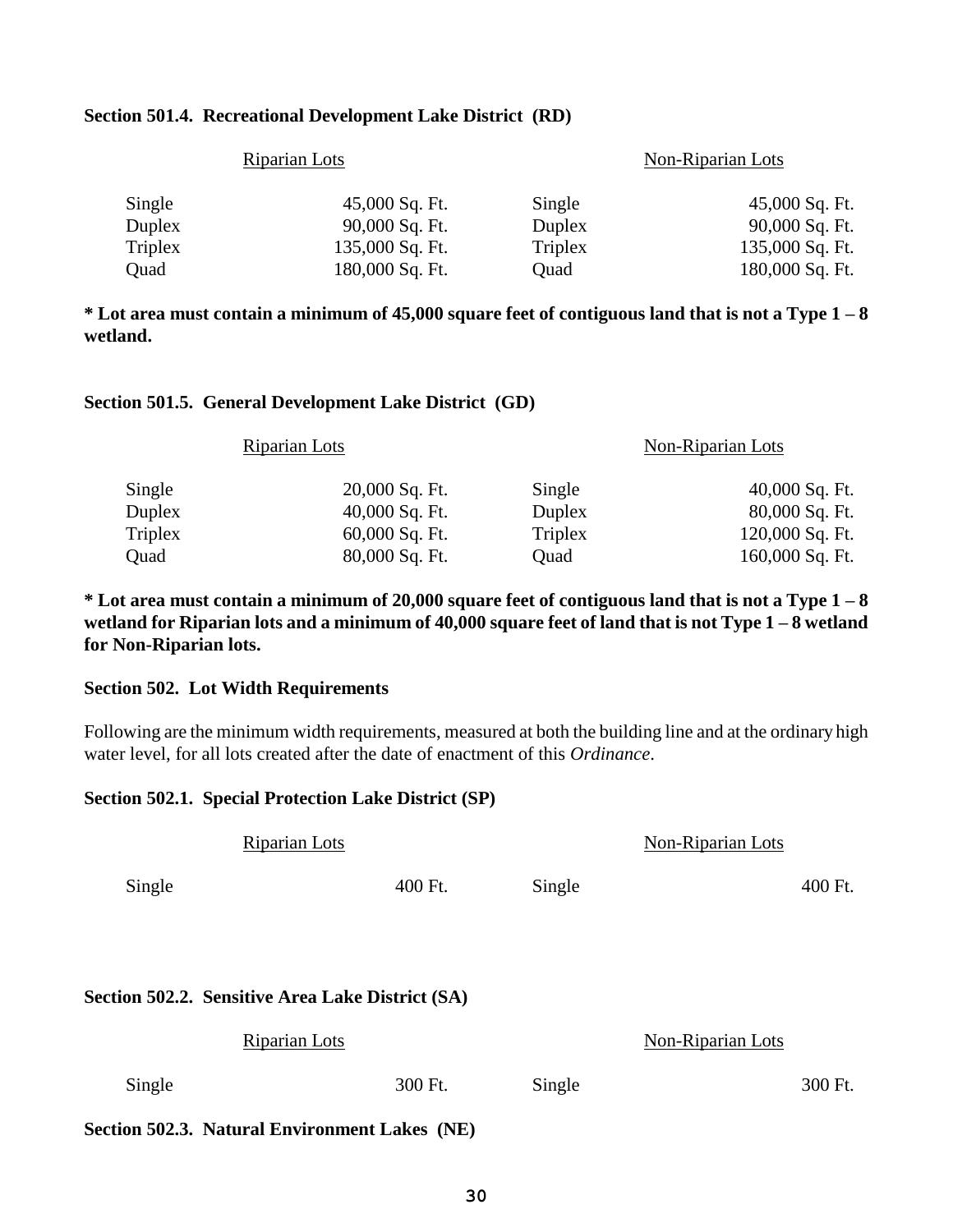|        | Riparian Lots |         |        | Non-Riparian Lots |         |
|--------|---------------|---------|--------|-------------------|---------|
| Single |               | 200 Ft. | Single |                   | 200 Ft. |

#### **Section 502.4. Recreational Development Lake District (RD)**

| Riparian Lots |         |                | Non-Riparian Lots |         |
|---------------|---------|----------------|-------------------|---------|
| Single        | 150 Ft. | Single         |                   | 150 Ft. |
| Duplex        | 225 Ft. | Duplex         |                   | 265 Ft. |
| Triplex       | 300 Ft. | <b>Triplex</b> |                   | 375 Ft. |
| Quad          | 375 Ft. | Quad           |                   | 490 Ft. |
|               |         |                |                   |         |

#### **Section 502.5. General Development Lake District (GD)**

|         | <b>Riparian Lots</b> |         |         | Non-Riparian Lots |         |
|---------|----------------------|---------|---------|-------------------|---------|
| Single  |                      | 100 Ft. | Single  |                   | 150 Ft. |
| Duplex  |                      | 180 Ft. | Duplex  |                   | 265 Ft. |
| Triplex |                      | 260 Ft. | Triplex |                   | 375 Ft. |
| Quad    |                      | 340 Ft. | Ouad    |                   | 490 Ft. |

## **Section 502.6. River Segment and Tributary Districts**

|         | Remote (RR) | Forested (FR) | Tributaries (Tr) |
|---------|-------------|---------------|------------------|
| Single  | 300         | <b>200</b>    | 100              |
| Duplex  | 450         | 300           | 150              |
| Triplex | 600         | 400           | 200              |
| Quad    | 750         | 500           | 250              |

#### **Section 503. Setback Provisions**

Structures constructed, or placed, after the date of enactment of this *Ordinance* shall meet the setbacks prescribed in this section.

# **Section 503.1. Special Protection Lake District (SP)**

| Structure setback from ordinary high water level                      | 150 Ft. |
|-----------------------------------------------------------------------|---------|
| Structure setback from top of bluff                                   | 30 Ft.  |
| Structure setback from side lot line                                  | 10 Ft.  |
| Structure setback from unplatted cemetery                             | 50 Ft.  |
| Structure setback from federal, state, or county highway right of way | 50 Ft.  |
| Structure setback from right of way of other roads                    | 20 Ft.  |
| Sewage treatment system setback from ordinary high water level        | 150 Ft. |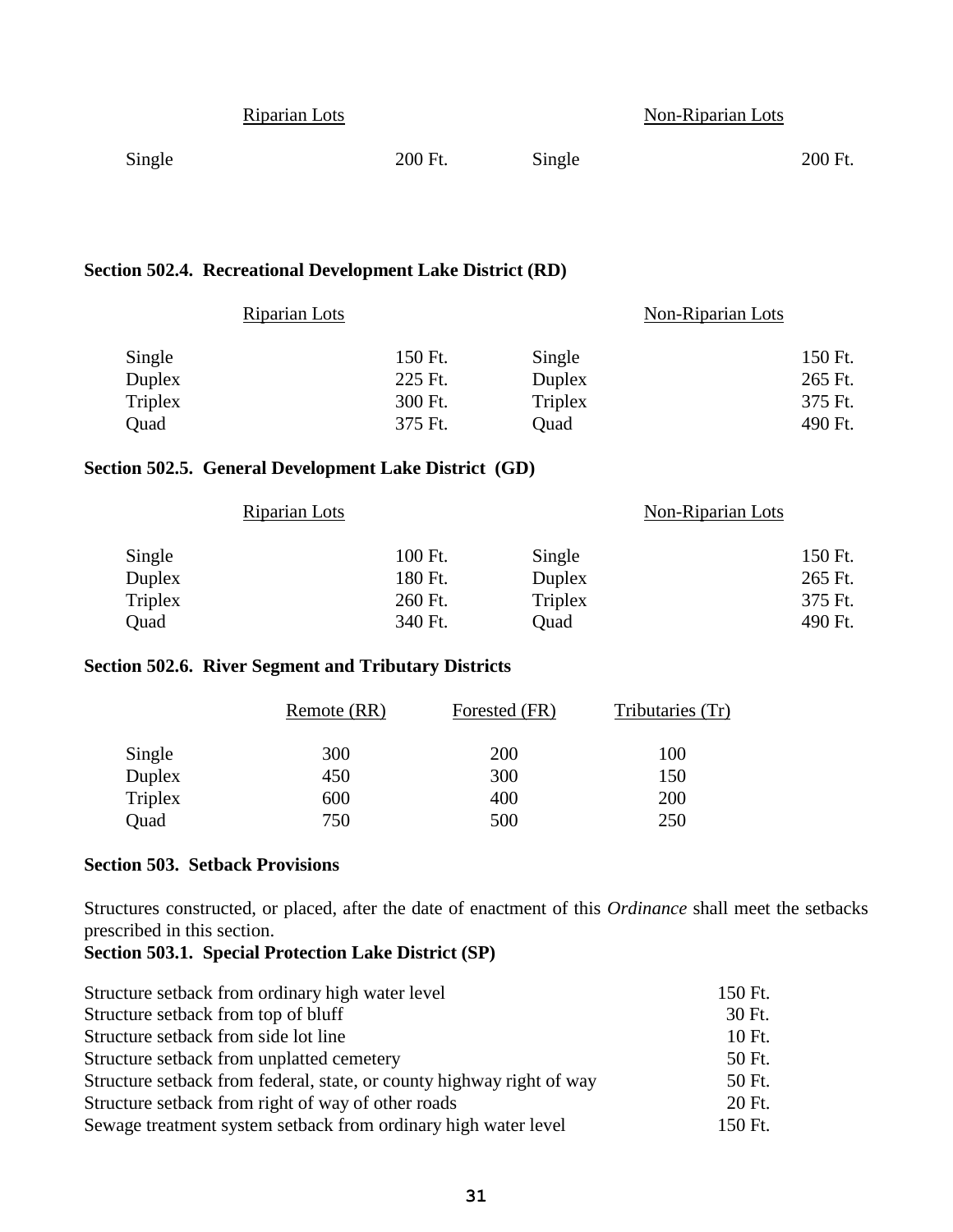## **Section 503.2. Sensitive Area Lake District (SA)**

| Structure setback from ordinary high water level                      | 150 Ft. |
|-----------------------------------------------------------------------|---------|
| Structure setback from top of bluff                                   | 30 Ft.  |
| Structure setback from side lot line                                  | 10 Ft.  |
| Structure setback from unplatted cemetery                             | 50 Ft.  |
| Structure setback from federal, state, or county highway right of way | 50 Ft.  |
| Structure setback from right of way of other roads                    | 20 Ft.  |
| Sewage treatment system setback from ordinary high water level        | 150 Ft. |
|                                                                       |         |

# **Section 503.3. Natural Environment Lake District (NE)**

| Structure setback from ordinary high water level                      | 150 Ft. |
|-----------------------------------------------------------------------|---------|
| Structure setback from top of bluff                                   | 30 Ft.  |
| Structure setback from side lot line                                  | 10 Ft.  |
| Structure setback from unplatted cemetery                             | 50 Ft.  |
| Structure setback from federal, state, or county highway right of way | 50 Ft.  |
| Structure setback from right of way of other roads                    | 20 Ft.  |
| Sewage treatment system setback from ordinary high water level        | 150 Ft. |
|                                                                       |         |

# **Section 503.4. Recreational Development Lake District (RD)**

| 100 Ft. |
|---------|
| 30 Ft.  |
| 10 Ft.  |
| 50 Ft.  |
| 50 Ft.  |
| 20 Ft.  |
| 100 Ft. |
|         |

#### **Section 503.5. General Development Lake District (GD)**

| 75 Ft. |
|--------|
| 30 Ft. |
| 10 Ft. |
| 50 Ft. |
| 50 Ft. |
| 20 Ft. |
| 75 Ft. |
|        |

# **Section 503.6. Remote River Segment District (RR)**

| Structure setback from ordinary high water level                     | 200 Ft. |
|----------------------------------------------------------------------|---------|
| Structure setback from top of bluff                                  | 30 Ft.  |
| Structure setback from side lot line                                 | 10 Ft.  |
| Structure setback from unplatted cemetery                            | 50 Ft.  |
| Structure setback from federal, state or county highway right of way | 50 Ft.  |
| Structure setback from right of way of other roads                   | 20 Ft.  |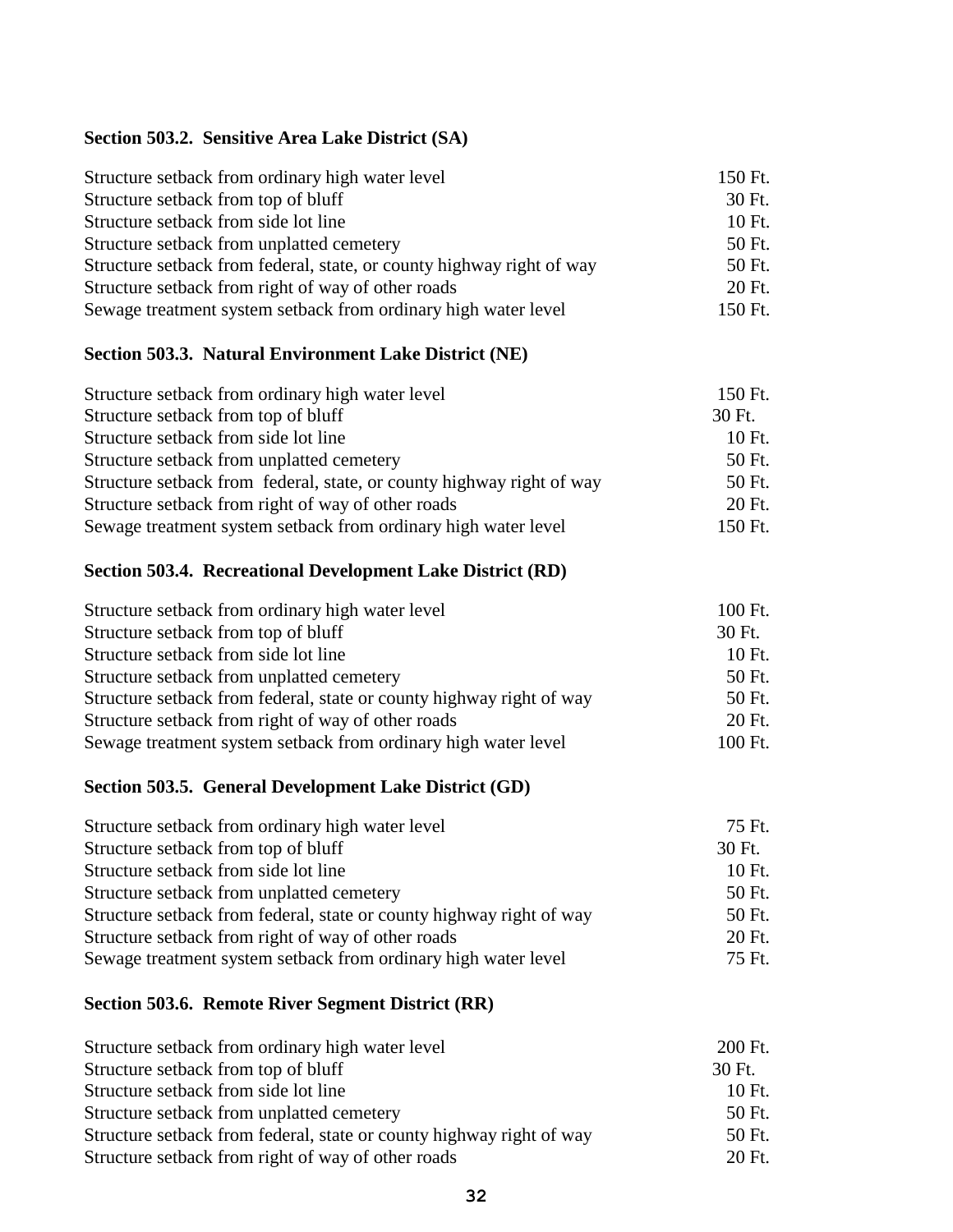| Sewage treatment system setback from ordinary high water level | 200 Ft. |
|----------------------------------------------------------------|---------|
|----------------------------------------------------------------|---------|

### **Section 503.7. Forested River Segment District (FR)**

| Structure setback from ordinary high water level                     | 150 Ft. |
|----------------------------------------------------------------------|---------|
| Structure setback from top of bluff                                  | 30 Ft.  |
| Structure setback from side lot line                                 | 10 Ft.  |
| Structure setback from unplatted cemetery                            | 50 Ft.  |
| Structure setback from federal, state or county highway right of way | 50 Ft.  |
| Structure setback from right of way of other roads                   | 20 Ft.  |
| Sewage treatment system setback from ordinary high water level       | 150 Ft. |

## **Section 503.8. Tributary District (Tr)**

| Structure setback from ordinary high water level                     | 100 Ft. |
|----------------------------------------------------------------------|---------|
| Structure setback from top of bluff                                  | 30 Ft.  |
| Structure setback from side lot line                                 | 10 Ft.  |
| Structure setback from unplatted cemetery                            | 50 Ft.  |
| Structure setback from federal, state or county highway right of way | 50 Ft.  |
| Structure setback from right of way of other roads                   | 20 Ft.  |
| Sewage treatment system setback from ordinary high water level       | 100 Ft. |

### **Section 504. Bluff Impact Zones**

Structures or facilities, except stairways and landings, must not be placed within bluff impact zones. All structures must be setback 30 feet from the top of a bluff. Walkout basements shall not be allowed in bluff impact zones.

## **Section 505. Height of Structures**

No structure, except churches and non-residential agricultural structures, shall exceed thirty-five (35) feet in height.

#### **Section 506. Guest Cottages**

One guest cottage may be allowed on lots meeting or exceeding the duplex lot area and width dimension requirements prescribed in Sections 501 and 502 of this *Ordinance*, provided the following minimum standards are met:

- 1. for lots exceeding the minimum lot dimensions of duplex lots, the guest cottage must be located within the smallest duplex-sized lot that could be created including the principal unit.
- 2. a guest cottage must not cover more than 700 square feet of land surface and must not exceed 15 feet in height unless such structure is constructed above a pre-existing garage. In such cases the maximum height shall be 25 feet.
- 3. a guest cottage must be located or designed to reduce its visibility as viewed from public waters and adjacent shorelands by vegetation, topography, increased setbacks or color, assuming summer, leaf-on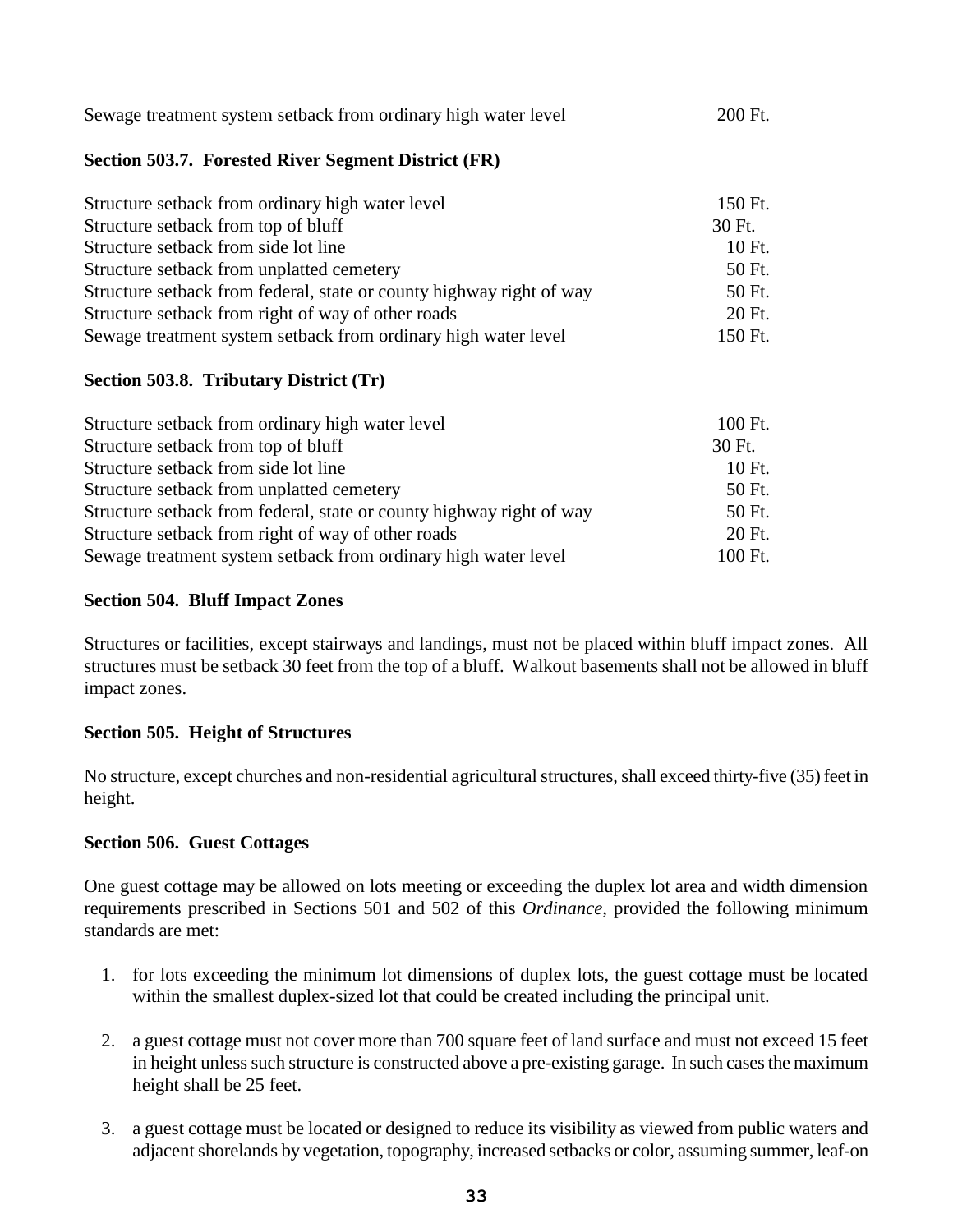conditions.

4. if sanitary facilities are to be provided to a guest cottage, such facilities must utilize the same treatment system as the principal structure.

# **Section 507. Design Criteria for Structures**

Structures must be placed, and lots developed, in accordance with the following design criteria.

## **Section 507.1. High Water Elevations**

Structures must be placed in accordance with any floodplain regulations applicable to the site. Where such controls do not exist, the elevation to which the lowest floor, including basement, is placed or flood-proofed must be determined as follows:

- A. for lakes, by placing the lowest floor at a level at least three feet above the highest known water level; or 3 feet above the ordinary high water level, whichever is greater.
- B. for rivers and streams, by placing the lowest floor at least three feet above the flood of record, if data are available. If data are not available, by placing the lowest floor at least three feet above the ordinary high water level, or by conducting a technical evaluation to determine the effects of proposed construction upon flood stages and flood flows and to establish a flood protection elevation. Under all three approaches, technical evaluations must be done by a qualified engineer or hydrologist consistent with Statewide Floodplain Management Rules parts 6120.5000 to 6120.6200. If more than one approach is used, the highest flood protection elevation determined must be used for placing structures and other facilities.

# **Section 507.2. Stairways, Lifts and Landings**

Stairways and lifts are the preferred alternative to major topographic alterations for achieving access up and down bluffs and steep slopes to shore areas. Stairways, lifts and landings must meet the following design requirements:

- A. stairways and lifts must not exceed four feet in width on residential lots. Wider stairways may be used for commercial properties, public open-space recreational properties, and planned unit developments if specifically authorized in a Conditional Use Permit.
- B. landings for stairways and lifts on residential lots must not exceed 32 square feet in area. Landings larger than 32 square feet may be allowed for commercial properties, public open-space recreational properties, and planned unit developments, if specifically authorized in a conditional use permit
- C. canopies or roofs are not allowed on stairways, lifts, or landings
- D. stairways, lifts or landings may be either constructed above the ground on posts or pilings, or placed into the ground provided they are designed and built in a manner that ensures control of soil erosion
- E. stairways, lifts or landings must be located in the most visually inconspicuous portions of lots, as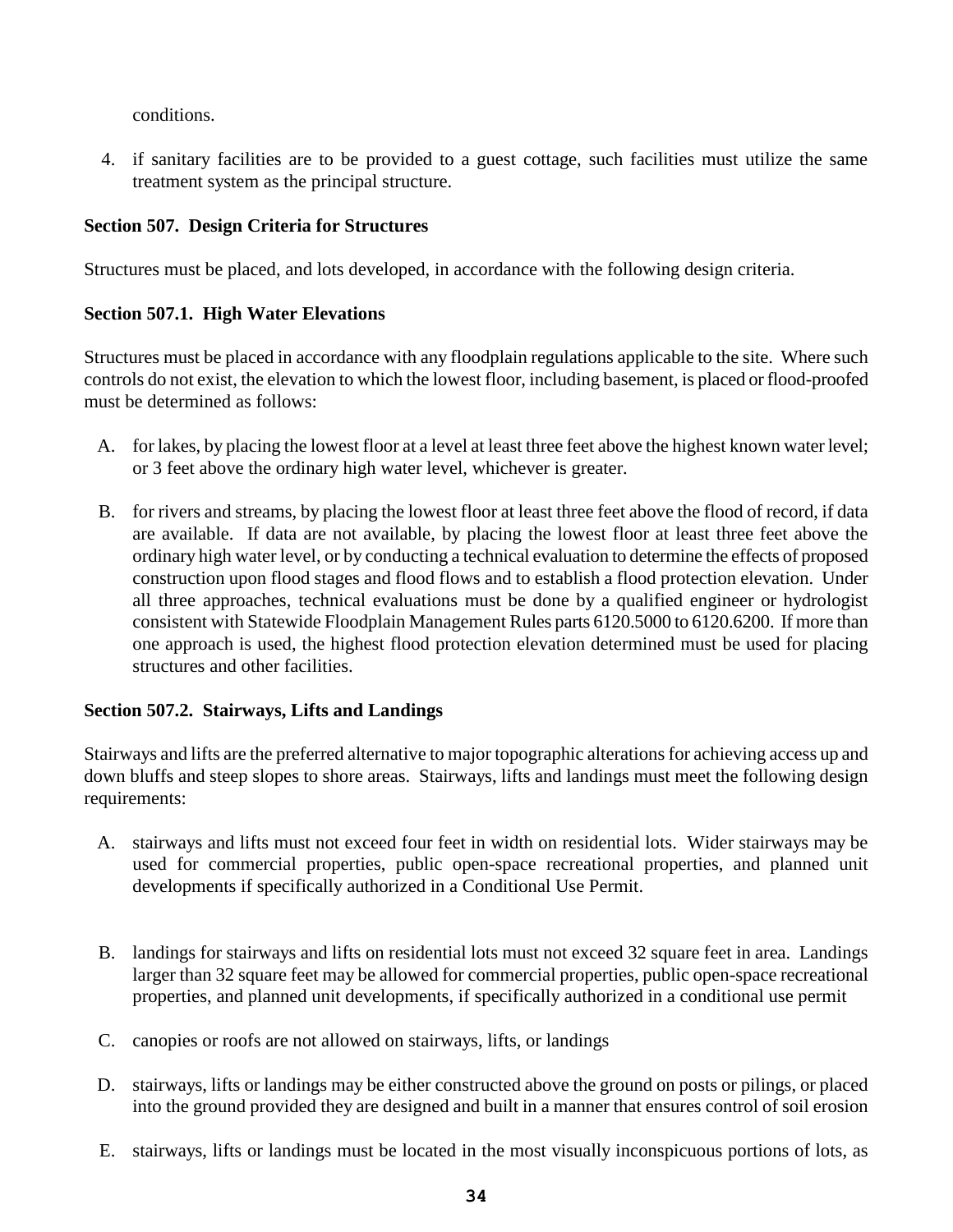viewed from the surface of the public waters assuming summer, leaf-on conditions, whenever practical.

F. facilities such as ramps, lifts, or mobility paths for physically handicapped persons are also allowed as a permitted use for achieving access to shore areas, provided that the dimensional and performance standards of this section, and the requirements of the State Building Code, Minnesota Rules 1341, are complied with.

### **Section 508. Significant Historic Sites**

No structure may be placed on a significant historic site in a manner that affects the values of the site unless adequate information about the site has been removed and documented in a public repository.

#### **Section 509. Steep Slopes**

No construction of structures, sewage treatment systems, roads or driveways or other improvements may be undertaken on steep slopes within the jurisdiction of this *Ordinance* without the approval of a Vegetative Management Plan completed by the Beltrami Soil & Water Conservation District. The Beltrami County Environmental Services Department must evaluate possible soil erosion impacts and development visibility from public waters before issuing a permit for the construction of sewage treatment systems, roads, driveways, structures, or other improvements on steep slopes. Upon evaluation of the Beltrami Soil and Water Conservation District Report, the Planning Commission may place necessary conditions in order to prevent erosion and to preserve existing vegetation screening of structures, vehicles, and other facilities as viewed from the surface of public waters, assuming summer, leaf-on conditions.

## **ARTICLE VI**

#### **NONCONFORMITIES AND SUBSTANDARD LOTS OF RECORD**

Non-conformities in existence as of the date of enactment of this *Ordinance* shall not be allowed to continue, with the following exceptions.

#### **Section 601. Nonconforming Structures**

Buildings or structures which were legally constructed prior to May 5, 1992, but that do not meet the provisions of this *Ordinance*, may continue in use.

#### **Section 602. Deck Additions to Nonconforming Structures**

Deck additions are allowed to structures that do not meet the minimum setback from the ordinary high water level, with a building permit, provided:

1. the structure existed on the date the structure setbacks were established.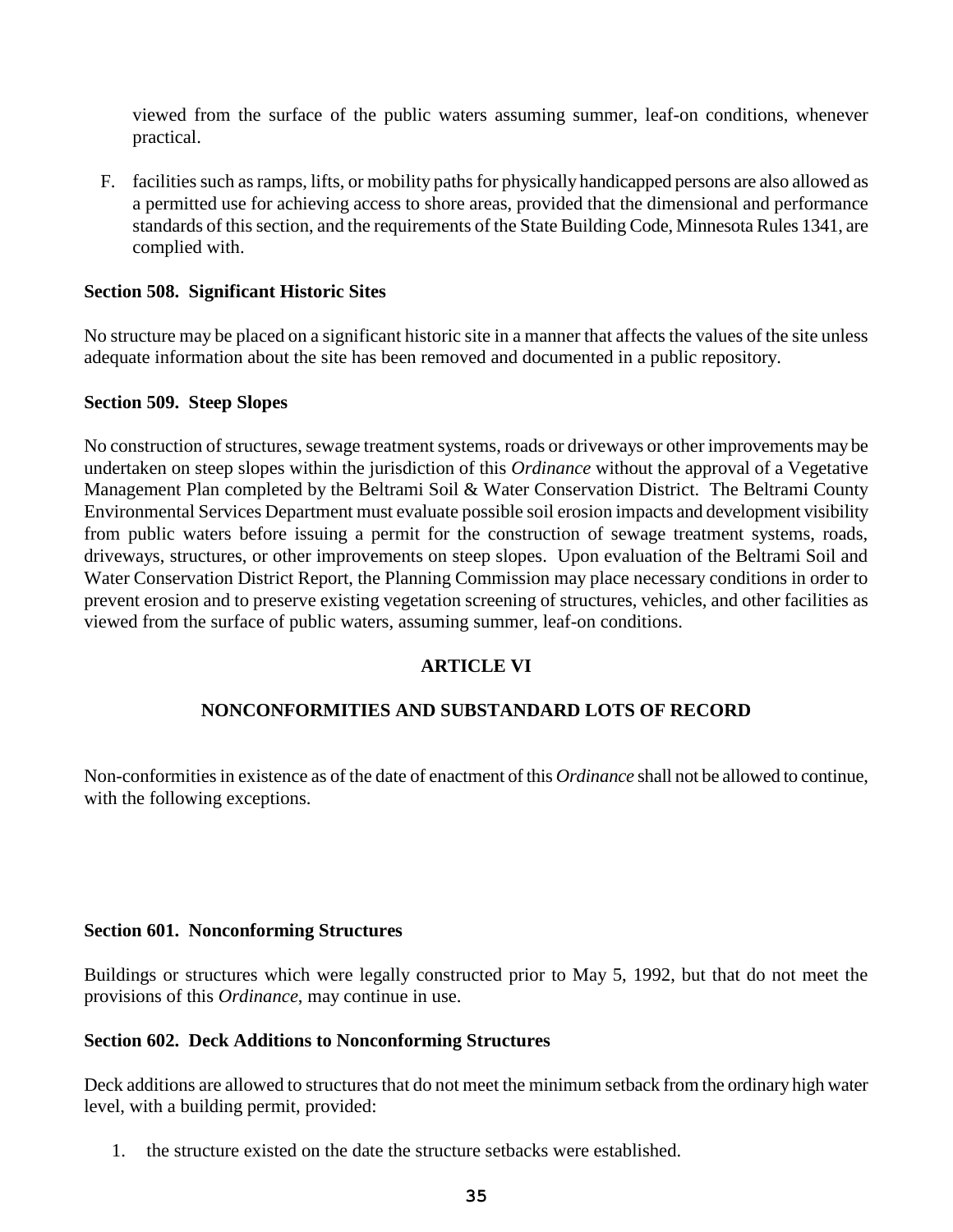- 2. a thorough evaluation of the property and structure reveals no reasonable location for a deck which meets or exceeds the setback from the ordinary high water level.
- 3. the deck encroachment toward the ordinary high water level does not exceed fifteen (15) percent of the existing setback of the structure from the ordinary high water level, or does not encroach closer than thirty (30) feet, whichever is more restrictive.
- 4. the deck is constructed primarily of wood, and is not roofed or screened.

### **Section 603. Additions to Nonconforming Single-family Structures**

Structural additions are allowed to single-family structures that do no meet the minimum setback from the ordinary high water level, with a building permit, provided:

- 1. The structure was constructed prior to the adoption of the Shoreland Management Program Ordinance No. 6 (January 1, 1972) and the Mississippi Headwaters Zoning Ordinance No. 10 (December 2, 1980).
- 2. The structure must be at least ½ of the required setback.
- 3. The structure must comply with side yard and road right-of-way setbacks before and after renovation.
- 4. The new addition/additions must not go closer to the ordinary high water mark of the lake, stream or river than the existing structure, including the roof overhang.
- 5. The individual on site sewer treatment system must be brought into full compliance.
- 6. A Vegetative Management Plan must be developed:

To provide screening of structures, vehicles or other facilities as viewed from the water, assuming summer leaf-on condition is maintained. Maintaining and/or restoration of vegetation to comply with the 50% brush type vegetation and 25% Trees. Tree and brush must comply with the provision in Section 901, Vegetation Alterations.

7. A Storm Water Management Plan must be developed:

To minimize the extent of run off velocities and erosions potential to prevent soil erosion problems.

8. The structure and lot must otherwise comply with the provisions of this ordinance.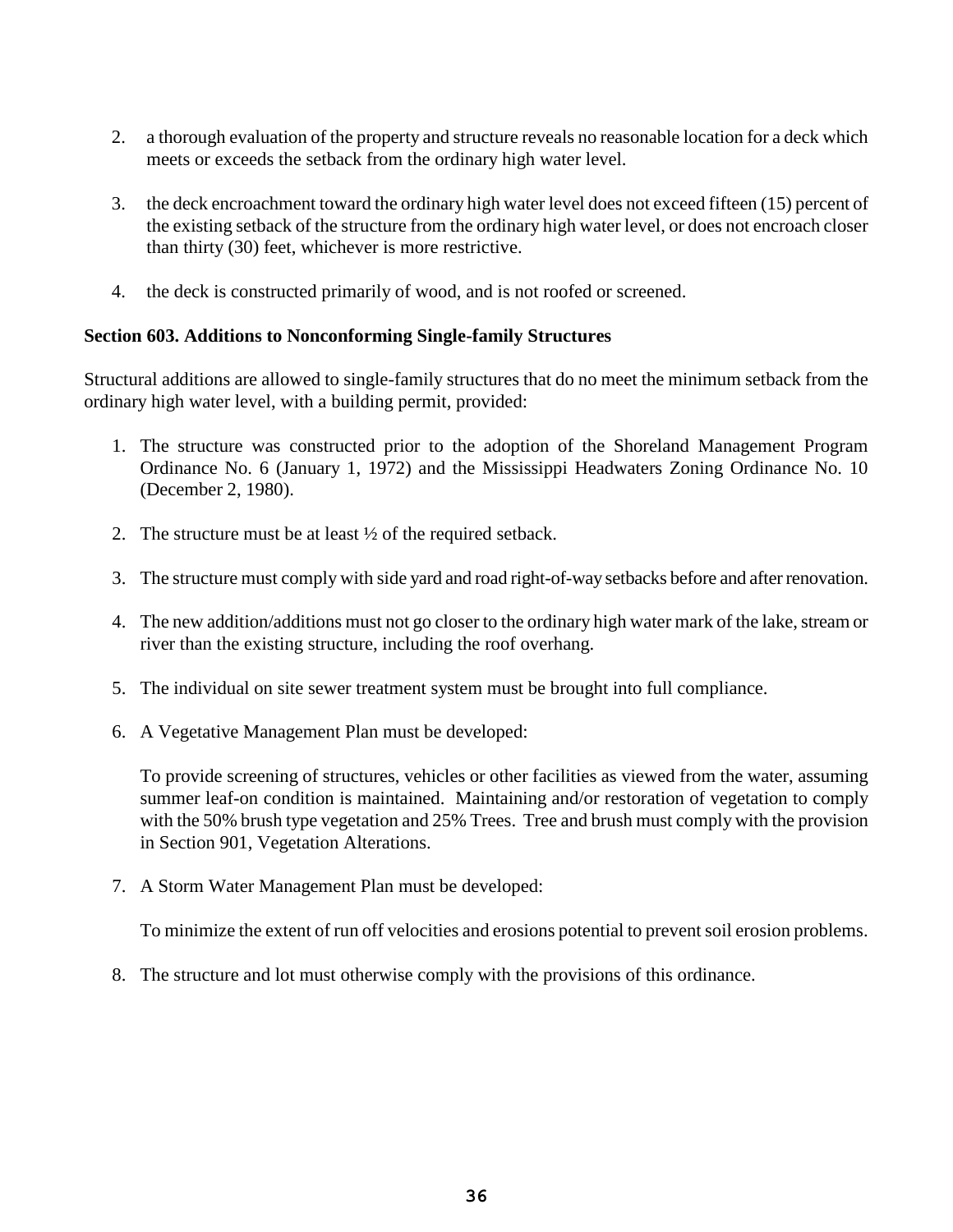### **Section 604. Nonconforming Use of Land**

The nonconforming use of land may continue provided:

- 1. the nonconforming use of land shall in no way be expanded or extended either on the same or adjoining property.
- 2. uses which are declared to be public nuisance shall not continue.
- 3. when a nonconforming use of land is discontinued for more than six months, the new use of land must conform to the provisions of this *Ordinance*.

### **Section 605. Development of Substandard Lots of Record**

Lots created and recorded in the office of the County Recorder on or after January 1, 1972 shall be allowed as building sites provided that:

- A. the lot was created in compliance with the official controls in effect at that time.
- B. the lot use is permitted in the shoreland management district.
- C. the sewage treatment and setback requirements of this *Ordinance* are complied with.
- D. a building permit is obtained from the Environmental Services Department.

A variance from setback requirements must be obtained before any use, sewage treatment system, or building permit is issued for a lot that does not meet setback requirements. In evaluating the variance, the Board of Adjustment shall consider sewage treatment and water supply capabilities or constraints of the lot and shall deny the variance if compliant facilities cannot be provided.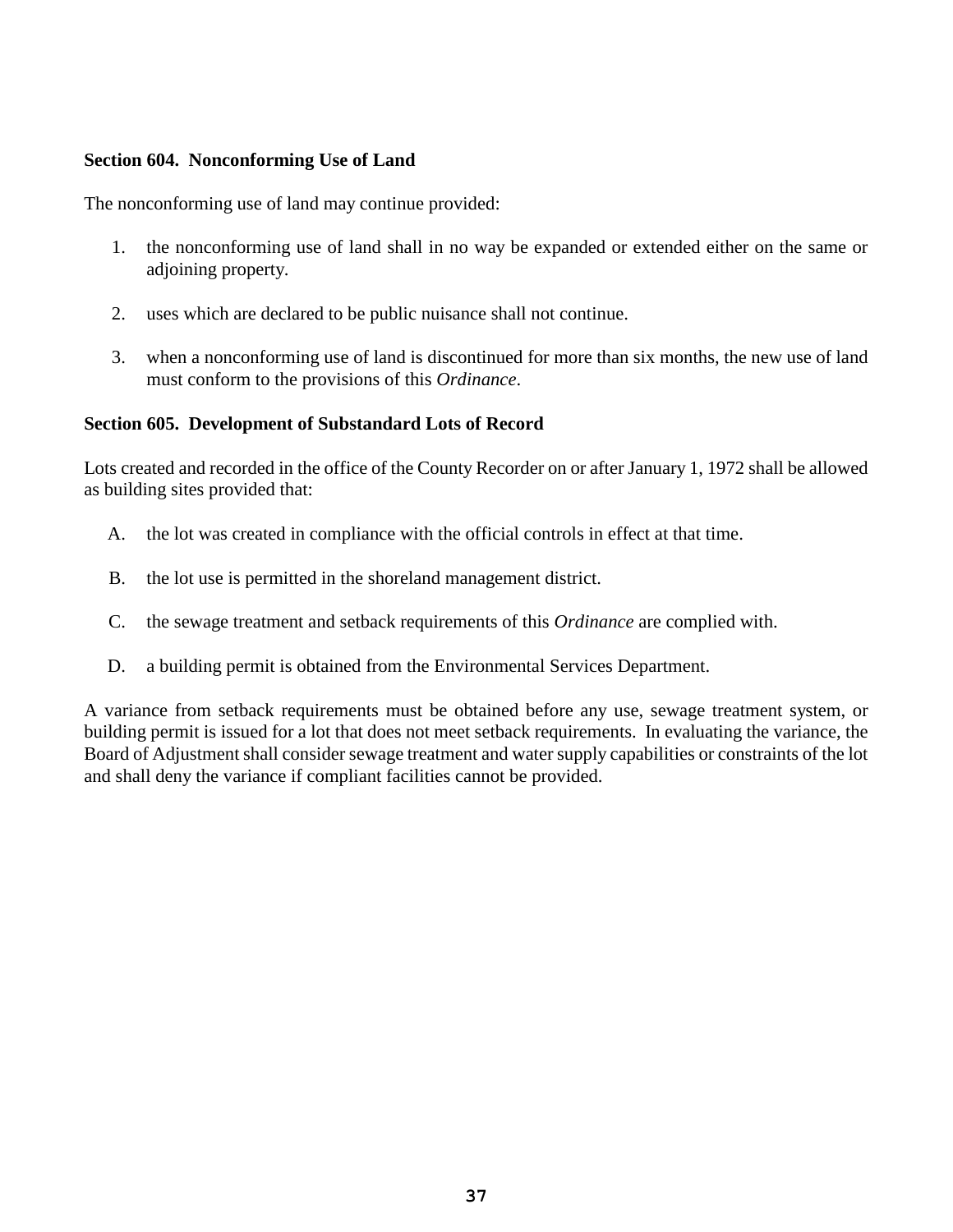## **ARTICLE VII**

## **ACCESSORY USES AND STRUCTURES**

#### **Section 701. Accessory Uses and Structures**

Where a lot is devoted to a permitted principal use, customary accessory uses and structures are authorized except as prohibited specifically or by necessary implication in this or any other ordinance. The following special rules are applicable:

- A. All accessory buildings, including carports and breezeways, attached to the principal building on a lot shall be made structurally a part thereof and shall comply in all respects with the requirements of the *Ordinance* applicable to the principal building.
- B. All detached accessory buildings or structures shall be located on the side or rear yards. They shall comply with all yard requirements applicable to the principal building within the management district.
- C. Piers and docks are allowed, but shall be controlled by applicable State and local regulations.
- D. Each lot, except those in the Special Protection District, may have one water-oriented accessory structure not meeting the normal structure setback as specified in Article V of this *Ordinance*, provided that such structure complies with the following provisions:
	- 1. the structure or facility shall not exceed twelve and one-half (12 1/2) feet in height. Detached decks must not exceed eight (8) feet above ground at any point. The structure or facility shall not exceed 250 square feet.
	- 2. the setback of the structure or facility from the ordinary high water level must be at least the following distances for the respective lake classifications and river segments:

| <b>Special Protection</b>       | N/A      |
|---------------------------------|----------|
| Sensitive Area                  | 75 feet  |
| <b>Natural Environment</b>      | 75 feet  |
| <b>Recreational Development</b> | 50 feet  |
| <b>General Development</b>      | 50 feet  |
| <b>Remote River</b>             | 100 feet |
| <b>Forested River</b>           | 75 feet  |
| Tributary                       | 50 feet  |

- 3. the structure or facility must be treated to reduce visibility as viewed from public waters and adjacent shorelands by vegetation, topography, increased setbacks or color assuming summer, leaf-on conditions.
- 4. the roof may be used as a deck with safety rails, but must not be enclosed as a storage area.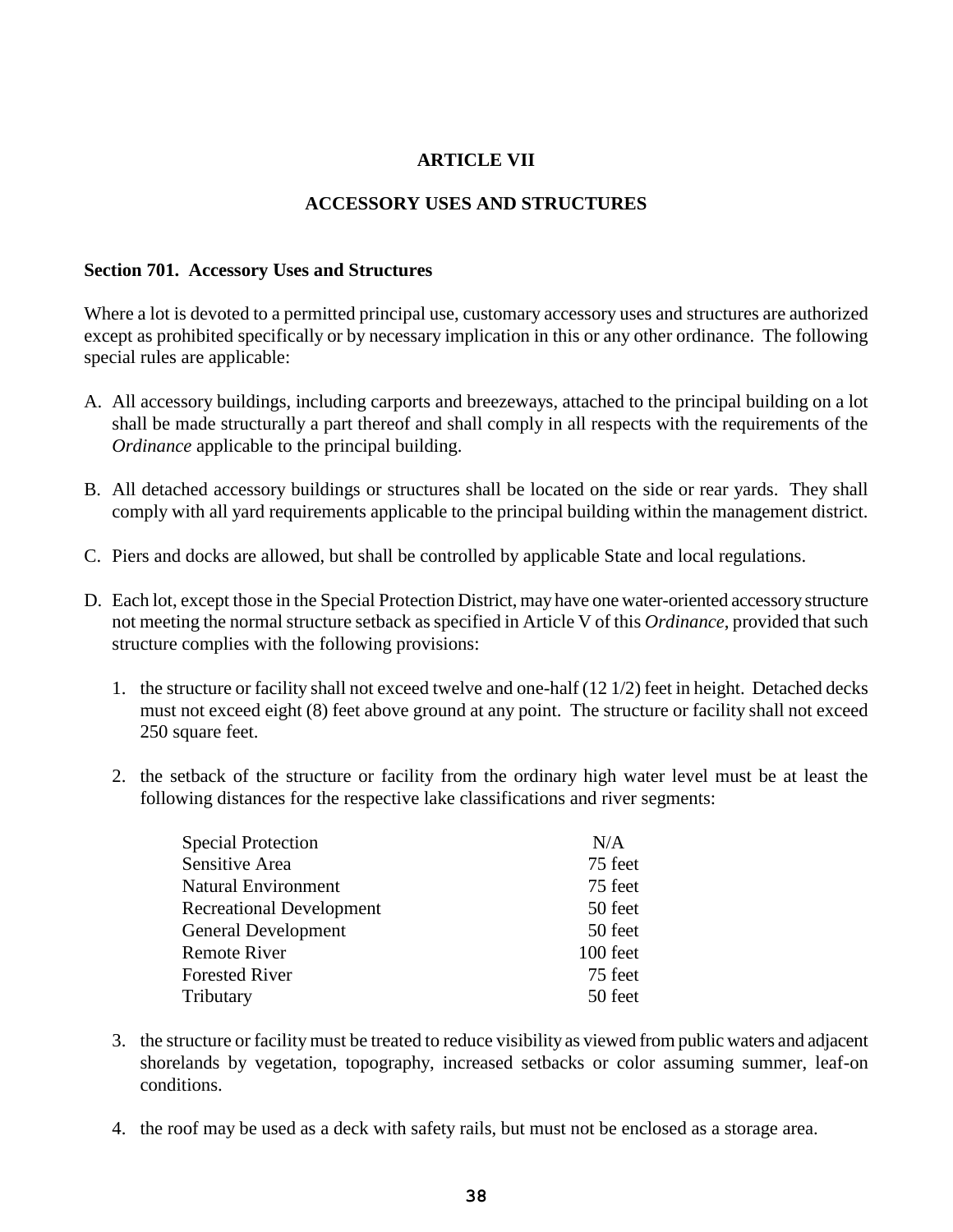5. the structure or facility must not be designed or used for human habitation and must not contain water supply or sewage treatment facilities, or be connected to such facilities.

## **ARTICLE VIII**

## **SANITATION STANDARDS**

#### **Section 801. Sewage Treatment Standards**

No premises may be used for human occupancy unless said premises are equipped with a method of sewage treatment which complies with "Individual Sewage Treatment System Standards", Minnesota Rules, Chapter 7080. No sanitation permit shall be issued unless the following standards are complied with.

- A. Publicly-owned sewer systems must be used where available.
- B. All private sewage treatment systems must meet the Minnesota Pollution Control Agency's standards for individual sewage treatment contained in the document titled, "Individual Sewage Treatment System Standards, Chapter 7080", which is hereby adopted by reference and declared to be a part of this *Ordinance*. A copy of this document is on file at the Environmental Services Department.
- C. On-site sewage treatment systems must be set back from the ordinary high water level in accordance with the minimum standards specified in Section 503 of this *Ordinance*. Additionally, septic tanks must be set back a minimum of (10) feet from any building intended for human occupancy. Any part of a drain field or mound systems must be set back a minimum of twenty (20) feet from any building intended for human occupancy, ten (10) feet from any lot line, fifty (50) feet from a well or other water supply (100 feet if a well is less than 50 feet in depth), and, where feasible, shall be placed down slope from said water supply.
- D. Non-conforming sewage treatment systems shall be regulated and upgraded in accordance with Sections 802 and 803 of this *Ordinance*.
- E. Sewage treatment systems shall not be permitted in shoreland areas where any of the following conditions are present:
	- 1. low, swampy areas, or areas subject to recurrent flooding.
	- 2. areas where the highest known groundwater table is within three feet from the bottom of the sewage treatment system at any time.
	- 3. areas of exposed bedrock or shallow bedrock within three feet of the bottom of a sewage treatment system or any other geological formation which prohibits percolation of the effluent.

#### **Section 802. Registration of Sewage Treatment Systems**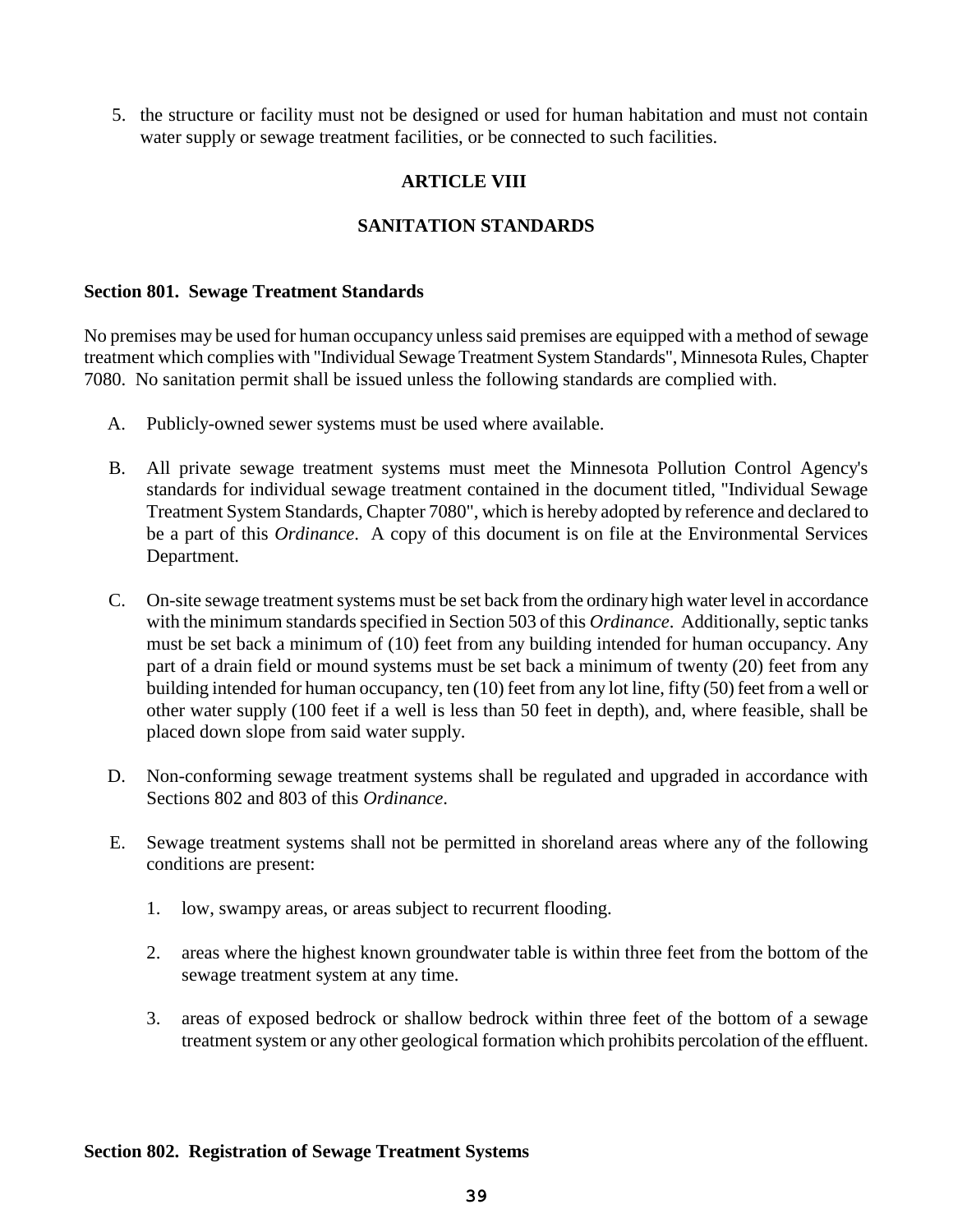No owner of a tract of land upon which a dwelling is located, or a tract of land upon which a structure having an on-site sewage treatment system is located, shall sell or contract to sell by conveyance or contract for conveyance without providing a copy of a Certificate of Sanitary System Compliance to the buyer prior to the sale in accordance with the following requirements:

- A. Time of sale shall mean when a written purchase agreement is executed by the buyer, or, in the absence of a purchase agreement, the time of the execution of any document providing for the conveyance by deed or contract.
- B. The Seller must obtain and provide a State Certificate of Compliance.
- C. The proposed purchaser shall not take occupancy of a dwelling or structure prior to the issuance of a Certificate of Compliance by the Beltrami County Environmental Services Director, except that upon the filing of an executed written agreement by the present and prospective owners, which agreement sets forth the date by which the new owner will complete the necessary corrective action, and which agreement and corrective action dates are approved by the County Environmental Services Director and found to be adequate in his or her discretion, the occupancy may be permitted pending issuance of the Certificate of Compliance.
- D. A State Certificate of Compliance issued under this *Ordinance* shall be effective for five (5) years from the date of issuance for new systems or three (3) years for existing systems or until ownership of the property is transferred, whichever occurs first.

## **Section 803. Nonconforming Sewage Treatment Systems**

No person shall use, occupy, or maintain any premises containing a nonconforming sewage treatment system. For the purposes of this provision, a sewage treatment system shall not be considered nonconforming if the only deficiency is the size of the system or the setback of the sewage treatment system from the ordinary high water level. Subject to the requirements of Section 802 of this *Ordinance*, sewage treatment systems installed according to all applicable local shoreland management standards adopted under Minnesota Statutes, Chapter 103 in effect at the time of installation may be considered as conforming unless they are determined to be failing, except that systems using cesspools, leaching pits, seepage pits, or other deep disposal methods, or systems with less soil treatment area separation above groundwater than required by the Minnesota Pollution Control Agency's Chapter 7080 for design of on-site sewage treatment systems shall be considered nonconforming.

## **Section 804. Sewage Treatment Permit Requirements**

No person, firm or corporation shall repair, alter, install or extend any individual sewage treatment system without first obtaining a permit therefore from the Beltrami County Environmental Services Department for the specific installation, alteration, repair or extension to be performed. Installation, construction, or modification must be performed by a Minnesota Pollution Control Agency licensed sewage treatment installer. Said installer shall be responsible for obtaining a sanitary sewer permit prior to beginning any construction or modification. Permits shall be valid for a period not to exceed twelve(12) months from the date of issuance.

A. Applications for permits shall be made in writing upon forms provided by the Beltrami County Environmental Services Department, and shall be signed by the applicant(s) and/or the licensed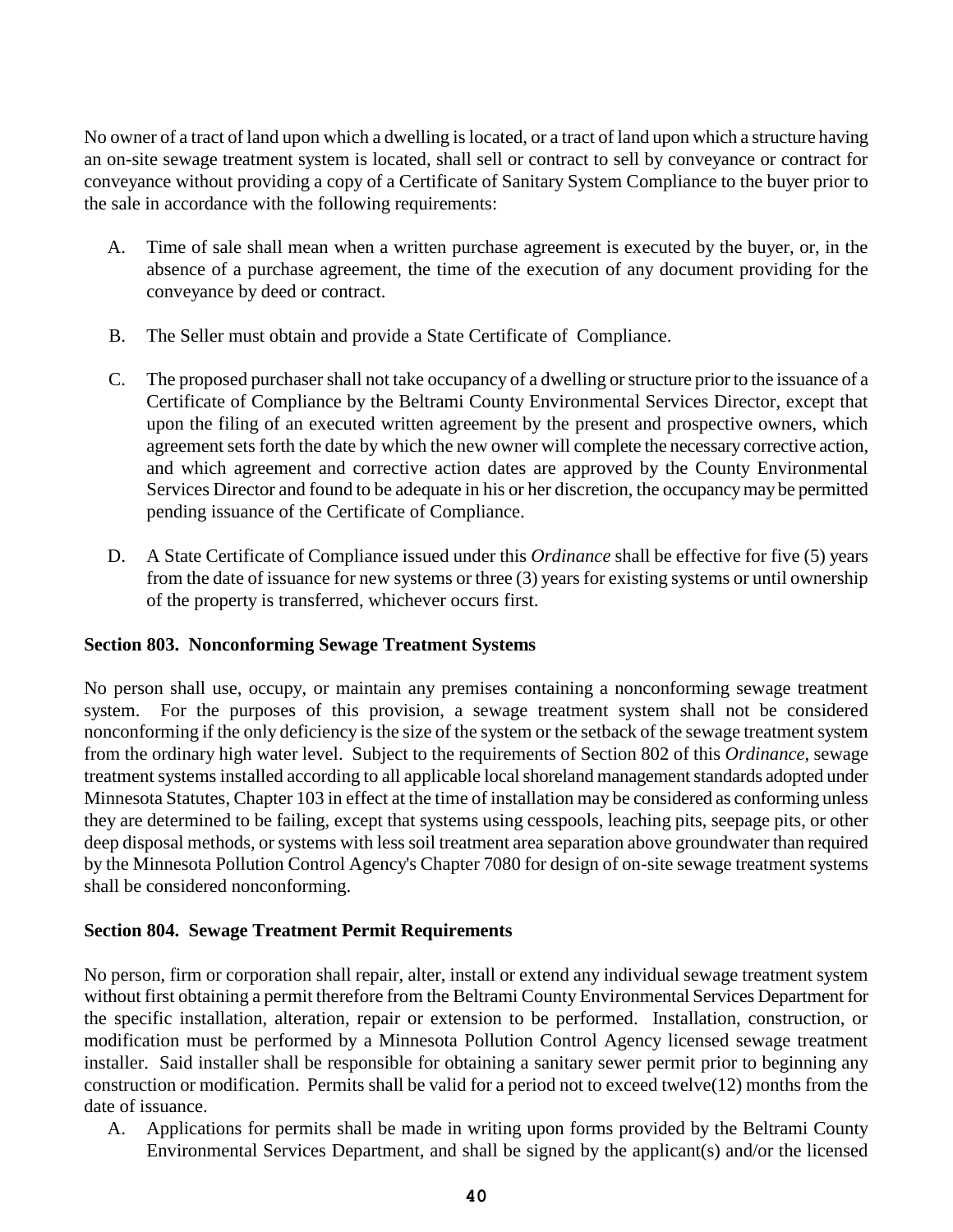contractor who will perform the work.

- B. Each application for a sewage treatment system shall include:
	- 1. a copy of the deed of the property on which the proposed repair, installation, alteration, or extension will occur.
	- 2. a signed copy of the site evaluation report prepared by a state licensed site evaluator with their license number affixed to the copy.
	- 3. a plan of the site to reasonable scale and accuracy showing: the location of any proposed and existing buildings, water supply, property lines, underground and overhead utility lines, names of neighbors to either side(with addresses) with the location of their existing water supply indicated and an arrow indicating the direction of North.
	- 4. a signed copy of the system design prepared by a state licensed designer with their license number affixed to the copy a complete plan of the sewage treatment system showing the location, size and design of all parts of the system to be repaired, installed, altered, or extended.
	- 5. the name and license number of the person, firm or corporation which will install the system.
	- 6. any other pertinent information as requested by the Environmental Services Department.

#### **Section 805. Revision to Approved Plan**

In the event that necessity requires a modification to an approved plan, the state licensed installer shall, before commencing or resuming construction of the system, contact the Environmental Services Director and submit to the Environmental Services Department a revised plan including the proposed modification.

#### **Section 806. Certification**

Any individual, firm, corporation, or other entity engaged in the diagnosis of soils through site evaluations, repair, construction, installation, modification or design of sewage treatment systems must be licensed by the Minnesota Pollution Control Agency. All MPCA licensed persons must register with the Beltrami County Environmental Services Department before engaging in such activities.

#### **Section 807. Sewage Treatment System Inspection**

All individual sewage treatment system construction, alteration, repair and extensions require an inspection by a State licenses Inspector, with the exception of the repair or replacement of pumps, floats or electrical devices associated with the pump tank. The installation and construction of the individual sewage treatment system shall be in accordance with the site evaluation and design. Inspections shall be conducted at least once during the construction of the individual sewage treatment system. If any individual sewage treatment system component is covered before being inspected by a State licensed Inspector, it shall be uncovered upon the direction of the Inspector, unless acceptable photographs or video documentation is provided. Proposals to alter the construction shall be reviewed and the proposed change accepted by the Designer prior to construction.

A Certificate of Compliance or Notice of noncompliance shall be prepared by the Inspector following an onsite inspection or review of as-built plans, site evaluation and design report. A Certificate of Compliance or Notice of Noncompliance shall be provided to the property owner by the Inspector. Originals of the as-built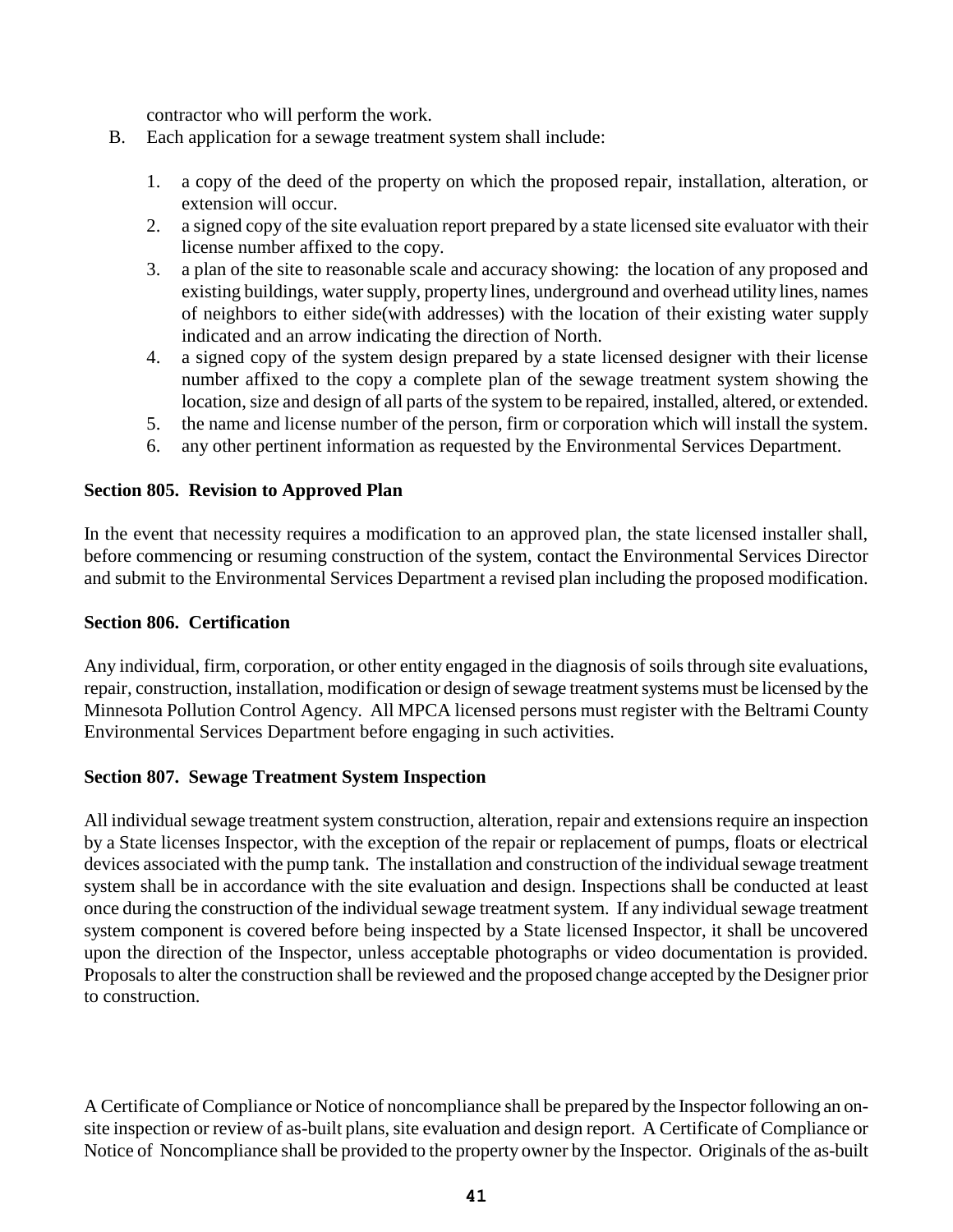plans, site evaluation report, and designer's worksheets shall be submitted to the Beltrami County Environmental Services Department.

The Beltrami County Environmental Services Director may conduct random inspections to determine compliance with this *Ordinance*. Random inspections may be made on newly permitted on site individual septic systems installations, modifications or repair to assure that permitted systems are being properly constructed and installed in compliance with what had been permitted by the issuance of permit by the Beltrami County Environmental Services Department.

### **Section 808. Water Supply Standards**

All public or private supplies of water for domestic purposes must meet or exceed the standards for water quality of the Minnesota Department of Health, Minnesota Rules Chapter 4725 and the Minnesota Pollution Control Agency.

## **ARTICLE IX**

## **GENERAL SHORELAND REQUIREMENTS**

#### **Section 901. Vegetative Alterations**

Intensive vegetative clearing within shore and bluff impact zones and on steep slopes is not allowed, with the following exceptions:

- A. Intensive vegetative clearing for forest land conversion to another use may be allowed as a conditional use, with a Conditional Use Permit, provided that such clearing is not undertaken in shore or bluff impact zones or on steep slopes. Such Conditional Use Permit shall only be issued upon the completion and approval of an erosion and sedimentation plan approved by the Beltrami Soil and Water Conservation District.
- B. In shore and bluff impact zones and on steep slopes, limited clearing of trees and brush and cutting pruning, and trimming of trees is allowed, without a permit, in order to provide a view to the water from the principal dwelling site and to accommodate the placement of stairways, lifts and landings, picnic areas, access paths, livestock watering areas, and beach and watercraft areas, provided that:
	- 1. vegetation alterations shall in no case exceed 50% of the brush and 25% of the trees within the shore and bluff impact zones or on steep slopes. For the purpose of this section, trees less than four (4) inches in diameter as measured at a height of four (4) feet from the ground shall be considered brush.
	- 2. the screening of structures, vehicles, or other facilities as viewed from the water, assuming summer, leaf-on conditions, is not substantially reduced.
	- 3. along rivers, existing shading of water surfaces is preserved.
- C. Vegetative alterations necessary for the construction of structures, sewage treatment systems, or roads and parking areas regulated by Section 903 of this *Ordinance* are allowed without a separate permit.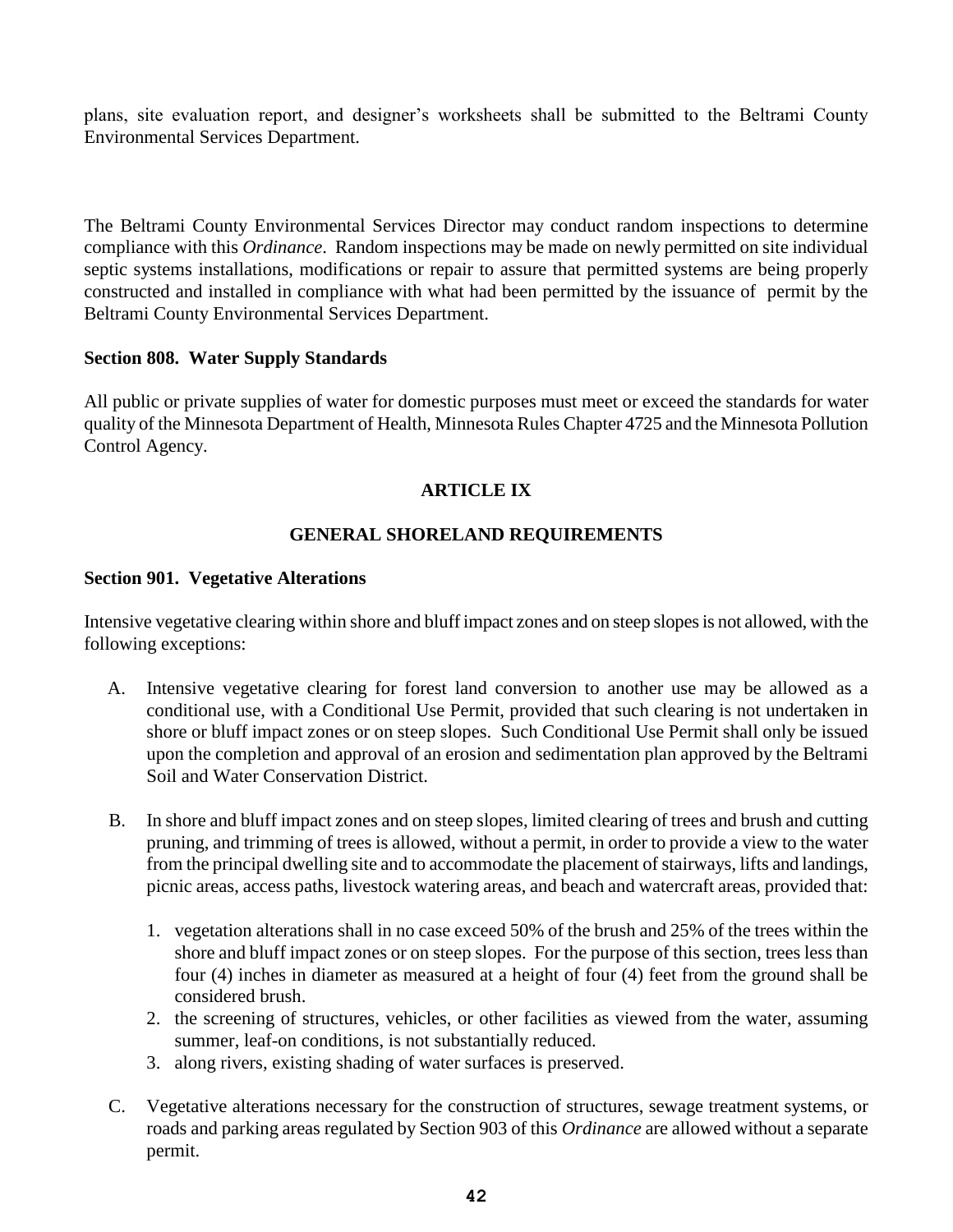- D. The above provisions are not applicable to the removal of trees, limbs, or branches that are dead, diseased, or pose safety hazards.
- E. Harvesting of timber as regulated under Section 907 of this *Ordinance*.

### **Section 902. Topographic Alterations/Grading and Filling**

Topographic alterations, including grading and filling, shall not be allowed without obtaining a permit

- A. Grading and filling and excavations necessary for the construction of structures, sewage treatment systems, or driveways under validly issued permits for these facilities do not require the issuance of a separate permit. However, the grading and filling standards prescribed in this Section must be incorporated into the issuance of said permits.
- B. Excavation where the intended purpose is connection to a public water such as boat slips, canals, lagoons and harbors are allowed only with a Conditional Use Permit issued by the Beltrami County Planning Commission. Such Conditional Use Permit shall only be granted after the Commissioner of Natural Resources has approved the proposed connection to public waters.
- C. Extractive uses are not allowed without the issuance of a Conditional Use Permit by the Planning Commission. A Conditional Use Permit shall be issued with the following conditions:
	- 1. An extractive use site development and restoration plan must be developed, approved, and followed over the course of operation of the site. The plan must address dust, noise, possible pollutant discharges, hours and duration of operation, and anticipated vegetation and topographic alterations. The plan must also identify actions to be taken during operation to mitigate adverse environmental impacts, particularly erosion, and must clearly explain how the site will be rehabilitated after extractive activities end.
	- 2. Processing machinery must be located consistent with setback standards for structures from the ordinary high water level of public waters and from bluffs.
	- 3. Mining of metallic minerals and peat, as defined in Minnesota Statutes, Section 93.44 to 93.51, shall be a permitted use provided the provisions of the specified Sections of State Statute are satisfied.
- D. No permit shall be issued under this section unless the following conditions are complied with:
	- 1. grading or filling in any type 1, 2, 3, 4, 5, 6, 7 or 8 wetland must be evaluated to determine how extensively the proposed activity would affect the functional qualities of the wetland, including: sediment and pollutant trapping and retention; storage of surface runoff to prevent or reduce flood damage; fish and wildlife habitat; recreational use; shoreline or bank stabilization; and noteworthiness, including special qualities such as historic significance, and critical habitat for endangered plants and animals. This evaluation must also include a determination of whether the wetland alteration being proposed requires permits, reviews, or approvals by other local, state or federal agencies such as a watershed district, the Minnesota Department of Natural Resources, or the United States Army Corp of Engineers. The applicant will be so advised by the Environmental Services Department.
	- 2. alterations must be conducted in a manner that ensures that only the smallest amount of bare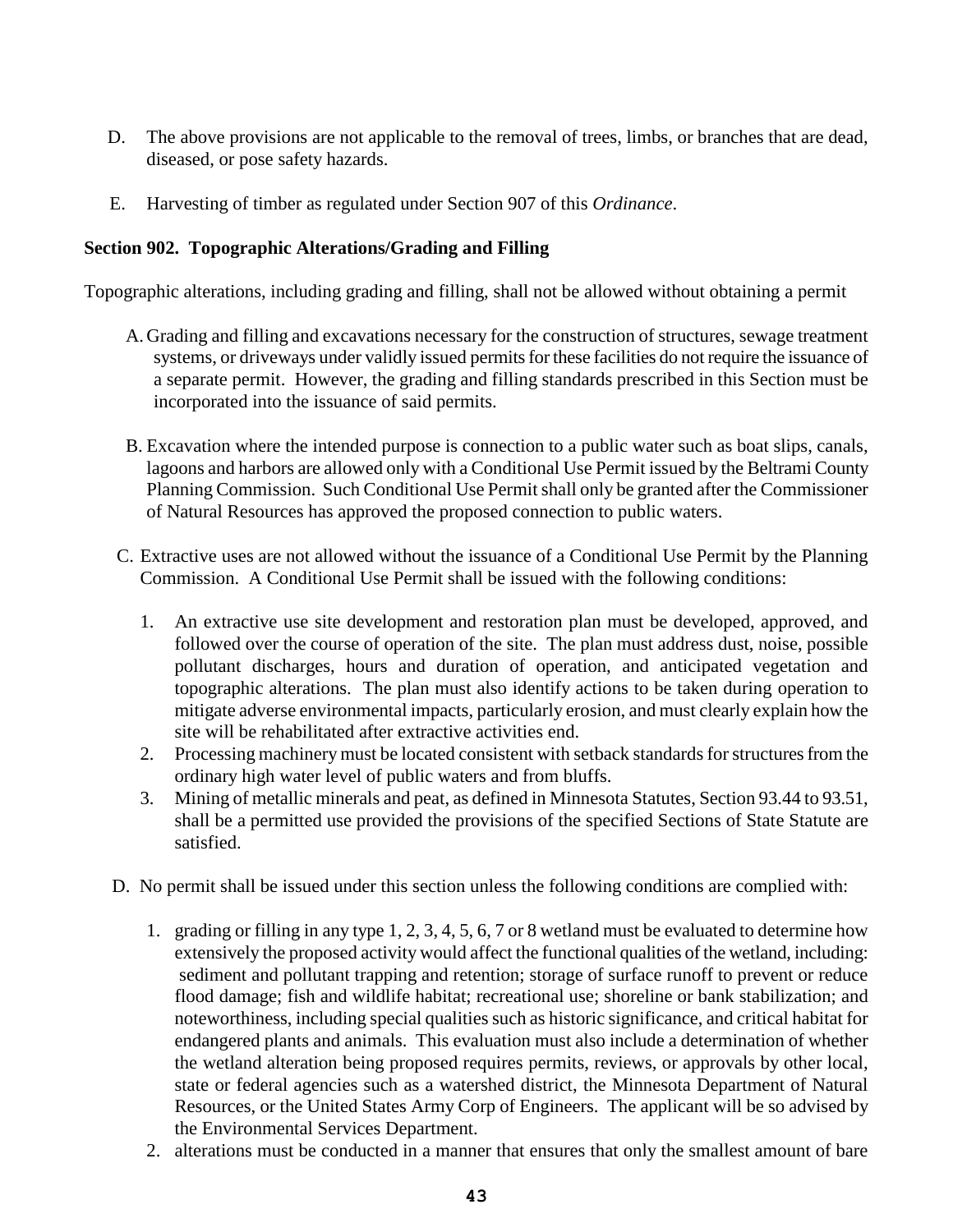ground is exposed for the shortest time possible.

- 3. mulches or similar materials must be used, where necessary, for temporary bare soil coverage, and a permanent vegetative cover must be established as soon as possible.
- 4. methods to minimize soil erosion and to trap sediments before they reach any surface water feature must be used.
- 5. altered areas must be stabilized to acceptable erosion control standards consistent with the field office technical guides of the Beltrami Soil and Water Conservation District.
- 6. fill or excavated material must not be placed in a manner that creates an unstable slope;
- 7. excavated materials shall not be placed in such a manner as to create finished slopes of 30 percent or greater. Plans to place fill or excavated material on steep slopes must be approved by a registered engineer or the Beltrami Soil and Water Conservation District to ensure continued slope stability.
- 8. fill or excavated material must not be placed in bluff impact zones.
- 9. any alterations below the ordinary high water level of public waters must first be authorized by the Commissioner of Natural Resources under Minnesota Statutes, Chapter 103G.
- 10. alterations of topography may only be allowed if they are accessory to permitted or conditional uses and do not adversely affect adjacent or nearby properties.
- 11. placement of natural rock riprap, including associated grading of the shoreline and placement of a filter blanket, is permitted if the finished slope does not exceed three feet horizontal to one foot vertical, the landward extent of the riprap is within ten feet of the ordinary high water level, and the height of the riprap above the ordinary high water level does not exceed three feet.

## **Section 903. Placement and Design of Roads, Driveways and Parking Areas**

- A. No public or private roads or parking areas may be constructed without a Conditional Use Permit issued by the Planning Commission. Public and private roads and parking areas must be designed to take advantage of natural vegetation and topography to achieve maximum screening from view from public waters. Documentation must be provided to the Environmental Services Department by the Beltrami Soil and Water Conservation District that all roads and parking areas are designed and constructed to minimize and control erosion to public waters consistent with the technical guides of the Beltrami Soil and Water Conservation District, or other technical materials.
- B. Roads, driveways, and parking areas must meet structure setbacks and must not be placed within bluff and shore impact zones when other reasonable and feasible placement alternatives exist. If no alternatives exist, they may be placed within these areas, but must be designed to minimize adverse impacts.
- C. Public and private watercraft access ramps, approach roads, and access-related parking areas may be placed within shore impact zones provided that the vegetative screening and erosion control conditions of this Section are met. For private facilities, the grading and filling provisions prescribed in Section 902 of this *Ordinance* must be met. Private watercraft access ramps require a Conditional Use Permit. No private watercraft access ramps are allowed if fill would need to be placed in a type 1 through 8 wetland. No private watercraft access ramps will be allowed on lakes where there is an existing public access.
- D. Private access across wetlands are allowed with a permit, provided that the following conditions are met: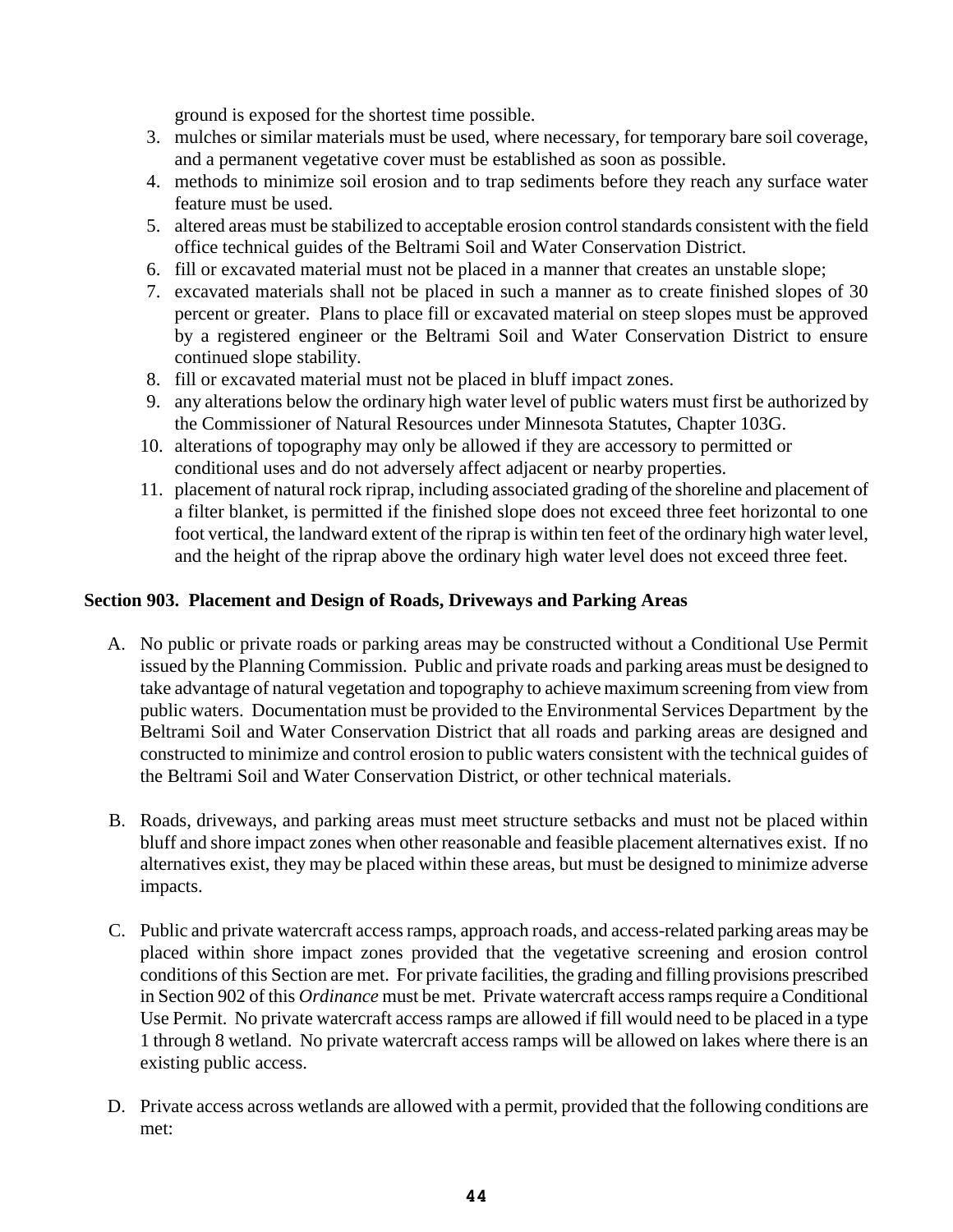- 1. Access across wetland areas must be by means of a constructed board walk.
- 2. Access must not exceed six (6) feet in width.

### **Section 904. Stormwater Management Standards**

No new proposed drainage ways for stormwater runoff shall be constructed without a Conditional Use Permit issued by the Planning Commission. The issuance of such permit shall be subject to the following conditions:

- A. When possible, existing natural drainage ways, wetlands and vegetated soil surfaces must be used to convey, store, filter, and retain stormwater runoff before discharge to public waters.
- B. Development must be planned and conducted in a manner that will minimize the extent of disturbed areas, runoff velocities, erosion potential, and reduce and delay runoff volumes. Disturbed areas must be stabilized and protected as soon as possible and facilities or methods used to retain sediment on the site.
- C. When development density, topographic features, and soil and vegetation conditions are not sufficient to adequately handle stormwater runoff using natural features and vegetation, various types of constructed facilities such as diversions, settling basins, skimming devices, dikes, waterways, and ponds may be used. Preference must be given to designs using surface drainage, vegetation, and infiltration rather than buried pipes and manmade materials and facilities.
- D. When constructed facilities are used for stormwater management, documentation must be provided by the Beltrami Soil and Water Conservation District (SWCD) that they are designed and installed consistent with the field office technical guide of the Beltrami SWCD.
- E. Newly constructed stormwater outfalls to public waters must provide for filtering or settling of suspended solids and skimming of surface debris before discharge.
- F. Impervious surface coverage of lots must not exceed 25 percent of the lot area.

## **Section 905. Special Provisions for Commercial, Industrial, Public and Semipublic Uses**

No surface water-oriented commercial, industrial, public or semipublic uses shall be allowed on lots or parcels with public waters frontage without a conditional use permit issued by the Planning Commission. The issuance of such permit shall be subject to the following conditions:

A. In addition to meeting impervious coverage limits, setbacks and other dimensional provisions of this *Ordinance*, the uses must be designed to incorporate topographic and vegetative screening of parking areas and structures.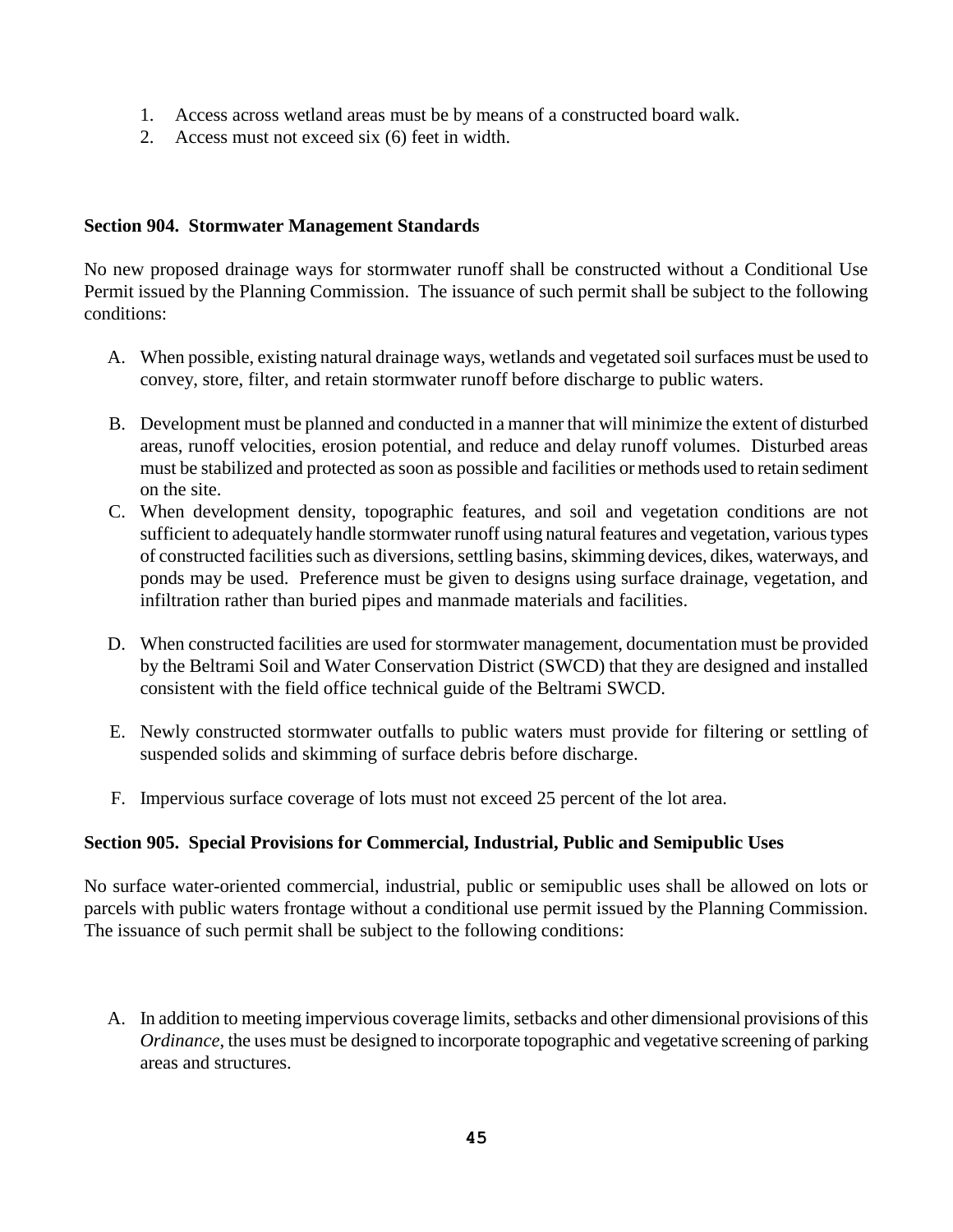- B. Uses that require short-term watercraft mooring for patrons must centralize these facilities and design them to avoid obstructions of navigation and to be the minimum size necessary to meet the need.
- C. Uses that depend on patrons arriving by watercraft may use signs and lighting to convey needed information to the public, subject to the following general standards:
	- 1. no sign shall be erected or placed in shoreland area without a sign permit issued by the Environmental Services Department.
	- 2. no advertising signs or supporting facilities for signs may be placed in or upon public waters. Signs conveying information or safety messages may be placed in or on public waters by a public authority or under a permit issued by the Beltrami County Sheriff;
	- 3. signs may be placed, when necessary, within the shore impact zone if they are designed and sized to be the minimum necessary to convey the location and name of the establishment and the general type of goods or services available. The signs must not contain other detailed information such as product brands and prices, must not be located higher than ten feet above the ground, and must not exceed 32 square feet in size. If illuminated by artificial lighting, such lights shall be shielded or directed to prevent illumination out across public waters;
	- 4. other outside lighting may be located within the shore impact zone or over public waters if it is used primarily to illuminate potential safety hazards and is shielded or otherwise directed to prevent direct illumination out across public waters. This section does not preclude the use of navigational lighting; and
- D. Uses without water oriented needs must be placed on lots without water frontage or be placed at double the normal setback.

## **Section 906. Special Provisions for Agricultural Uses**

Agricultural practices and associated uses are allowed under the following circumstances:

- A. Agricultural practices and associated uses conducted consistent with the provisions of Agriculture and Water Quality "Best Management Practices for Minnesota", shall be allowed without a permit. A copy of this document is on file at the Environmental Services Department.
- B. General cultivation farming, grazing, nurseries, horticulture, truck farming, sod farming and wild crop harvesting are allowed, without a permit, provided that steep slopes and shore and bluff impact zones are maintained in permanent vegetation or, are operated under a Conservation Plan approved by the Beltrami Soil and Water Conservation District.
- C. Animal feedlots are allowed, without a permit, provided that they meet the following standards:
	- 1. new feedlots must not be located in the shoreland area of watercourses or in bluff impact zones and must meet a minimum setback of 300 feet from the ordinary high water level of all public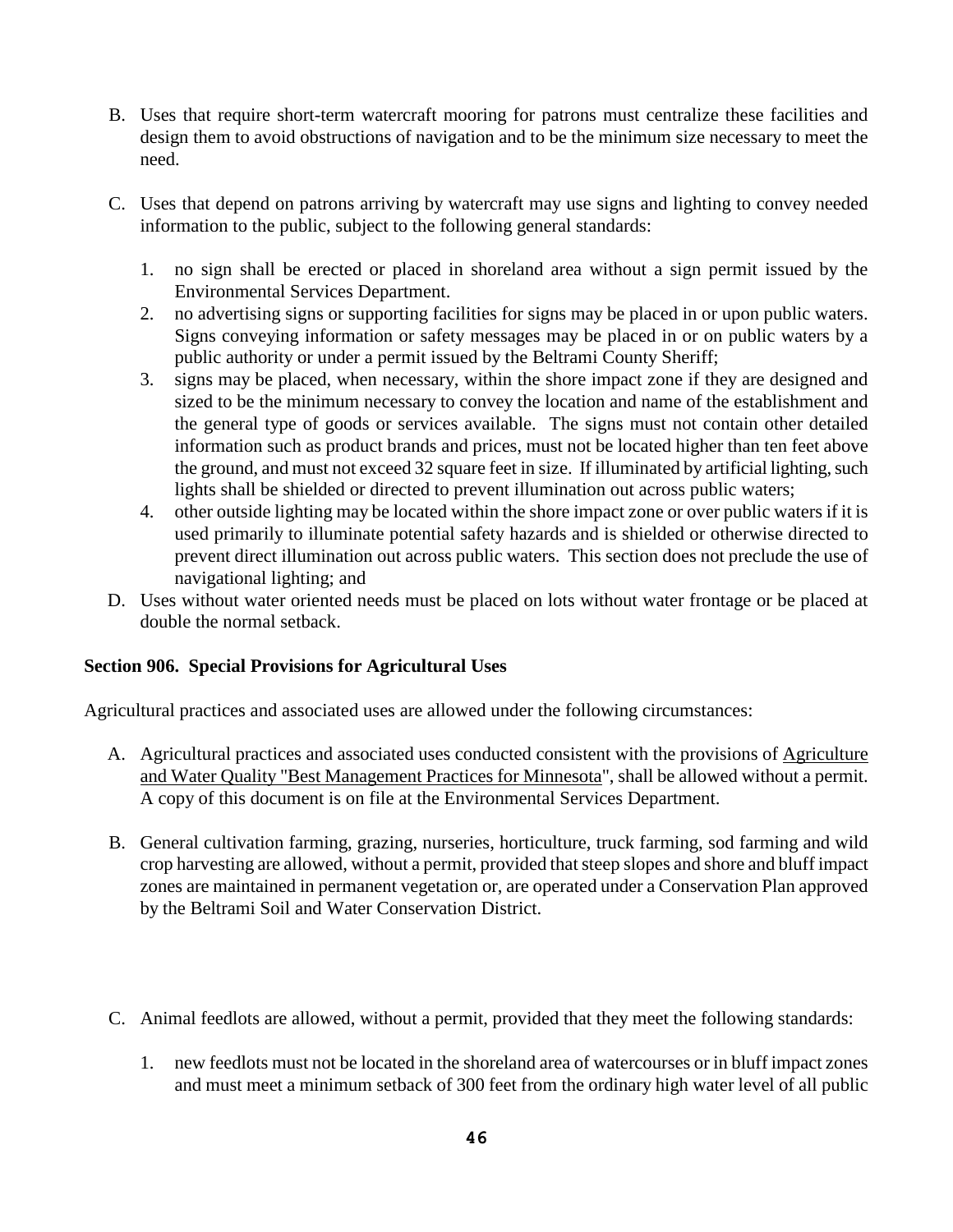water basins;

- 2. modifications or expansions to existing feedlots that are located within 300 feet of the ordinary high water level or within a bluff impact zone are allowed if they do not further encroach into the existing ordinary high water level setback or encroach on bluff impact zones; and,
- 3. feedlots must comply with Minnesota Pollution Control Agency Rules Chapter 7020.

### **Section 907. Special Provisions for Forest Management**

Forest management activities are allowed under the following circumstances:

A. The harvesting of timber and associated reforestation must be conducted consistent with the provisions of the Minnesota Nonpoint Source Pollution Assessment - Forestry, and the provisions of Water Quality in Forest Management "Best Management Practices in Minnesota". A copy of this document is on file at the Environmental Services Department.

### **Section 908. Special Provisions for Extractive Uses**

Extractive uses shall require a Conditional Use Permit from the Planning Commission and shall be subject to all requirements of this *Ordinance*.

#### **Section 908.1. Information Requirements**

In addition to the information required on the Conditional Use Permit application, the following information shall be provided, in writing, by the person requesting the permit:

- A. Maps of existing conditions, proposed operations and proposed end use of the site. Maps shall include the site and all areas within one-half (1/2) mile of the site. All maps shall be drawn at a scale of one inch to one hundred feet. Such maps shall include the following information:
	- 1. Map of existing conditions shall include: contour lines at five (5) foot intervals, soil conditions, vegetation, drainage and permanent water areas, structures, wells and existing and proposed roads.
	- 2. Map of proposed operations shall include: Location of materials to be extracted, structures to be erected or constructed, location of tailing deposits showing their maximum height, location of machinery to be used, location of material storage showing its maximum height, location of vehicle parking, location of explosives storage, location of erosion and sediment control structures.
	- 3. Map of End Use of Excavation Site shall include: Final grade of proposed site showing elevations and contour lines at five (5) foot intervals, location and species of vegetation to be replanted, location and nature of any structures to be erected.
- B. A soil erosion and sediment control plan.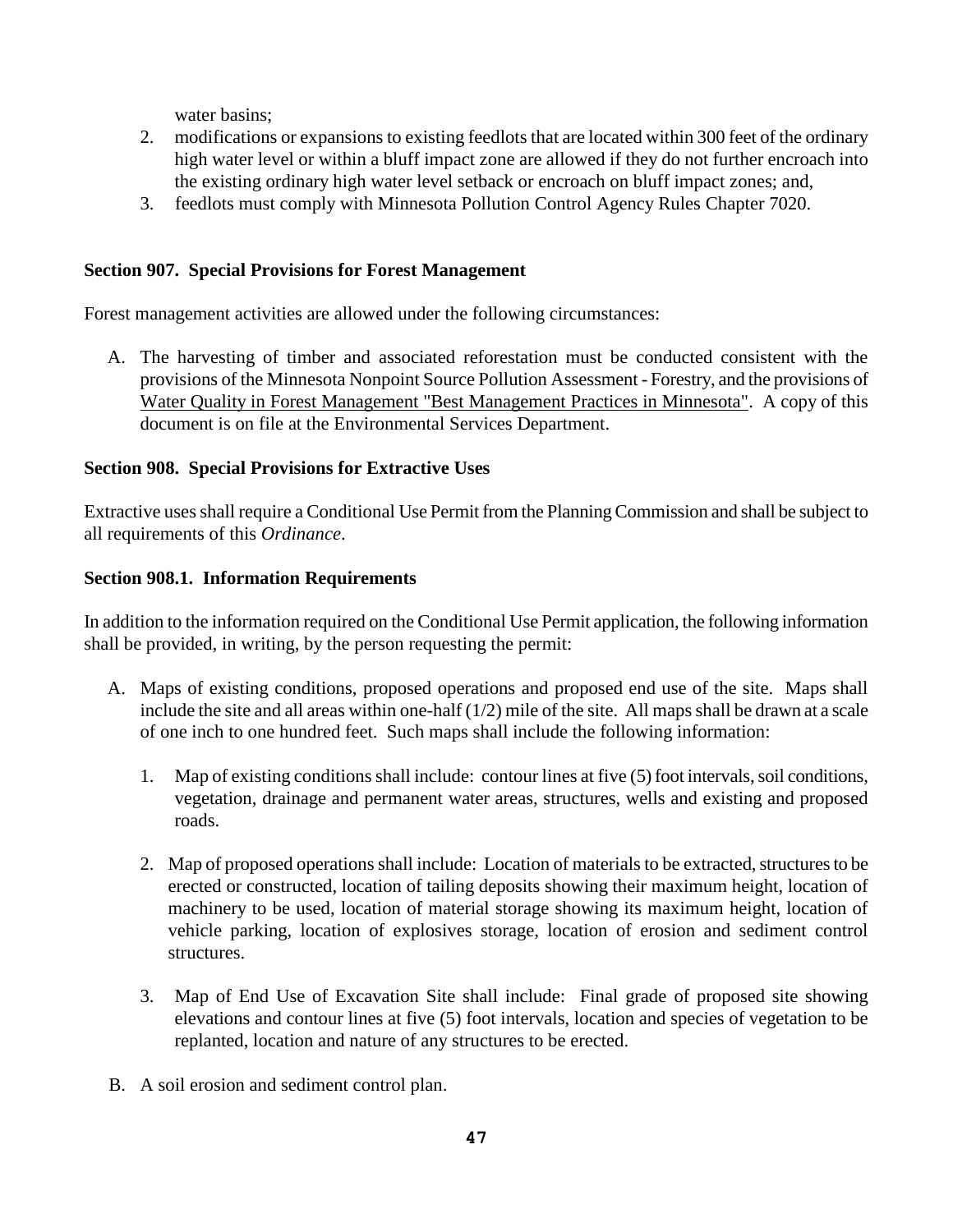- C. A plan for noise and dust control.
- D. A full description of all phases of the proposed operation, including the expected duration of the excavation operation.
- E. Any other information deemed necessary by the Planning Commission in order to make an informed decision.

## **Section 908.2. Performance Standards**

- A. Weeds and other unsightly or noxious vegetation shall be cut or trimmed as may be necessary to preserve a reasonably neat appearance which prevents seeding on adjoining property. All equipment used for excavation operations shall be constructed, maintained and operated in such a manner as to minimize, as far as is practical, noises and vibrations which are injurious or substantially annoying to persons living in the vicinity.
- B. The excavation operation shall not be allowed to interfere with surface water drainage beyond the boundaries of the site. The excavation operation shall not adversely affect the quality of surface or subsurface water resources. Surface water originating outside and passing through the site shall, at its point of departure from the site, be of equal quality to the water at the point where it enters the site. The excavation operator shall perform any water treatment necessary to comply with this provision.
- C. Any excavation operation within three hundred (300) feet of two (2) or more residential structures shall be bound by the following standards:
	- 1. Where man-made or artificial collections of water occur that are one and one-half (1 1/2) feet or more in depth, existing for any period of at least one (1) month, all access to such man-made or artificial collections of water shall be barred by a fence or some similarly effective barrier such as a snow fence of at least four (4) feet in height.
	- 2. In locations where slopes occur that are steeper than one (1) foot vertical to three (3) feet horizontal existing for a period of one (1) month or more, access to such slopes shall be barred by a fence or some similarly effective barrier such as a snow fence at least four (4) feet in height.
- D. The location of the intersection of excavation access roads with any public roads shall be selected such that traffic on the access roads will have a sufficient distance of public road in view so that any turns onto the public road can be completed with a margin of safety.
- E. To minimize problems of dust and noise, and to shield excavation operations from public view, a screening barrier shall be maintained between the site and adjacent residential and commercial properties. A screening barrier shall also be maintained between the excavation site and any public road within five hundred (500) feet of any excavations or processing operations. The screening barrier shall be planted with a species of fast growing trees such as Jack Pine and/or other native species. Existing trees and ground cover along public road frontage shall be preserved, maintained, and supplemented for the depth of the road side setback except where traffic safety requires cutting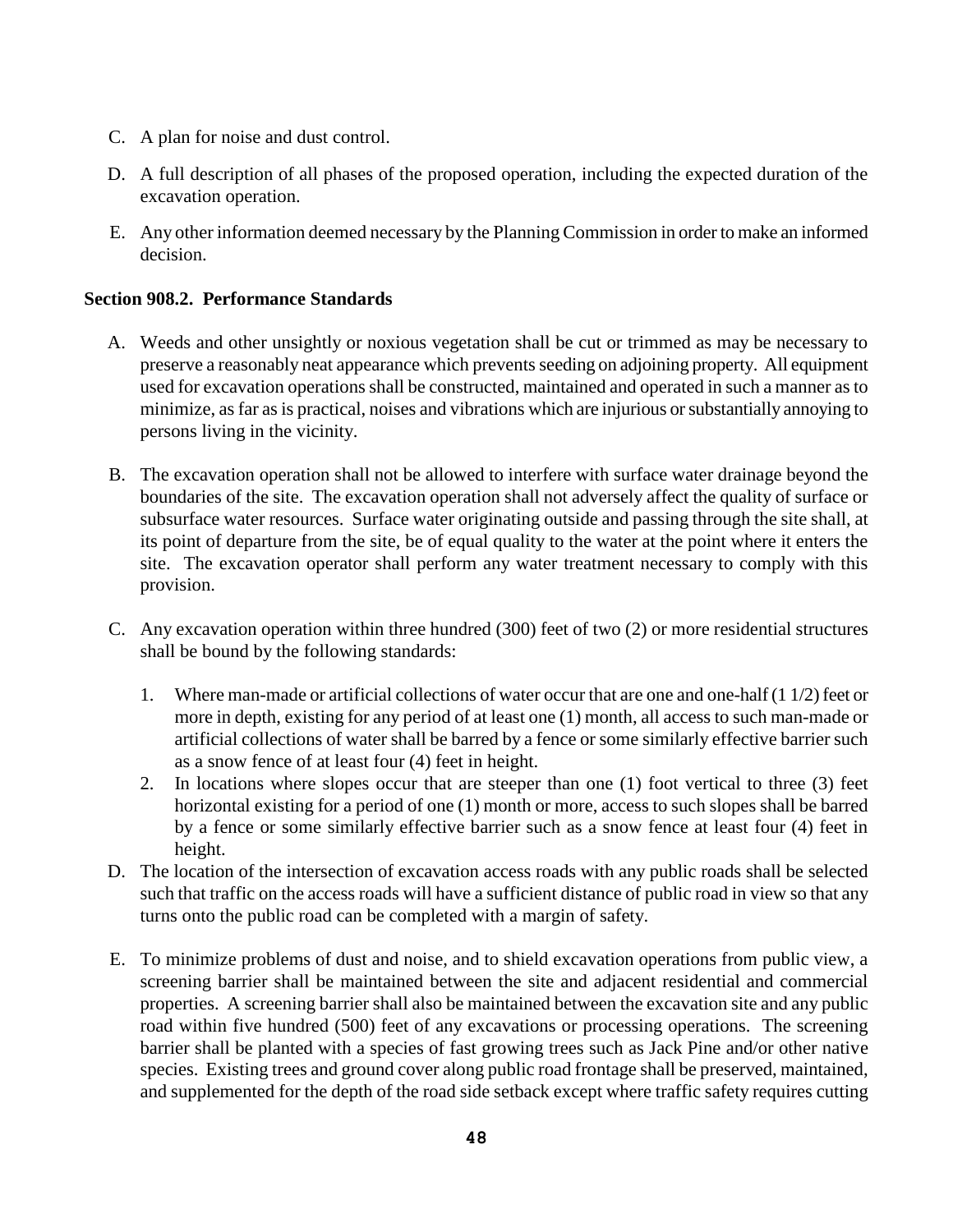and trimming.

- F. Excavation operations shall not be conducted closer than fifty (50) feet to the right-of-way line of any existing or platted street, road or highway, except that excavating may be conducted within such limits in order to reduce the elevation thereof in conformity to the existing or platted street, road, or highway. Excavation operations shall not be conducted closer than five hundred (500) feet from the ordinary high water level of any classified lake, river, or stream.
- G. All buildings, structures and plants used for the production of sand and gravel shall be maintained in such a manner as is practical and according to acceptable industrial practice as to assure that such buildings, structures and plants shall not become dangerously dilapidated.
- H. All equipment used for excavation operations shall be constructed, maintained and operated in such a manner as to conform to Minnesota Pollution Control Agency Rules, Chapter 7011 which govern air quality/dust conditions which are injurious or substantially annoying to persons living within six hundred (600) feet of the excavation operations site. All access roads from the excavation operations to public highways, roads or streets or to adjoining property shall be paved or surfaced with gravel to minimize dust conditions.
- I. All excavation sites shall be rehabilitated immediately after excavation operations cease. Rehabilitation shall be completed within one (1) year. The following standards shall apply:
	- 1. Within a period of three (3) months after the termination of an excavation operation, or within three (3) months after abandonment of such operation for a period of six (6) months, or within three (3) months after expiration of a conditional use permit, all buildings, structures and plants incidental to such operation shall be dismantled and removed by, and at the expense of, the excavation operator last operating such buildings, structures and plants.
	- 2. The peaks and depressions of the area shall be graded and backfilled to a surface which will result in a gently rolling topography and substantial conformity to the land area immediately surrounding, and which will minimize erosion due to rainfall. No finished slopes shall exceed eighteen (18) percent in grade.
	- 3. Reclaimed areas shall be sodded or surfaced with a soil of a quality at least equal to the topsoil of land areas immediately surrounding, and to a depth of six (6) inches. Such required topsoil shall be planted with legumes and grasses. Trees and shrubs may also be planted, but not as a substitute for legumes and grasses. Such plantings shall adequately retard soil erosion. Excavations completed to a water producing depth need not be backfilled if the water depth is at least ten (10) feet and if banks are sloped to the waterline at a slope no greater than three (3) feet horizontal to one (1) foot vertical. The finished grade shall be such that it will not adversely affect the surrounding land or future development of the site upon which excavation operations have been conducted. The finished plan shall restore the excavation site to a condition whereby it can be utilized for the type of land use proposed to occupy the site after excavation operations cease.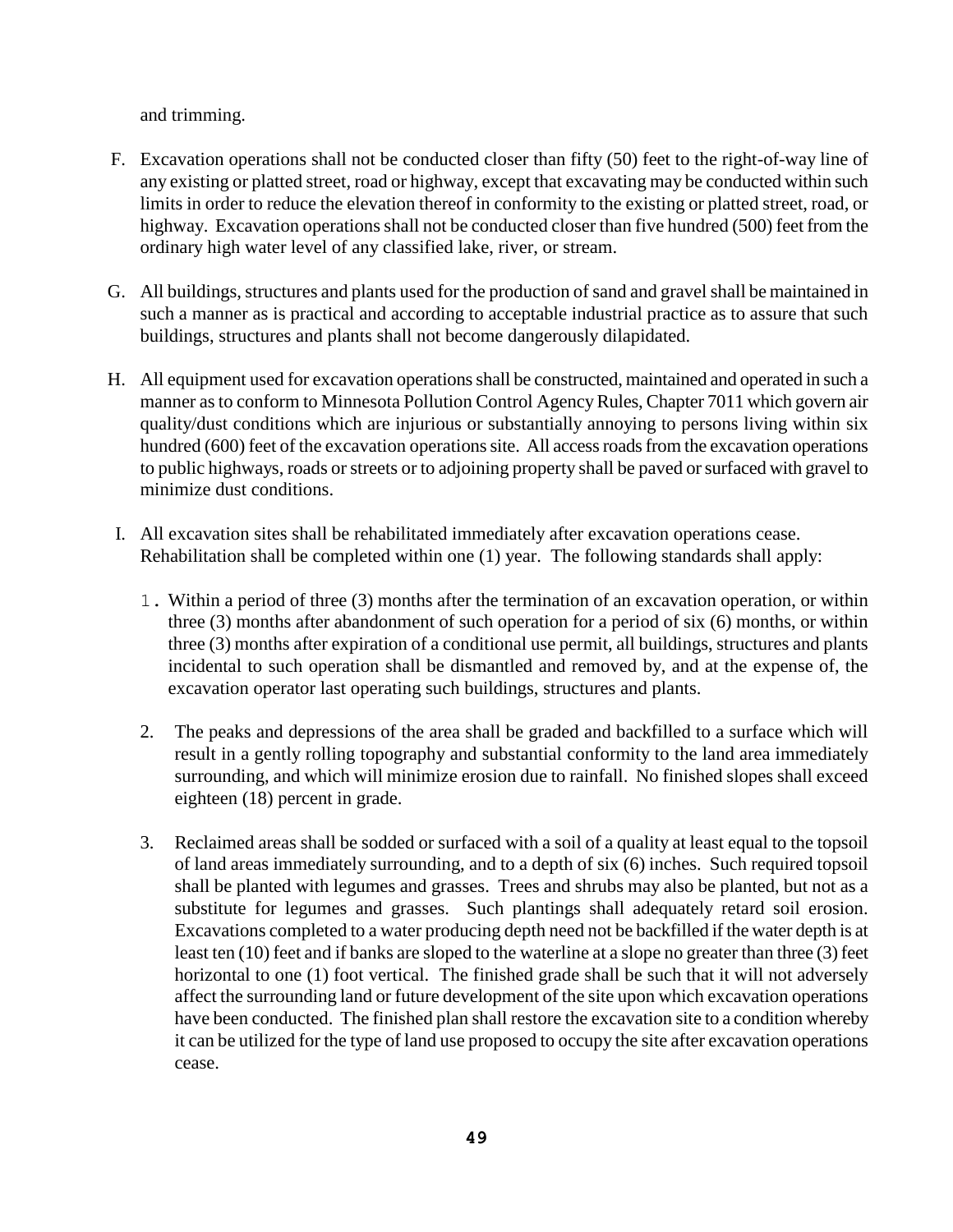# **ARTICLE X**

### **SUBDIVISIONS AND PLANNED UNIT DEVELOPMENTS**

### **Section 1001. Subdivisions and Planned Unit Developments**

No subdivision of a lot, tract or parcel into two or more lots, and no planned unit development may be established, except in compliance with the following provisions.

### A. Land Suitability

- 1. Each lot created through the subdivision process, including planned unit developments authorized under the provisions of this *Ordinance*, must be suitable in its natural state for the proposed use with minimal alteration. Suitability analysis by Beltrami County will consider susceptibility to flooding, existence of wetlands, soil and rock formations with severe limitations for development, severe erosion potential, steep topography, inadequate water supply or sewage treatment capabilities, near-shore aquatic conditions unsuitable for water-based recreation, important fish and wildlife habitat, presence of significant historic sites, or any other feature of the natural land likely to be harmful to the health, safety or welfare of future residents of the proposed subdivision or of Beltrami County.
- 2. Sufficient information must be submitted by the applicant to enable Beltrami County to make a determination of land suitability. The information shall include at least the following:
	- a. topographic contours at ten foot intervals from United States Geological Survey (USGS) maps or more accurate sources, showing limiting site characteristics.
	- b. the surface water features required by Minnesota Statutes, section 505.02, subdivision 1, to be shown on plats, obtained from the United States Geological Survey quadrangle topographic maps or more accurate sources.
	- c. information regarding adequacy of domestic water supply.
	- d. extent of anticipated vegetation and topographic alterations.
	- e. near-shore aquatic conditions including depths, types of bottom sediments, and aquatic vegetation.
	- f. proposed methods for controlling stormwater runoff and erosion both during, and after, construction activities.
	- g. location of 100 year floodplain areas and floodway districts from existing adopted maps or data;
	- h. a line or contour representing the ordinary high water level, the toe and the top of bluffs, and the minimum building setback distances from the top of bluff, and from the public waters.
	- i. a completed Beltrami Environmental Questionnaire shall be filed.
- 3. The Beltrami County Board of Commissioners shall make its decision, in writing, specifying the facts upon which the suitability determination is made. If a determination is made that the land is not suitable for development the applicant will be notified, in writing, regarding the particular facts leading to such determination. The applicant will be afforded the opportunity to appeal such determination in accordance with the procedure for appeal specified in Section 1106 of this *Ordinance*.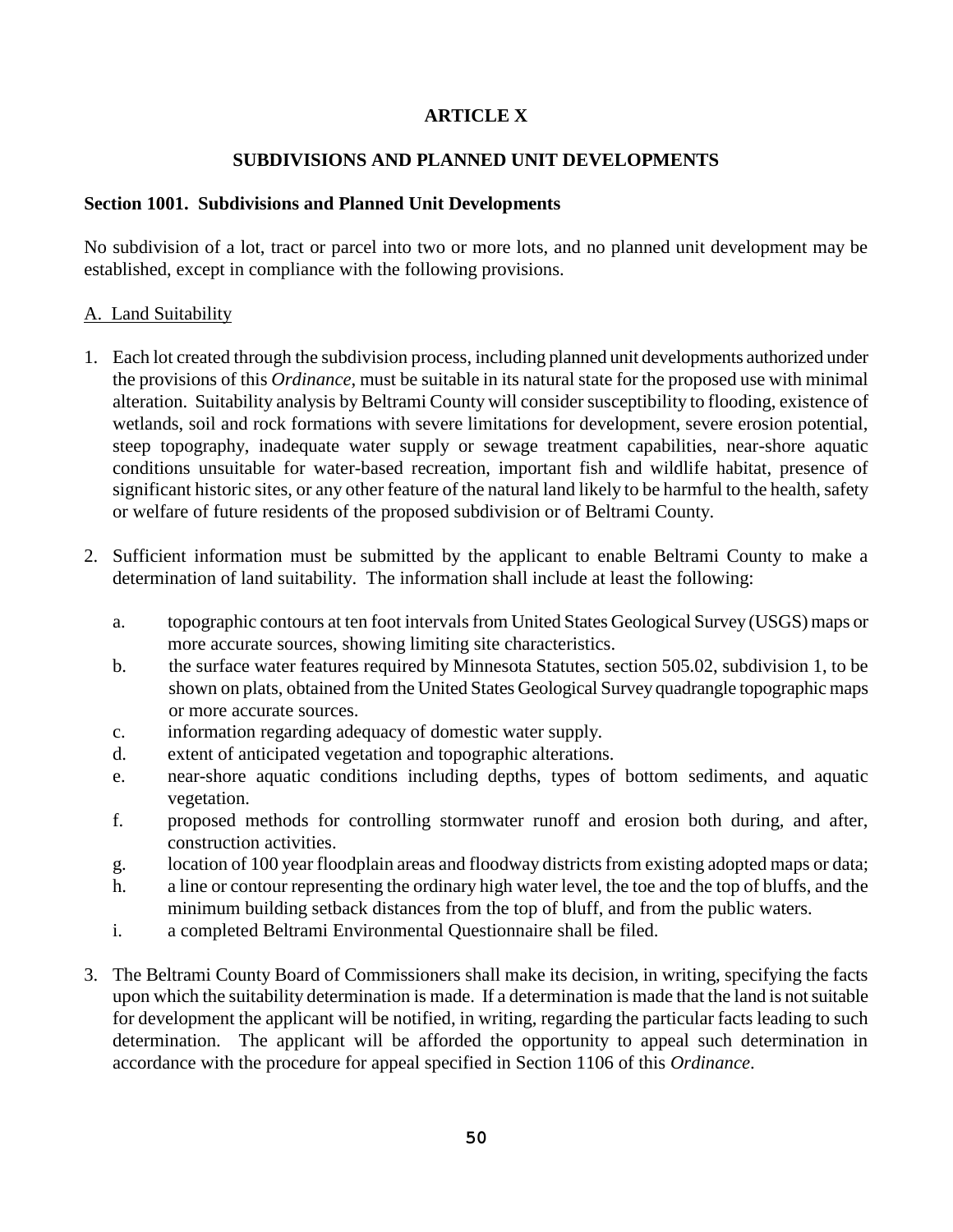#### B. Platting Requirements

No land platted under the jurisdiction of this *Ordinance* may be recorded or sold until the subdivision process described in this Article is completed. Subdivisions of property into four or more lots, tracts or parcels less than five (5) acres in size, must be platted in accordance with the provisions of this *Ordinance*. Subdivisions of property into two or three lots, tracts or parcels may be accomplished by a registered land survey. No permit for construction of buildings or sewage treatment systems shall be issued for lots created after the enactment of these controls unless the lot was created as part of an approved subdivision. The platting process, described in this section, consists of: a preapplication meeting between the applicant and the Planning Commission; the submission and review of preliminary and final plats by the Planning Commission; submission of proposed plats to the Commissioner of Natural Resources; and the approval of the final plat by the Beltrami County Board of Commissioners.

- 1. Prior to the submission of a preliminary plat to the Beltrami County Environmental Services Director under the provisions of this *Ordinance*, the subdivider shall meet with the Beltrami County Environmental Services Director or authorized representative to present, conceptually, the proposed subdivision and to determine the requirements to be met. The subdivider shall also present a sketch of the proposed subdivision containing proposed lots and roads and the physical features of the property. The sketch plan shall be signed and dated by the subdivider.
- 2. After the preapplication meeting, the subdivider shall submit fifteen (15) copies of a preliminary plat to the Environmental Services Director along with the required fees at least ten (10) days prior to the next regularly scheduled meeting of the Planning Commission at which the plat is to be reviewed. In addition to the requirements of Section 1001A.2., the preliminary plat shall show: present property lines; natural and man made features; the proposed location of streets, alleys, lots and existing public facilities; the name of the subdivider; the name of the proposed subdivision; contours with intervals of ten (10) feet; an arrow indicating the direction north and the appropriate scale.
- 3. The Beltrami County Planning Commission shall review the preliminary plat from the standpoint of the public health, safety and welfare. The Planning Commission shall conduct a public hearing on the proposed plat as required by law within thirty (30) days, unless they provide for an extension.

The Planning Commission shall provide, in writing, its approval, conditional approval or disapproval of the proposed subdivision. If the Planning Commission approves the preliminary plat, such approval shall mean the acceptance of the design as the basis for preparation of the final plat. If said plat is disapproved, the grounds for any such disapproval shall be set forth in the minutes of the proceedings of the hearing and shall be reported to the subdivider. If disapproved, applicants may resubmit the preliminary plat after appropriate changes are made.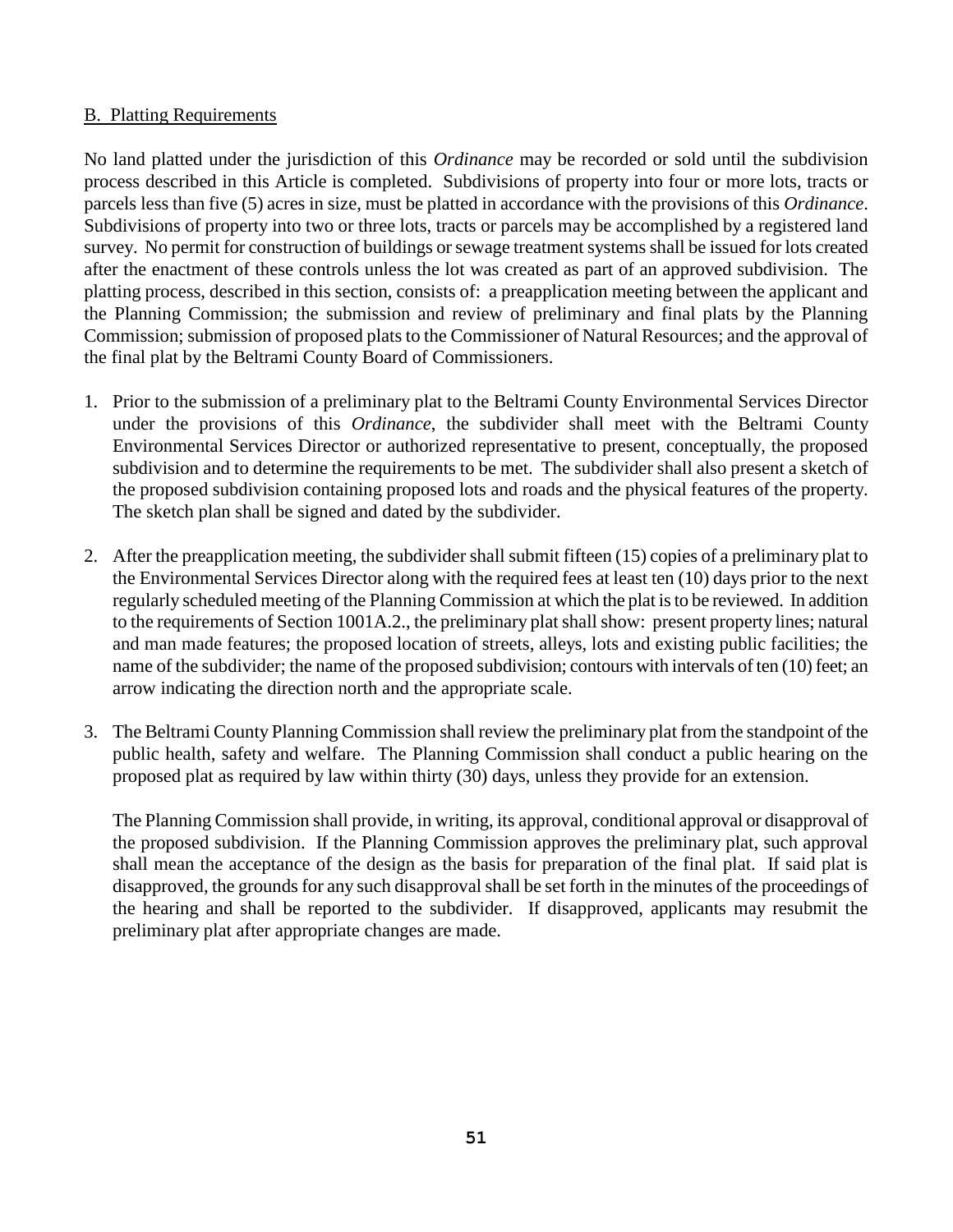4. The subdivider shall file two (2) copies of the final plat, at a minimum scale of two hundred (200) feet to the inch, with the Environmental Services Director at least ten (10) days before the next regularly scheduled meeting of the Planning Commission. These copies shall conform substantially to the preliminary plat, as approved by the Planning Commission.

The final plat shall include: the boundary lines of the area being subdivided with accurate distances and bearings; the date, scale, arrow indicating the direction north, and the subdivision name; the lot lines of all adjoining properties and the lines of adjoining streets and alleys indicating their width and their name; the boundaries of properties intended to be dedicated for public use; all dimensions given to the nearest one hundredth (1/100) of a foot for all lots, streets, alleys, and easements; the radii, arcs, chords, points of tangency and central angles for all curvilinear streets and radii for rounded curves; the location of all survey monuments and benchmarks; the certificate of the surveyor attesting to the accuracy of the survey and the correct location of all monuments and benchmarks; and certificates of approval for endorsement by the Beltrami County Planning Commission.

The Beltrami County Planning Commission shall check the final plat to ensure that is in substantial agreement with the preliminary plat as approved. The subdivider will be notified of the time and place of the Planning Commission meeting at which the subdivider will be given an opportunity to appear. The Environmental Services Director shall forward a copy of the plat to the Commissioner of Natural Resources at least ten (10) days before a hearing is conducted by the Planning Commission. Such hearing shall be conducted in accordance with MS 394.26 to consider the recommendation to the County Board concerning final plat approval.

The Planning Commission shall act upon the final plat within sixty (60) days after receipt of the final plat. Following the recommendation of approval or disapproval of the final plat by the Planning Commission, the Environmental Services Director shall notify the subdivider of the recommendation made by the Planning Commission. If approval of the final plat is recommended, such plat shall be considered within thirty (30) days by the County Board of Commissioners. If disapproval is recommended, the subdivider may opt to withdraw the plat from consideration by the County Board and resubmit said plat to the Planning Commission after appropriate changes have been made.

The County Board of Commissioners may either approve or disapprove the final plat based upon the recommendation of the Planning Commission and any other information that the Board deems appropriate.

Plat approval shall be null and void if the plat is not filed with the County Recorder within thirty (30) days after the date of approval, unless an application for extension has been made to the County Board of Commissioners, and such extension is granted.

#### C. Consistency with other Controls

Subdivisions, and lots created within subdivisions, must conform to all of the official controls prescribed in this *Ordinance*. A subdivision will not be approved where a variance from the official controls will later be needed in order to use a lot for its intended purpose. A subdivision will not be approved unless domestic water supply is available and a sewage treatment system in full compliance with this Ordinance can be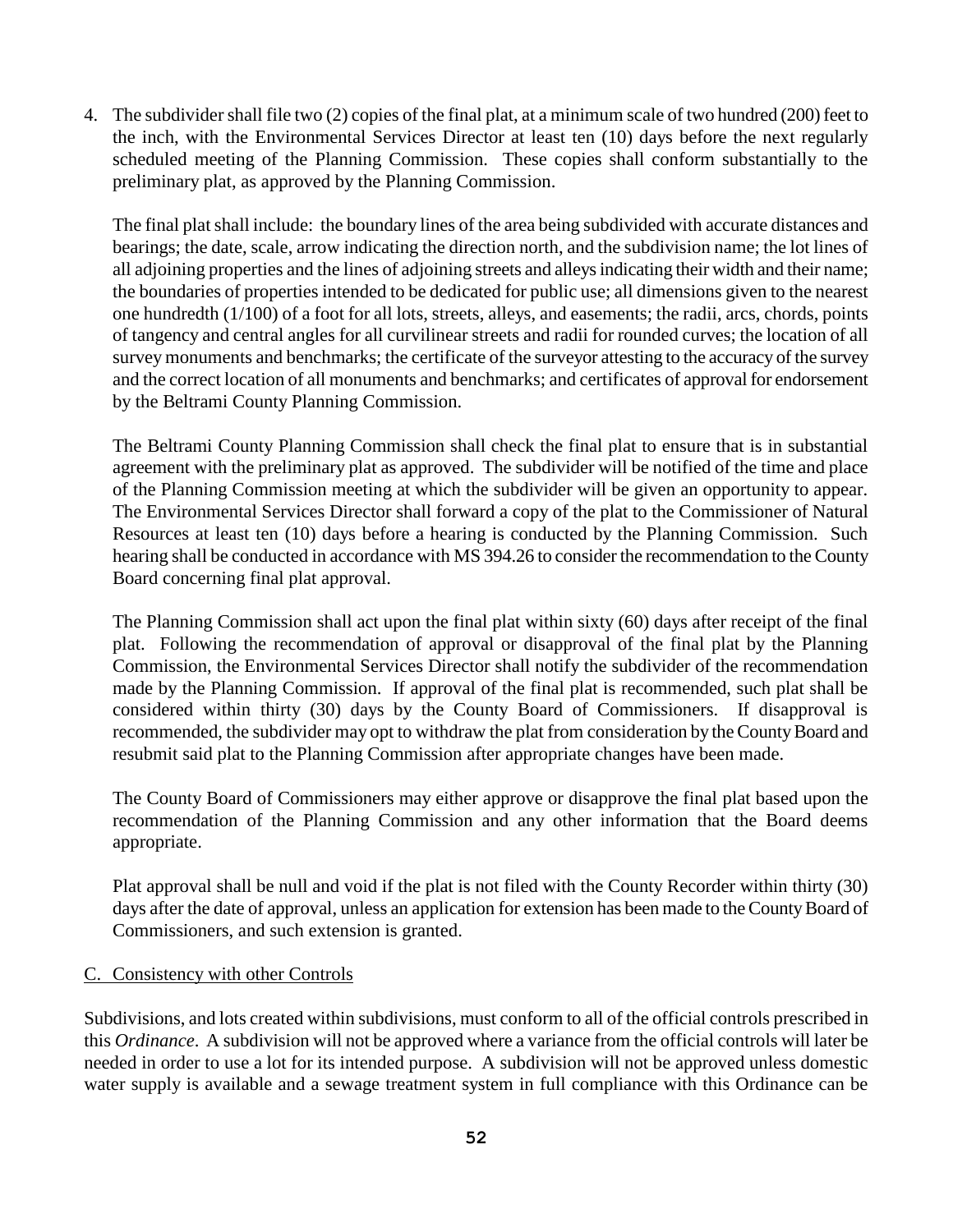provided for every lot. Each lot in a subdivision shall meet the minimum lot size and dimensional requirements prescribed in Article V of this *Ordinance*. Each lot shall also include a minimum contiguous lawn area, that is free of limiting factors, sufficient for the construction of two standard sewage treatment systems. Subdivisions which include lots that would require holding tanks shall not be approved.

### D. Dedications

- 1. The County Board of Commissioners may require that suitable sites within a subdivision be dedicated or reserved for future public use such as: parks, public access or open space as needed by the particular subdivision.
- 2. The County Board of Commissioners may require that easements for drainage ways or ponding areas of widths sufficient to accommodate anticipated storm water runoff be provided.
- 3. The County Board of Commissioners may require that easements for public utilities be provided.

## E. Controlled Access on Recreational Lots

A riparian lot which is intended to be used as a controlled access to public waters for non-riparian lots and/or dwelling units in any existing or proposed subdivision, outlot development or planned unit development shall require a conditional use permit, and shall comply with the following provisions:

1. Access lots must meet the minimum width and area requirements for residential lots and be suitable for access. In addition, the access lot shall have a minimum width of 200 feet at the water line, and shall extend a minimum of 400 feet back from the ordinary high water level or to the back limits of the development, whichever is greater. If docking, mooring or over-water storage of watercraft is allowed at a controlled access lot, then the width of the lot must be increased by the percent of the minimum lot width requirement for riparian residential lots for each watercraft beyond six, consistent with the following table:

| Ratio of Lake Size (in Acres) | Required Increase in |
|-------------------------------|----------------------|
| to Shore Length (in Miles)    | Frontage $(\% )$     |
| Less than 100                 | 25                   |
| $100 - 200$                   | 20                   |
| $201 - 300$                   | 15                   |
| $301 - 400$                   | 10                   |
| More than 400                 |                      |

2. A minimum of a twenty-five (25) foot sideyard area on both sides of the private access lot shall be maintained with vegetative cover and screening abutting lots.

3. The ownership and the responsibility for the maintenance and upkeep of a private access lot shall be vested in an incorporated association of the dwelling unit owners and their successors in interest who have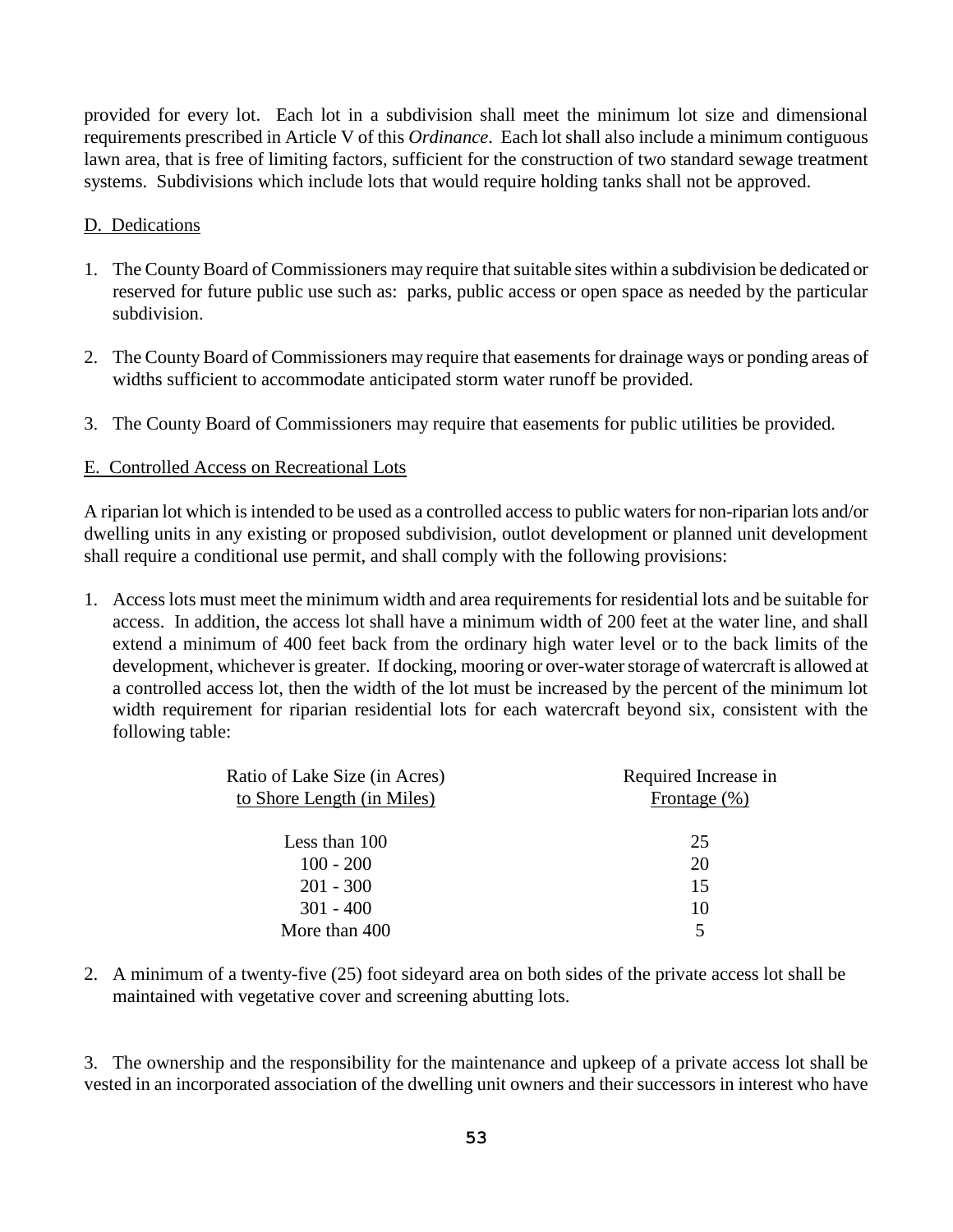access privileges over and upon such lots. The non-riparian dwelling units and lots shall be subjected to restrictive conditions and covenants for the equitable proration and assessment of the cost of maintenance and upkeep of the private access lot. Covenants must be developed which specify which lot owners have authority to utilize the access lot, and activities that are allowed on such lots. Further, the covenants shall limit the total number of vehicles parked and watercraft moored, docked, beached or otherwise situated to be visible to users of the public water to a maximum of one of each per lot served. Covenants must require centralization of all facilities and activities in the most suitable locations on the lot to minimize topographic and vegetative alterations. They must also require all buildings, parking areas and other facilities to be screened by vegetation or topography as much as practical from view from the public water, assuming summer, leaf-on conditions.

- 4. The construction of any facility including: docks, roadways, launching facilities, playground, parking facility, or sports and game facility on any private access lot shall require the issuance of a Conditional Use Permit. The application for such permit shall be made by the corporation charged with the maintenance and upkeep of the lot. All facilities, with the exception of docks, must meet the setback provisions specified in Article V of this *Ordinance*.
- 5. No watercraft access lot may provide access rights for more than twenty-five (25) non-riparian lots.

## F. Lot Size

- 1. Newly created lots shall be of size and shape to satisfy all requirements of Article V of this *Ordinance*.
- 2. The shape of individual lots may render parts unusable for the installation of private sewage disposal systems or to provide adequate separation distance between them and watercourses or water wells. Therefore, any portion of a lot that is less than thirty (30) feet in width shall not be used in computing the minimum lot area.

## G. Streets

- 1. The design of all streets shall be considered in relation to existing and planned streets, to reasonable circulation of traffic, and to the proposed uses of the area to be served. Topographic conditions shall be considered, including the heaving capacity and erosion potential of the soil. Streets shall be designed to facilitate snowplowing and fire protection.
- 2. Where adjoining areas are not subdivided, the arrangement of streets in new subdivisions shall make provisions for the proper projection of streets. When a new subdivision adjoins undivided land susceptible to being subdivided, then the new street shall be carried to the boundaries of such undivided land.
- 3. When new streets are extensions of existing streets, the new streets shall be at the same or greater width than such existing streets, but in no case may a new street be less than the minimum width required by this Section.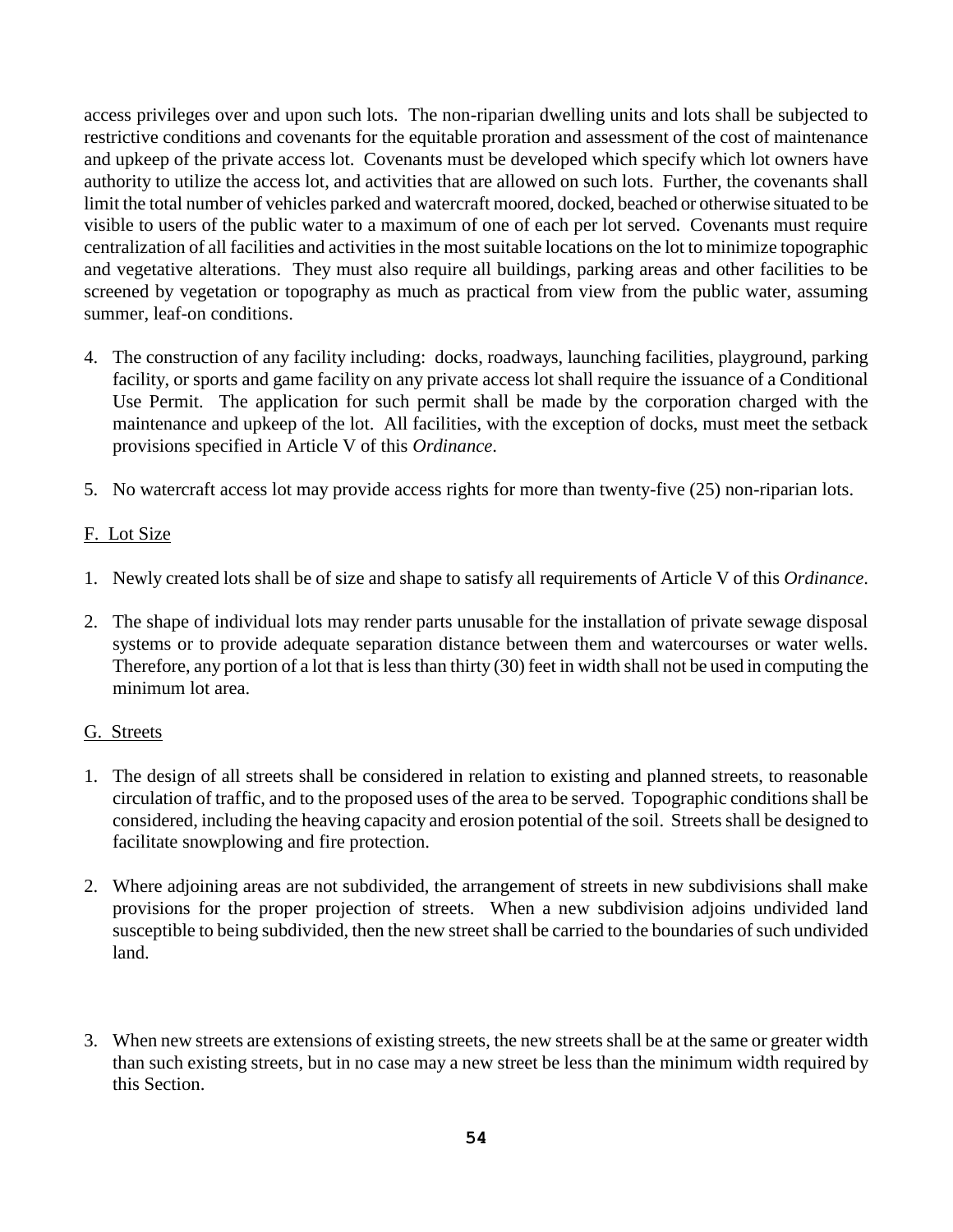- 4. All streets, roads and easements intended for vehicular traffic, and all platted streets and roads within a subdivision shall meet the following minimum standards:
	- a. The right-of-way shall be a minimum of sixty-six (66) feet in width, and shall have a minimum of twenty-two (22) feet of road top.
	- b. The road shall have a surface so that such road is serviceable.
	- c. The slope of the road must be seeded in order to prevent erosion. Drainage and topography shall meet the requirements of the Beltrami SWCD.

## H. Storm Drainage

Storm drainage facilities, where required, shall be designed to permit the unimpeded flow of natural watercourses, insure the drainage of all points along the line of streets, and provide positive drainage away from on-site sewage disposal facilities. In designing storm drainage facilities, special consideration shall be given to protection against shoreland erosion and siltation of surface waters and the prevention of excess runoff onto adjacent property.

## I. Water Supply Facilities

Where there is an existing public water supply system on or near the proposed subdivision, the County Board, along with the local municipality, shall determine the feasibility of service and the requirements to be followed by the subdivider in connecting to the system. Where there is no public water supply system, individual water supply systems will be permitted in accordance with Minnesota Department of Health Standards for water quality. Such water supply systems must be located in accordance with Minnesota Department of Health Standards and the requirements of this *Ordinance.*

## J. Sanitary Sewerage

- 1. In areas having a public sanitary sewer system on or near the proposed subdivision, the County Board, along with the local municipality, will determine the feasibility of service and the requirements to be followed by the subdivider in connecting to the system.
- 2. In areas not served by a public sewer system, on-site sewage treatment systems will be allowed provided that all requirements of the Minnesota Pollution Control Agency "Individual Sewage Treatment System Standards", Chapter 7080, and appendices, are complied with, and all other provisions of this *Ordinance* are met.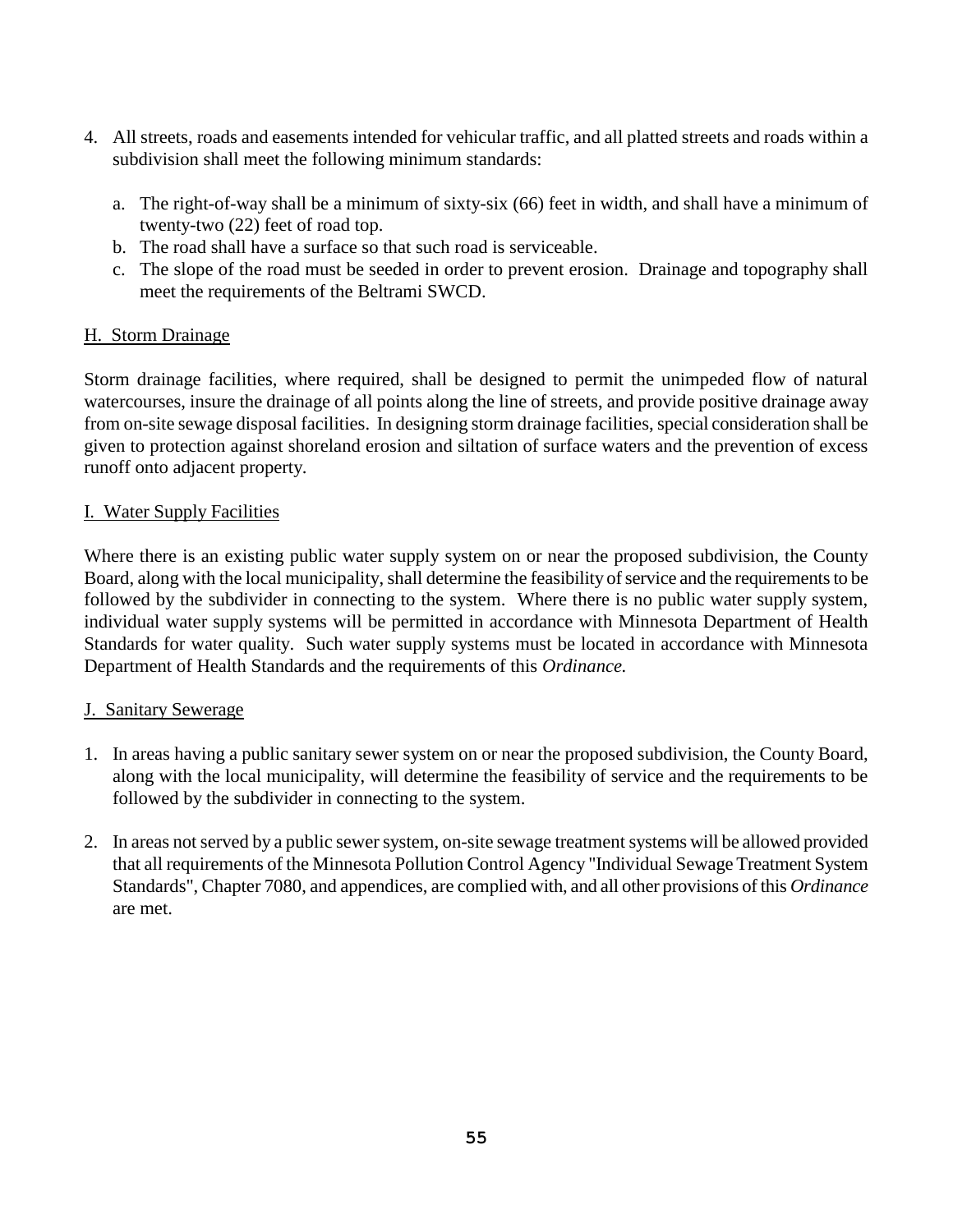## **Section 1002. Planned Unit Developments**

Planned Unit Developments (PUDs) shall not be allowed without the issuance of a Conditional Use Permit by the Planning Commission, with the following exception:

The expansion to an existing commercial PUD involving six or fewer new dwelling units or sites after the date of enactment of this *Ordinance* shall be allowed as a permitted use, with the issuance of a building permit, provided that the total project density does not exceed the allowable densities prescribed in this Section.

### A. PUD Review Process

An applicant for a PUD shall submit the following documents prior to final action being taken on the application request:

- 1. A site plan and/or plat for the project showing: the boundary of the proposed development; surface water features and other natural and man made features; existing and proposed structures and other facilities including the location of existing and proposed sewage treatment and water supply systems; proposed land alterations; and topographic contours at a minimum of ten foot intervals. A PUD that combines commercial and residential structures shall indicate and distinguish which buildings and portions of a project are commercial, residential or a combination of the two.
- 2. For residential planned unit developments a property owners association agreement with mandatory membership, all in accordance with the maintenance and administrative requirements prescribed in Section 1002 of this *Ordinance*.
- 3. Deed restrictions, covenants, permanent easements or other instruments that:
	- a. Properly address future vegetative and topographic alterations; construction of additional buildings; beaching of watercraft; and construction of commercial buildings in residential PUDs.
	- b. Ensures the long-term preservation and maintenance of open space in accordance with the criteria and analysis specified in the maintenance and administrative requirements of this Section.
- 4. For commercial planned unit developments, and for commercial structures within a residential planned unit development, a master plan/drawing describing the proposed project and the floor plan for all commercial structures to be occupied.
- 5. A completed Beltrami County Environmental Questionnaire.
- 6. Any additional documents as requested by the Beltrami County Planning Commission that are necessary to explain how the PUD will be designed and will function.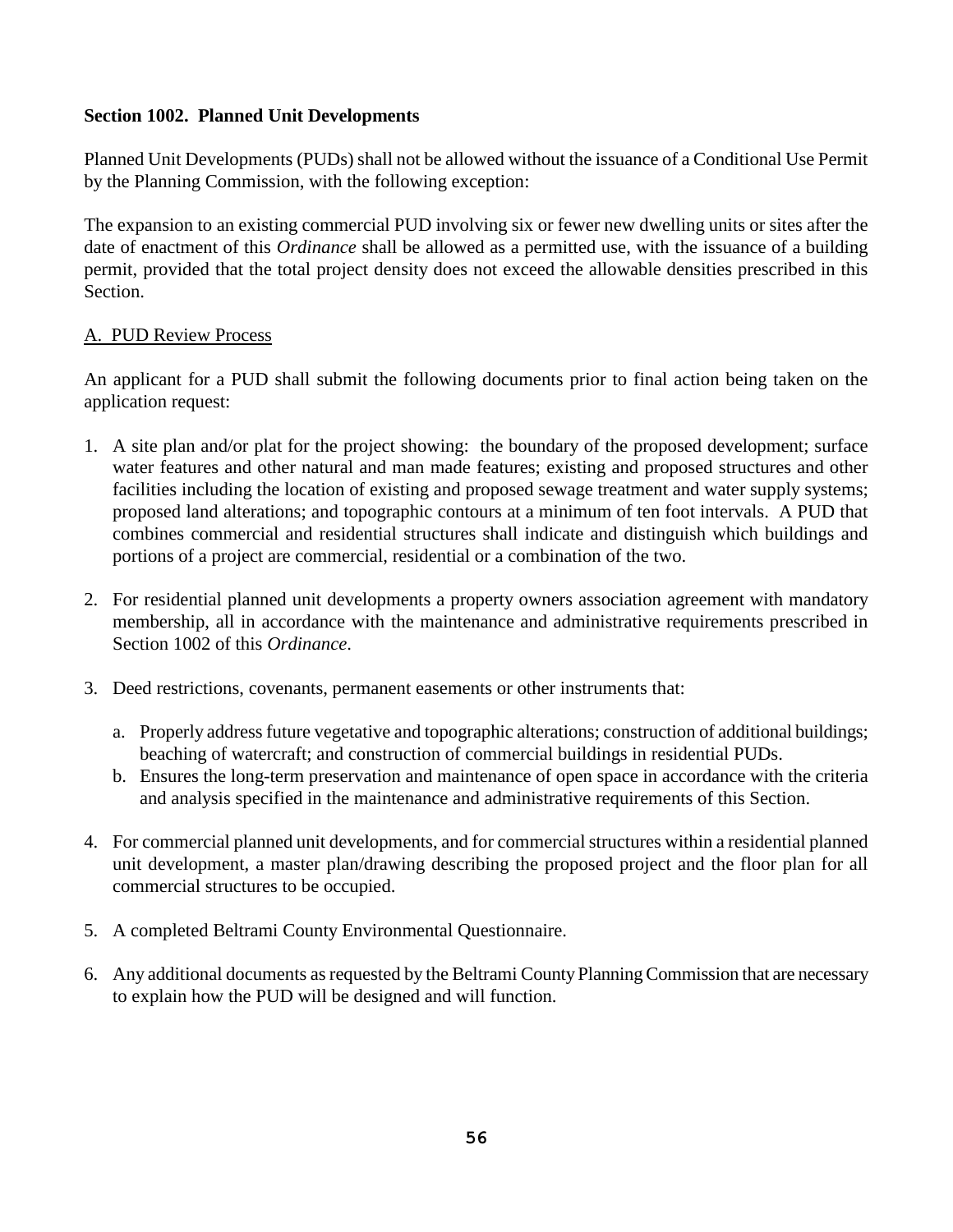## B. PUD Site Suitability Evaluation

Proposed new, or expansions to existing Planned Unit Developments shall be evaluated using the following procedures and standards to determine the suitable area for the dwelling unit/dwelling site evaluation described in this Section:

1. The project parcel must be divided into tiers by locating one or more lines approximately parallel to a line that identifies the ordinary high water level at the following intervals, proceeding landward:

| a. General Development lakes (GD)                        | 200 ft., additional tiers 267 ft. |
|----------------------------------------------------------|-----------------------------------|
| b. General Development Mississippi Headwaters lakes (GD) | 300 ft.                           |
| c. Recreational Development lakes (RD)                   | 300 ft.                           |
| d. Natural Environment lakes (NE)                        | 435 ft.                           |
| e. Sensitive Area lakes (SA)                             | 435 ft.                           |
| f. Special Protection lakes (SP)                         | 544 ft.                           |
| g. Rivers and Tributaries (RR, FR, Tr)                   | 300 ft.                           |

2. The suitable area within each tier is next calculated by excluding from the tier area all wetlands, bluffs, and land below the ordinary high water level of public waters. This suitable area and the proposed development are then subjected to either the residential or commercial planned unit development density evaluation steps to arrive at an allowable number of dwelling units or sites within each tier.

### C. Residential and Commercial PUD Base Density Evaluation

The procedures for determining the allowable base density of residential and commercial planned unit developments are as follows. Allowable densities may be transferred from a tier to any other tier farther from the public water, but shall not be transferred to any tier closer to the public water.

- 1. To determine the allowable base density for Residential Planned Unit Developments:
	- a. The suitable area within each tier is divided by the single residential lot size standard for the applicable management district.
	- b. Proposed locations and numbers of dwelling units or sites for the residential planned unit developments are then compared with the tier, base density, and suitability analyses herein and the maintenance and design criteria prescribed in this Section.
- 2. To determine the allowable density for Commercial Planned Unit Developments:
	- a. The average inside living area size of dwelling units or sites is computed, including both existing and proposed units and sites. Computation of inside living area need not include decks, patios, stoops, steps, garages, porches or basements unless such areas are habitable space.
	- b. The appropriate floor area ratio is then selected from the following table based upon the average unit floor area for the appropriate public water classification.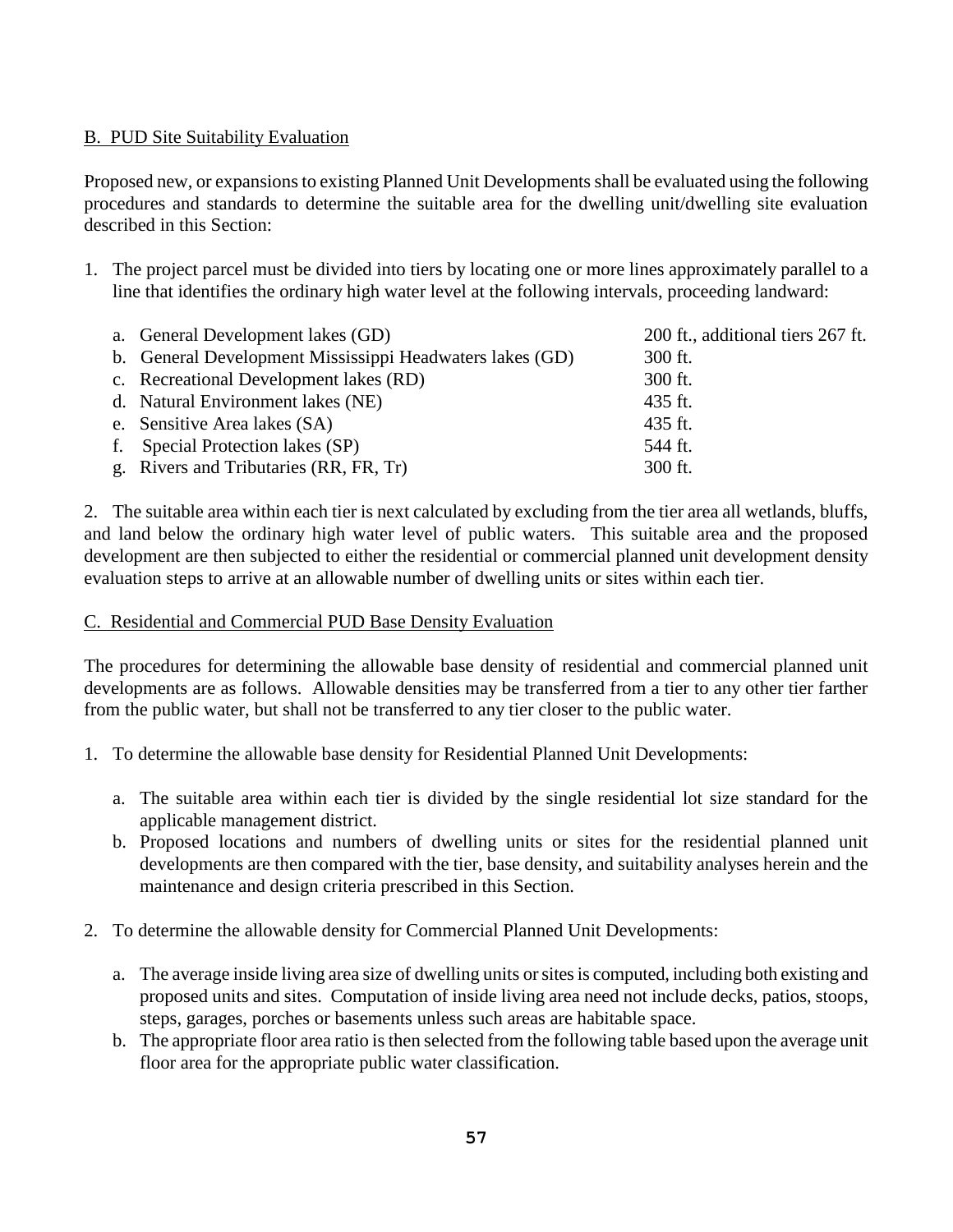## **Commercial Planned Unit Development\* Floor Area Ratio by Public Waters Classification**

|                 |                 | <b>GD</b> Lakes              | NE Lakes, Sensitive Area,    |
|-----------------|-----------------|------------------------------|------------------------------|
| Average Unit    | <b>GD</b> Lakes | (except 1st Tier), RD Lakes, | <b>Special Protection</b>    |
| Floor Area      | $(1st$ Tier)    | Forested/Transition          | Lakes,                       |
| (sq. ft.)       | Tributaries     | <b>River Segments</b>        | <b>Remote River Segments</b> |
| 200 or less     | .040            | .020                         | .010                         |
| 300             | .048            | .024                         | .012                         |
| 400             | .056            | .028                         | .014                         |
| 500             | .065            | .032                         | .016                         |
| 600             | .072            | .038                         | .019                         |
| 700             | .082            | .042                         | .021                         |
| 800             | .091            | .046                         | .023                         |
| 900             | .099            | .050                         | .025                         |
| 1,000           | .108            | .054                         | .027                         |
| 1,100           | .116            | .058                         | .029                         |
| 1,200           | .125            | .064                         | .032                         |
| 1,300           | .133            | .068                         | .034                         |
| 1,400           | .142            | .072                         | .036                         |
| $1,500$ or more | .150            | .075                         | .038                         |

\*For recreational camping areas, use the ratios listed for the average floor area of 400 square feet. Manufactured home sites in recreational camping areas shall use a ratio equal to the size of the manufactured home, or if unknown, shall use the ratio listed for the average floor area of 1,000 square feet.

- c. The suitable area within each tier is multiplied by the floor area ratio to yield the total floor area in each tier allowed to be used for dwelling units or sites.
- d. The total floor area for each tier is divided by the average living area size to yield the number of dwelling units or sites allowed for each tier.
- e. Proposed locations and numbers of dwelling units or sites for the commercial planned unit developments are then compared with the tier, density and suitability analyses herein and the maintenance and design criteria prescribed in Section 1002 (E).

## D. Residential PUD Density Increase Multiplier

1. Increases to the dwelling unit base densities as determined in Section 1002.C.1 are allowed, provided that the dimensional standards prescribed in Article V are met or exceeded, and the design criteria of Section 1002.E are satisfied. The allowable density increase presented in Item 2, below, will only be allowed if structure setbacks from the ordinary high water level are increased to at least fifty percent greater than the minimum setback.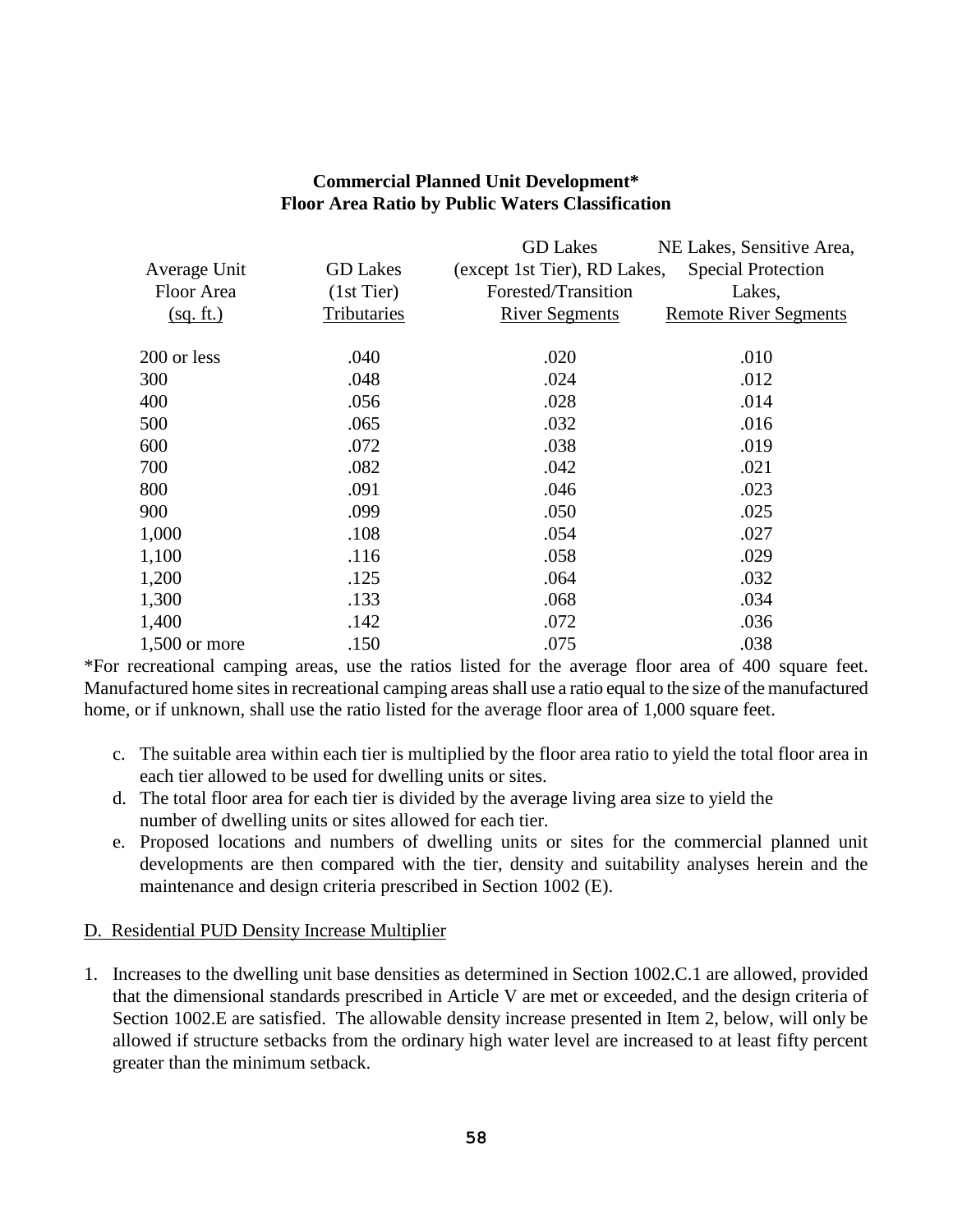2. The allowable dwelling unit density increases for residential planned unit developments is as follows:

| <b>Density Evaluation Tiers</b> | <b>Maximum Percent Density Increase</b> |  |
|---------------------------------|-----------------------------------------|--|
|                                 |                                         |  |
| First                           | 50                                      |  |
| Second                          |                                         |  |
| <b>Third</b>                    |                                         |  |
| Fourth                          |                                         |  |
| Fifth                           |                                         |  |

- 3. The Residential Density multiplier shall not apply to the following lake classifications:
	- a. Natural Environment
	- b. Sensitive Area
	- c. Special Protection

#### E. PUD Maintenance and Design Criteria

- 1. Before final approval of a planned unit development may be granted, adequate provisions must be developed for the preservation and maintenance of open spaces in perpetuity, and for the continued existence and functioning of the development.
- 2. Deed restrictions, covenants, permanent easements, public dedication and acceptance, or other equally effective and permanent means shall be provided to ensure long-term preservation and maintenance of open space. The instruments must include all of the following protections:
	- a. Commercial uses shall be prohibited in residential planned unit developments.
	- b. Vegetative and topographic alterations, except for routine maintenance, shall be prohibited.
	- c. Construction of additional buildings or the storage of vehicles and/or other materials is prohibited.
	- d. Uncontrolled beaching of watercraft shall be prohibited.
- 3. All residential planned unit developments must have a property owners association with the following features:
	- a. Membership shall be mandatory for each dwelling unit or site owner.
	- b. Each member must pay a pro-rata share of the expenses of the association, and unpaid assessments may become liens on units or sites.
	- c. Assessments must be adjustable to accommodate changing conditions.
	- d. The association shall be responsible for insurance, taxes, and maintenance of all commonly owned property and facilities.
- 4. All planned unit developments must contain open space meeting all of the following criteria: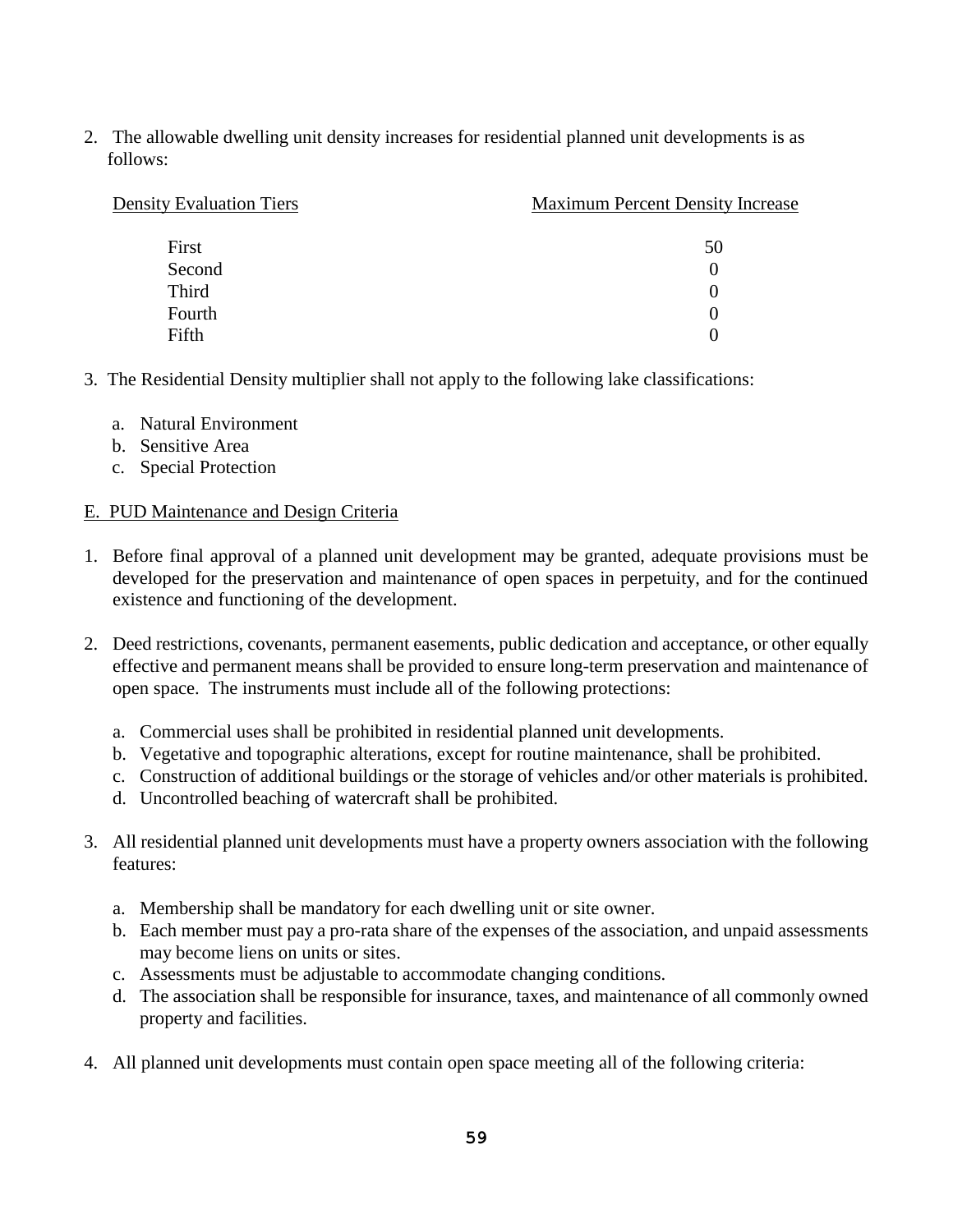- a. At least 50 percent of the total project area must be preserved as open space.
- b. Dwelling units or sites, road rights-of-way, land covered by road surfaces, parking areas, and structures are developed areas and shall not be included in the computation of open space.
- c. Open space must include those areas with physical characteristics unsuitable for development in their natural state, and areas containing significant historic sites or unplatted cemeteries.
- d. Open space may include outdoor recreational facilities for use by owners of dwelling units or sites, by guests staying in commercial dwelling units or sites, or the general public.
- e. Open space may include subsurface sewage treatment systems provided the use of the space is restricted to avoid adverse impacts on such systems.
- f. Open space must not include commercial facilities or uses.
- g. The appearance of open space areas, including topography, vegetation, and allowable uses, must be preserved by use of restrictive deed covenants, permanent easements, public dedication and acceptance, or other equally effective and permanent means.
- h. The shore impact zone, based upon normal structure setbacks, must be included as open space. For residential planned unit developments, at least 50 percent of the shore impact zone of existing developments and at least 70 percent of the shore impact zone area of new developments must be preserved in its natural or existing state. For commercial planned unit developments, at least 50 percent of the shore impact zone must be preserved in its natural state.
- 5. Erosion control and stormwater management plans must be developed and the PUD must:
	- a. Be designed, and the construction managed, to minimize the likelihood of serious erosion occurring either during or after construction. This must be accomplished by limiting the amount and length of time of bare ground exposure. Temporary ground covers, sediment entrapment facilities, vegetative buffer strips, or other appropriate techniques must be used to minimize erosion impacts on surface water features. Erosion control plans approved by the Beltrami Soil and Water Conservation District may be required if warranted by project size and/or the physical characteristics of the site.
	- b. Be designed and constructed to effectively manage reasonably expected quantities of stormwater runoff. Impervious surface coverage within any tier must not exceed 25 percent of the tier area, except that for commercial planned unit developments 35 percent impervious surface coverage may be allowed in the first tier of general development lakes with a stormwater management plan approved by the Beltrami Soil and Water Conservation District and consistent with Sections 901 and 902 of this *Ordinance*.
- 6. Centralization and design of facilities and structures must be done according to the following standards:
	- a. Planned Unit Developments must be connected to publicly owned water supply and sewer systems, if available. On-site water supply and sewage treatment systems must be centralized and designed and installed to meet or exceed applicable standards or rules of the Minnesota Department of Health and Articles V and VIII of this *Ordinance*. On-site sewage treatment systems must be located on the most suitable areas of the development, and sufficient lawn area free of limiting factors must be provided for a replacement soil treatment system for each sewage system.
	- b. Dwelling units or sites must be clustered into one or more groups and located on suitable areas of the development. They must be designed and located to meet or exceed the following dimensional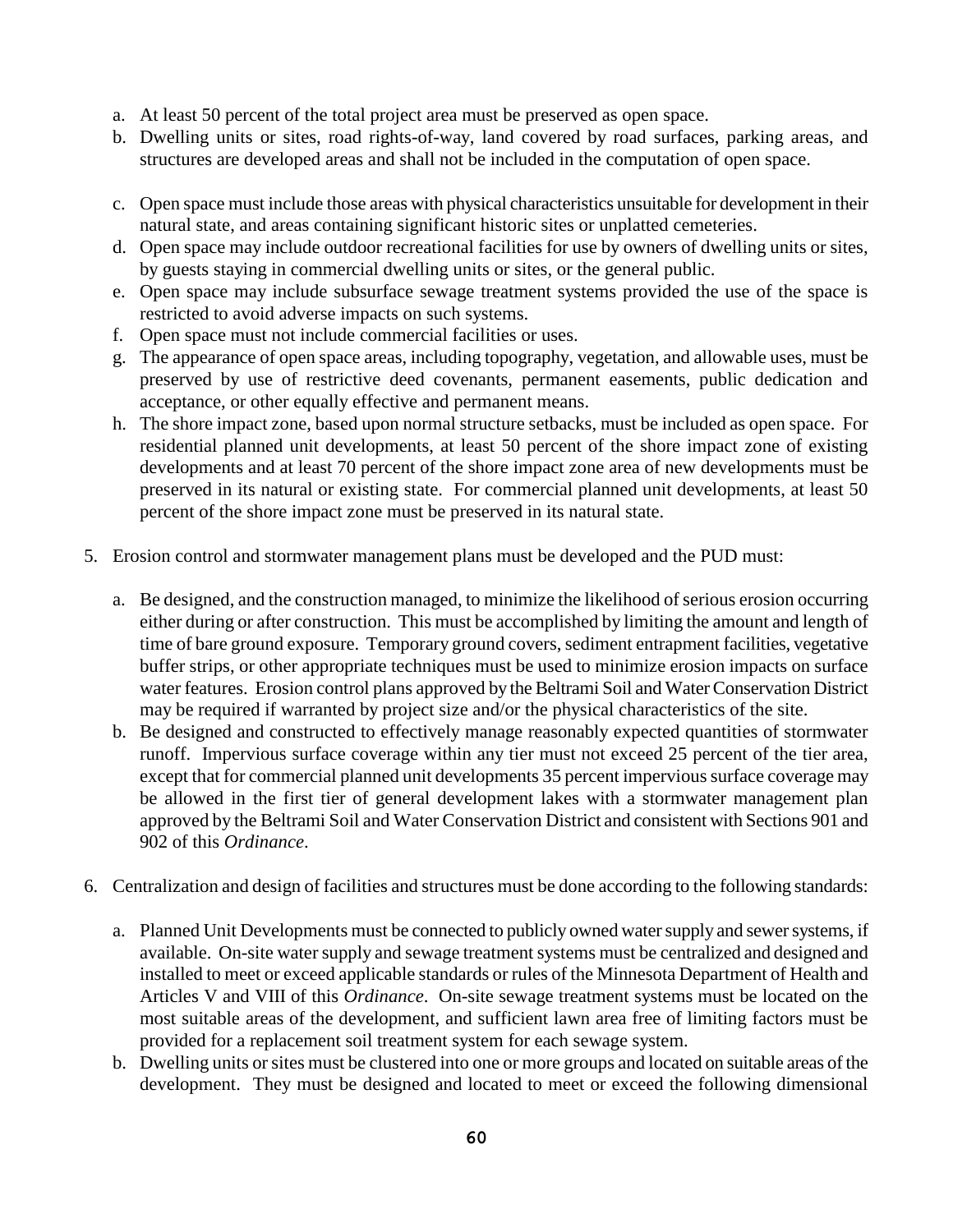standards for the applicable shoreland classification: setback from the ordinary high water level, elevation above the surface water features and maximum height. Setbacks from the ordinary high water level must be increased in accordance with Section 1002.D.1 for residential planned unit developments with density increases.

- c. Shore recreation facilities, including but not limited to swimming areas, docks and watercraft mooring areas and launching ramps must be centralized and located in suitable areas. Evaluation of suitability must include consideration of land slope, water depth, vegetation, soils, depth to groundwater and bedrock, and other relevant factors. The number of spaces provided for continuous beaching, mooring, or docking of watercraft must not exceed one for each allowable dwelling unit or site in the first tier (not withstanding existing mooring sites in an existing commercially used harbor). Launching ramp facilities, including a small dock for loading and unloading equipment, may be provided for use by occupants of dwelling units or sites located in other tiers.
- d. Structures, parking areas, and other facilities must be treated to reduce visibility as viewed from public waters and adjacent shorelands by vegetation, topography, increased setbacks, color, or other means, assuming summer, leaf-on conditions. Vegetative and topographic screening must be preserved, if existing, or may be required to be provided.
- e. Accessory structures and facilities must meet the required principal structure setback, and must be centralized.

## F. Conversions to PUDs

No resorts or other land uses and/or facilities may be converted to residential planned unit developments without obtaining a conditional use permit from the Planning Commission. A Conditional Use Permit may only be granted under the following conditions:

- 1. Proposed conversions must initially be evaluated using the same procedures as contained in Section 1002 for residential planned unit developments involving all new construction. Inconsistencies between existing features of the development and the PUD standards shall be identified.
- 2. Deficiencies involving water supply and sewage treatment, impervious surface coverage, open space and shore recreation facilities must be corrected as part of the conversion, or as specified in the Conditional Use Permit.
- 3. Shore and bluff impact zone deficiencies must be evaluated and reasonable improvements made as part of the conversion. These improvements must include, where applicable, the following:
	- a. Removal of extraneous buildings, docks, or other facilities that no longer need to be located in shore or bluff impact zones.
	- b. Remedial measures to correct erosion sites and improve the vegetative cover and screening of buildings and other facilities as viewed from the water.
	- c. If existing dwelling units are located in shore or bluff impact zones, conditions that preclude exterior expansions in any dimension or substantial alteration are attached to approvals of all conversions. The conditions must also provide for future relocation of dwelling units, where feasible, to other locations meeting all setback and elevation requirements when they are rebuilt or replaced.
- 4. Existing dwelling unit or dwelling site densities that exceed standards prescribed in this *Ordinance* may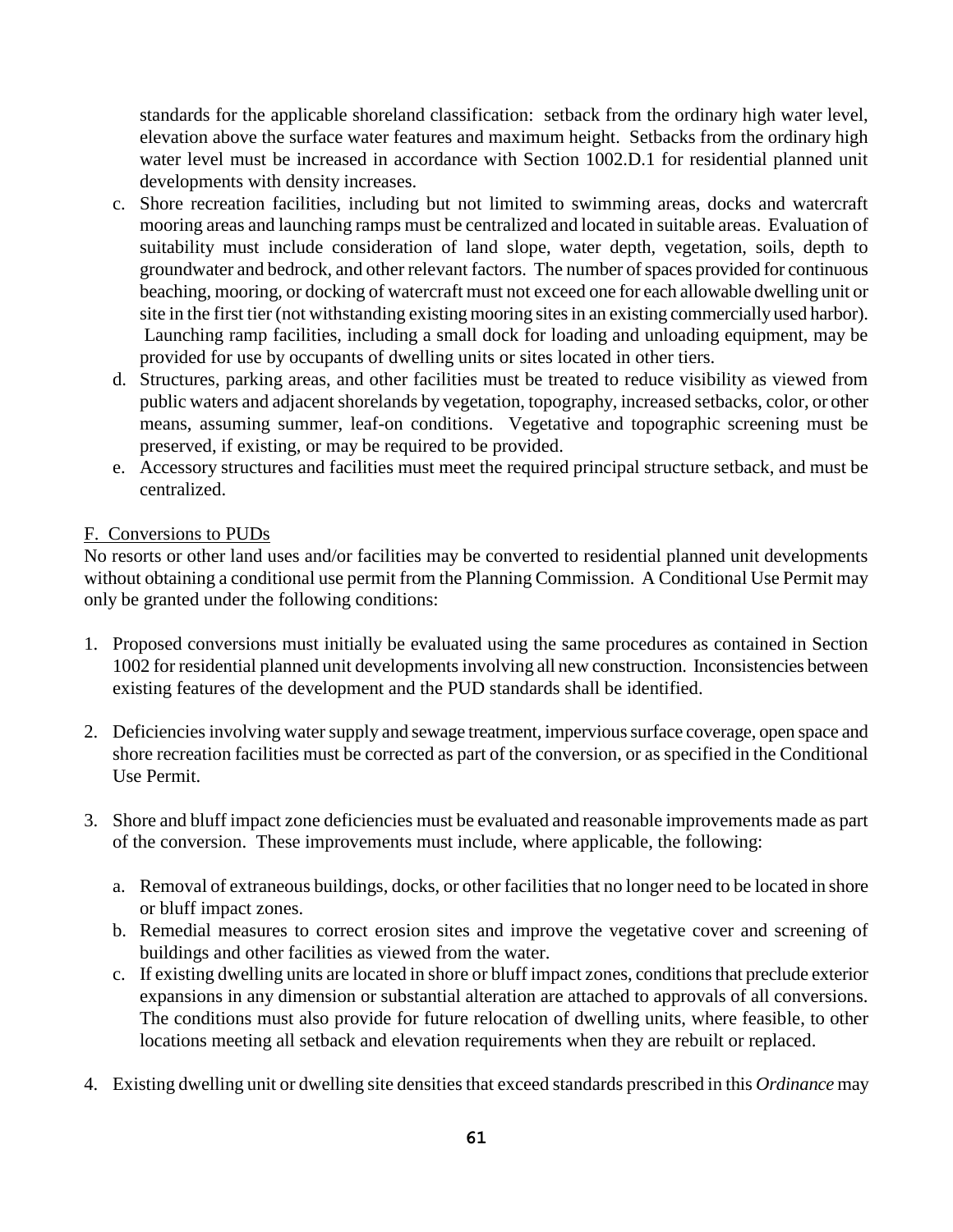be allowed to continue but shall not be increased, either at the time of conversion or in the future. Efforts shall be made during any such conversion to limit impacts of high densities by requiring seasonal use, improving vegetative screening, centralizing shore recreation facilities, installing new sewage treatment systems, or other means deemed necessary by the Planning Commission.

#### **ARTICLE XI**

#### **ADMINISTRATION**

#### **Section 1101. Environmental Services Director**

The position of Environmental Services Director is hereby established within the Environmental Services Department. The Environmental Services Director shall be appointed by the County Board of Commissioners. The Environmental Services Director shall receive such compensation as the County Board may, from time to time, determine. The Environmental Services Director shall:

- A. Act as Inspector for the County
- B. Inspect all construction and development to ensure that the standards of this *Ordinance* are complied with.
- C. Enforce and administer the provisions of this *Ordinance*.
- D. Issue permits for permitted uses and/or activities which comply with the provisions of this *Ordinance*.
- E. Receive applications for Conditional Use Permits and forward, along with recommendations, to the Planning Commission.
- F. Receive applications for variance requests and forward, along with recommendations, to the Board of Adjustment.
- G. Receive applications for zoning amendments and forward, along with recommendations, to the Planning Commission.
- H. Maintain all records relating to the application for and deliberations relating to the issuance or denial of permits.
- I. Develop and maintain a public information bureau relating to shoreland management.
- J. Maintain the County Shoreland Management Map as described in Article II.
- K. Conduct other such activities as the County Board may, from time to time, request.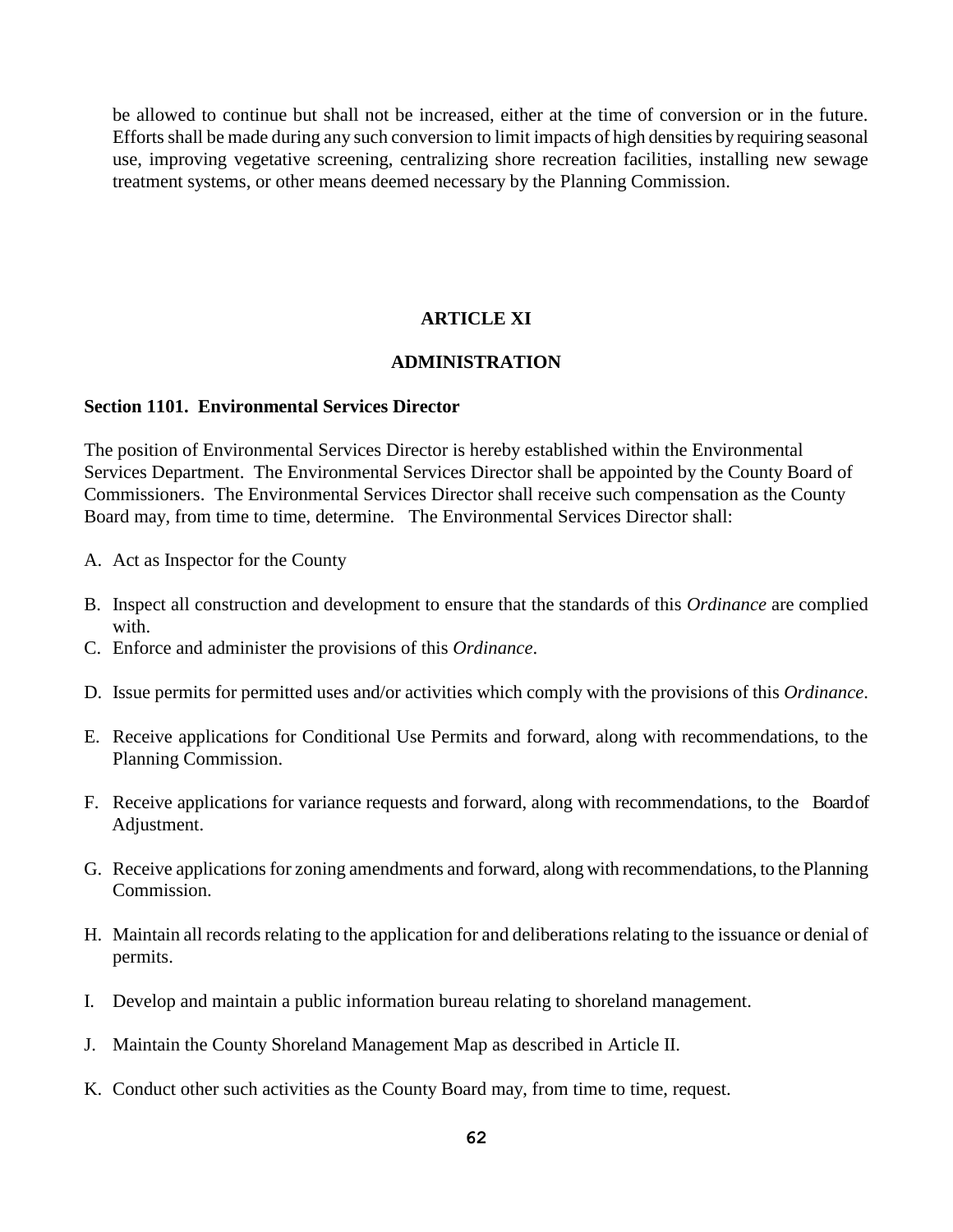### **Section 1102. Planning Commission**

There is hereby created a Planning Commission consisting of seven (7) members. The members of the Planning Commission shall be appointed by the County Board of Commissioners, consistent with Minnesota Statutes, Chapter 394 and as prescribed in the Planning Commission bylaws as adopted by the Beltrami County Board of Commissioners. At least two of the members of the Planning Commission shall be residents of the portion of the County outside of the corporate limits of municipalities. No more than one voting member of the Planning Commission shall be an officer or employee of the County. No voting member of the Planning Commission shall have received, during the last two years prior to appointment, any substantial portion of income from business operations involving the development of land within the County for urban and urban related purposes. The term of office and removal of any member for nonperformance of duty or misconduct in office as well as filling vacancies on the Planning Commission shall be as specified in the Planning Commission bylaws.

- A. The Planning Commission shall elect a chair and secretary from among its members and cooperate with the Environmental Services Director and other employees of the County in carrying out the provisions of this *Ordinance*.
- B. The meetings of the Planning Commission shall be as specified in the Planning Commission bylaws, and at any such times as the Planning Commission Chair deems necessary and appropriate.
- C. The Planning Commission shall serve at the pleasure of the County Board of Commissioners, and shall:
	- 1. Assist the County Board in the formulation of goals, policies and programs for the future development of shoreland areas of Beltrami County.
	- 2. Assist the County Board in the preparation of development controls designed to promote development consistent with adopted goals and policies.
	- 3. Review applications for Conditional Use Permits, conduct public hearings in accordance with the provisions of this *Ordinance* and make final decisions subject to appeal to District Court. Such appeals shall be made within thirty (30) days after receipt of a written notice of the decision made by the Planning Commission.
	- 4. Review applications for zoning amendments, conduct public hearings in accordance with the provisions of this *Ordinance* and make recommendations to the County Board.
	- 5. Review subdivision proposals for compliance with the provisions of this *Ordinance*, conduct public hearings and forward final plat along with recommendation to the County Board of Commissioners;
	- 6. Perform other such duties as required or requested by the County Board of Commissioners to further the goals, policies, and intent of this *Ordinance*.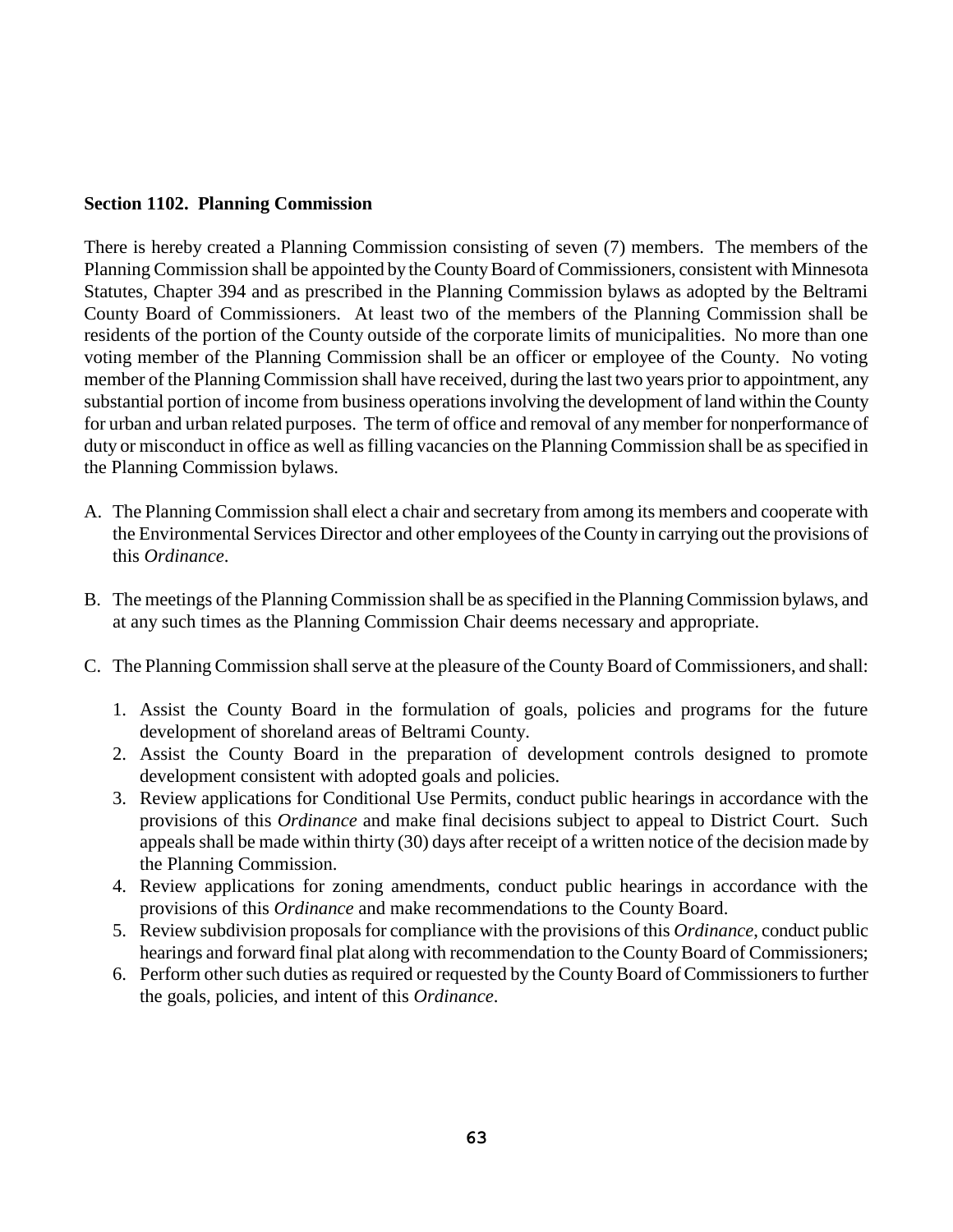## **Section 1103. Board of Adjustment**

There is hereby established a Board of Adjustment vested with the authority as is hereinafter provided, and as provided in Minnesota Statutes Chapter 394. The Board of Adjustment shall consist of six members and shall be appointed by the County Board consistent with Minnesota Statutes, Chapter 394. No member of the Board of Adjustment may be an elected official nor an employee of Beltrami County. At least one member of the Board of Adjustment shall be from the unincorporated area of the County. The Board of Adjustment members shall be appointed for terms coinciding with terms of membership on the County Planning Commission.

- A. The Board of Adjustment shall elect a Chair and a Vice-Chair from among its members, and shall appoint a secretary which need not be a member of the Board of Adjustment. It shall adopt rules for the transaction of its business and shall keep a permanent public record of its transaction, findings, and determinations.
- B. The meetings of the Board of Adjustment shall be held as specified in the Board of Adjustment bylaws, and at other such times as the Board of Adjustment Chair deems necessary and appropriate.
- C. The Board of Adjustment shall have the exclusive power concerning the following:
	- 1. To grant variances from the strict enforcement of the standards and provisions prescribed by this *Ordinance*. Variances shall only be granted based upon the criterion prescribed in Section 1106 of this *Ordinance*.
	- 2. To hear and decide any appeal from an order, requirement, decision or determination made by the Environmental Services Director.
	- 3. To interpret any management district boundary on the Official Shoreland Management Map.
		- 3. All decisions by the Board of Adjustment in granting variances, or in hearing any appeals from administrative order, requirement, decision or determination shall be final except that any aggrieved person, department, agency, Board or Commission shall have the right to appeal to the District Court within thirty (30) days after receipt of a written notice of the decision made by the Board of Adjustment.

#### **Section 1104. Permits**

No owner, contractor, subcontractor, builder or other person shall take any action regulated by this *Ordinance* without the necessary permits being first obtained.

- A. Applications for building or sanitation permits shall be made to the Environmental Services Director on forms to be provided by the County. Each permit application shall be accompanied by such information required by this *Ordinance*, and other information deemed necessary by the Environmental Services Director for proper review.
- B. All building and sanitation permit applications shall be examined and processed within thirty (30) days of receipt of such application unless a time limit for such processing is extended.
- C. All building and sanitation permits shall expire one year from the date of approval unless an extension for extenuating circumstances is granted by the Board of Adjustment. All such permits shall be non-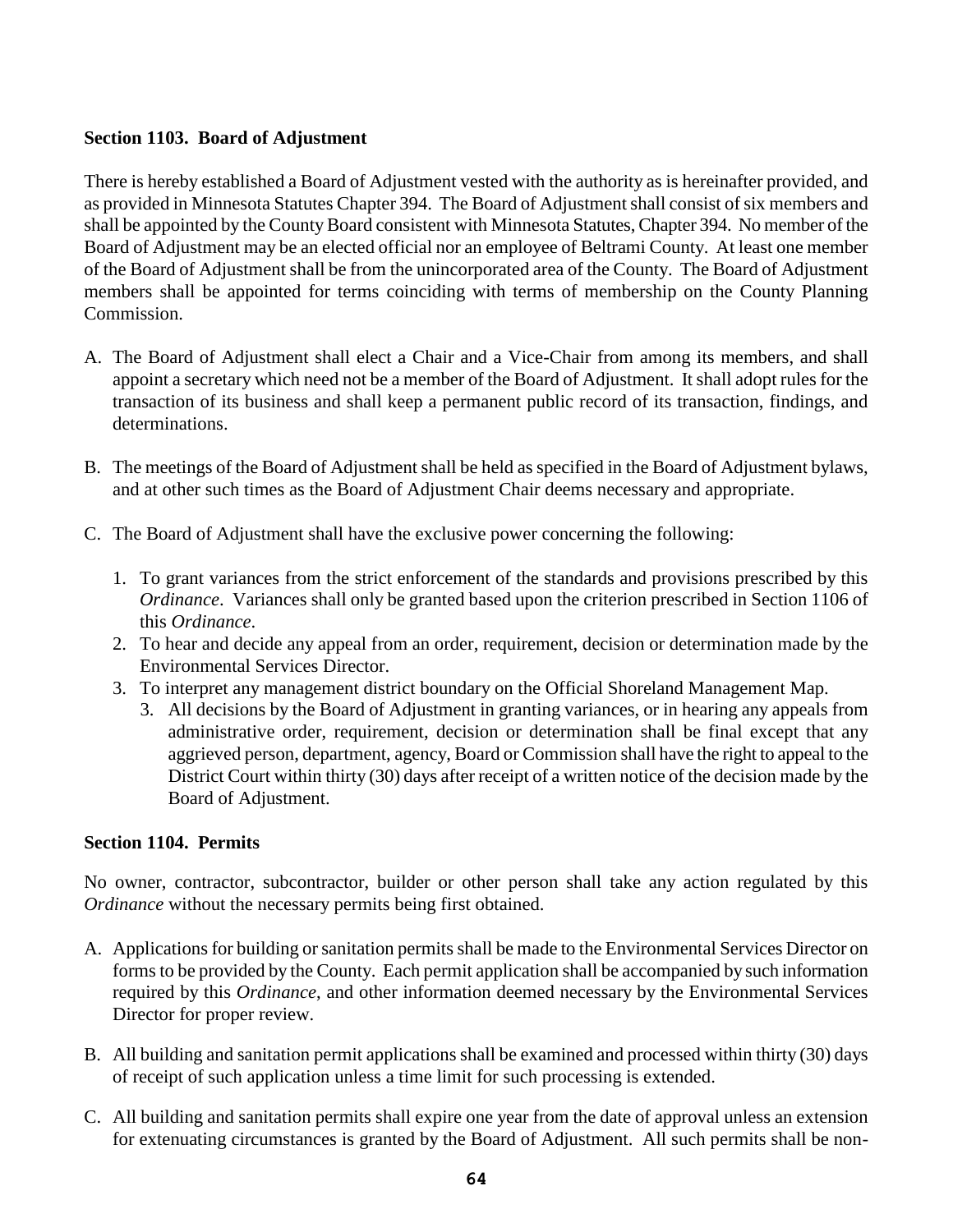transferable.

- D. After the appropriate fee has been paid, and if the proposed activity does not conflict with any portion of this *Ordinance*, the permit shall be granted. If the permit is not granted, the reasons for such denial will be provided, in writing, to the applicant.
- E. No permit shall be issued unless accompanied by a Certificate of Sanitary System Compliance, pursuant to Section 802 of this *Ordinance*.
- F. An appeal of an administrative decision made in the enforcement of this *Ordinance* may be made by filling out and submitting to the Environmental Services Director an Application for Appeal, which is available at the Environmental Services Department. Such appeal shall be heard by the Board of Adjustment within sixty (60) days of the date that such application is submitted to the Environmental Services Director.
- G. Any violation of the terms and conditions of a permit issued pursuant to this *Ordinance*, or of the violation of any provision of this *Ordinance* relating to the subject matter of the permit, shall result in the immediate revocation of such permit. The revocation of a permit may be appealed to the Board of Adjustment, in the same manner as the appeal of the denial of the issuance of a permit.

# **Section 1105. Certificate of Completion**

- A. A Certificate of Completion shall be obtained from the Environmental Services Director before any building hereafter erected or structurally altered is occupied or used or the use of any such building is altered.
- B. Application for a Certificate of Completion for a new building or for an existing building which has been altered shall be made to the Environmental Services Director as part of the application process for a permit in Section 1104.
- C. Every Certificate of Completion shall state that the building or the proposed use of a building or land complies with all provisions of the law and this Ordinance. A record of all Certificates of Completion shall be kept on file in the Environmental Services Department and copies shall be furnished on request to any person having a proprietary or tenancy interest in the building or land affected.

## **Section 1106. Conditional Use Permits**

- A. Any use designated as a conditional use in this *Ordinance* shall be permitted only upon application to the Environmental Services Director, review and approval of the Planning Commission, and the issuance of a Conditional Use Permit. The applicant for a Conditional Use Permit shall complete and submit to the Environmental Services Director an Application for Conditional Use Permit. When such permit application is submitted the appropriate fee shall be paid in order for the application to receive consideration by the Planning Commission.
	- 1. In order to secure information upon which to base the Planning Commission recommendation, the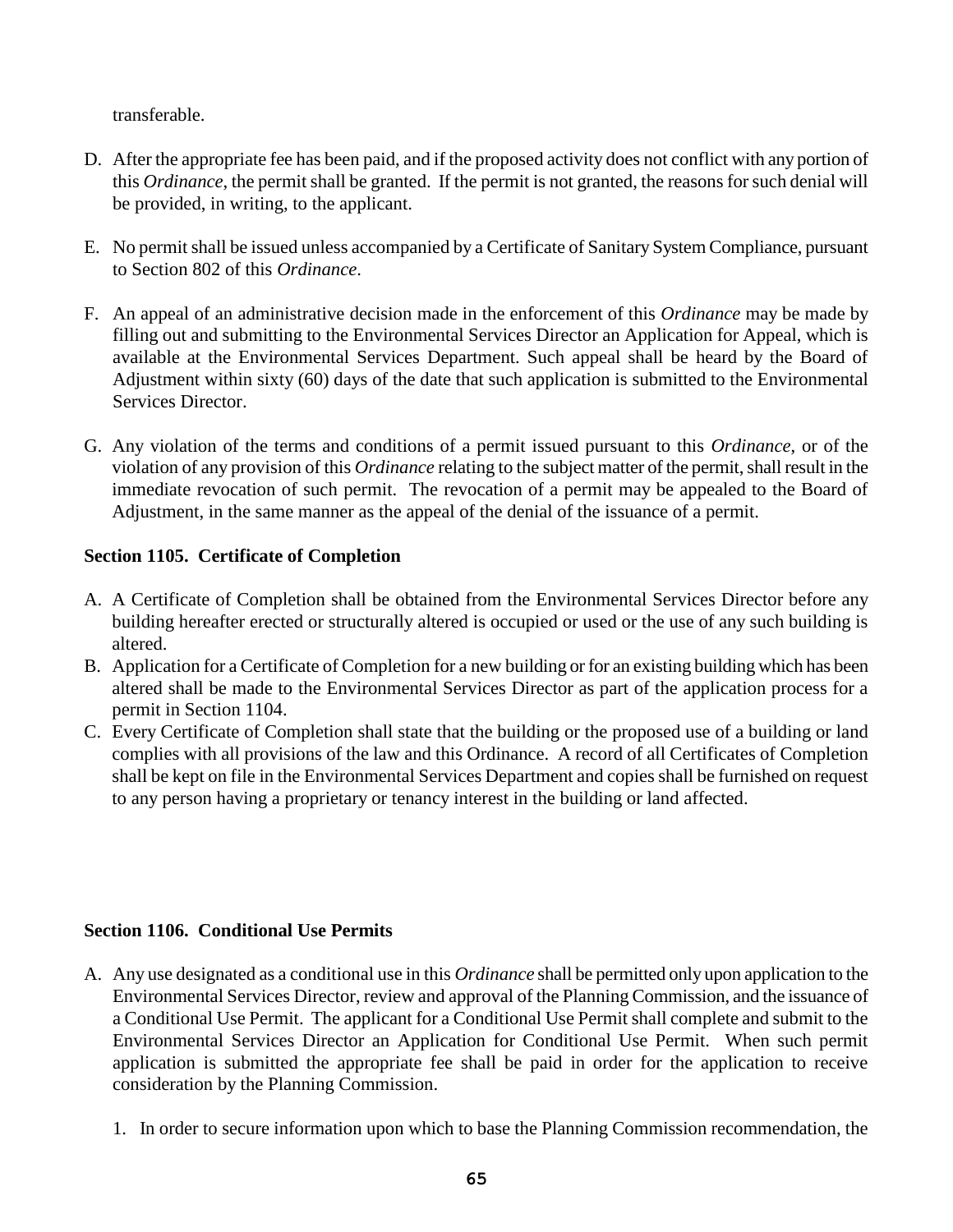applicant may be required to furnish, in addition to the information required for the building or other permit, the following:

- a. A plan of the proposed project area showing contours, soil types, ordinary high water level, ground water conditions, bedrock, slope and vegetative cover.
- b. The location of existing and proposed buildings, parking areas, traffic access, driveways, walkways, piers, open spaces and vegetative cover.
- c. Plans of buildings, sewage treatment facilities, water supply systems and arrangements of operations.
- d. Specifications for areas of proposed grading, filling, lagooning, dredging, and other topographic alterations.
- e. Other information necessary to determine if the proposal meets the requirements and intent of this *Ordinance*.
- f. A Beltrami County Environmental Questionnaire
- g. Any other information required by this *Ordinance*.
- 2. In considering the granting of any Conditional Use Permit, the Environmental Services Director and Planning Commission shall conduct a thorough site evaluation. The Planning Commission shall then evaluate the following:
	- a. The maintenance of the public health, safety and welfare.
	- b. The prevention and control of water pollution, including sedimentation and nutrient loading.
	- c. Existing topography and drainage features and vegetative cover on the site.
	- d. The location of the site with respect to floodplains and floodways of rivers or tributaries.
	- e. The erosion potential of the site based upon the degree and direction of slope, soil type and existing vegetative cover.
	- f. The location of the site with respect to existing and proposed access roads.
	- g. Its compatibility with adjacent land uses.
	- h. The need for the proposed use for a shoreland location.
	- i. The amount of liquid waste to be generated and the adequacy of the proposed sewage treatment system.
	- j. The visibility of structures and other facilities as viewed from public waters.
	- k. Adequacy of the site for water supply and on-site sewage treatment systems.
	- l. The types, uses, and numbers of watercraft the project will generate in relation to the suitability of public waters to safely accommodate these watercraft.
	- m. Any other requirements or conditions prescribed in this *Ordinance*.
- 3. In evaluating each conditional use application, the Planning Commission may request the expert assistance of the Beltrami Soil and Water Conservation District to assist in the evaluation and consideration of such application.
- D. Upon consideration of the factors listed above, the Planning Commission may attach such conditions, in addition to those required elsewhere in this *Ordinance*, that it deems necessary for the furtherance of the purposes set forth in this *Ordinance*. Such conditions attached to Conditional Use Permits may include, but shall not be limited to:
	- a. Type and extent of shore cover.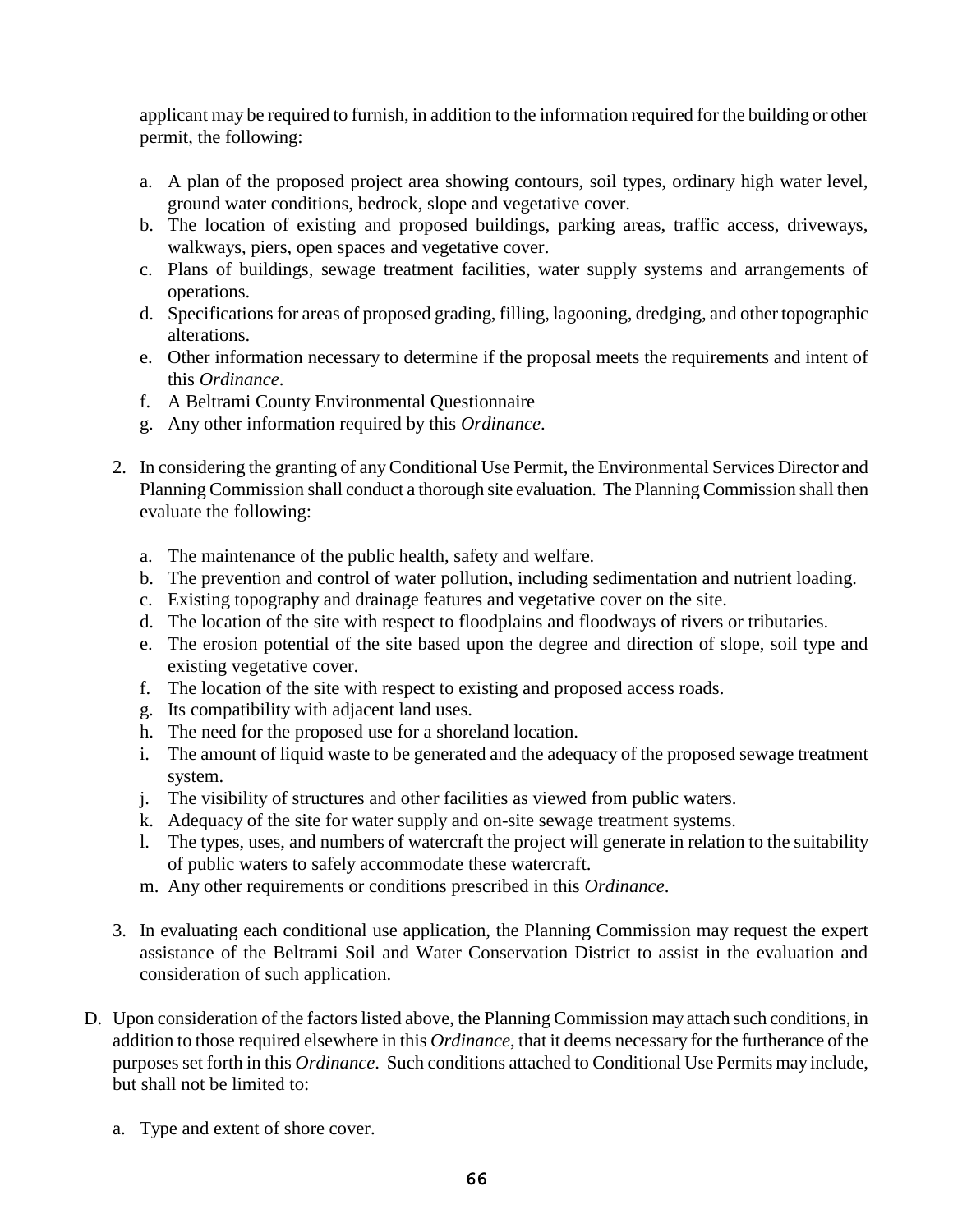- b. Increased yards and setbacks.
- c. Specified sewage treatment and water supply facilities.
- d. Landscaping and vegetative screening.
- e. Periods and/or hours of operation.
- f. Deed restrictions.
- g. Location of piers, docks, parking, and signs.
- h. Type of construction.
- i. Any other reasonable requirements necessary to fulfill the purposes and intent of this *Ordinance*.
- E. No Conditional Use Permit shall be issued unless accompanied by a Certificate of Sanitary System Compliance, pursuant to Section 802 of this *Ordinance*.
- F. The Planning Commission shall make the final determination approving or denying applications for Conditional Use Permits. An appeal of any Planning Commission decision may be made by the applicant to the County Board of Commissioners within thirty (30) days of receipt of the notice of the decision by the Planning Commission. An appeal of any County Board decision may be made by the applicant to the District Court within thirty (30) days of receipt of the notice of the decision by the County Board.
- G. Any violation of the terms and conditions of a Conditional Use permit issued pursuant to this *Ordinance*, or of the violation of any provision of this *Ordinance* relating to the subject matter of the Conditional Use permit, shall result in the immediate revocation of such Conditional Use permit. The revocation of a Conditional Use Permit may be appealed to the Board of Adjustment, in the same manner as the appeal of the denial of the issuance of a permit.
- H. No Conditional Use Permit fee shall be required of any Beltrami County unit of government.

## **Section 1107. Variances**

- A. Any person requesting relief from the strict application of the official controls prescribed in this Ordinance may complete and submit to the Environmental Services Director an Application for Variance form, copies of which are available at the Environmental Services Department. The appropriate fee shall be paid in order for the application to receive consideration by the Board of Adjustment. Such variance request shall be considered by the Board of Adjustment, and may be granted provided that:
	- 1. The condition causing the demonstrated hardship is unique to the property and was not caused by the actions of the applicant(s).
	- 2. The variance is necessary in order to secure for the applicant those rights enjoyed by other property owners in the same area or district.
	- 3. The granting of the variance will not be contrary to the public interest or damaging to the rights of other persons or to the property values in the vicinity.
	- 4. The granting of the variance will not be contrary to management policies of the area or management district.
	- 5. The property owner or owners would have no reasonable use of the land without the variance.
	- 6. The existing sewage treatment system, if applicable, is upgraded to current standards before any additional development is approved.
	- 7. No variance shall be granted without demonstrated hardship.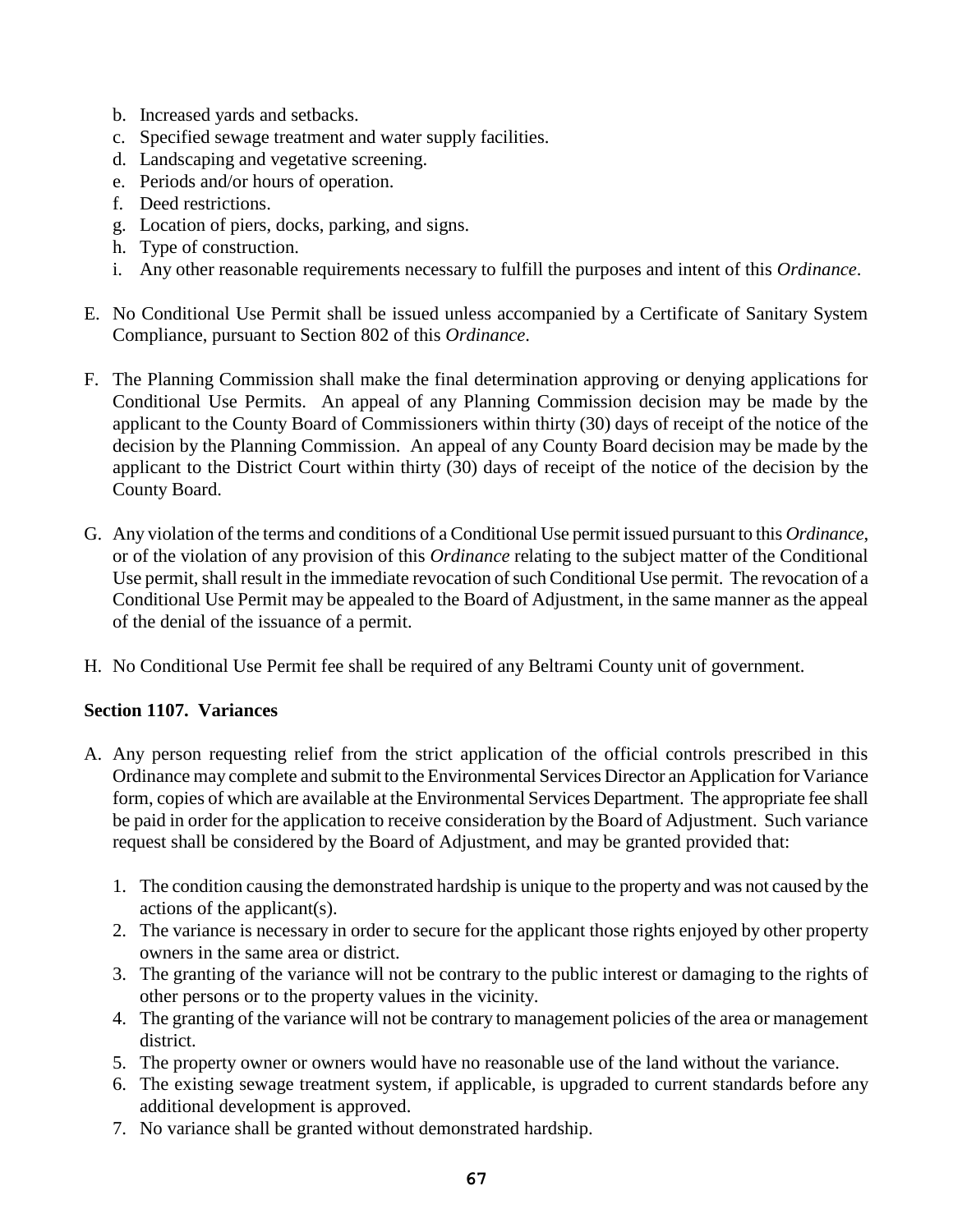- 8. No variance shall be granted simply because there are no objections; or because those who do not object outnumber those who do, nor for any reason other than a proven hardship.
- 9. No variance may be granted that would allow a prohibited use.
- 10. Variances may be granted only in accordance with Minnesota Statutes, Chapter 394.
- 11. All variances shall sunset within 18 months from the date of their issuance.
- B. Upon submission of a variance application to the Environmental Services Director, a thorough site investigation shall be conducted by the Environmental Services Director and the Board of Adjustment. The Planning Director shall make a recommendation, in writing, to the Board of Adjustment. The Board of Adjustment shall make the final decision after conducting a public hearing in accordance with Minnesota Statutes 394.26 and the provisions of this *Ordinance*. No variance shall be approved unless all of the provisions of Section 1106A are complied with.
- C. In granting a request for a variance the Board of Adjustment may attach such conditions as it deems necessary to carry out the purposes and intent of this *Ordinance*.
- D. All decisions made by the Board of Adjustment approving or denying variance requests are final except that any aggrieved person, department, agency, Board or Commission shall have the right to appeal, pursuant to Minnesota Statutes Chapter 394, to the District Court in which the subject property is located within thirty (30) days after receipt of a written notice made by the Board of Adjustment.
- E. Any violation of the terms and conditions of a variance issued pursuant to this *Ordinance*, or of the violation of any provision of this *Ordinance* relating to the subject matter of the variance, shall result in the immediate revocation of such variance. The revocation of a variance may be appealed to the Board of Adjustment, in the same manner as the appeal of the denial of the issuance of a variance.

## **Section 1108. Amendments**

The procedure for amendments to this *Ordinance* shall be as follows:

- A. An amendment may be initiated by a property owner, the Planning Commission or the County Board of Commissioners. Property owners wishing to initiate an amendment shall fill out an Application for Amendment form, available from the Environmental Services Director. Such application shall be filled out and submitted to the Environmental Services Director together with the appropriate fee.
- B. The applicant shall appear before the Planning Commission to answer any questions that Commission members may have concerning the amendment request.
- C. A public hearing on the amendment request shall be conducted by the Planning Commission within sixty (60) days following such initial meeting. The Public hearing shall be conducted in accordance with Minnesota Statutes, Chapter 394.
- D. The Planning Commission shall make a recommendation to the County Board of Commissioners after the proceedings of this public hearing. The applicant shall be notified in writing of the recommendation that shall be forwarded to the County Board of Commissioners.
- E. The County Board shall consider the recommendation of the Planning Commission within thirty (30)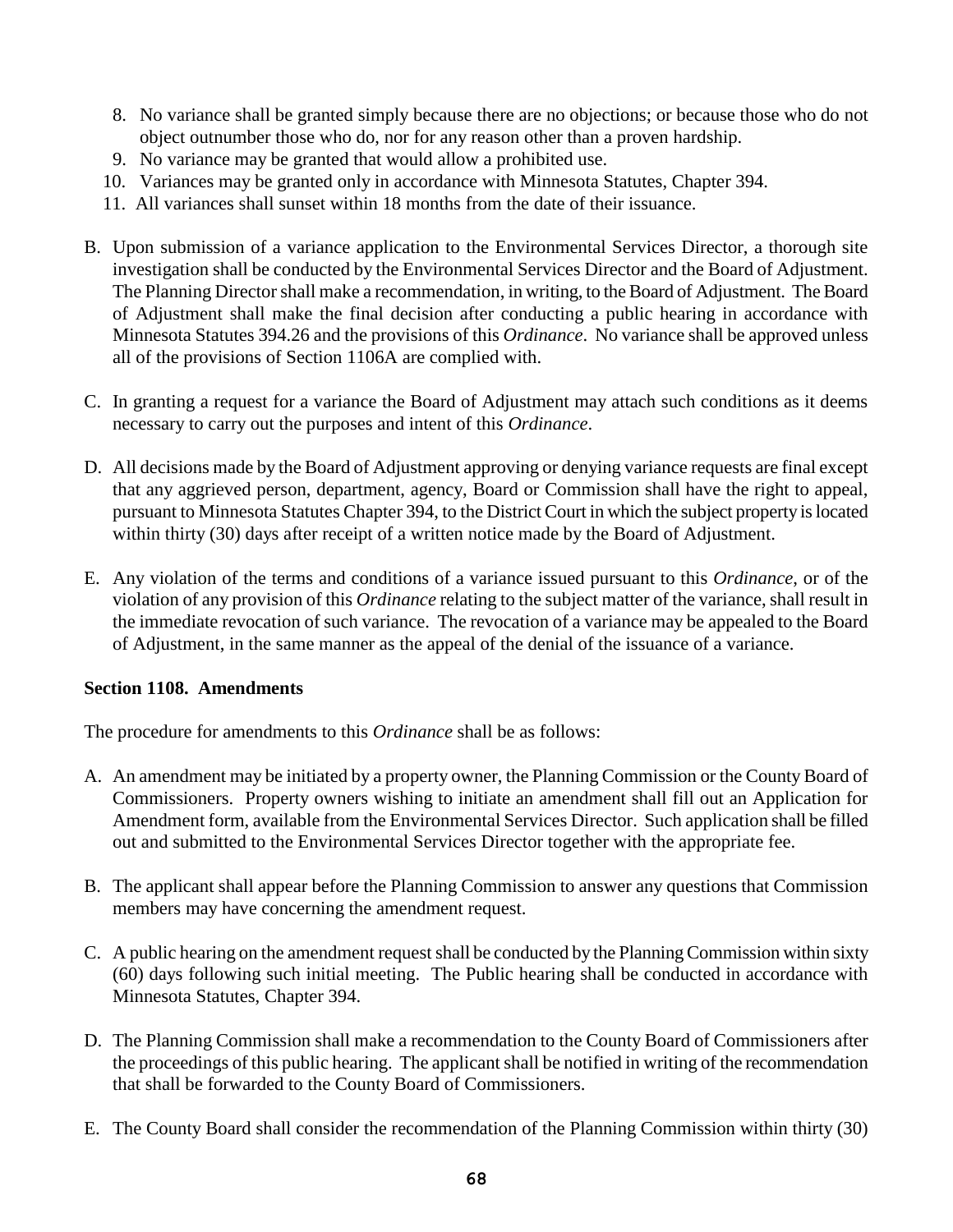days after the public hearing is conducted.

## **Section 1109. Public Notice and Hearing Requirements**

- A. In addition to the procedures described in preceding sections of this *Ordinance*, all Conditional Use Permit requests, variance requests, requests for amendments and final plat approval shall be reviewed at a public hearing conducted at least ten (10) days following official public notification including publication in the Official newspaper of Beltrami County and notification of all property owners within the following distances from the affected property when such notice is applicable: In the case of variances, 500 ft.; In the case of conditional uses, one quarter mile or ten nearest properties, whichever provides notice to the most property owners; In the case of final plat considerations and amendments to official controls which affect specific properties, one half mile.
- B. The Commissioner of Natural Resources must also receive at least ten (10) days notification of hearings to be conducted concerning applications for conditional use permits, variances, amendments or final plat approvals. Notice of hearings to consider subdivisions must include copies of the proposed final plat.
- C. The Commissioner must also receive a copy of approved Conditional Use Permits, variances, zoning amendments and final plats postmarked within ten (10) days of final action.

## **Section 1110. Enforcement and Penalties**

- A. In the event of violation or threatened violation of this *Ordinance*, the County Board of Commissioners, in addition to other remedies, may institute appropriate actions or proceedings to prevent, restrain, correct or abate such violations or threatened violations, and it shall be the duty of the Beltrami County Attorney to institute such action.
- B. Any person who shall violate any of the provisions herein, or who shall fail to comply with any of the provisions herein, or who shall make any false statement in any document required to be submitted under such provisions, shall be guilty of a misdemeanor, and upon conviction thereof shall be punished by such penalties and fines provided by law.

## **Section 1111. Fees**

In order to defray the administrative costs associated with the processing of applications for building and related permits, Conditional Use Permits, variance requests, amendments and subdivision plat approval, a schedule of fees has been adopted by the Beltrami County Board of Commissioners. The schedule of fees shall be posted in the Environmental Services Department, and may be altered or amended only by resolution of the County Board of Commissioners.